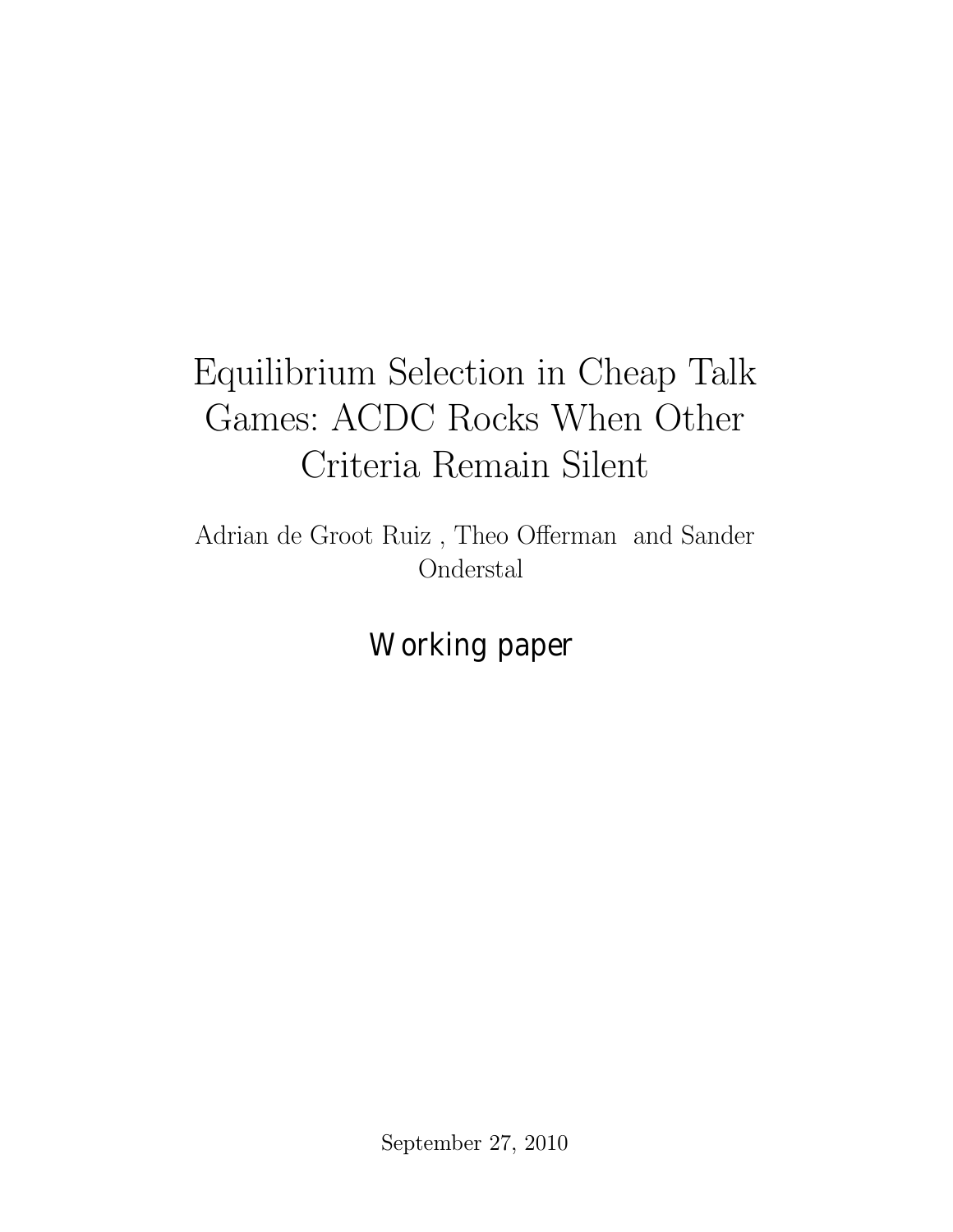<span id="page-1-1"></span><span id="page-1-0"></span> $^{\rm 1}$   $\,$   $\rm -$  EQUILIBRIUM SELECTION IN CHEAP TALK GAMES: ACDC ROCKS  $^{\rm 1}$ 2 2 WHEN OTHER CRITERIA REMAIN SILENT [1](#page-1-0)  $3$ 4 ADRIAN DE GROOT RUIZ<sup>[a](#page-1-1)</sup>, THEO OFFERMAN<sup>a</sup> AND SANDER  $5<sup>5</sup>$ 6 and  $\sim$  6 and  $\sim$  6 and  $\sim$  6 and  $\sim$  6 and  $\sim$  6 and  $\sim$  6 and  $\sim$  6 and  $\sim$  6 and  $\sim$  6 and  $\sim$  6 and  $\sim$  6 and  $\sim$  6 and  $\sim$  6 and  $\sim$  6 and  $\sim$  6 and  $\sim$  6 and  $\sim$  6 and  $\sim$  6 and  $\sim$  6 and  $\sim$  6 7 7 range of Cheap Talk games. We propose a generalization of criteria based on 8 8 credible deviations, such as neologism proofness and announcement proofness. 9 9 According to our Average Credible Deviation Criterion (ACDC), the stability of an equilibrium is determined by the frequency and the size of credible deviations. <sup>11</sup> 11 addition, we find support for ACDC in settings where other criteria remain silent. 12 12 ACDC also explains results from previous experiments. 13 13 Keywords: cheap talk, neologism proofness, announcement proofness, cred-14 14 ible deviation, ACDC, experiment.  $15$  15 16 16 1. INTRODUCTION 17 17 [Crawford and Sobel](#page--1-0) [\(1982\)](#page--1-0) showed how meaningful costless communi-18 18 cation between an informed Sender and an uninformed Receiver can be <sup>19</sup> supported in equilibrium. Their seminal paper inspired many applications <sup>20</sup> ranging from the presidential veto [\(Matthews,](#page--1-1) [1989\)](#page--1-1), legislative commit-<sup>21</sup> tees [\(Gilligan and Krehbiel,](#page--1-2) [1990\)](#page--1-2) and political correctness [\(Morris,](#page--1-3) [2001\)](#page--1-3)<sup>21</sup> <sup>22</sup> to double auctions [\(Matthews and Postlewaite,](#page--1-4) [1989;](#page--1-4) [Farrell and Gibbons,](#page--1-5) <sup>22</sup> <sup>23</sup> <sup>23</sup> [1989\)](#page--1-5), stock recommendations [\(Morgan and Stocken,](#page--1-6) [2003\)](#page--1-6) and matching<sup>23</sup> 24 24  $25$  25 26 26 for helpful comments. Financial support from the Dutch National Science Foundation <sup>27</sup> (NWO-VICI 453-03-606) and from the University of Amsterdam Research Priority Area <sup>27</sup> 28 28 in Behavioral Economics is gratefully acknowledged. 29 29 Currently no refinement exists that succesfully selects equilibria across a wider In our experiment, we find support for the relevance of credible deviations. In <sup>1</sup> We would like to thank seminar participants at the Universities of Aachen, Amsterdam, Bonn, Cologne, East Anglia, and at LMU Munich and New York University <sup>a</sup> Faculty of Economics and Business, University of Amsterdam, Roetersstraat 1018 WB, the Netherlands; a.degrootruiz@uva.nl, T.J.S.Offerman@uva.nl, onderstal@uva.nl.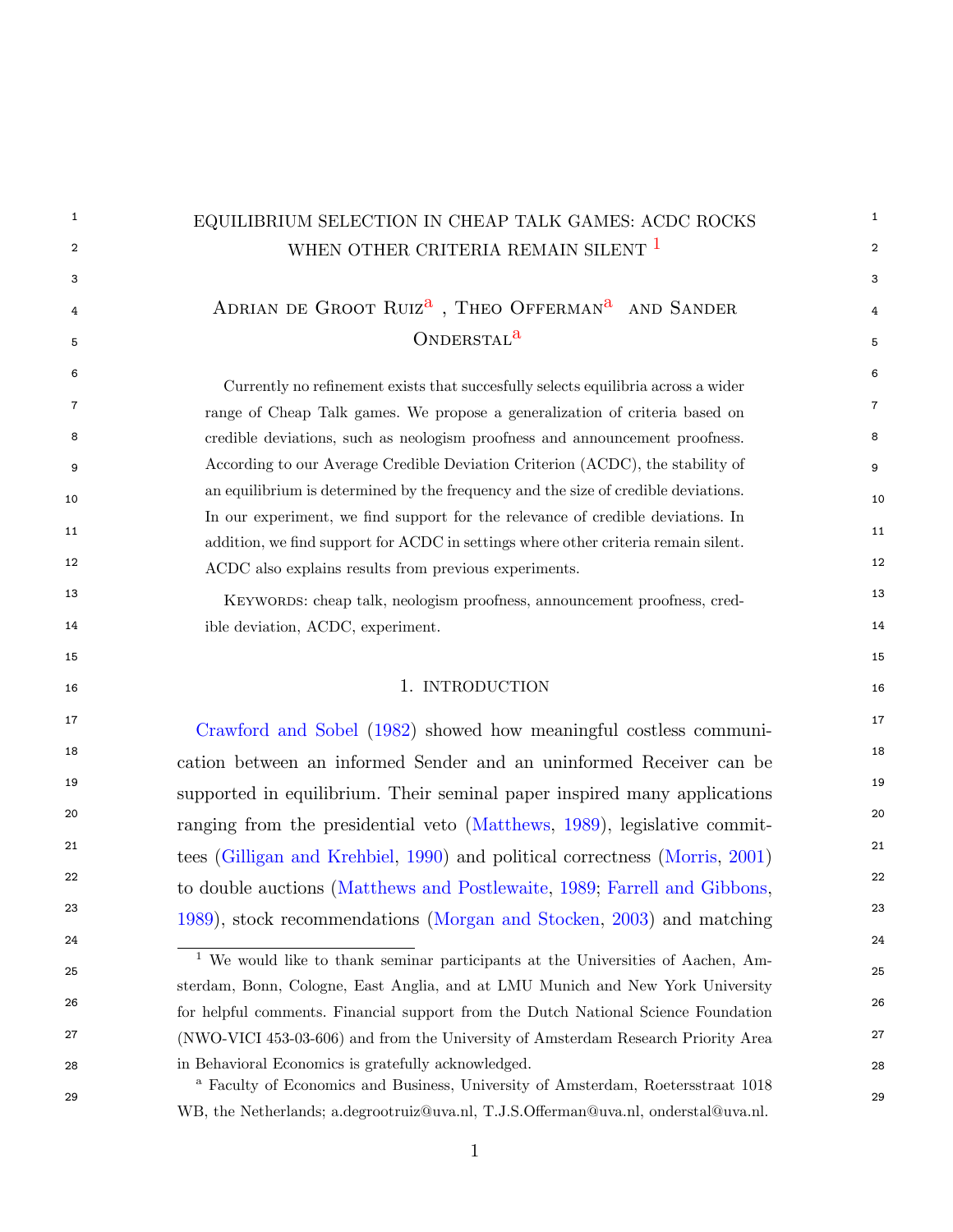<sup>1</sup> 1 markets [\(Coles, Kushnir, and Niederle,](#page-43-0) [2009\)](#page-43-0). These cheap talk games are <sup>1</sup> <sup>2</sup> 2 characterized by multiple equilibria which differ crucially in their predic-3 3 tion about how much information will be transmitted. Standard signaling <sup>4</sup> <sup>4</sup> refinements have no bite in this setting, as messages are costless. Hence, this 5 5 raises the important issue of equilibrium selection. As of yet, however, no 6 6 satisfying renement exists that works well for a wide range of cheap talk  $\sigma$  ames. The same state  $\sigma$  and  $\sigma$  and  $\sigma$  and  $\sigma$  and  $\sigma$  and  $\sigma$  and  $\sigma$  and  $\sigma$  and  $\sigma$  and  $\sigma$  and  $\sigma$  and  $\sigma$  and  $\sigma$  and  $\sigma$  and  $\sigma$  and  $\sigma$  and  $\sigma$  and  $\sigma$  and  $\sigma$  and  $\sigma$  and  $\sigma$  and  $\sigma$  a games.

<sup>8</sup> To overcome the selection problem, [Farrell](#page-44-0) [\(1993\)](#page-44-0) pioneered the approach <sup>8</sup> <sup>9</sup> of what we call credible deviations. Farrell observed that, in contrast to what <sup>9</sup> <sup>10</sup> is assumed in standard game theory, communication in real life is based on <sup>10</sup> <sup>[1](#page-2-0)1</sup> a pre-existing natural language.<sup>1</sup> Hence, out-of-equilibrium messages can <sup>12</sup> be sent that will be understood, although not necessarily believed. Farrell <sup>12</sup> 13 13 proposes a criterion, under which out-of-equilibrium messages, or neolo-<sup>14</sup> gisms, are credible and, hence, should be believed by a Receiver. Arguably, <sup>14</sup> <sup>15</sup> 15 an equilibrium is not stable if some Senders can send a credible neologism<sup>15</sup> <sup>16</sup> that would induce a rational Receiver to deviate from equilibrium. Equilib-<sup>17</sup> 17 17 17 17 17 17 18 that admit no credible neologism are 'neologism proof.' Alas, neologism <sup>17</sup> <sup>18</sup> 18 proofness is too effective and tends to eliminate all equilibria, in particular <sup>19</sup> in games of a continuous nature. Matthews, Okuno-Fujiwara, and Postle-<sup>19</sup> <sup>20</sup> <sup>20</sup> [waite](#page-44-1) [\(1991\)](#page-44-1) address important conceptual issues with neologism proofness<sup>20</sup> <sup>21</sup> and propose three alternative accounts of what constitutes a credible devi-<sup>22</sup> ation. Unfortunately, these 'announcement proofness' criteria also fail to be <sup>22</sup> 23 23 predictive in most leading continuous games.

<sup>24</sup> Partly for this reason, several other criteria have been proposed that <sup>25</sup> distinguish between stable and unstable equilibria but are not founded on <sup>25</sup> <sup>26</sup> the idea of credible deviations. These criteria typically work in the situations<sup>26</sup> <sup>27</sup> <sup>27</sup> for which they were designed, but fail to discriminate successfully across<sup>27</sup>

<span id="page-2-0"></span><sup>&</sup>lt;sup>1</sup> See [Blume, DeJong, Kim, and Sprinkle](#page-42-0) [\(1998\)](#page-42-0) and [Agranov and Schotter](#page-42-1) [\(2009\)](#page-42-1) for <sup>29</sup> studies on the role of natural language in cheap talk games.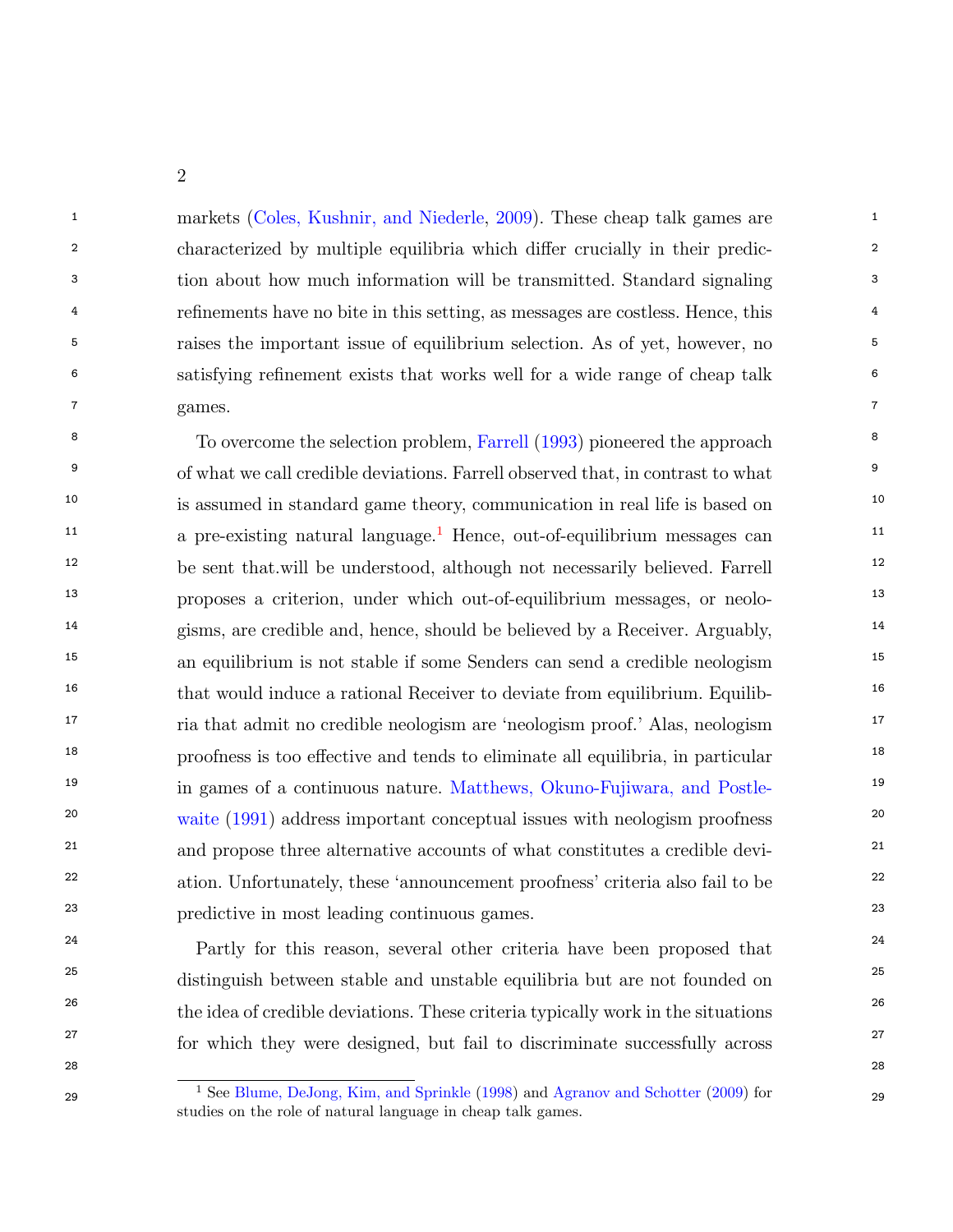<sup>1</sup> 1 different Cheap Talk settings.

<sup>2</sup> We take a different tack: we propose a criterion which is based on credible <sup>2</sup> <sup>3</sup> deviations but allows for a finer distinction than stable and unstable equi-<sup>4</sup> libria. Our first conjecture is that credible deviations matter, in the sense <sup>4</sup> <sup>5</sup> that an equilibrium which does not admit credible deviations is more stable <sup>5</sup> <sup>6</sup> than one that does. Our second conjecture is that credible deviations matter <sup>6</sup> <sup>7</sup> gradually: of two equilibria that allow for credible deviations, the one with <sup>7</sup> <sup>8</sup> smaller deviations will predict better and an equilibrium that allows only <sup>8</sup> <sup>9</sup> for small deviations will perform comparably to a similar equilibrium that <sup>9</sup> <sup>10</sup> allows no deviations at all. A binary stability criterion is appropriate for <sup>10</sup> <sup>11</sup> 11 rational agents, but may unnecessarily lose predictive power when applied<sup>11</sup> <sup>12</sup> to human behavior, which is seldom completely in (or out of) equilibrium.<sup>12</sup>

<sup>13</sup> We formalize this in the Average Credible Deviation Criterion (ACDC).<sup>13</sup> <sup>14</sup> According to ACDC, the behavioral stability of an equilibrium is a de-<sup>15</sup> 15 creasing function of its Average Credible Deviation (ACD), which measures<sup>15</sup> <sup>16</sup> the mass of types that can credibly deviate and the size of those induced<sup>16</sup>  $17$  deviations (as measured by the difference in Sender payoff between the equi-<sup>18</sup> 18 librium and deviating action). Comparable equilibria will perform better if <sup>19</sup> they have a lower ACD on this account. In particular, ACDC selects in a <sup>19</sup> <sup>20</sup> game the equilibrium with the smallest ACD ('ACDC-equilibrium') as the <sup>20</sup> <sup>21</sup> most plausible one. Hence, an ACDC equilibrium may not be neologism<sup>21</sup>  $22$  proof, but still be a good – or at least the best – predictor of behavior.

<sup>23</sup> 23 We illustrate ACDC theoretically by a 'neologism dynamic,' a simple best<sup>23</sup> 24 response dynamic with the additional feature that Senders send credible 25 neologisms which are believed by Receivers. In the game we study, the 26 neologism dynamic supports the conclusions of ACD.

27 27 We carry out an experiment that allows us to test our two conjectures. 28 28 First, do credible deviations matter? And second, do credible deviations 29 29 matter gradually? The game we study is a continuous cheap talk game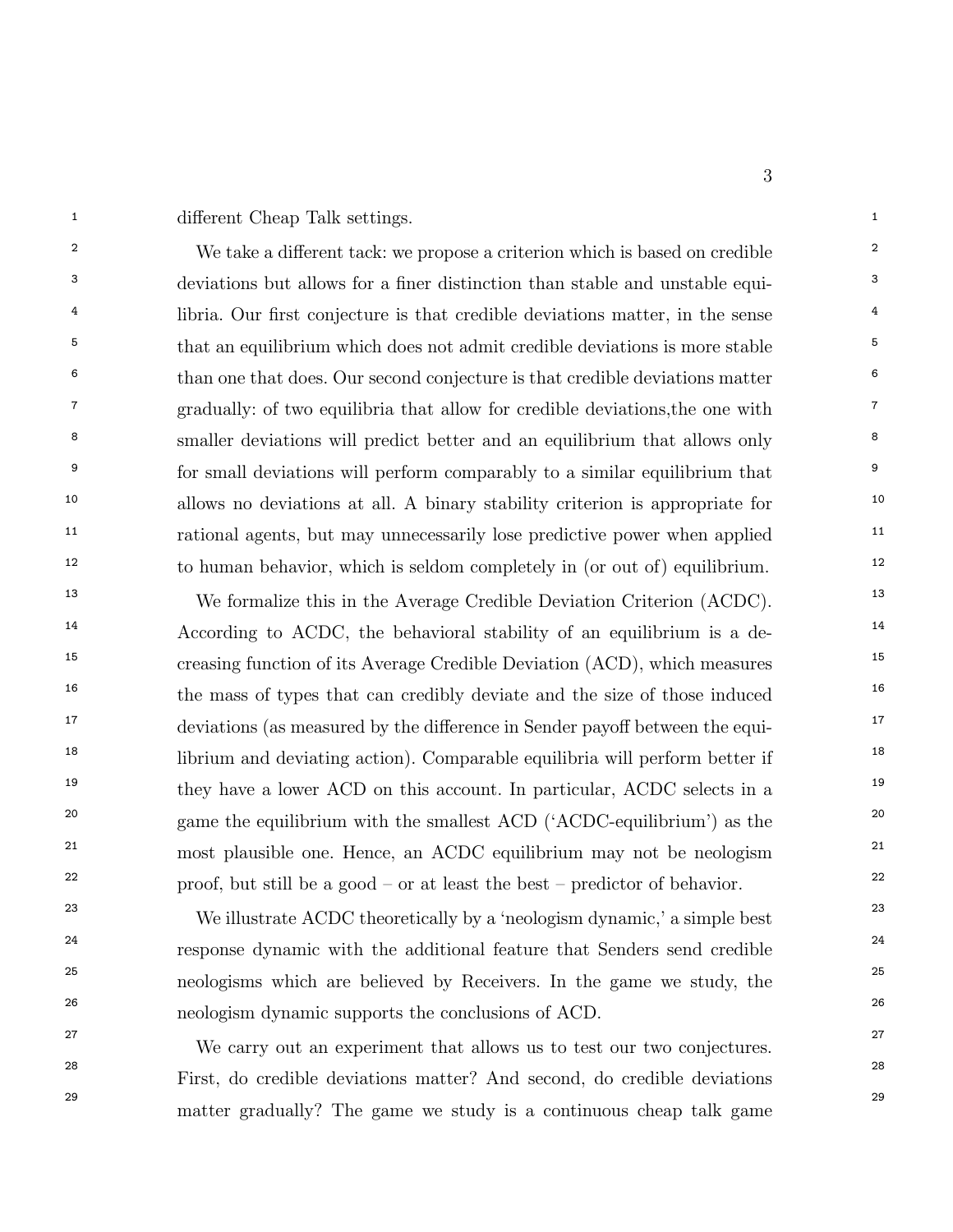<sup>1</sup> 1 with veto threats, which is similar to the game [Matthews](#page-44-2) [\(1989\)](#page-44-2) analyzes, 2 2 except that the disagreement point does not lie on the line. We vary the <sup>3</sup> 3 boundary parameter *B* specifying the interval [0, *B*] from which Sender<sup>3</sup> <sup>4</sup> types are drawn. The game has the following key properties for  $B \ge 120$ . 5 5 It only has a pooling and a size-2 semi-separating equilibrium (from now 6 6 on `separating equilibrium'). Furthermore, credible neologisms and credible 7 7 (weak or ordinary) announcements are equivalent in this game. The pooling 8 8 equilibrium is never neologism proof and the separating equilibrium is only 9 9 neologism proof for B = 120. The ACD of both equilibria is increasing in <sup>10</sup> 10 B and the separating equilibrium always has smaller ACD than the pooling <sup>10</sup> <sup>11</sup> 11 equilibrium. Our experimental design consists of three treatments:  $B = 120$ , 12  $B = 130$  and  $B = 210$ .

<sup>13</sup> Our results confirm our hypotheses. First, credible deviations matter, <sup>13</sup> <sup>14</sup> both within and across games. For  $B = 120$ , the neologism proof separat-<sup>15</sup> 15 ing equilibrium performs significantly better than the pooling equilibrium. <sup>16</sup> Furthermore, the separating equilibrium performs significantly better for <sup>16</sup> <sup>17</sup>  $B = 120$  than for  $B = 210$ , when it is not neologism proof. Given the ab-<sup>18</sup> sence of a systematic empirical study of credible deviations, this is a relevant 19 19 result in itself. Second, credible deviations matter gradually. In B = 130, the <sup>20</sup> separating equilibrium performs significantly better than the pooling equi-<sup>21</sup> librium. And the separating equilibrium performs better for  $B = 130$  than <sup>22</sup> for  $B = 210$ . The differences between  $B = 120$  and  $B = 130$  are small. This <sup>23</sup> provides evidence that ACDC can predict the stability of (non-neologism<sup>23</sup> <sup>24</sup> proof) equilibria within and across games.

<sup>25</sup><br>In addition, we show that ACDC-equilibrium exists and leads to mean-26 26 ingful results in settings that have been analyzed previously theoretically <sup>27</sup> 27 and experimentally. As we show in De Groot Ruiz, Offerman, and Onder<sup>28</sup> 28 <sub>28</sub> 100 [stal](#page-43-1) [\(2010b\)](#page-43-1), ACDC selects the (unique) maximum size equilibrium in the 29 29 leading uniform quadratic case of the Crawford-Sobel game. In addition,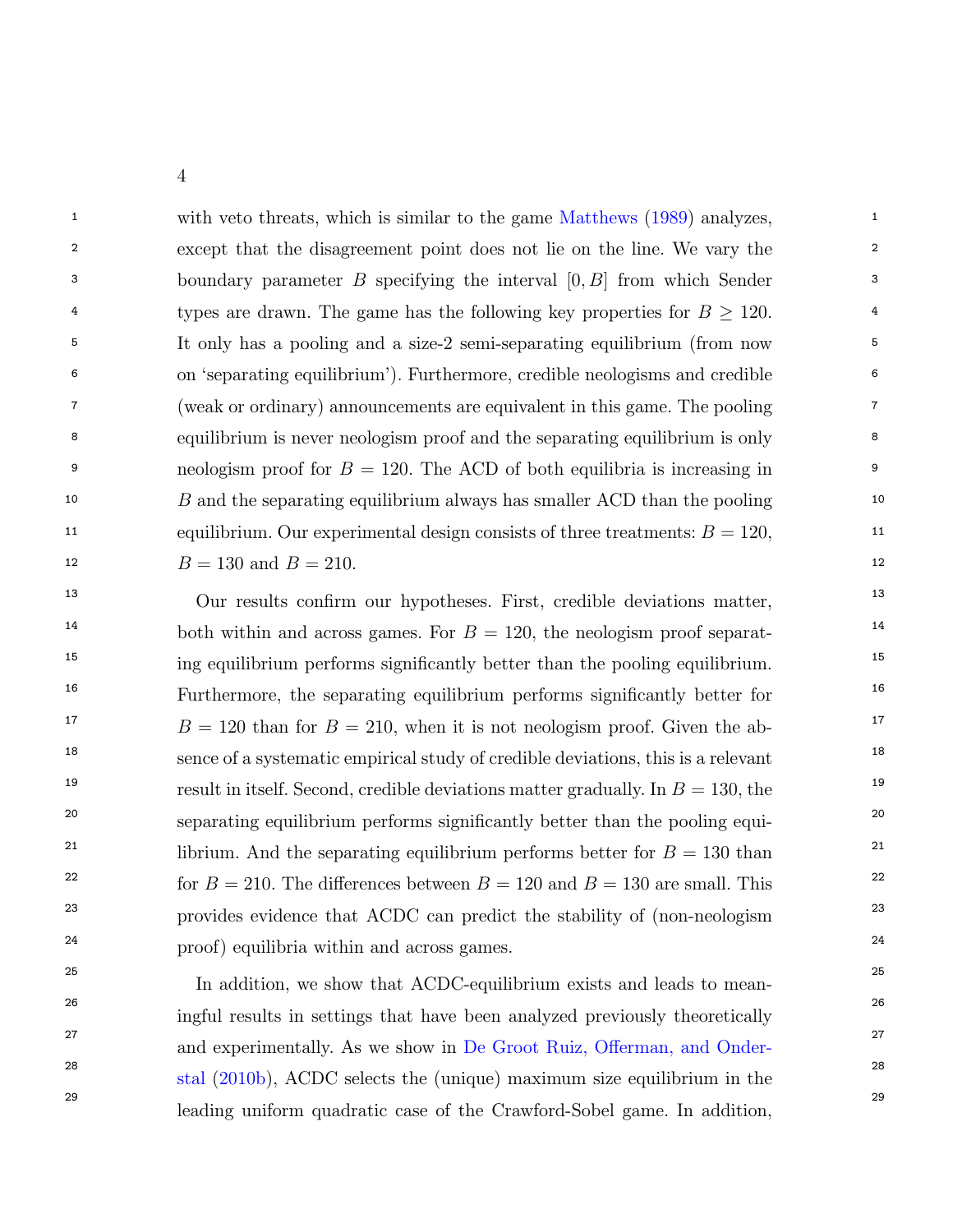<sup>1</sup> 1 the maximum size equilibrium becomes more stable as the bias parame-2 2 ter becomes smaller according to ACDC, which is not predicted by exist-3 3 ing criteria. The main result of the scarce experimental work on (discrete) 4 4 Crawford-Sobel games [\(Dickhaut, McCabe, and Mukherji](#page-43-2) [\(1995\)](#page-43-2) and [Cai](#page-43-3) <sup>5</sup> [and Wang](#page-43-3) [\(2006\)](#page-43-3)) is that the maximum size equilibrium predicts best, but 6 6 that there is overcommunication. This is picked up by ACDC and the neol-7 7 ogism dynamic. We also look at how ACDC performs in a range of discrete <sup>8</sup> games analyzed by [Blume, DeJong, Kim, and Sprinkle](#page-43-4) [\(2001\)](#page-43-4) and find that <sup>8</sup> <sup>9</sup> ACDC organizes the main features of the data. In De Groot Ruiz, Offerman, <sup>10</sup> 10 10 [and Onderstal](#page-43-5) [\(2010a\)](#page-43-5), we study a generalization of the current veto threats <sup>11</sup> game and find that ACDC selects a unique (maximum) size equilibrium in  $12$  $12$  these games.<sup>2</sup> 12

 13 Our paper has the following structure. In section 2, we present our work-<sup>14</sup> ing model and discuss the related refinement literature in some detail. In <sup>14</sup> 15 section 3, we introduce ACDC and theoretically illustrate how a neologism 16 dynamic supports its predictions. In section 4 we present the experimental 17 design and in section 5 we present the experimental results. In section 6, <sup>18</sup> we give a more general definition of ACDC. In section 7, we discuss differ- 19 ent applications of ACDC. Section 8 concludes. All proofs are relegated to 20 appendix A.

#### 22  $\angle$  and  $\angle$  22  $\angle$  22  $\angle$  22  $\angle$  22  $\angle$  22  $\angle$  22  $\angle$  22  $\angle$  22  $\angle$  22  $\angle$  22  $\angle$  22  $\angle$  22  $\angle$  22  $\angle$  22  $\angle$  22  $\angle$  22  $\angle$  22  $\angle$  22  $\angle$  22  $\angle$  22  $\angle$  22  $\angle$  22  $\angle$  22  $\angle$  22  $\angle$  22  $\angle$  22 2. THE MODEL

21 21

<sup>23</sup> The model is a two-player cheap talk game  $\Gamma(B)$  between an informed<sup>23</sup> <sup>24</sup> 24 Sender and an uninformed Receiver. The outcome of the game x is a point in

<span id="page-5-0"></span><sup>&</sup>lt;sup>25</sup> <sup>2</sup> The focus of our paper is on what makes communication of private information credi-26 ble. A different strand of the experimental literature deals with the question how players 26 27 27 [ness,](#page-43-8) [2000;](#page-43-8) [Ellingsen and Johannesson,](#page-43-9) [2004;](#page-43-9) [Gneezy,](#page-44-3) [2005;](#page-44-3) [Charness and Dufwenberg,](#page-43-10) 28 28 [and Potters,](#page-44-5) [2010\)](#page-44-5). [Crawford](#page-43-11) [\(1998\)](#page-43-11) provides a survey of papers on cheap talk experi-29 ments and [DellaVigna and Gentzkow](#page-43-12) [\(forthcoming\)](#page-43-12) review field evidence on persuasive 29 can credibly communicate their intentions [\(Davis and Holt,](#page-43-6) [1988;](#page-43-6) [Cason,](#page-43-7) [1995;](#page-43-7) [Char-](#page-43-8)[2006;](#page-43-10) [Lundquist, Ellingsen, Gribbe, and Johannesson,](#page-44-4) [2009;](#page-44-4) [Serra-Garcia, van Damme,](#page-44-5) communication.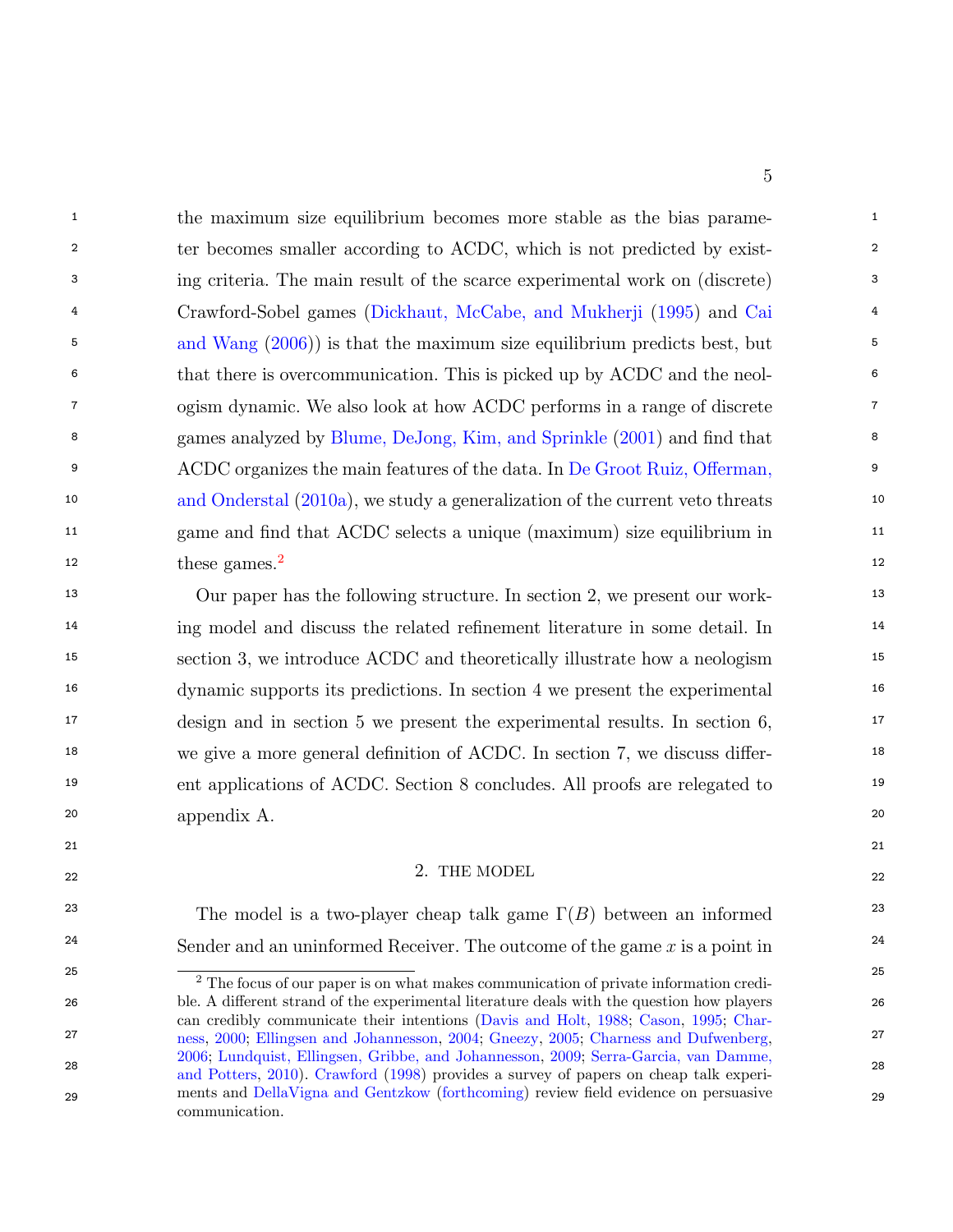the interval  $[0, B]$ , or the disagreement point  $\delta \notin [0, B]$ , where B stands for 2 boundary. The Receiver's payoff  $U^R(x)$  is common knowledge: he prefers 2 3 smaller outcomes to larger outcomes. The payoff of the Sender  $U^S(t,x)$  3 <sup>4</sup> depends on her type t. The Sender's type t is uniformly distributed on <sup>4</sup> <sup>5</sup> <sup>the</sup> interval [0, B]. The larger the distance between x and t, the lower the <sup>5</sup> <sup>6</sup> Sender's payoff. Both players receive a payoff of 0 if  $\delta$  is the outcome. The Propose Receiver prefers all outcomes on the line smaller than 150 to  $\delta$ ; the Sender <sup>8</sup> b prefers  $\delta$  to all outcomes on the line more than 60 away from her type t. e 9 More specifically:

<span id="page-6-0"></span> $11$  11

$$
U^{R}(x) = 60 - \frac{2}{5}x \,\forall x \in [0, B]
$$

$$
U^{S}(t,x) = 60 - |x - t| \,\forall x \in [0, B]
$$

 $U^R(\delta)=U^S(\delta,t)=0$ 

14 14 <sup>15</sup> 15 Subsequently, the Sender sends a message  $m \in M$  to the Receiver (where <sup>16</sup>  $M \supseteq [0, B]$ ). Next, the Receiver proposes action  $a \in [0, B]$ . Finally, the 17 17 <sup>18</sup> 18 of the game; if she rejects a, then  $\delta$  is the outcome. Note that all messages 19 19 are costless to the Sender. In the remainder, we will restrict ourselves to <sup>20</sup>  $B \ge 120$  because this leaves the set of equilibrium actions unaffected. The  $\begin{equation} \begin{array}{c} \text{21} \ \text{221} \ \text{233} \ \text{243} \ \text{253} \ \text{263} \ \text{27} \ \text{289} \ \text{283} \end{array} \end{equation}$ 22 and  $\alpha$  22 and  $\alpha$  22 and  $\alpha$  22 and  $\alpha$  22 and  $\alpha$  22 and  $\alpha$  22 and  $\alpha$  22 The game proceeds as follows. Nature informs the Sender of her type t. Sender accepts or rejects action a. If the Sender accepts  $a, a$  is the outcome the main difference being that the disagreement point is not in the interval.

<sup>23</sup><br>Following [Matthews](#page-44-2) [\(1989\)](#page-44-2), we look at a further refinement of perfect<sup>23</sup> <sup>24</sup> Bayesian equilibrium. First, we restrict the Receiver to play pure strategies. <sup>25</sup> 25 25 Second, we require that Senders who are indifferent between all messages 26 26 (because they would veto all equilibrium actions) only induce actions that  $27$  are payoff-maximizing to them (if they were to accept them). This refine-28 28 ment is based on [Selten](#page-44-6) [\(1975\)](#page-44-6)'s trembling hand perfection, as it lets the 29 29 Sender consider the possibility that she would tremble and accept the pro-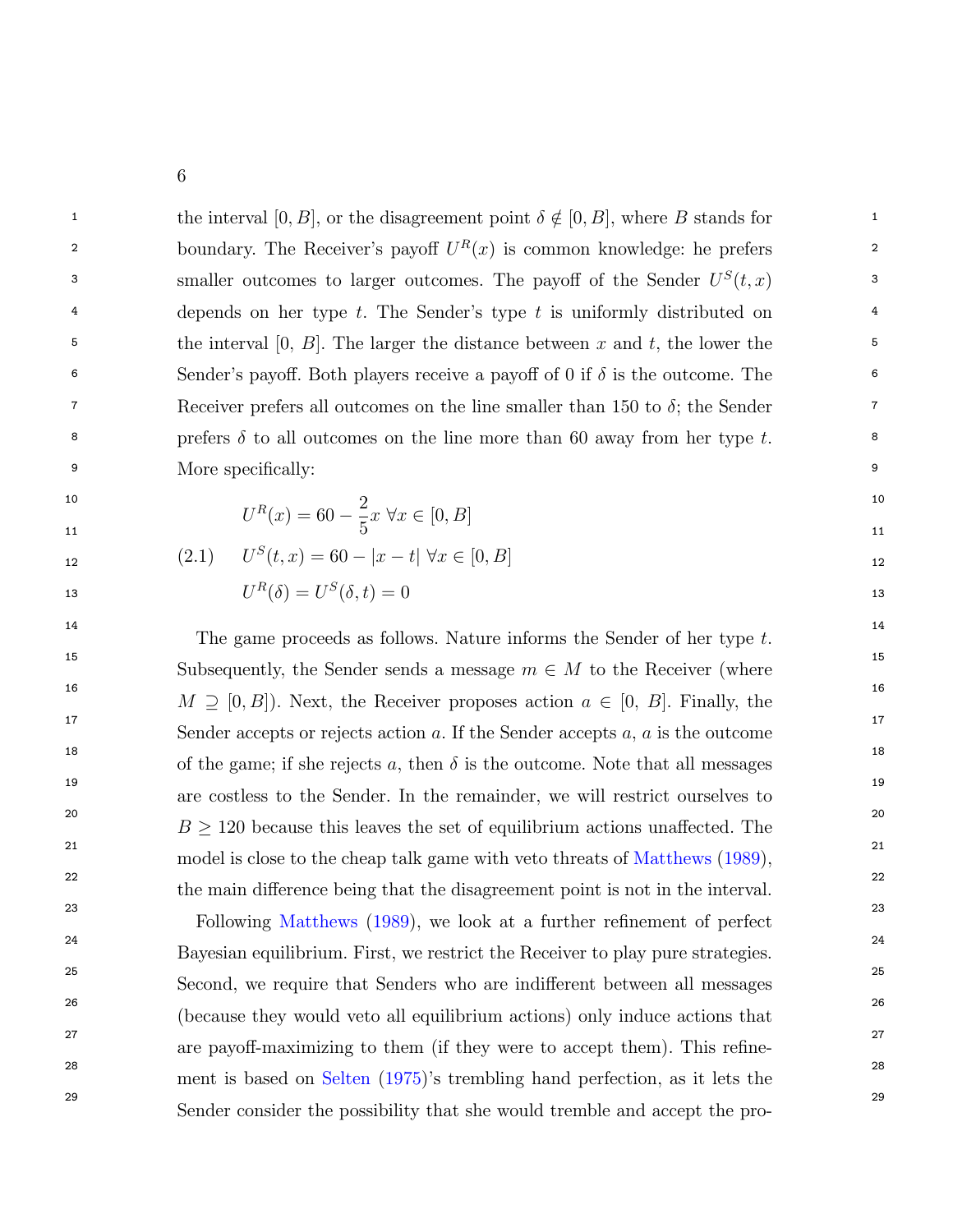<sup>1</sup> 1 posal with a small chance. From now on, we will refer to a perfect Bayesian <sup>1</sup> 2 2 equilibrium satisfying these two requirements simply as `equilibrium.'

3 3 An outcome of this game can be characterized by specifying the action <sup>4</sup>  $a(t)$  each Sender type t induces and which actions  $v(t, a)$  type t accepts.  $v(t, a)$  equals 1 if the Sender of type t accepts action a and 0 otherwise. It <sup>6</sup> is easy to check that an outcome  $\{a(t), v(t, a)\}\)$  is an equilibrium outcome if  $\qquad \qquad$ 7 7 and only if:

$$
a(t) \in \arg\max_{a \in A} \int_{0}^{B} U^{R}(a)v(\tau, a)I(\tau)d\tau \,\,\forall t
$$

 $10$  $11$  11 (2.2) with  $I(\tau) = 1$  iff  $a(\tau) = a(t)$  and  $I(\tau) = 0$  otherwise  $U^S(t,a(t'))$   $\forall t$ 

12  
\n
$$
t \in \arg\max_{t' \in T} U^S(t, a(t')) \ \forall t
$$
\n12  
\n13  
\n
$$
v(t, a) \in \arg\max_{v \in \{0, 1\}} U^S(t, a) \cdot v \ \forall t, a
$$
\n13

14 14  $15$  15  $16$  $17$  and  $17$  and  $17$  and  $17$  and  $17$  and  $17$  and  $17$  and  $17$  and  $17$  and  $17$  and  $17$  and  $17$  and  $17$  and  $17$  and  $17$  and  $17$  and  $17$  and  $17$  and  $17$  and  $17$  and  $17$  and  $17$  and  $17$  and  $17$  and  $17$  <sup>18</sup><br>librium outcome (for  $B \ge 120$ ). For both equilibria, the set of actions the  $19$ There may be many equilibria that can induce the same equilibrium outcome. These essentially equivalent equilibria just differ in the message and action strategies leading to the same outcome. The game has two equilibrium outcomes: one pooling equilibrium outcome and one separating equi-Receiver takes does not depend on B:

 $20$ 

<sup>21</sup> PROPOSITION 2.1  $\Gamma(B)$  has two equilibrium outcomes. In the pooling equi- $22$  librium outcome, all Sender types induce action  $a = 45$ . In the separating  $22$  $equilibrium\ outcome,\ all\ Sender\ types\ in\ the\ interval\ [0,30]\ induce\ action$   $2^3$ <sup>24</sup>  $a = 0$  and all Sender types in the interval  $(30, B]$  induce action  $a = 60$ .  $25$  25 The Sender accepts an action if and only it gives her positive payoff and  $25$ 26 26 rejects an action otherwise.[3](#page-7-0)

27 27

28 28 The intuition behind the proposition is simple. Players best respond in

<span id="page-7-0"></span><sup>&</sup>lt;sup>3</sup> Senders who are indifferent can either accept or reject. Since the set of indifferent 29 types has measure 0 in equilibrium, it does not matter what they do.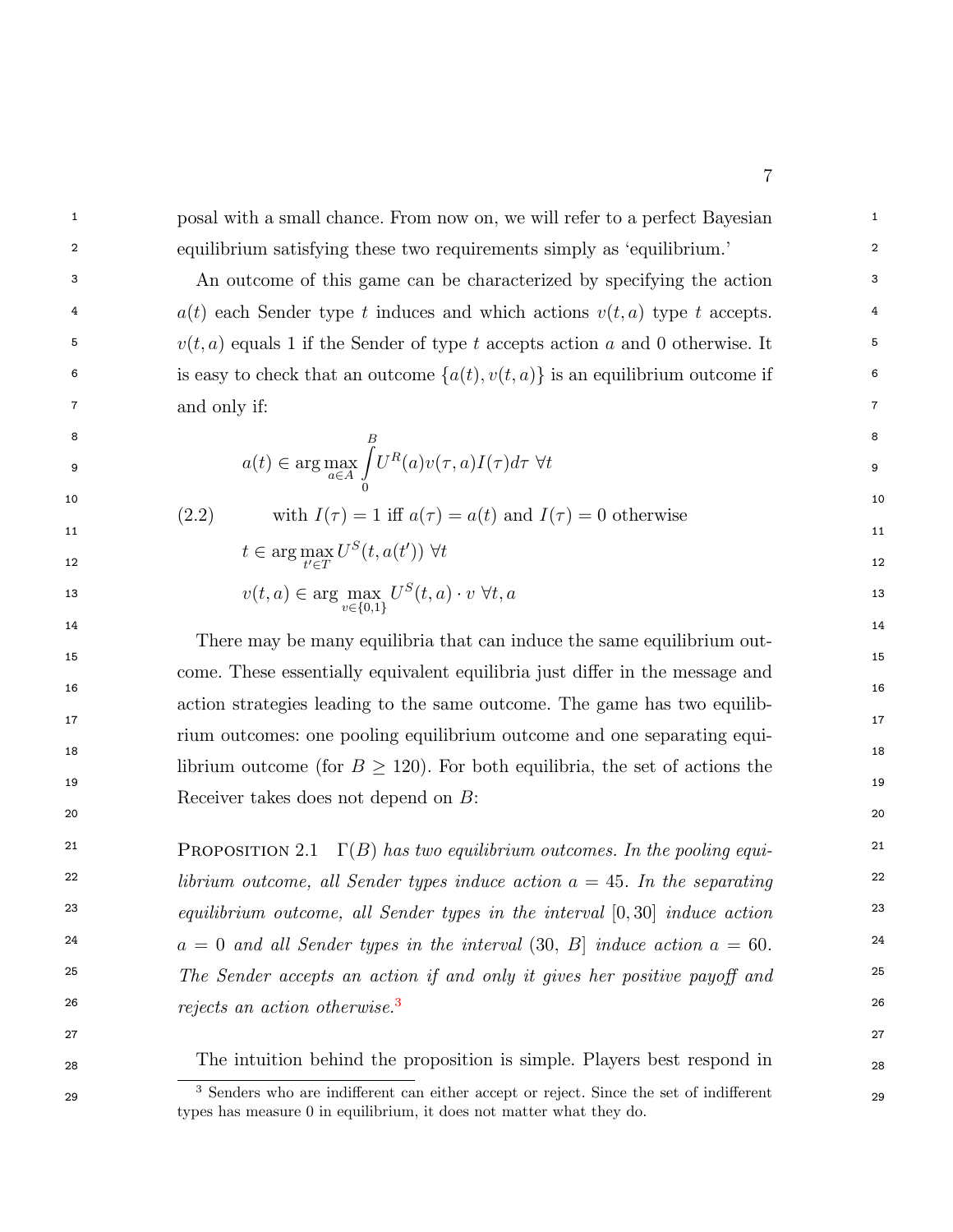<sup>1</sup> the following way. Given that the Receiver believes types are uniformly dis-2 2 tributed in an interval [t;t], he faces the following trade-o: as the proposal 3 increases (up to  $\bar{t}$  – 60), the probability of acceptance increases, but the util-<sup>4</sup> ity if accepted decreases. Senders choose to induce the proposal closest to <sup>4</sup> <sup>5</sup> <sup>5</sup> their type. As in any cheap talk game, there is a pooling equilibrium where <sup>5</sup> 6 6 all Senders employ the same message strategy and the Receiver ignores all 7 7 messages. We show that all equilibria must be partition equilibria and that 8 8 the partition cannot have a size larger than 2. Since all equilibria with the 9 9 same outcome are essentially equivalent, from now on we will use the terms <sup>10</sup> <sup>the</sup> pooling equilibrium' and 'the separating equilibrium' as shorthand for <sup>10</sup> 11 11 `any pooling equilibrium' and `any separating equilibrium.'

<sup>12</sup> 12 At this point two questions arise. Is one equilibrium more plausible than  $\mu$ <sup>13</sup> the other? And does *B* influence the stability of the equilibria? We first <sup>13</sup> 14 14 look at theories of credible deviations. The neologism proofness criterion of 15 15 [Farrell](#page-44-0) [\(1993\)](#page-44-0) is based on the concept of neologisms. Neologisms are out-of-16 16 equilibrium messages which are assumed to have a literal meaning in a pre-17 17 existing natural language. Farrell considers neologisms which literally say: <sup>18</sup> "propose action  $\overline{a}$ , because my type is in set N." Farrell deems a neologism<sup>18</sup> 19 19 credible if and only if it is self-signalling. A neologism is self-signalling if (i) <sup>20</sup> all types t in N prefer  $\bar{a}$  to their equilibrium action  $a(t)$ , (ii) all types t not <sup>21</sup> in N prefer their equilibrium action  $a(t)$  to  $\overline{a}$  and (iii) the best reply of the <sup>21</sup> 22 Receiver after restricting the support of his prior to N is to play  $\overline{a}$ .<sup>[4](#page-8-0)</sup> We will 22 23 denote credible neologisms by  $\langle \overline{a}, N \rangle$ . An equilibrium is neologism-proof if it 23 24 24 does not admit any credible neologism. Farrell argues that only neologism 25 25 proof equilibria are stable, since rational players would move away from 26 26 equilibria which admit credible neologisms.

<span id="page-8-0"></span>

27 27 [Matthews, Okuno-Fujiwara, and Postlewaite](#page-44-1) [\(1991\)](#page-44-1) consider more elab-

<sup>&</sup>lt;sup>28</sup> <sup>4</sup> Farrell does not consider cheap talk games with veto-threats. In line with the trembling hand refinement, we assume that types induce a neologism if  $U^S(t, \bar{a}) > U^S(t, a(t))$ , 29 even if they veto the neologism anyhow.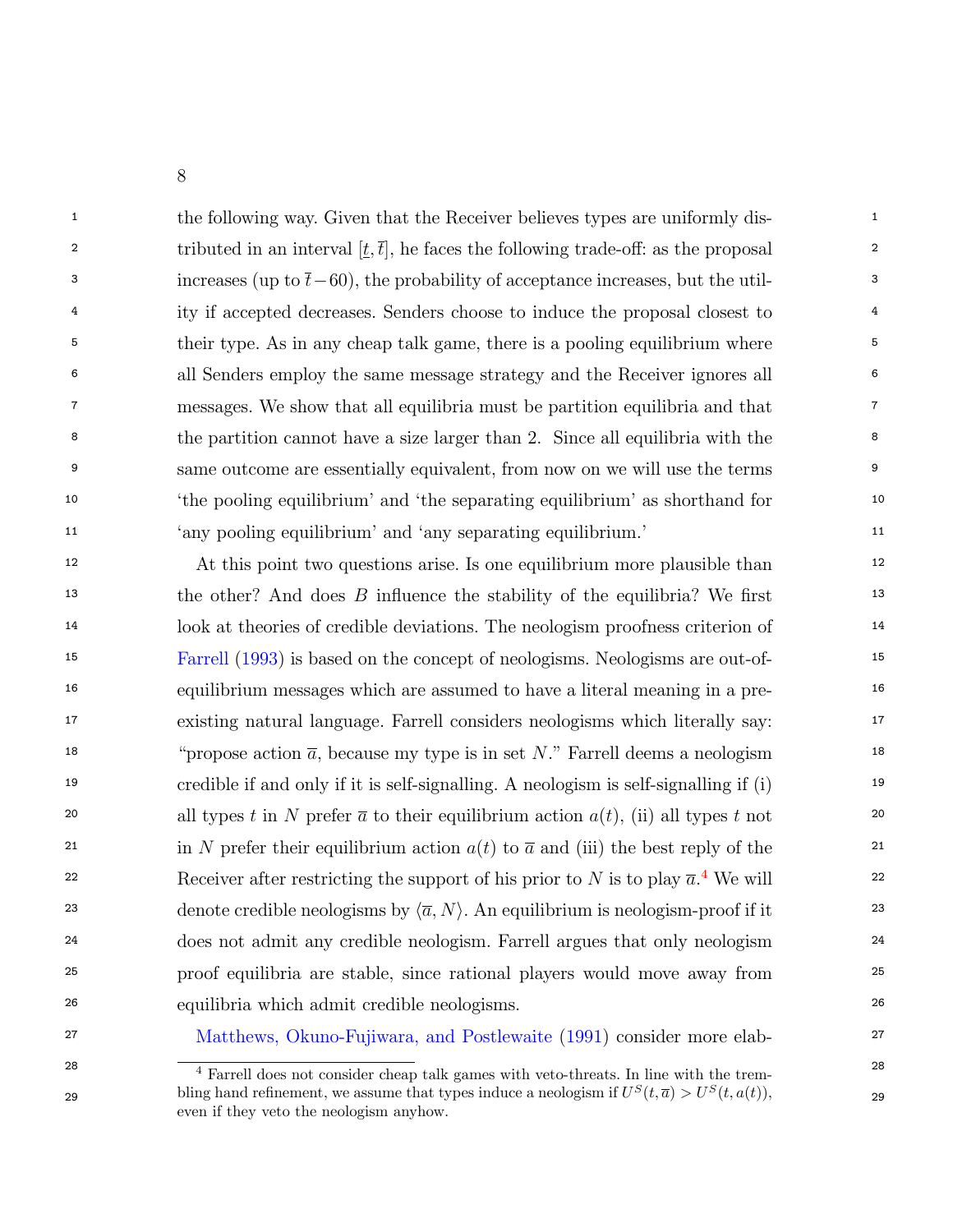<sup>1</sup> 1 orate messages, called announcements, and propose three credibility crite-<sup>1</sup> 2 2 ria. Weakly credible announcements are similar to neologisms, but allow 3 3 deviating types to distinguish amongst themselves. A weakly credible an-<sup>4</sup> 1 nouncement that should be believed if the Receiver's realizes that types 5 5 can send multiple announcements is a credible announcement. A credible 6 6 announcement that survives a rigorous Stiglitz-critique is strongly cred-<sup>7</sup> ible. Equilibria that admit no (weakly/strongly) credible announcements <sup>7</sup> <sup>8</sup> are called (strongly/weakly) announcement proof. In our game, strong an-<sup>8</sup> 9 9 nouncement proofness, announcement proofness and neologism proofness <sup>10</sup> 10 coincide.<sup>[5](#page-9-0),[6](#page-9-1)</sup> Consequently, for ease of exposition we can limit our discussion 11 of credible deviations to credible neologisms.

12 12 In our game two types of credible neologisms can exist. A `low' neologism <sup>13</sup> which roughly says "I am a low type and prefer 0 to any equilibrium action<sup>13</sup> <sup>14</sup> and so do you, so play 0," and a 'high' neologism which roughly says "I am <sup>14</sup> <sup>15</sup> 15 15 a high type, and it is probable that I will not accept the highest equilibrium 16 16 action, so it is better for both of us if you propose something higher." As <sup>17</sup> the following proposition shows, the pooling equilibrium is never neologism-<sup>18</sup> 18 proof and the separating equilibrium is only neologism proof if  $B = 120$ .

| 20 | <b>PROPOSITION</b> 2.2 Let $B \ge 120$ . The pooling equilibrium admits the credi-                     | 20 |
|----|--------------------------------------------------------------------------------------------------------|----|
| 21 | ble neologisms $(0, [0, 22.5])$ and $\{\min\{B - 60, 75\}, [\min\{\frac{B - 15}{2}, 60\}, B]\}$ . The  | 21 |
| 22 | separating equilibrium is neologism proof if $B = 120$ . For $B > 120$ , the sepa-                     | 22 |
| 23 | rating equilibrium admits the credible neologism $\{\min\{B-60, 80\}, [\min\{\frac{B}{2}, 70\}, B]\}.$ | 23 |

 $19$ 

 $F_{25}$  For  $B > 120$ , neologism-proofness is silent about the stability of the  $_{25}$ 26 26 separating equlibrium vis-a-vis the pooling equilibrium and about whether

<span id="page-9-0"></span><sup>&</sup>lt;sup>5</sup> The reasons are that no weakly credible announcements exist that are not equivalent <sup>5</sup> 28 28 and that all types can send at most one credible neologism. to a credible neologism (for similar arguments that there is at most a size-2 equilibrium)

<span id="page-9-1"></span><sup>29</sup> 29 <sup>6</sup> All equilibria in Gamma are weakly announcement proof, but this is not so interesting as this holds in almost all cheap talk games.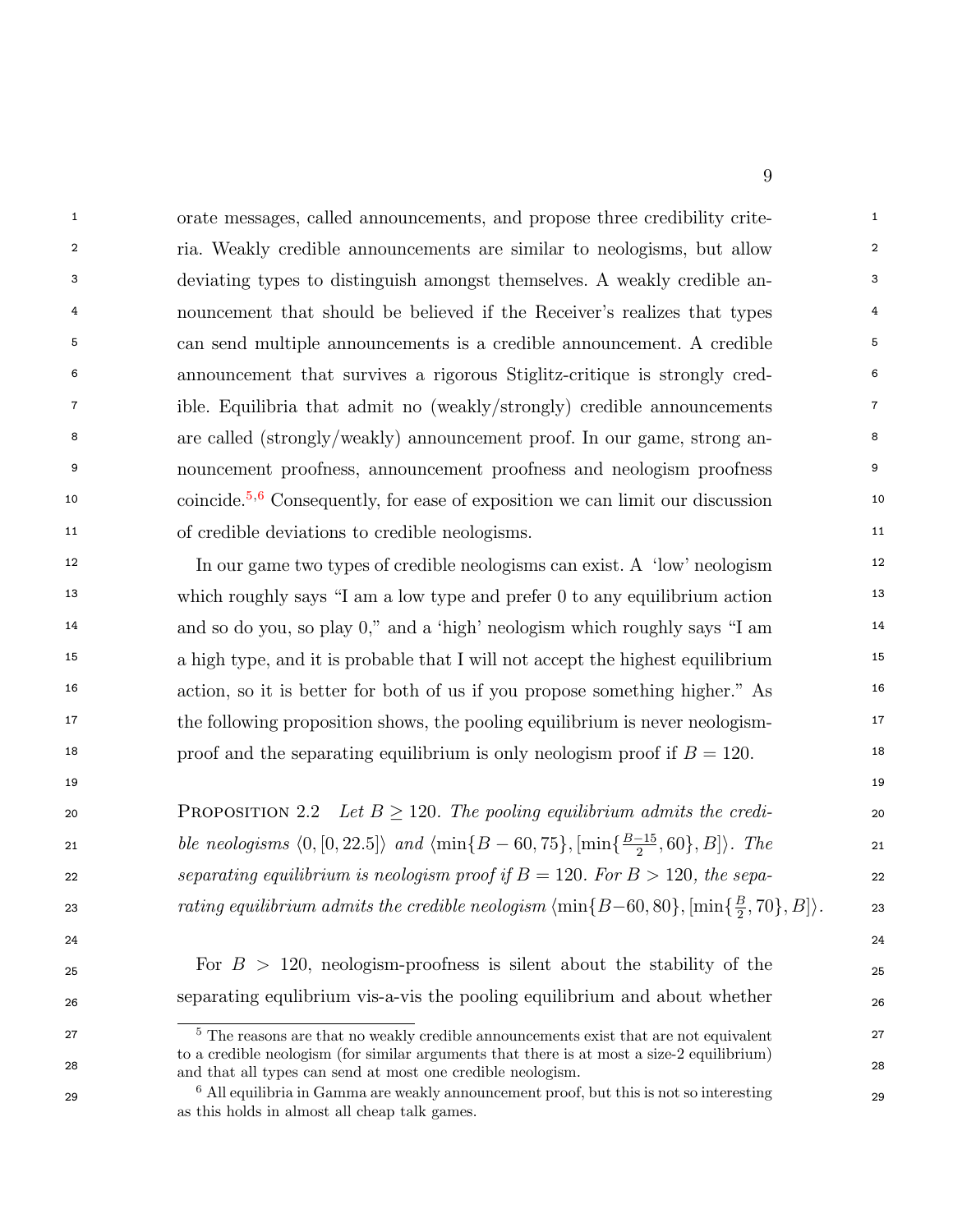<sup>1</sup> the separating equilibrium is more stable if  $B = 121$  than, say, if  $B = 210$ .

<sup>2</sup> 2 [Rabin and Sobel](#page-44-7) [\(1996\)](#page-44-7) propose the recurrent mop criterion, which can <sup>3</sup> select equilibria that, although not impervious to credible deviations, are <sup>3</sup> <sup>4</sup> likely to recur in the long run, because they are frequently deviated to. <sup>5</sup> 5 Unfortunately, the authors define the recurrent mop for games with a finite <sup>5</sup> 6 6 number of actions as it may run into problems in continuous games, for <sup>7</sup> instance because the deviation correspondence may not converge in these <sup>7</sup> <sup>8</sup> settings. For  $\Gamma(B)$ , one can additionally show that even if the deviation <sup>9</sup> correspondence would converge, neither equilibrium lies in the deviation <sup>9</sup> <sup>10</sup> correspondence of the other for  $B > 120$ .<sup>[7](#page-10-0)</sup> Since neither equilibrium is <sup>11</sup> stable, neither equilibrium is recurrent for  $B > 120$ .<sup>[8](#page-10-1)</sup>

<sup>12</sup> Partly due to the predictive problems of credible-deviation based criteria, <sup>12</sup> <sup>13</sup> several other approaches have been tried. Unfortunately, these tend not be <sup>13</sup> <sup>14</sup> 14 predictive accross a wider range of Cheap Talk games, often because they <sup>14</sup> 15 15 are designed for particular settings.

<sup>16</sup> The Communication Proofness (CP) criterion of [Blume and Sobel](#page-43-13) [\(1995\)](#page-43-13)<sup>16</sup> <sup>17</sup> singles out equilibria that would not be destabilized if new opportunities to <sup>17</sup> <sup>18</sup> communicate arose. CP looks for partitions that distinguish good and bad<sup>18</sup> <sup>19</sup> equilibria, where in each partition good equilibria cannot be destabilized by <sup>20</sup> <sup>20</sup> other good equilibria. An equilibrium survives CP if it is a good equilibrium <sup>20</sup> <sup>21</sup> in some such partition. In  $\Gamma(B)$  all equilibria are stable according to CP, <sup>21</sup> <sup>22</sup> as in each equilibrium some Sender-type in each partition-element receives<sup>22</sup>

<span id="page-10-0"></span><sup>23</sup> 23 <sup>24</sup> for instance, contains only message strategies with three messages (say 'low', 'medium'<sup>24</sup> 25 after 'low ', 0 or 45 after 'medium' and some higher action after 'high'; furthermore, 26 26 the correspondence will contain the strategy in which the Receiver proposes 45 after 27 27 full-support strategy of the Receiver. Because the deviation correspondence only contains 28 28 similar reasoning holds for the separating equilibrium. <sup>7</sup> The deviation correspondence of the pooling equilibrium (the most interesting case), and `high'). In any Receiver strategy in this correspondence, the Receiver proposes 0 'medium.' Hence, type  $t = 45$  will seperate and send 'medium' in any best response to a message strategies with three messages, it will not converge to either equilibrium. A

<span id="page-10-1"></span><sup>29</sup> 29 <sup>8</sup> Rabin and Sobel's dynamic perspective on credible deviations was, nonetheless, an inspiration for the criterion we will propose.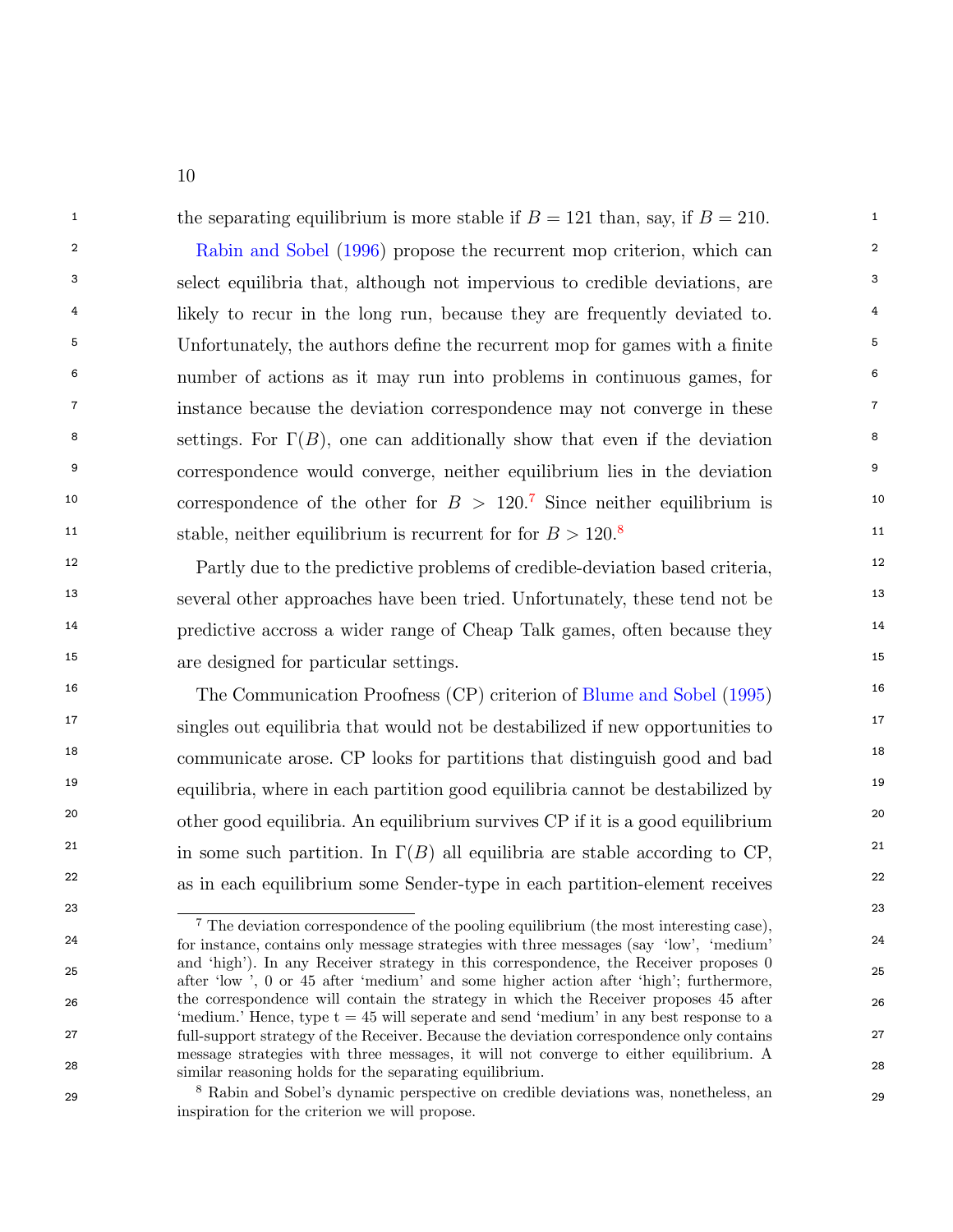<sup>1</sup> her maximum payoff, so that no equilibrium can ever be destabilized.

2 2 The recently introduced No Incentive to Separate (NITS) [\(Chen, Kartik,](#page-43-14) <sup>3</sup> [and Sobel,](#page-43-14) [2008\)](#page-43-14) is the only refinement based on some notion of stability up <sup>4</sup> <sup>4</sup> till now that can successfully select an equilibrium in the Crawford-Sobel<sup>4</sup> <sup>5</sup> setting. NITS starts by specifying a 'lowest type,' a type with the property <sup>5</sup>  $6 \text{ that all other types prefer to be revealed as themselves rather than as that } 6$ <sup>7</sup> lowest type. An equilibrium survives NITS if the lowest type has no incen-<sup>8</sup> tive to separate, i.e. if the lowest type prefers her equilibrium outcome to <sup>8</sup> <sup>9</sup> the outcome she would get if she could reveal her type. In Crawford So-<sup>10</sup> bel, only the finest equilibrium outcome satisfies NITS (under some general <sup>10</sup> <sup>11</sup> monotonicity assumption). In our game, such a 'lowest type' can unfortu-<sup>12</sup> 12 nately not easily be formulated. All types in [0,60] are in fact lowest types <sup>13</sup> 13 13 according to Chen et al.'s definition. The pooling equilibrium survives NITS 14 14 relative to types in [37:5; 52:5], whereas the separating equilibrium is NITS <sup>15</sup> 15 15 15 15 16 16 relative to types in [0, 37.5]  $\cup$  [52.5, 60]. Still, one might argue that  $t = 0$  is <sup>16</sup> 16 16 16 a natural lowest type in our game. Under this assumption, for each  $B$  only <sup>17</sup> the separating equilibrium is NITS in our game. Hence, NITS would predict <sup>17</sup>  $\mu$ <sup>18</sup> that the separating equilibrium is always stable regardless of B.

<sup>19</sup> 19 Finally, some may argue that the most influential equilibrium (i.e. the <sup>20</sup> equilibrium which induces the largest number of actions) or the ex ante <sup>20</sup>  $P$ areto-efficient equilibrium is the most plausible equilibrium, aside of any <sup>22</sup> stability considerations. In our game, these criteria predict thet the sepa- $23$  rating equilibrium is always chosen regardless of  $B$ .

 24 Also non-equilibrium concepts exist, which predict no or little communi-<sup>25</sup> cation in  $\Gamma(B)$ . [Rabin](#page-44-8) [\(1990\)](#page-44-8) introduces the concept of Credible Message <sup>25</sup> 26 Rationalizability (CMR). This non-equilibrium concept proposes conditions 27 under which communication can be guaranteed to happen. It assumes that 28 rational players take truth-telling as a focal point, but use the strategic 29 incentives of the game to check whether truth-telling is rational. In  $\Gamma(B)$ , 29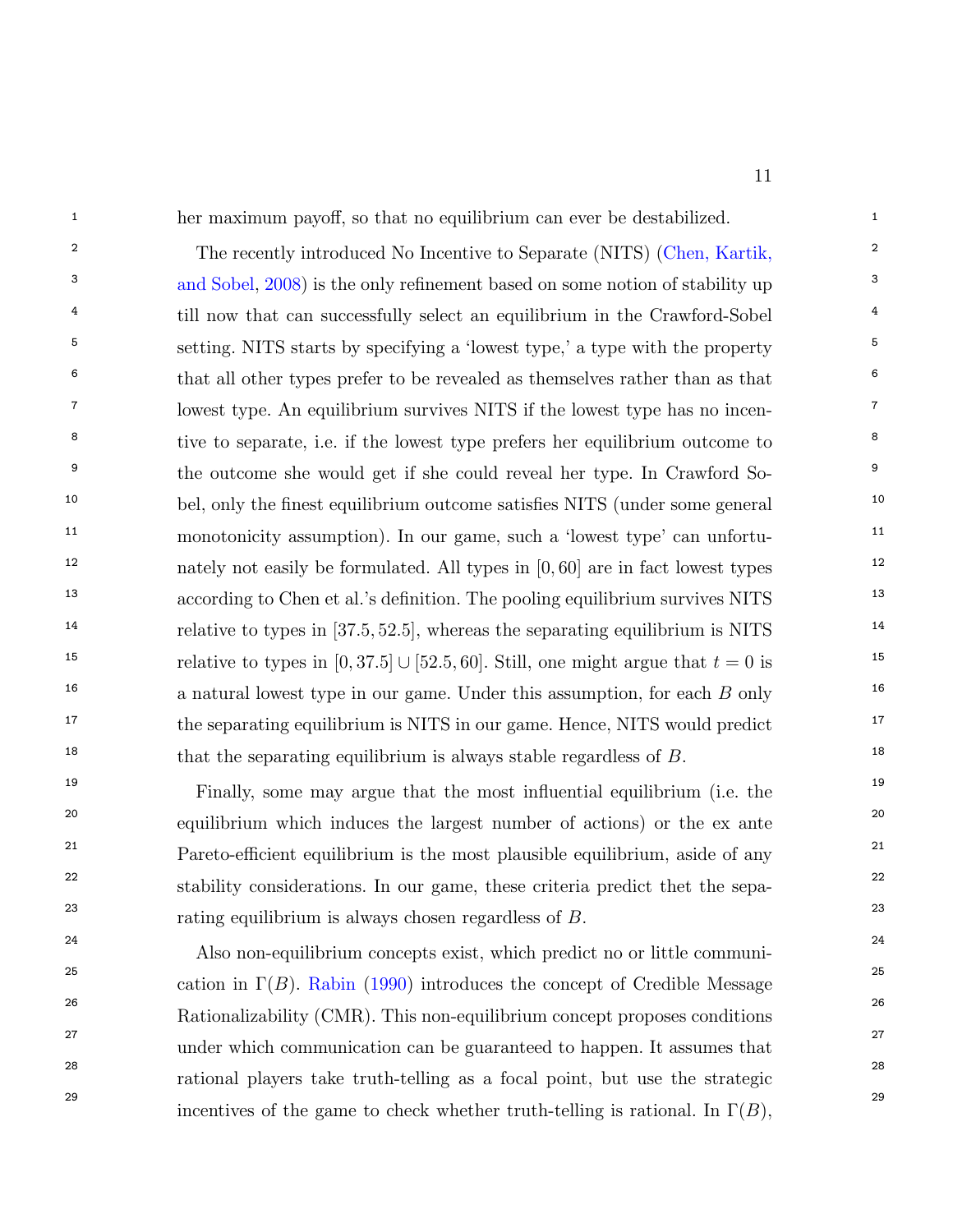<sup>1</sup> 1 CMR can only guarantee that the 0 type can send a communicative message <sup>1</sup> 2 2 (and is silent about what other types do). CMR requires that all Sender-3 3 types who send a communicative message receive an action in which they 4 achieve their maximum payoff. In  $\Gamma(B)$ , this would imply that the Receiver 5 5 does not best respond to communicative messages (of all types except 0), <sup>6</sup> which is another requirement of CMR. <sup>[9](#page-12-0)</sup>

<sup>7</sup> [Blume, Kim, and Sobel](#page-43-15) [\(1993\)](#page-43-15) introduce Partial Common Interest (PCI). <sup>8</sup> A partition of the typeset satisfies PCI "if types in each partition element <sup>8</sup> <sup>9</sup> unambiguously prefer to be identified as members of that element, and there <sup>9</sup> <sup>10</sup> is no finer partition with that property." PCI predicts no communication in  $\Gamma(B)$ , as no partition of the type space satisfies PCI. The main reason is that  $11$ 12 12 the highest Sender-type of a partition-element always prefers the Receiver to <sup>13</sup> 13 believe that the upper boundary is higher than the true boundary (except, <sup>13</sup> <sup>14</sup> of course, for types  $t = 0$  or  $t = B$ ). Finally, the 'partition'  $\{0\}$  and  $(0, B]$ <sup>14</sup> 15 15 is not PCI, as 0 (which is the best response if the Sender is 0) is also a best 16 16 response to some Receiver-beliefs on the interval (0; B].

<sup>17</sup> 17 In sum, existing criteria provide no or only a partial answer to the ques-<sup>18</sup> tion how stable equilibria in  $\Gamma(B)$  are for  $B > 120$ .

### $19$ 20 20 20 20  $\sqrt{3}$  20  $\sqrt{2}$  20  $\sqrt{2}$  20  $\sqrt{2}$  20  $\sqrt{2}$  20  $\sqrt{2}$  20  $\sqrt{2}$  20  $\sqrt{2}$  20  $\sqrt{2}$  20  $\sqrt{2}$  20  $\sqrt{2}$  20  $\sqrt{2}$  20  $\sqrt{2}$  20  $\sqrt{2}$  20  $\sqrt{2}$  20  $\sqrt{2}$  20  $\sqrt{2}$  20  $\sqrt{2}$  20  $\sqrt{2}$  20 3. ACDC

<sup>21</sup> In our view, the idea of credible deviations is sound, but a rationalistic <sup>21</sup> <sup>22</sup> binary division between stable and unstable equilibria is inadequate to fully <sup>22</sup> <sup>23</sup> capture the continuous and noisy patterns of human behavior. Our conjec-<sup>24</sup> ture is that two aspects will affect the behavioral stability of an equilibrium.<sup>24</sup> <sup>25</sup> 25 The first concerns the mass of types that can credibly induce a deviation.<sup>25</sup> <sup>26</sup> 26 The smaller this mass, the lower the instability as the equilibrium will be <sup>26</sup> <sup>27</sup> disturbed less frequently. The second aspect concerns how much the devi-

<span id="page-12-0"></span><sup>9</sup> Rabin also introduces an equilibrium version of CMR, Credible Message Equilibria<sup>28</sup> 29 (CME), but as a consequence of the previous analysis, neither equilibrium in  $\Gamma(B)$  can 29 be a CME.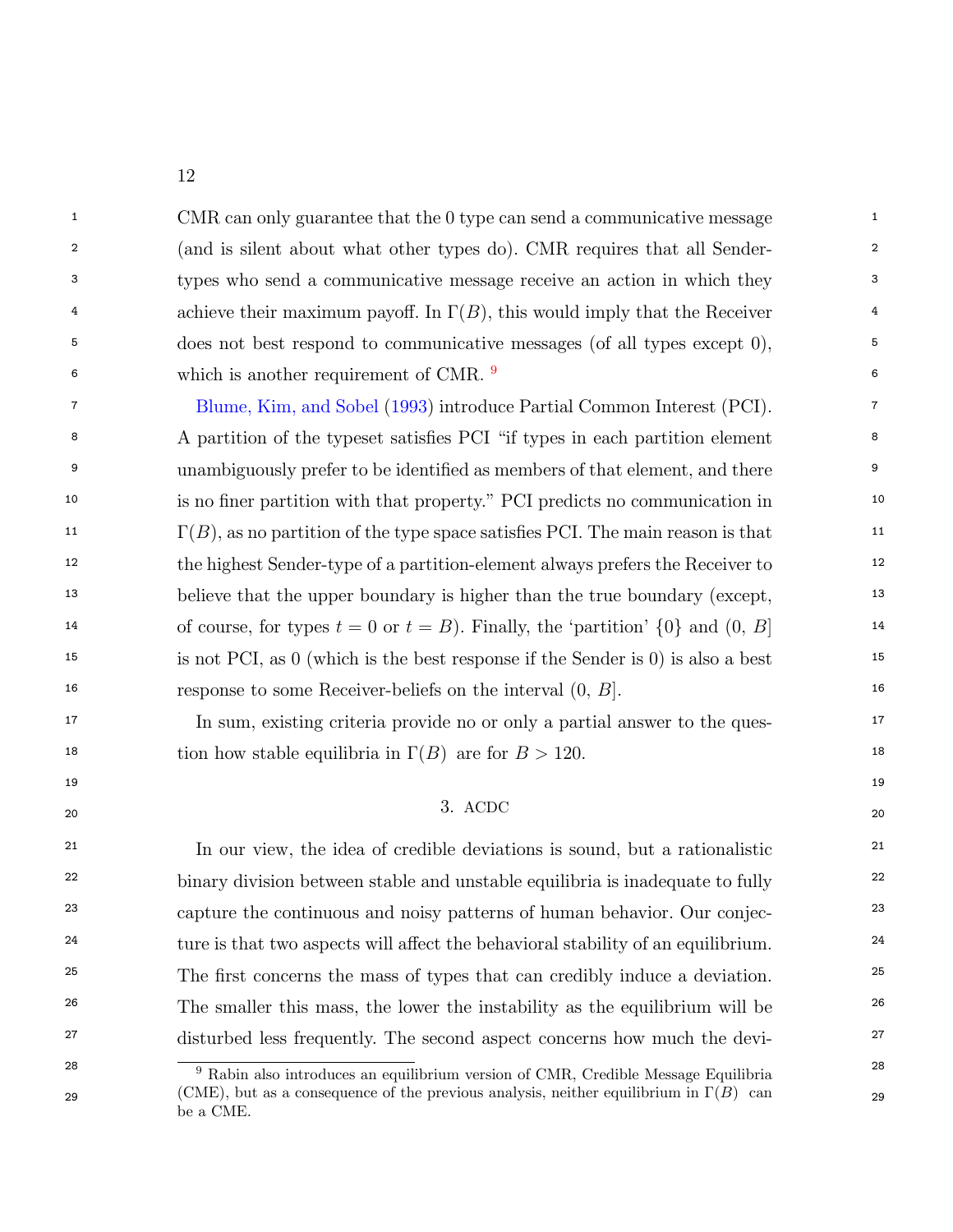<sup>1</sup> 1 ation profile differs from the equilibrium profile in terms of Sender payoffs. <sup>2</sup> 2 The larger this difference is, the larger the perturbation to the equilibrium <sup>2</sup> 3 3 and the higher the incentive of the Sender to deviate become. As a conse-<sup>4</sup> quence, if the deviating mass and the induced deviations from equilibrium <sup>4</sup> <sup>5</sup> are small, the equilibrium is likely to be a good predictor of behavior. In 6 6 particular, if Senders and Receivers choose their actions in a noisy way, <sup>7</sup> boundedly rational players may not notice the difference between equilib-8 8 rium play and deviating play, so that the equilibrium may not be disturbed 9 noticeably.

 $\frac{11}{11}$  For instance, the separating equilibrium is not neologism-proof if  $B =$ 121. However, we do not expect behavior in the game  $\Gamma(121)$  to be very 12 different to behavior in  $\Gamma(120)$ . After all, the induced deviations from equi-14 librium are very small: types in [60.5, 121] induce 61 instead of 60. Hence, 15 15 Senders can at most earn 1 by deviating and, if they deviate, the resulting 16 16 prole is very similar to the equilibrium prole.

 $10$ 

<sup>17</sup> 17 In particular, if  $B = 121$  the separating equilibrium seems more plausible <sup>18</sup> 18 than the pooling equilibrium, where neologism deviations are substantial <sup>19</sup>  $({\langle}0,[0,22.5])$  and  ${\langle}61,[53,121]\rangle)$ . Furthermore, the separating equilibrium <sup>20</sup> seems more stable if  $B = 121$  than if, say,  $B = 210$ , when types in [70, 210] <sup>21</sup> can credibly induce 80 rather than 60. As a consequence, Senders have <sup>21</sup> 22 and the contract of the contract of the contract of the contract of the contract of the contract of the contract of the contract of the contract of the contract of the contract of the contract of the contract of the co <sup>23</sup> equilibrium profile. We formalize these ideas in the concept of the Average <sup>23</sup> <sup>24</sup> <sup>24</sup> Credible Deviation (ACD). ACD is the expected value of credible deviations<sup>24</sup> <sup>25</sup> 25 from equilibrium. More precisely, let  $a^{\sigma}(t)$  be the equilibrium action induced <sup>26</sup> by type t in equilibrium  $\sigma$ ; and let  $\bar{a}^{\sigma}(t)$  be the deviating action type t <sup>27</sup> induces if she plays a credible neologism. Let  $\overline{a}^{\sigma}(t) = a^{\sigma}(t)$  if Sender type t<sup>27</sup> <sup>28</sup> cannot play a credible neologism. Then we define the ACD of equilibrium<sup>28</sup> <sup>29</sup>  $\sigma$  as  $ACD(\sigma) = E[U^S(t, \overline{a}^{\sigma}(t)) - U^S(t, a^{\sigma}(t))],$  which in  $\Gamma(B)$  reduces to a large incentive to deviate to a profile which is very different from the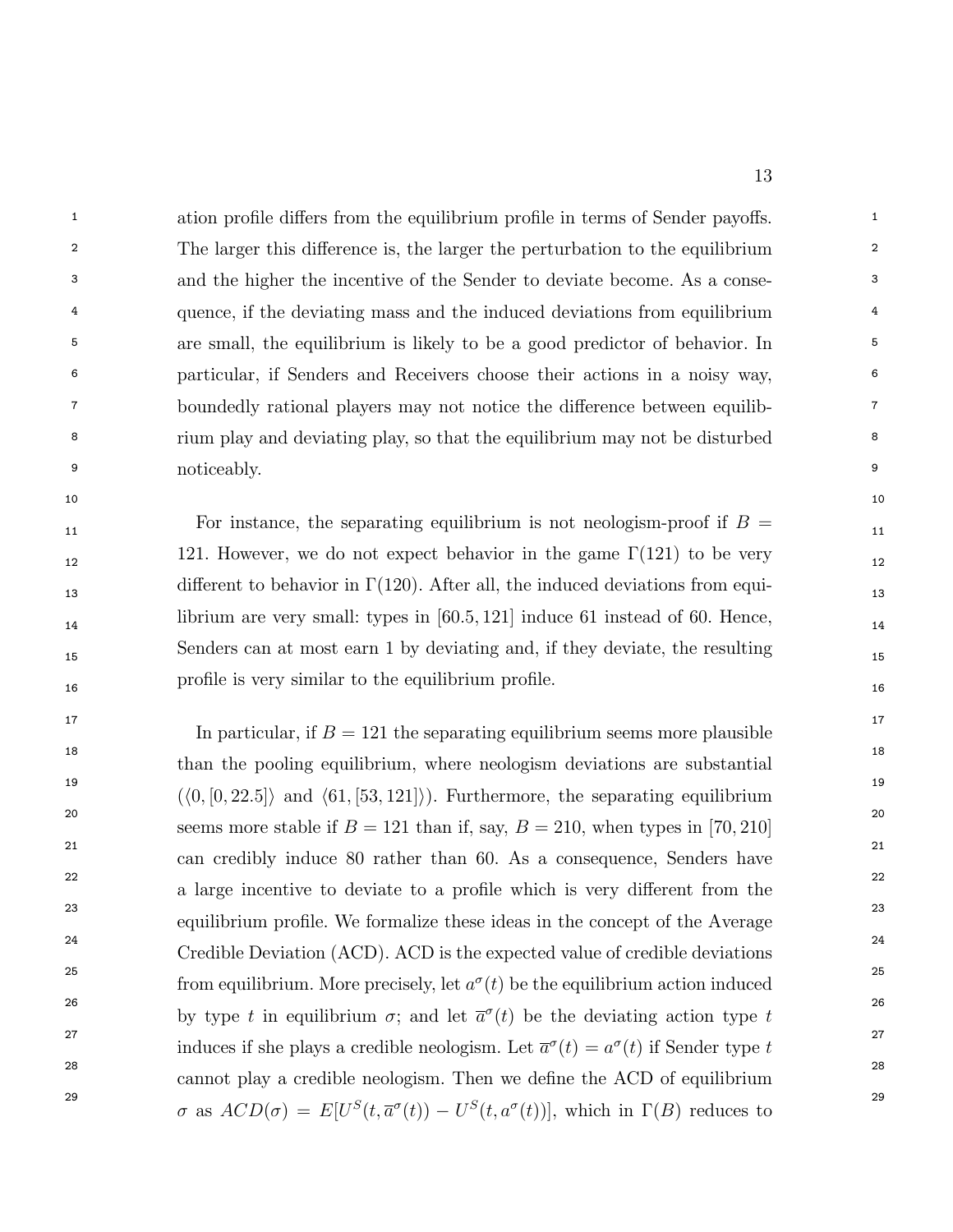1 and  $\begin{array}{cc} D & 1 \\ C & 1 \end{array}$ 2 by  $\left($   $\begin{array}{ccc} 2 & 2 \end{array}\right)$ 3 3 only depends on the equilibrium outcome. 1 B  $\int$ 0  $\left\{U^S(t, \overline{a}^{\sigma}(t)) - U^S(t, a^{\sigma}(t))\right\} dt$ . Note that the ACD of an equilibrium

 4 Our hypothesis is that the theoretical ACD of an equilibrium is positively 5 correlated with the empirical average error of prediction of an equilibrium. 6 It allows us to establish which equilibrium is more stable within a game, 7 and to compare the stability of similar equilibria across games. In particular, 8 we can formulate the ACD-Criterion (ACDC) which selects those equilibria 9 that have the smallest ACD. ACDC can select equilibria when neologism 10 proofness is silent and reduces to the latter if neologism proof equilibria  $\alpha$  11  $\alpha$  exist. 11 exist.

12 12 The following proposition gives the ACD of the pooling and separating 13 equilibrium outcomes of  $\Gamma(B)$ .

14 14

15 PROPOSITION 3.1 The ACD of the pooling equilibrium outcome is equal 15  $to \frac{1}{4B}(B^2+30B-12150)$  for  $120 \le B < 135$  and equal to  $\frac{15}{4B}(8B-405)$  16  $17$  for  $B > 135$ . The ACD of the separating equilibrium outcome is equal to 18  $\frac{4B}{C}$  11 100 for 120  $\leq D$  < 110 and equal to  $B$  ( $D$  10) for  $D > 110$ . 1  $\frac{1}{4B}$  ( $B^2 - 14\,400$ ) for  $120 \le B < 140$  and equal to  $\frac{20}{B}(B - 75)$  for  $B > 140$ .

 $\frac{1}{20}$  20 21 and  $\frac{1}{2}$  and  $\frac{1}{2}$  and  $\frac{1}{2}$  and  $\frac{1}{2}$  and  $\frac{1}{2}$  and  $\frac{1}{2}$  and  $\frac{1}{2}$  and  $\frac{1}{2}$  and  $\frac{1}{2}$  and  $\frac{1}{2}$  and  $\frac{1}{2}$  and  $\frac{1}{2}$  and  $\frac{1}{2}$  and  $\frac{1}{2}$  and  $\frac{1}{2}$  and  $\frac{$ 22 and  $\frac{1}{2}$  22 COROLLARY 3.2 The ACD of the separating equilibrium is always strictly smaller than that of the pooling equilibrium for given B. Hence, only the separating equilibrium survives ACDC. Furthermore, the ACD of both the pooling and separating equilibrium is strictly increasing in B.

23 23

 $19$ 

<sup>24</sup> <sup>24</sup> We can now see why this model provides a good testing ground for our <sup>24</sup> 25 25 ideas. The game is interesting as it contains the features that makes (con-<sup>26</sup> <sup>26</sup> tinuous) cheap talk games difficult to refine. In contrast to [Crawford and](#page-43-16) <sup>27</sup> 27 [Sobel](#page-43-16) [\(1982\)](#page-43-16) and [Matthews](#page-44-2) [\(1989\)](#page-44-2), however, in our model non-trivial pa-28 28 rameters exist for which some equilibrium is neologism-proof. Hence, our 29 29 model allows us to test the relevance of neologism proofness in a continu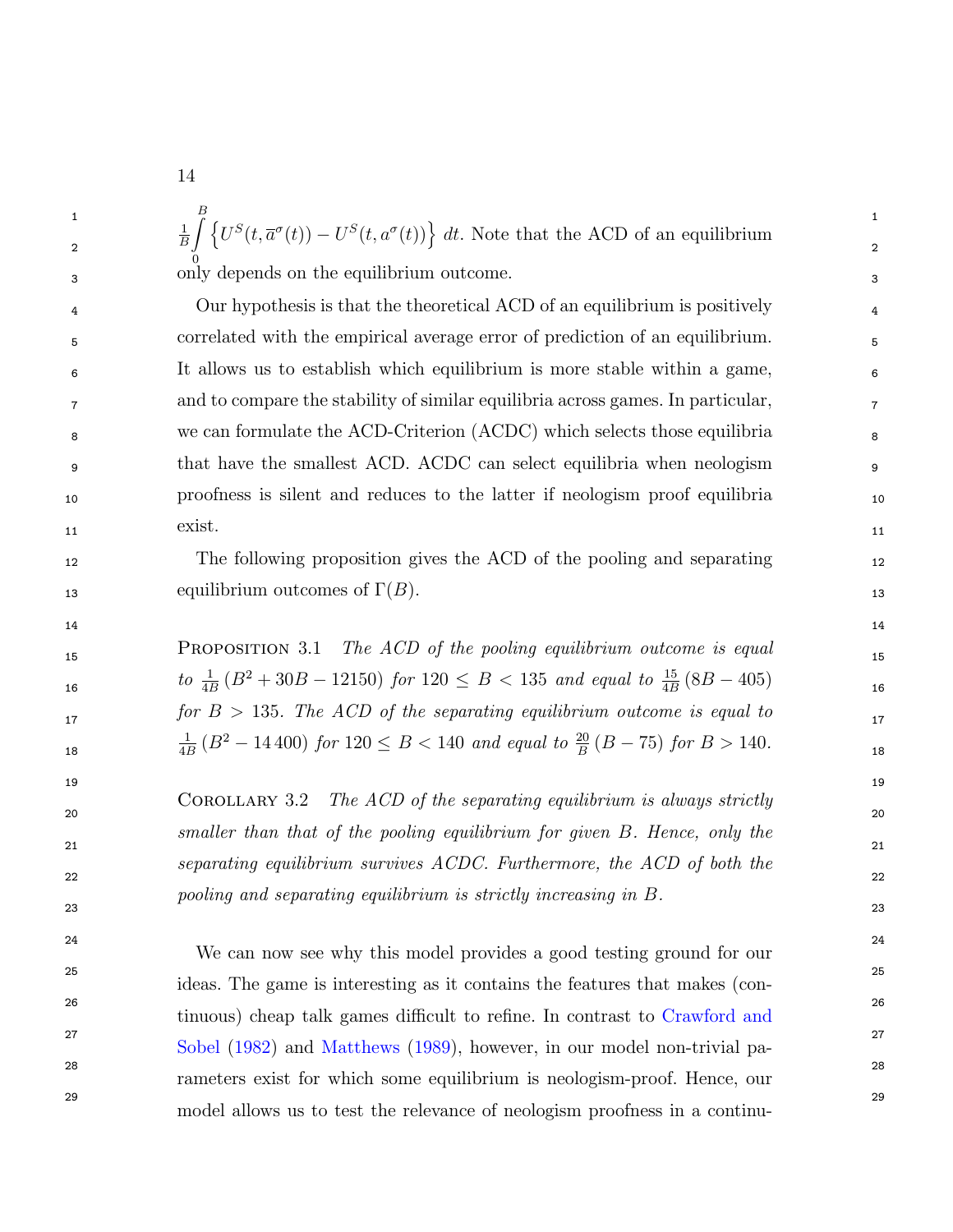<sup>1</sup> ous setting. Furthermore, it allows us to test the idea that stability is not 2 2 all-or-nothing, as we can gradually increase the number of types that could 3 3 send a neologism (in comparable equilibria) by increasing B.

<sup>4</sup> <sup>4</sup> To further illustrate the idea behind ADCD, we present a stylized dy-<sup>5</sup> namic. Consider the simplest best response dynamic, in which Sender and <sup>5</sup> <sup>6</sup> Receiver best respond to the other's strategy in the previous period. We <sup>6</sup>  $7\,$  again assume that Senders induce the action they prefer most. If Senders  $7\,$ <sup>8</sup> are indifferent, they randomize between their optimal actions. The outcome <sup>9</sup> of the best response model depends very much on the initial conditions<sup>9</sup> <sup>10</sup> 10 and we will look at the two natural starting points: a babbling strategy <sup>11</sup> and a naive strategy. In the babbling strategy no information is transmit-<sup>12</sup> ted: Senders randomize in the interval  $[0, B]$  and Receivers take the optimal <sup>13</sup> 13 prior action 45 regardless of the message (this corresponds to a random <sup>14</sup> level-0 in a level-k analysis). In the naive strategy all information is trans-<sup>15</sup> 15 mitted: Senders report their type and this is believed by Receivers (this <sup>16</sup> corresponds to a truthful level-0 in a level-k analysis). If players babble in <sup>17</sup> the first period, then the dynamic forever stays in this pooling equilibrium,  $18$  regardless of the boundary. If players use a naive strategy in the first peri-<sup>19</sup> ods, then the dynamic converges to the separating equilibrium, regardless <sup>19</sup> <sup>20</sup> of the boundary. Hence, such a dynamic model cannot distinguish between <sup>20</sup> <sup>21</sup> the two equilibria nor between different values of  $B$ .

<sup>22</sup> Now we introduce a small twist to create a 'neologism dynamic': Sender<sup>22</sup> 23 23 types who can send a credible neologism with respect to the Receiver's 24 24 strategy in the previous round will do so and such a credible neologism will 25 25 <sup>26</sup> analyze this dynamic for 3 values of B,  $(B = 120, B = 130 \text{ and } B = 210)$ , <sup>27</sup> then we see that it leads to entirely different results. First, the outcome <sup>28</sup> becomes less dependent on the initial conditions. Second, when the ACD<sup>28</sup> 29 29 is small, the dynamic converges to behavior that resembles the separatingbe believed. In all other respects, the dynamic is the same as above. If we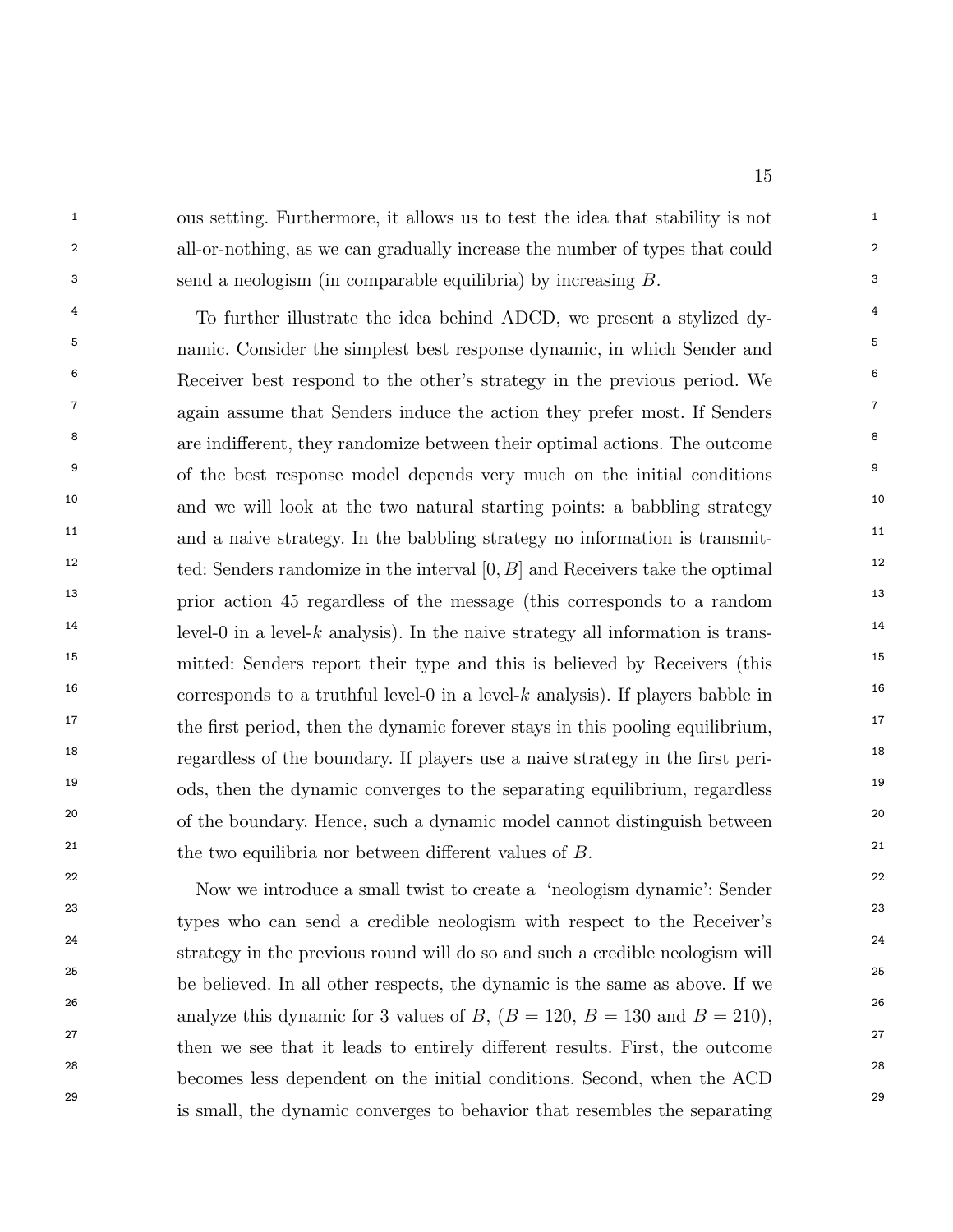<sup>1</sup> 1 equilibrium. Finally, the dynamic converges to behavior that is closer to <sup>1</sup> <sup>2</sup> the separating equilibrium than the pooling equilibrium. (A level-k analysis <sup>2</sup> 3 3 yields qualitatively the same result as the best response dynamic.)

 $\text{If } B = 120, \text{ the dynamic converges to a steady state that corresponds to }$ <sup>4</sup> <sup>5</sup> the separating equilibrium for both random and naive first-period strategies. <sup>5</sup> 6 6 If players have a naive strategy in period 1, then Senders realize in period 2 <sup>7</sup> that they should send their type plus 60, leading to an inflation of language.<sup>7</sup> 8 8 Types higher than 60 pool at the highest message of 120. In period 3, <sup>9</sup> Receivers recognize the language inflation and propose 0 to any message <sup>9</sup> <sup>10</sup> smaller than 120. In addition, they propose 60 if they receive 120. In period <sup>10</sup> <sup>11</sup> <sup>11</sup> <sup>4</sup>, the players are already in the separating equilibrium. Note that as long <sup>11</sup> 12 12 as the Receiver proposes 0 and an action higher or equal to 60, no neologism 13 13 can be played.

<sup>14</sup> Suppose players start with a babbling strategy. Then in period 2, Senders<sup>14</sup> <sup>15</sup> 15 15 in [0, 22.5) send a low neologism of 0 and Senders in  $(57.5, 120)$  send a high 16 16 neologism of 60. In period 3, the Receiver realizes that types who do not <sup>17</sup> 17 17 17 17 17 17 18 and a neologism accept 0, and propose 0 to them and 60 to others. As a <sup>18</sup> 18 result, in period 4 equilibrium is reached. This illustrates the selective power 19 19 of neologism-proofness.

<sup>20</sup> If  $B = 130$ , the dynamic starts out (for both initial conditions) similar <sup>20</sup> <sup>21</sup> to that of  $B = 120$ , but does not converge to the non-NP separating equi-<sup>22</sup> librium. Instead, the dynamic converges to a four-cycle that, nonetheless, <sup>22</sup> 23 23 stays pretty close to the separating equilibrium.

<sup>24</sup> If  $B = 210$ , the dynamic converges to a (non-steady) state, where the <sup>24</sup> <sup>25</sup> Receiver proposes actions 0, 30 and 90, and the Senders in  $(90, 210)$  send a<sup>25</sup> <sup>26</sup> 26 neologism of 90. Hence, the dynamic does not come close to the separating 26 <sup>27</sup> equilibrium. We summarize the findings in the table [I.](#page-18-0) Figure [1](#page-17-0) shows the  $^{27}$ <sup>28</sup> equilibrium outcomes and the attractors of the neologism dynamic.<sup>[10](#page-16-0)</sup> <sup>28</sup>

<span id="page-16-0"></span><sup>&</sup>lt;sup>29</sup> <sup>10</sup>We have held the discussion of the neologism dynamic informal. For proofs and <sup>29</sup>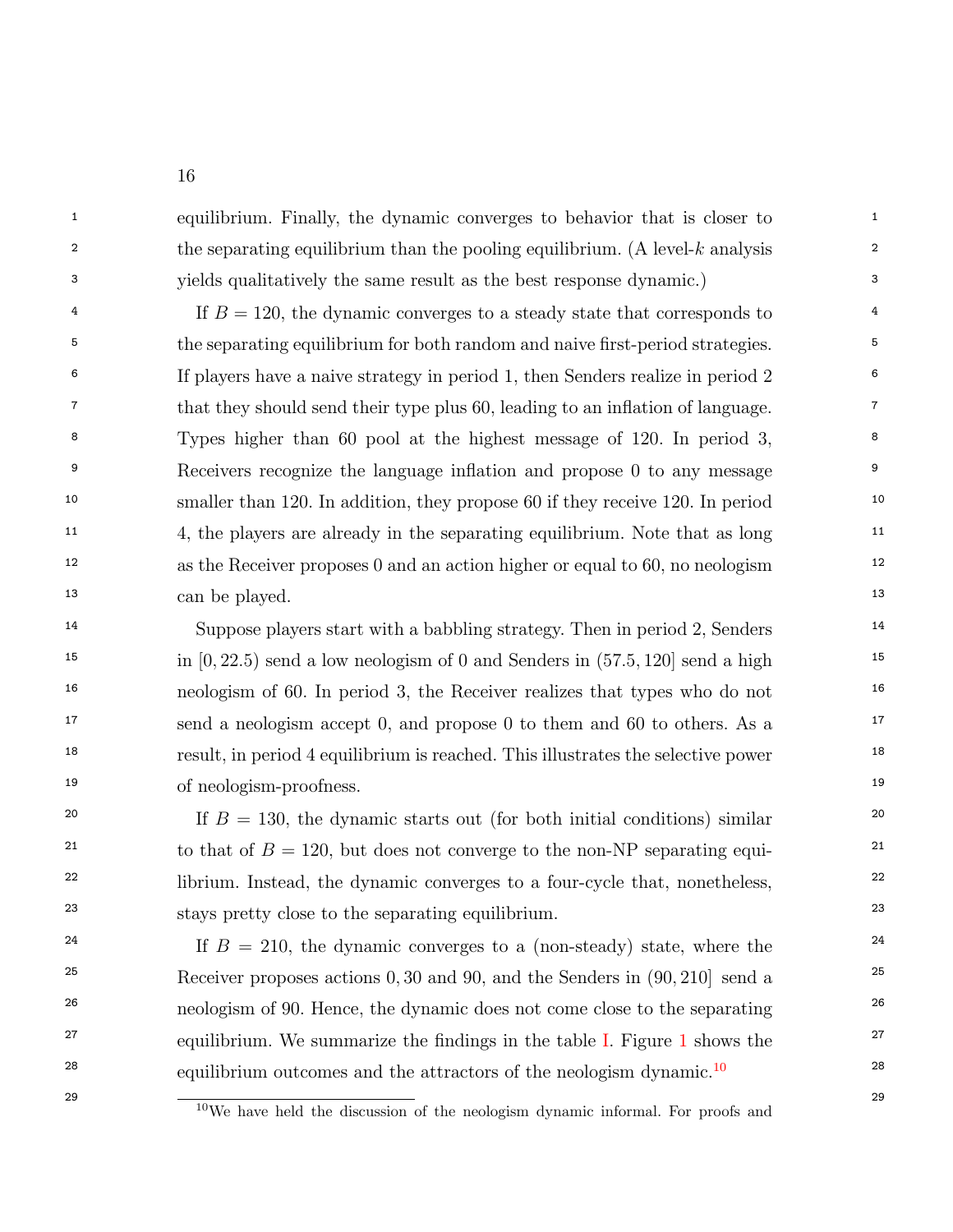

<span id="page-17-0"></span><sup>23</sup> attractors of the neologism dynamics for boundaries  $B = 120, 130, 210$ . The left panels 24 shows the plots for the separating (black) and pooling (grey) equilibria. The right panels 25 show the plots for attractor of the neologism dynamic. For  $B = 120$  and  $B = 210$ , the 25 FIGURE 1.— The figure shows the type-action plots for the equilibria and the attractor is a single strategy profile. For  $B = 130$ , the attractor is a four-cycle.

- 27
- 28
- 29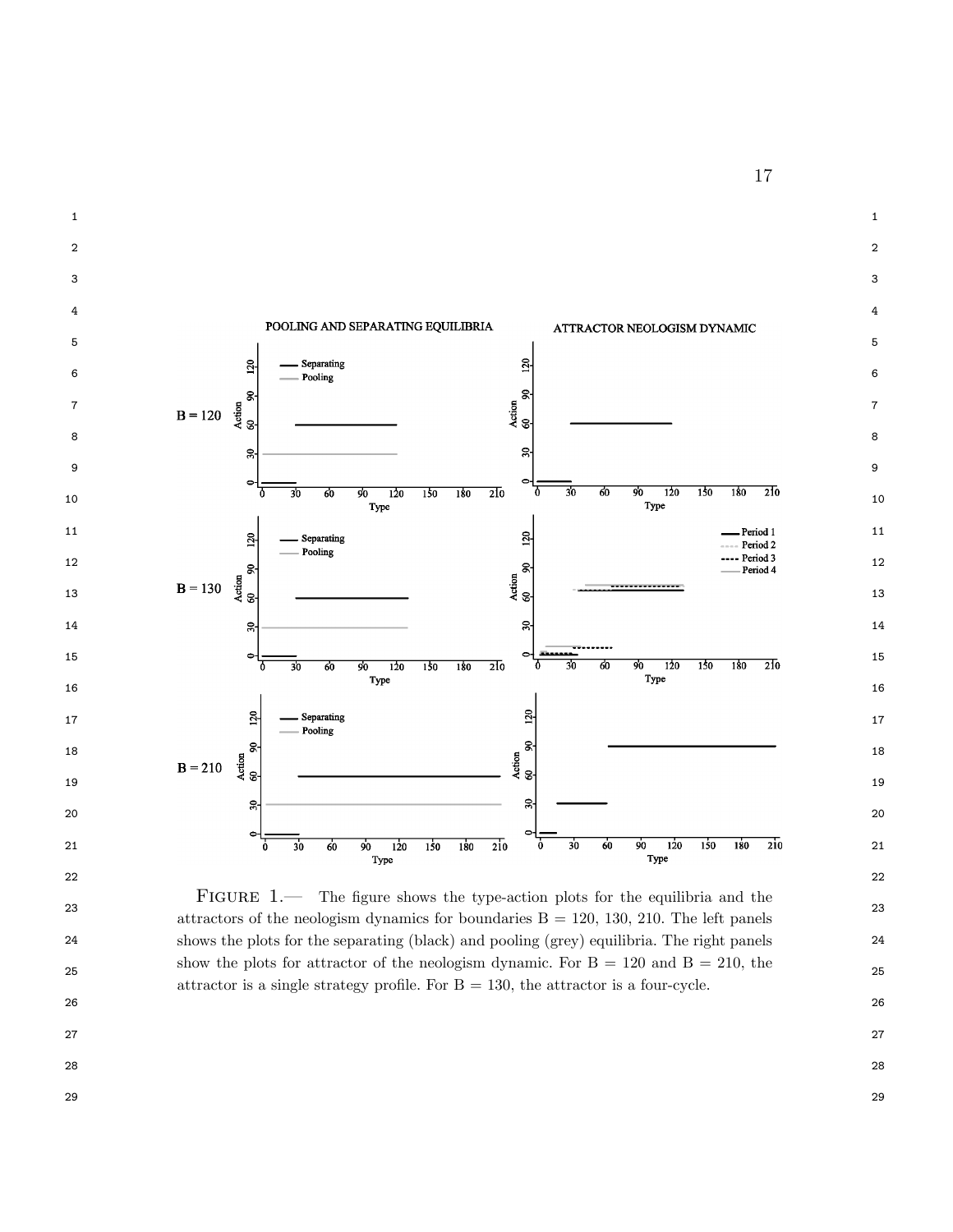<span id="page-18-0"></span>

|          |                                                          |         | <b>ACD</b> |         | Distance to Attractor |
|----------|----------------------------------------------------------|---------|------------|---------|-----------------------|
| Boundary | Attractor (actions)                                      |         | Equilibria |         | Equilibria            |
| В        | Receiver)                                                | Pooling | Separating | Pooling | Separating            |
| 120      | 0.60                                                     | 12.2    | $\theta$   | 22.5    | $\Omega$              |
| 130      | $\{0, \frac{450}{7}\}; \{0, \frac{450}{7}, 70\};$        | 16.6    | 4.8        | 29.4    | 11.5                  |
|          | $\{0,\frac{50}{7},70\};\{0,\frac{50}{7},\frac{450}{7}\}$ |         |            |         |                       |
| 210      | 0, 30, 90                                                | 22.8    | 12.9       | 40.7    | 27.9                  |

10<br>profile (which is no steady state). For B=130, the attractor is a four-cycle; hence the 11 **11** cell specifies the Receiver-actions for each of the four profiles in the cycle. The third and 11 <sup>12</sup> fourth and fifth columns show how well the equilibria would predict, if agents would play <sup>12</sup> 13 13 dened as the expected distance between the action a type induces in equilibrium and 14 14 the action a type induces in the neologism dynamic. fourth column show the ACD of the pooling and separating equilibrium respectively. The the Neologism dynamic. In particular, the distance of the equilibrium to the attractor is

#### 16 16 4. EXPERIMENTAL DESIGN AND PROCEDURES

<sup>17</sup> We ran 3 treatments in which subjects played  $\Gamma(B)$ . We changed the <sup>17</sup> <sup>18</sup> boundary of the Sender's type between treatments from 120 ('B-120') to <sup>18</sup> <sup>19</sup> 130 ( $B$ -130) to 210 ( $B$ -210). The treatments were identical otherwise. <sup>20</sup> We used a standard procedure to recruit subjects from the student popu-<sup>21</sup> lation of the University of Amsterdam. The computerized experiment was <sup>21</sup> <sup>22</sup> run at the CREED lab. The software was written with z-Tree [\(Fischbacher,](#page-44-9) <sup>22</sup> <sup>23</sup> [2007\)](#page-44-9). At the start of the experiment, subjects were randomly assigned<sup>23</sup> <sup>24</sup> to the role of Sender ('chooser' in the terminology of the experiment) or <sup>24</sup> <sup>25</sup> 25 Receiver ('proposer'). Subjects kept the same role throughout the whole ex-<sup>26</sup> 26 periment. Subjects read the role-specific instructions on paper at their own <sup>27</sup> pace. (See appendix B for the instructions.) After reading the instructions, <sup>27</sup> 28 28 subjects had to answer several questions testing their understanding of the

- 
- 
- $15$  15
	-

details, we refer to appendix C. The calculations are straightforward, but tedious.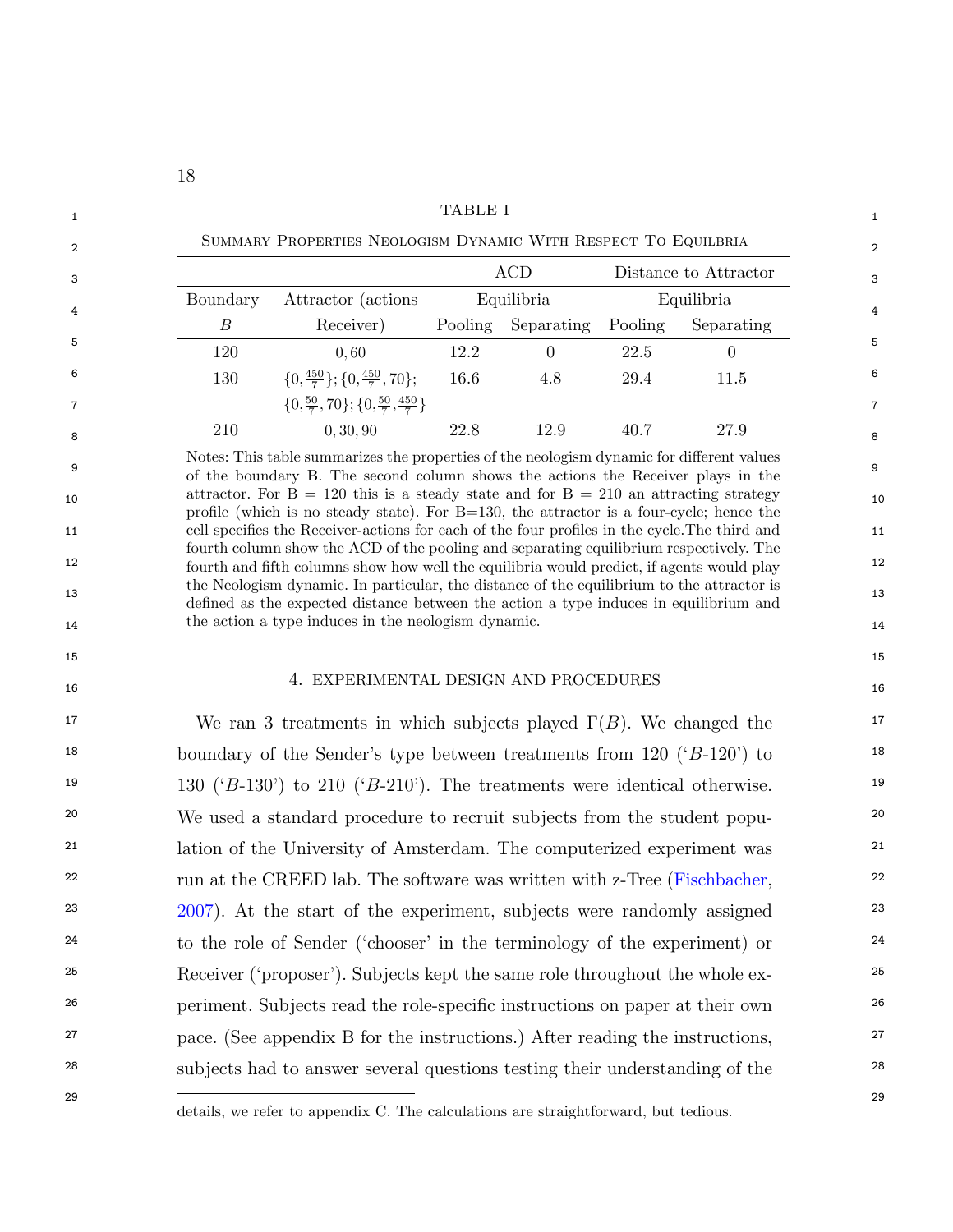<sup>1</sup> instructions. Only when all subjects had answered all questions correctly, 2 2 the experiment started.

3 3 Subjects received a starting capital of 100 points. In addition, subjects <sup>4</sup> earned points with their decisions in each of the 50 periods. (Subjects were <sup>4</sup> <sup>5</sup> 5 5 5 informed that the experiment would last for approximately 50 periods.) At <sup>6</sup> <sup>6</sup> the end of the experiment, total point earnings were exchanged to euros at <sup>6</sup> 7 7 a rate of 1.5 euro for 100 points.

<sup>8</sup> In a session, we ran 2 matching groups simultaneously, each consisting <sup>8</sup> <sup>9</sup> of 5 Senders and 5 Receivers. In every period, each Sender was randomly <sup>9</sup> <sup>10</sup> 10 rematched with a Receiver in the own matching group. In total, 180 subjects <sup>11</sup> 11 participated who on average earned 25.5 euro in approximately 2 hours, with <sup>11</sup> <sup>12</sup> a minimum of 10.10 euro and a maximum of 33.70 euro. Each subject only <sup>13</sup> 13 participated once.

<sup>14</sup> The procedure within a period was as follows. In each period, the Sender<sup>14</sup> <sup>15</sup> was informed of her own type. All subjects knew that each individual<sup>15</sup> <sup>16</sup> Sender's type in each period was an independent draw from the uniform <sup>16</sup> <sup>17</sup> distribution on  $[0, B]$ .<sup>[11](#page-19-0)</sup> After having been informed of the own type, each <sup>17</sup> <sup>18</sup> Sender sent a message ('suggestion' in the terminology of the experiment)<sup>18</sup> <sup>19</sup> to the Receiver. The Receiver was informed of the message but not of the <sup>19</sup> <sup>20</sup> 20 Sender's type. Then the Receiver chose an action ('made a proposal') that <sup>21</sup> was either accepted or rejected by the Sender. Messages and actions had <sup>21</sup> <sup>22</sup> to be integers in [0, B]. <sup>[12](#page-19-1)</sup> Payoffs were then calculated according to  $(2.1)$ . <sup>22</sup> <sup>23</sup> At the end of the period, Senders and Receivers were informed of the state <sup>23</sup>  $24$  of the world (the Sender type) and all the decisions made by the pair they  $24$ <sup>25</sup> were part of. In addition, each subject was shown her own payoff and how  $^{25}$ 

<span id="page-19-0"></span> $\frac{11}{10}$  maximize the comparability of the treatments, we drew a set of types for one 27 27 treatment and then rescaled this set for each of the other treatments.

<span id="page-19-1"></span><sup>28</sup> 28 a history screen, facilitate learning and have data that can be interpreted clearly. Notice 29 29 that the message space is rich enough for the communication of all credible neologisms in <sup>12</sup>We chose for this message space instead of a free chat in order to be able to provide both equilibria, as in our game a neologism action uniquely identies a credible neologism.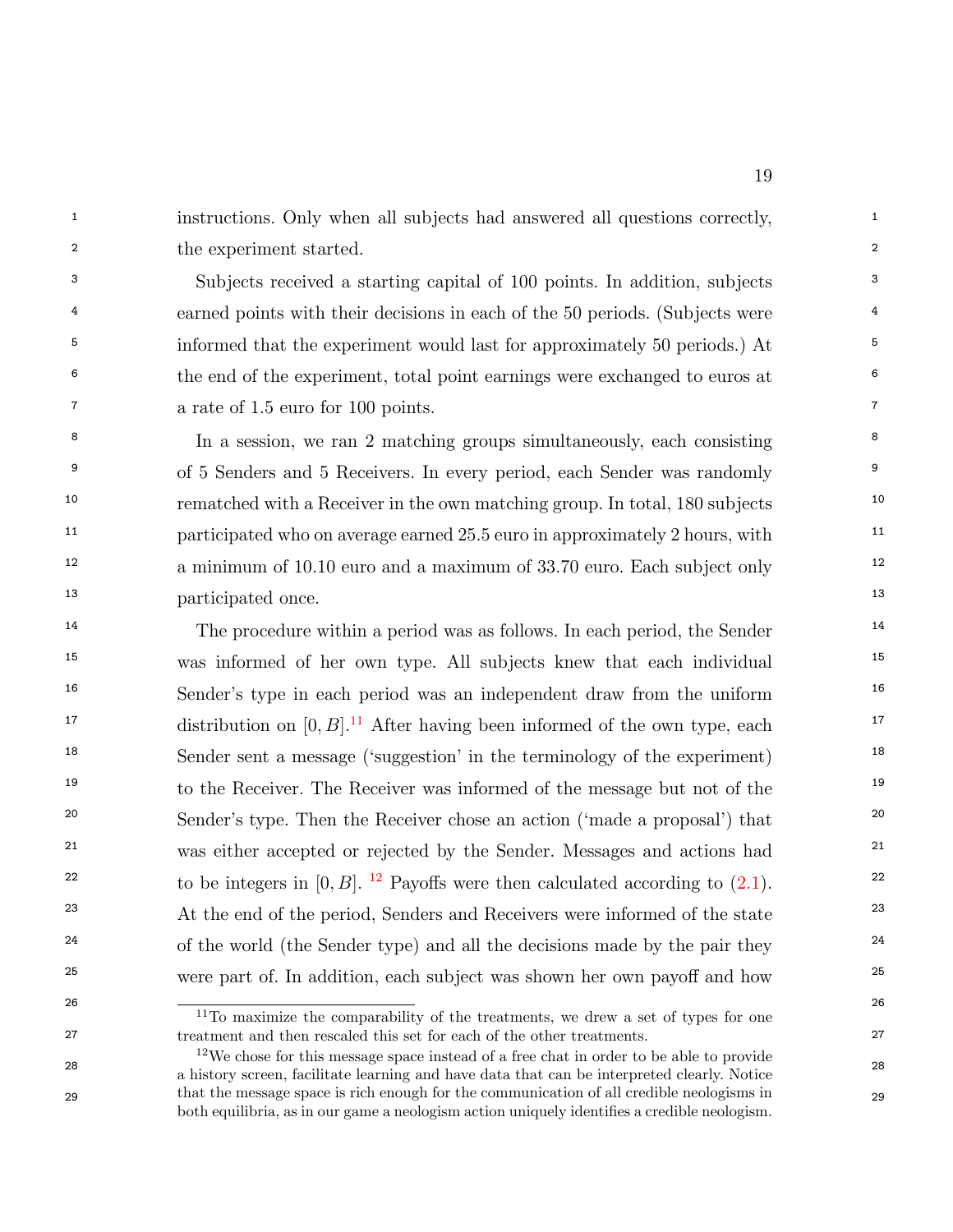

<span id="page-20-1"></span>11 FIGURE 2.— Example of Social History Screen (for Senders) 11

and  $12$ 

it was calculated.

<sup>14</sup> 14 14 history in order to facilitate learning.<sup>[13](#page-20-0)</sup> At the bottom of the screen they 15 16 saw how play had unfolded in the 15 most recent periods in their own 17 matching group. For Senders the information was organized as follows. The 18 left-hand side showed a table summarizing the choices of the pairs in the 19 own matching group. Each row contained a pair's suggestion (message), 20 proposal, acceptance and preferred outcome (type of the Sender). The table was first sorted on suggestion, then on proposal, acceptance and finally on  $_{21}$  22 preferred outcome. The right-hand side showed the corresponding graph <sup>[2](#page-20-1)3</sup> 23 that listed the proposals as function of the suggestions. Figure 2 shows an <sup>23</sup> 24 example of the information that Senders received.

<sup>25</sup> 25 For Receivers the information was communicated in a slightly different 26 way. In their table, each row listed a pair's suggestion, preferred outcome, proposal and acceptance. The table was first sorted on message, then on 28 preferred outcome, proposal and nally on acceptance. In their graph, pre-

<span id="page-20-0"></span><sup>&</sup>lt;sup>13</sup>[Miller and Plott](#page-44-10) [\(1985\)](#page-44-10) showed how a social history can help subjects understand <sup>29</sup> the strategic nature of signaling games.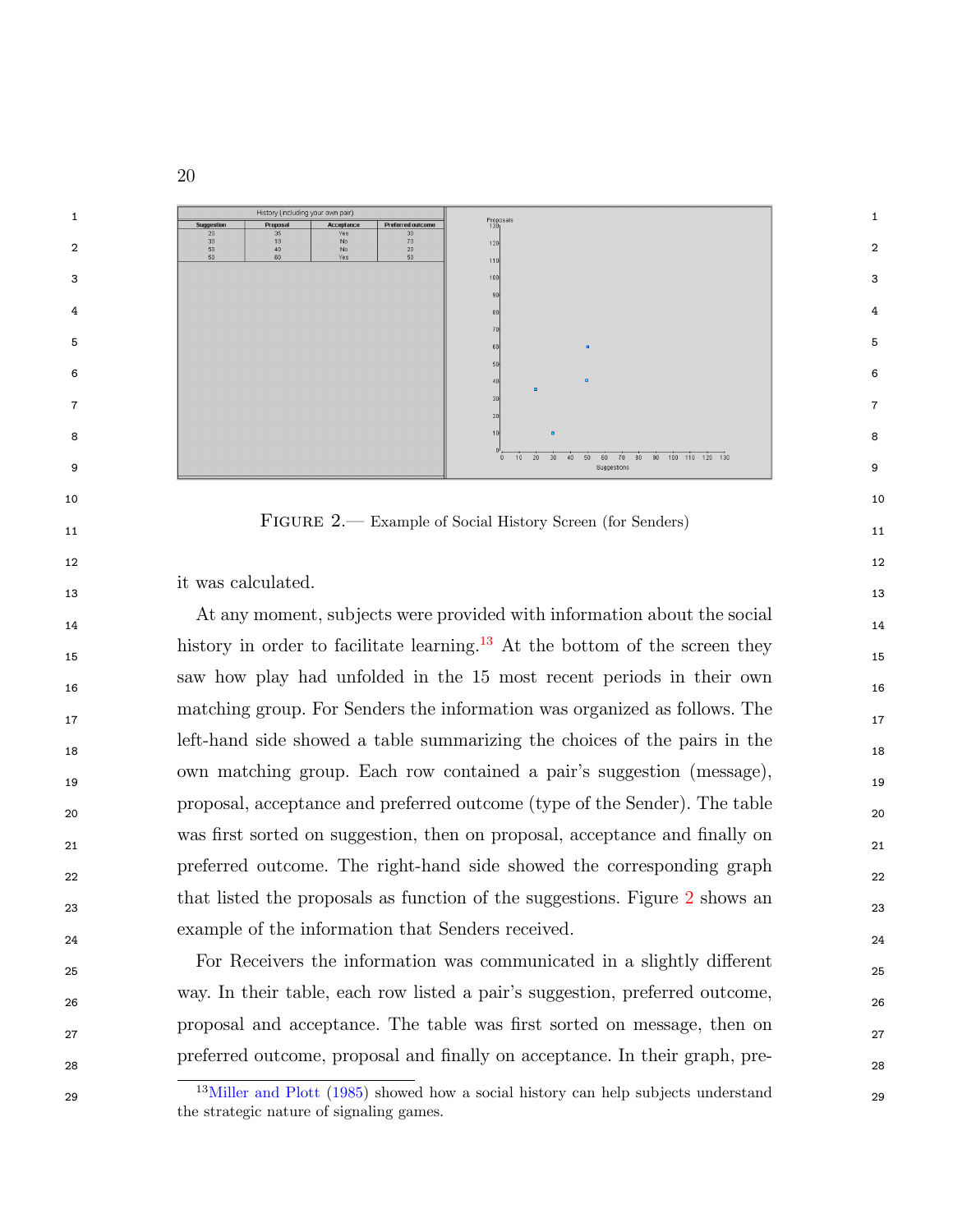<span id="page-21-0"></span>

|                    |                                                                                       | <b>TABLE II</b>                |                     |
|--------------------|---------------------------------------------------------------------------------------|--------------------------------|---------------------|
|                    |                                                                                       | SUMMARY OF EXPERIMENTAL DESIGN |                     |
| Treatment          | Distribution Senders $#$ matching groups                                              |                                | Size matching group |
| $B-120$            | U[0,120]                                                                              | 6                              | 10                  |
| <b>B-130</b>       | U[0,130]                                                                              | 6                              | 10                  |
| $B-210$            | U[0, 210]                                                                             | 6                              | 10                  |
|                    | Notes: The three treatments only differ in the value of the boundary $B$ .            |                                |                     |
|                    |                                                                                       |                                |                     |
|                    | ferred outcomes were shown as function of the suggestions.                            |                                |                     |
|                    | Table II summarizes the main features of the experimental design.                     |                                |                     |
|                    |                                                                                       |                                |                     |
|                    |                                                                                       |                                |                     |
|                    |                                                                                       | 5. EXPERIMENTAL RESULTS        |                     |
|                    | We present the experimental results in two parts. In section 5.1, we deal             |                                |                     |
|                    | with the issue of equilibrium performance (and therefore focus exclusively            |                                |                     |
|                    | on the final 15 periods of the experiment). We find that credible deviations          |                                |                     |
|                    | matter and matter gradually, as predicted by ACDC. In section 5.2, we                 |                                |                     |
|                    | will take a closer look at the dynamics in the data. All statistical tests have       |                                |                     |
|                    | been done treating each matching group as one independent data point. For             |                                |                     |
|                    | comparisons within a treatment we use Wilcoxon signed rank tests, and for             |                                |                     |
|                    | comparisons between treatments we use Mann-Whitney ranksum tests. *,                  |                                |                     |
|                    | **, *** indicate significance at the $1\%$ , $5\%$ and $10\%$ level respectively (for |                                |                     |
| two-tailed tests). |                                                                                       |                                |                     |
|                    |                                                                                       |                                |                     |
|                    | 5.1. Equilibrium selection: neologism proofness and ACDC                              |                                |                     |
|                    |                                                                                       |                                |                     |
|                    | We start with some descriptive statistics of the final 15 periods of the              |                                |                     |
|                    | experiment. Figure 3 presents a histogram of the actions the Receiver pro-            |                                |                     |
|                    | poses in the three treatments. Recall that in each treatment the proposals            |                                |                     |
|                    | generated in the separating equilibrium are equal to $0$ and $60$ , while the         |                                |                     |

29 29 proposals in the pooling equilibrium equal 45. In accordance with the sep-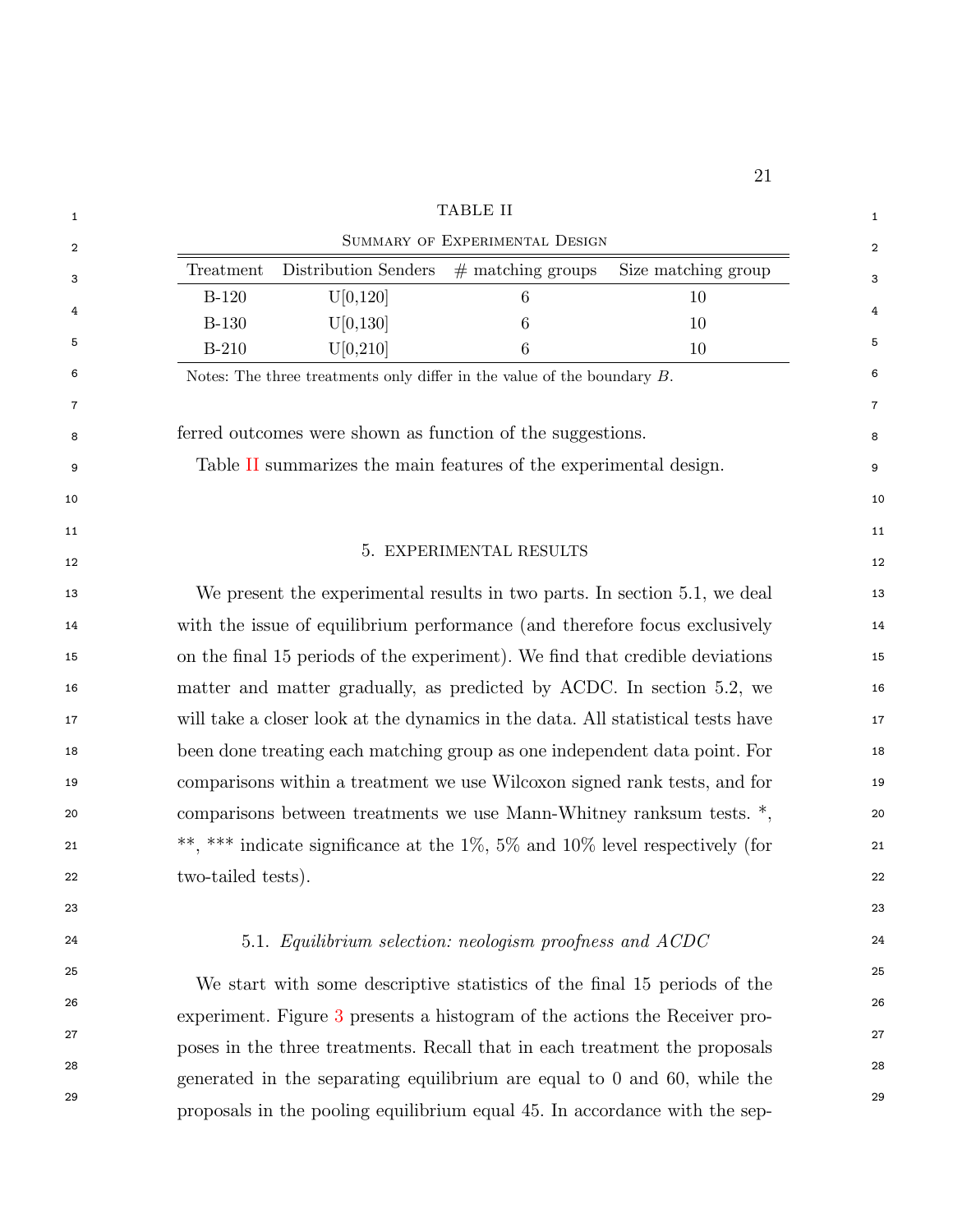

<span id="page-22-0"></span>9 treatments. The bins run from  $[0,5]$ ,  $(5,15]$ , ...,  $(B-5, B]$ . FIGURE 3.— The figure shows the histogram of the Receiver's actions for the three

<sup>11</sup> 11 arating equilibrium, the histogram is bimodal in each treatment. The fre-<sup>12</sup> quency of proposals equal to 60 steadily decreases with the boundary of the <sup>12</sup> <sup>13</sup> type space. Even though the histogram of B-210 is still bimodal, the (high)<sup>13</sup> <sup>14</sup> 14 mode is relatively far from the equilibrium prediction. Note that the pooling 15 15 proposal of 45 always receives only a modest number of hits in all treat-<sup>16</sup> 16 16 16 ments. Further, the percentage of proposals that are rejected increases with <sup>17</sup> the boundary. Even though Senders' acceptance decisions are not perfectly <sup>17</sup> <sup>18</sup> in line with the model's assumption, they come pretty close. Conditioning <sup>18</sup> <sup>19</sup> on the cases where the Receiver's action leaves a positive amount of money <sup>20</sup> on the table for the Sender, Senders accept in an overwhelming 95.9% of <sup>20</sup> 21 and the contract of the contract of  $21$ the cases.

<sup>22</sup> 22 Figure [4](#page-23-0) plots the Receivers' actions as a function of the Senders' types 23 23 for each of the three treatments together with the equilibrium predictions. <sup>24</sup> Consistent with the separating equilibrium we find that Senders with low <sup>24</sup> <sup>25</sup> types tend to elicit an action of 0, while the Senders with high types tend <sup>26</sup> to trigger a high action. The actions elicited by Senders with high types are <sup>26</sup> 27 27 much more spread out when the boundary equals 210.

<sup>28</sup> 28 Table III reports how often actual play was close to equilibrium. We 29 29 say that an outcome is consistent with equilibrium if the actual proposal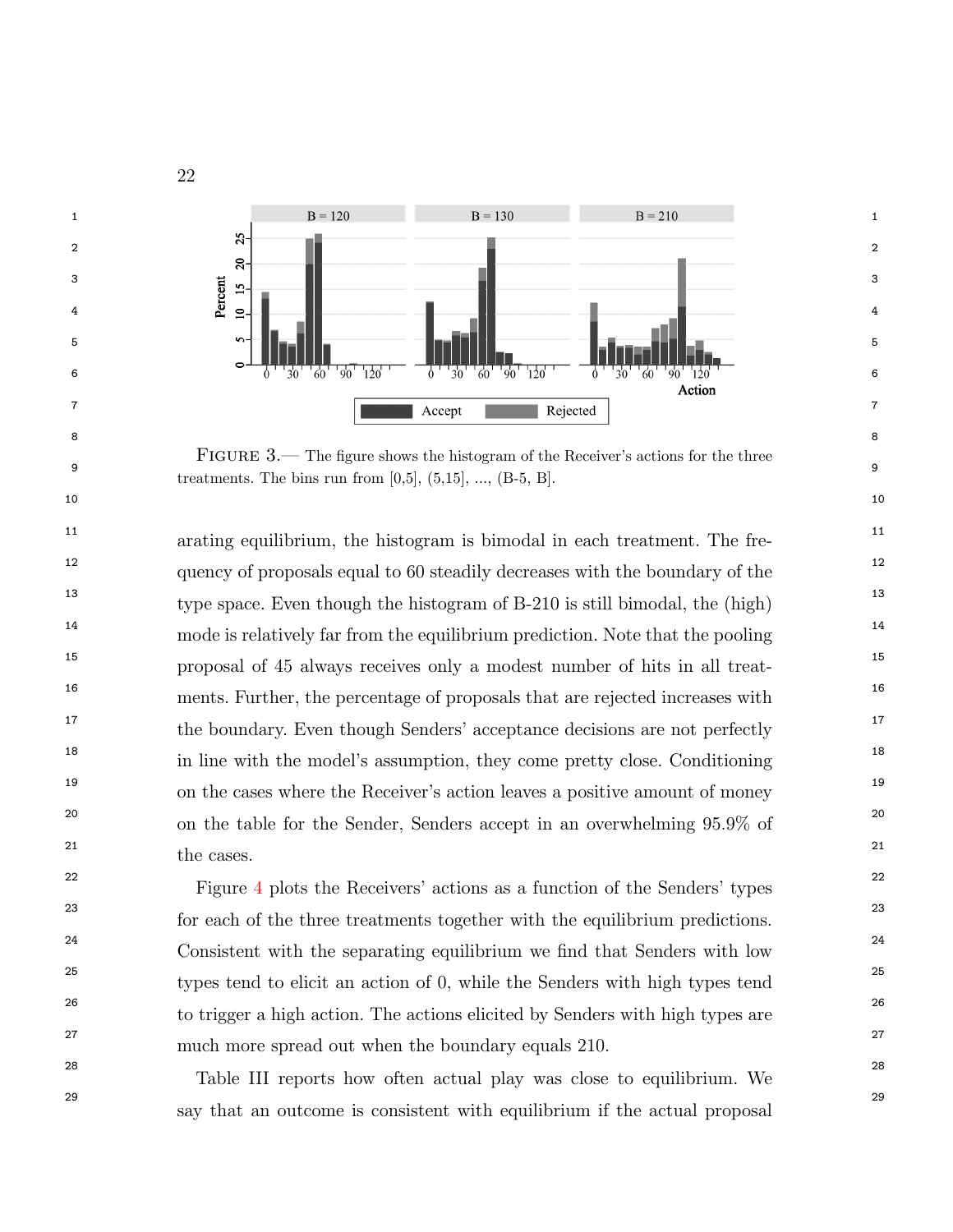

<span id="page-23-0"></span><sup>8</sup> the (last 15 periods of the) experiment. Bubbles are clustered on a 10-grid. Each bubble 9 represents all observations in a  $(t-5, t+5]/(a-5, a+5]$  neighborhood. The size of each 9 10 10 bubble is proportional to the number of observations. FIGURE 4.— This figure shows which types (x-axis) induced what action (y-axis) in

<sup>12</sup> 12 lies within a bandwidth of 10 and if the acceptance decision was correctly <sup>12</sup> <sup>13</sup> 13 predicted. The absolute numbers in the table are obviously dependent on <sup>13</sup> <sup>14</sup> the chosen bandwidth. Here, we are interested in the relative magnitudes <sup>14</sup> <sup>15</sup> 15 of the numbers, for which the exact level of the bandwidth turns out not to <sup>15</sup> <sup>16</sup> 16 matter. In addition, the qualitative results are identical (and significant) if <sup>17</sup> we compare the average (absolute) prediction error of the equilibria, which <sup>17</sup> 18 18 is a parameter-free measure of predictive success.

<sup>19</sup><br>We first deal with the question whether credible deviations (and hence 20 20 21 21 comparisons are relevant. First, within treatment B-120 the separating equi-<sup>22</sup> 22 librium is neologism proof while the pooling equilibrium is not. In accor-23 23 dance with neologism proofness, more outcomes are consistent with the  $24$  separating equilibrium than with the pooling equilibrium. The difference is  $24$ 25 25 both substantial and statistically signicant. Second, when we move from 26 26 treatment B-120 to B-210, the separating equilibrium ceases to be neolo-<sup>27</sup> gism proof. While the separating equilibrium does a good job in B-120, it 28 28 organizes only a bleak minority of the data in B-210. This conclusion is 29 29 valid when we take the data for all types as well as when we condition onneologism and announcement proofness) have a bite. For this question, two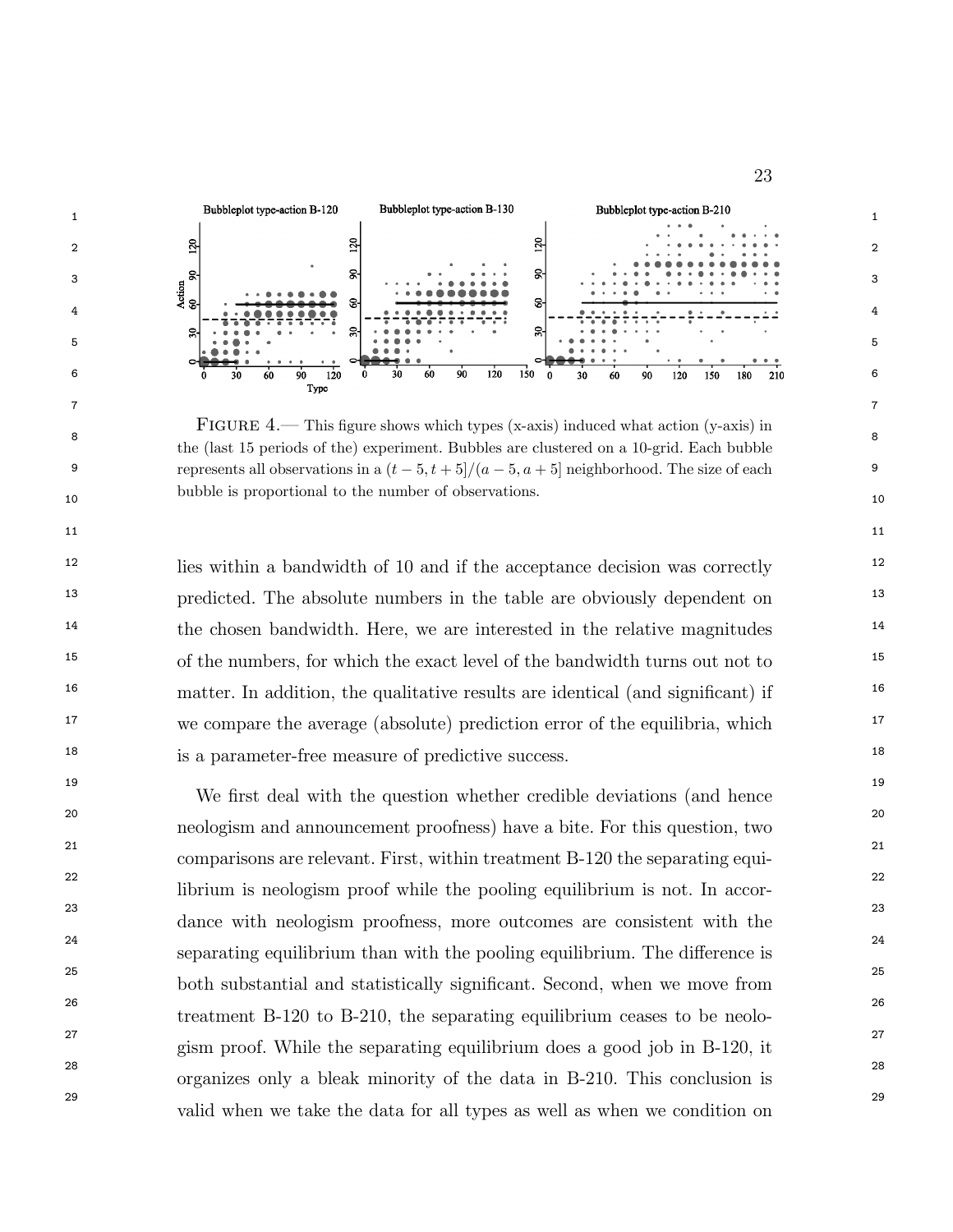|                      |          |                  |         | PERCENTAGE OUTCOMES CORRECTLY PREDICTED BY EQUILBRIA |                                |          |
|----------------------|----------|------------------|---------|------------------------------------------------------|--------------------------------|----------|
| Boundary             |          | All observations |         |                                                      | Observations with $t \leq 120$ |          |
|                      |          | Equilibria       | Diff    |                                                      | Equilibria                     | Diff     |
|                      | Pooling  | Separating       |         | Pooling                                              | Separating                     |          |
| 120                  | .39      | .69              | $.30**$ | .39                                                  | .69                            | $.30**$  |
| 130                  | $.13\,$  | .57              | $.43**$ | .14                                                  | .59                            | $.45***$ |
| 210                  | .09      | .18              | $.09**$ | .09                                                  | .28                            | $.19**$  |
| Diff $120-130^{(1)}$ | $.25***$ | $.12\,$          |         | $.25***$                                             | .09                            |          |
| Diff $120-210^{(1)}$ | $.30***$ | $.51***$         |         | $.29**$                                              | $.40***$                       |          |
| Diff $130-210^{(1)}$ | $.05***$ | $.39***$         |         | .05                                                  | $.31***$                       |          |

10 10 Notes: The table shows per treatment the median (over matching groups) of the per-11 centage of correctly predicted outcomes by the equilibrium. We classified a prediction 11 12 12 larger than 10 and (b) the acceptance decision was correctly predicted. We used the data  $13$   $13$ as correct if both (a) the distance between the predicted and observed proposal was not of the last 15 periods. 'Diff' denotes 'difference'.

<sup>14</sup> the outcomes with types less than 120. So also when we compare the behav-15 15 ioral stability of the same equilibrium across treatments, we nd support  $16$ for neologism proofness.

<sup>17</sup> 17 17 17 To investigate whether credible deviations matter gradually and ACDC <sup>18</sup> 18 is relevant, we ran treatment B-130. Here the separating equilibrium is no 19 19 longer neologism proof but the ACD measure remains rather small relative 20 20 to B-210. So if ACDC makes sense, the results of B-130 should be closer to <sup>21</sup> <sup>21</sup> B-120 than to B-210. Table III confirms that this is indeed the case. Like in <sup>22</sup> <sup>22</sup> B-120, the separating equilibrium is much more successful than the pooling 23 23 equilibrium. The separating equilibrium attracts behavior a bit less in B-130  $24$  than in B-120, but the difference is not significant. (Since this result also  $24$ <sup>25</sup> holds when the analysis is restricted to observations with  $t \le 120$ , this is not 26 26 a measurement artefact due to a changing boundary but can be ascribed <sup>27</sup> to credible deviations.) In contrast, the difference between B-130 and B- $^{27}$ <sup>28</sup> 210 is much larger. In B-210, significantly fewer cases are consistent with 29 29 the separating equilibrium than in B-130. So even though the separating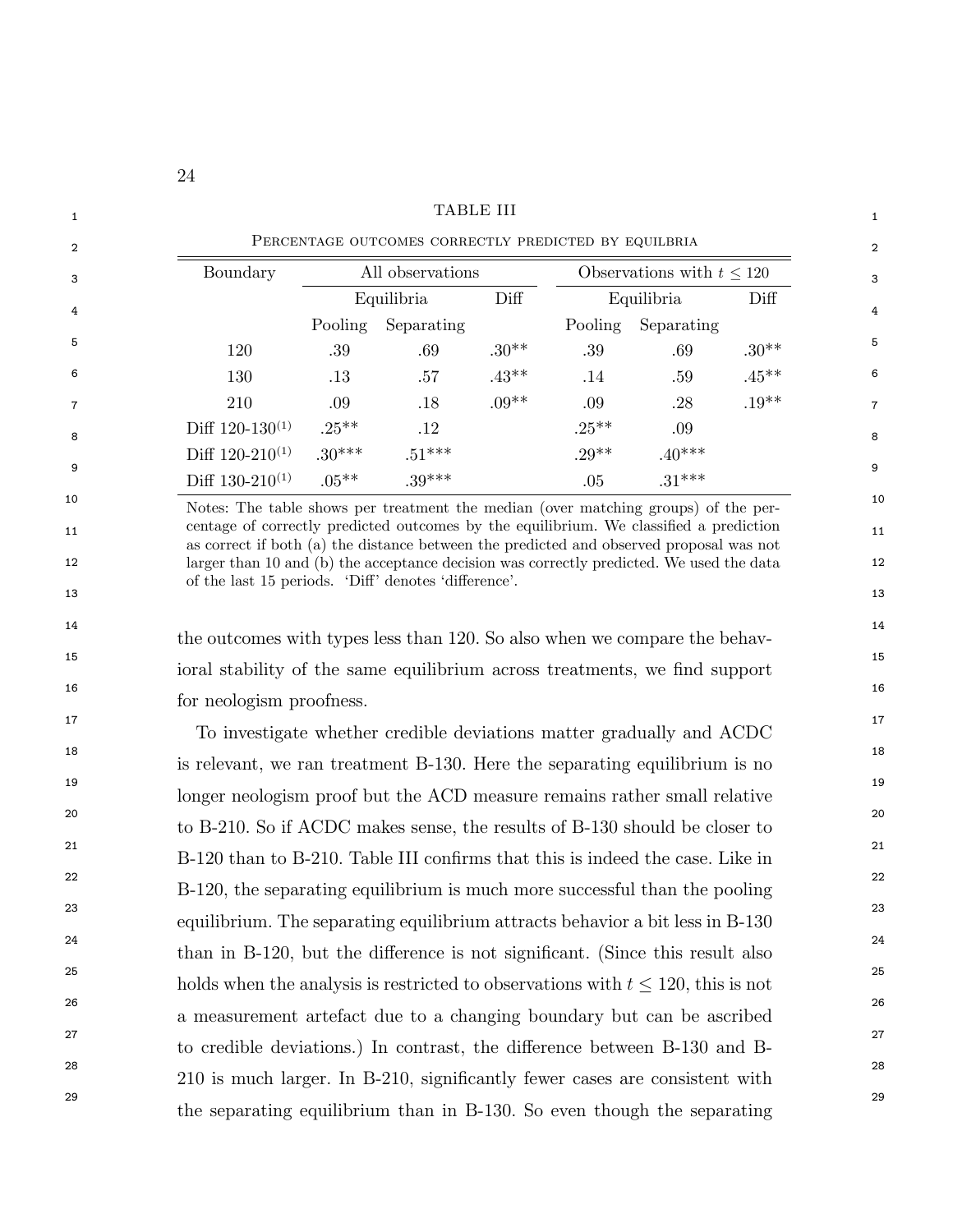

<span id="page-25-0"></span>10 FIGURE 5.— The figure plots for each equilibrium in each treatment its theoretical 10 11 11 of the average prediction error. Let a (t) be the equilibrium action of the Receiver given 12 type t and  $\hat{a}_i(t_i)$  the observed action for observation i. Then the average prediction error 12 13 (within a matching group) is  $\frac{1}{n} \sum_i |\hat{a}_i(t_i) - a^{\sigma}(t_i)|$ . We used the data of the last 15 ACD against its empirical prediction error. We report the median (over matching groups) periods.

 $16$ equilibrium is not neologism proof in either treatment, it traces the data much better in B-130 than in B-210, as predicted by ACDC.

 $17$  and  $17$  and  $17$  and  $17$  and  $17$  and  $17$  and  $17$  and  $17$  and  $17$  and  $17$  and  $17$  and  $17$  and  $17$  and  $17$  and  $17$  and  $17$  and  $17$  and  $17$  and  $17$  and  $17$  and  $17$  and  $17$  and  $17$  and  $17$  and  $17$ 

14 14

 $15$  15

 $18$  18 19  $\sim$  19  $20$ 21 and  $\overline{a}$  21 and  $\overline{a}$  21 and  $\overline{a}$  21 and  $\overline{a}$  21 and  $\overline{a}$  21 and  $\overline{a}$  21 22 and  $\frac{1}{2}$  and  $\frac{1}{2}$  and  $\frac{1}{2}$  and  $\frac{1}{2}$  and  $\frac{1}{2}$  and  $\frac{1}{2}$  and  $\frac{1}{2}$  and  $\frac{1}{2}$  and  $\frac{1}{2}$  and  $\frac{1}{2}$  and  $\frac{1}{2}$  and  $\frac{1}{2}$  and  $\frac{1}{2}$  and  $\frac{1}{2}$  and  $\frac{1}{2}$  and  $\frac{$  $23$  23 The power of ACDC is further illustrated in Figure [5.](#page-25-0) This figure lists the mean prediction error of a particular equilibrium and treatment as a function of its ACD. In agreement with ACDC, the higher the ACD measure, the larger the mean prediction error tends to be. Notice in particular that the mean prediction error of the separating equilibrium only rises slightly when it just ceases to be neologism proof (relative to the differences with B-210).

### $25$  $26$  26 26

 $24$  and  $24$ 

27 27 In this section we deal with the question how subjects adapted their <sup>28</sup> behavior during the experiment. Figure [6](#page-27-0) shows plots of the messages sent <sup>29</sup> by different types of Senders (left-hand side), plots of Receivers' proposals <sup>29</sup>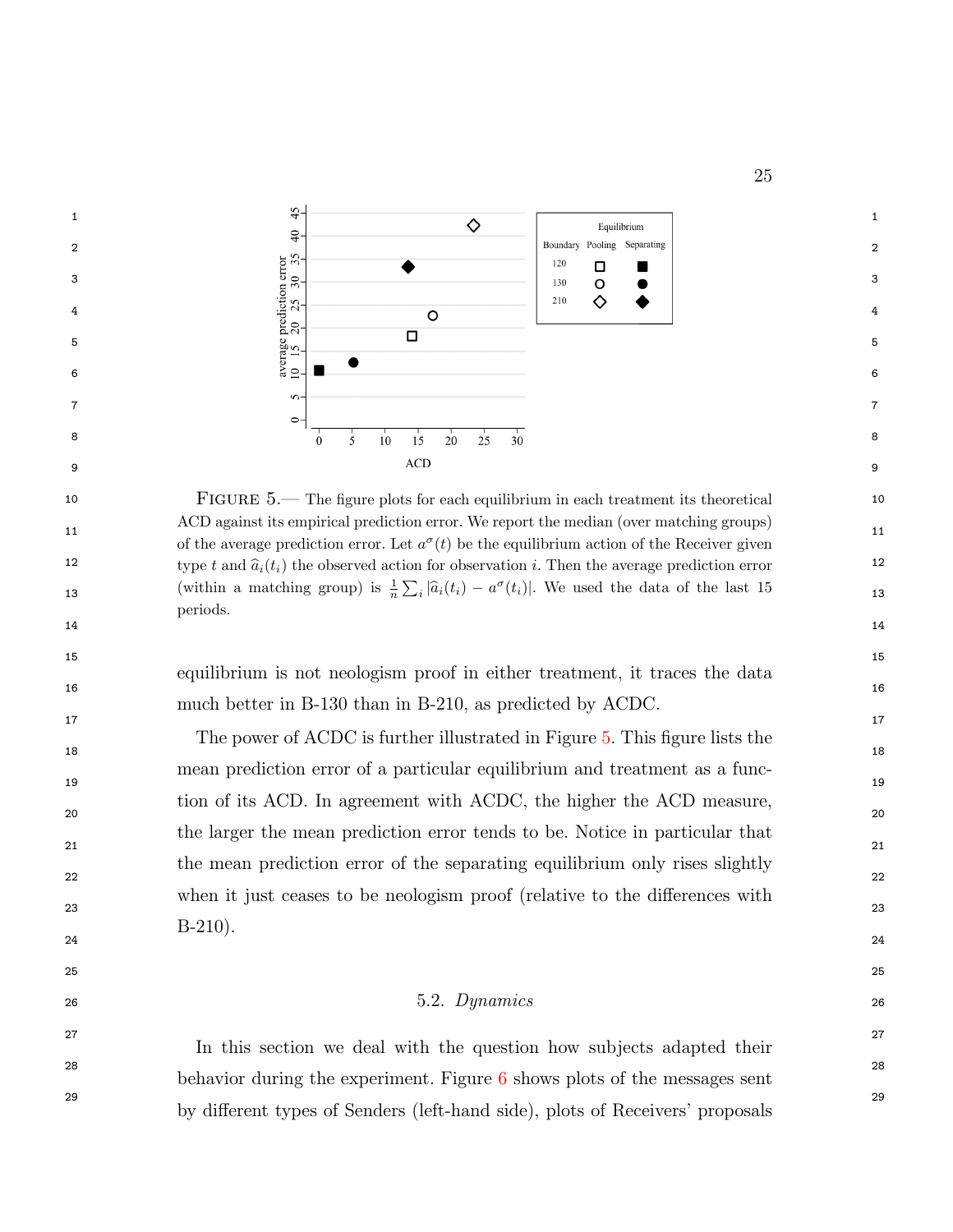<sup>1</sup> 1 conditional on message received (middle) and plots of proposals triggered by <sup>2</sup> different types of Senders (right-hand side). The data are separated between <sup>2</sup> <sup>3</sup> <sup>3</sup> treatments and parts (first 15 periods versus last 15 periods). The type-<sup>3</sup> <sup>4</sup> message plots show that Senders' messages are higher than their types and <sup>4</sup> <sup>5</sup> that gradually Senders learn to exaggerate more. In the last 15 periods of <sup>5</sup> 6 6 each treatment, Senders overstate the true state more than in the rst 15 <sup>7</sup> *periods.* Thus, there is inflation in language.

<sup>8</sup> Receivers' proposal-message plots provide the mirror image of Senders'<sup>8</sup> <sup>9</sup> type-message plots. That is, in the first part of the experiment Receivers<sup>9</sup> <sup>10</sup> tend to propose actions slightly below the messages received. In the final <sup>10</sup> <sup>11</sup> 11 part of the experiment, Receivers have learned to subtract larger amounts <sup>11</sup> 12 12 from the messages received.

<sup>13</sup> 13 The type-action plots on the right hand side illustrate how close the ac-<sup>14</sup> tually triggered proposals are to the equilibrium predictions. For treatment <sup>15</sup> 15 15 15 B-130 and especially treatment B-120, the data are closer to the separating <sup>16</sup> equilibrium in the final part of the experiment than in the first part of the <sup>16</sup> <sup>17</sup> experiment. A similar trend is not observed in B-210. To the contrary, in <sup>18</sup> this treatment the data remain far from equilibrium throughout the whole <sup>18</sup> 19  $\hspace{1.5cm}$  19 experiment.

<sup>20</sup><br>We now turn to the questions how easily subjects reached the separating <sup>20</sup> <sup>21</sup> equilibrium in the different treatments and when they did, how likely it was  $^{21}$ <sup>22</sup> that they stayed there. Table V presents the relevant statistics separately <sup>22</sup> <sup>23</sup> <sup>23</sup> for the first part and the final part of the experiment. In the first part <sup>23</sup> <sup>24</sup> of the experiment, subjects more easily reached the separating equilibrium<sup>24</sup> 25 25 from a state of disequilibrium in treatments B-120 and B-130 than in B-26 26 210. When subjects were approximately playing according to the separating <sup>27</sup> equilibrium in the previous period, they were much more likely to stay <sup>27</sup> <sup>28</sup> there in treatments B-120 and B-130 than in treatment B-210. The lower <sup>29</sup> 29 part of the table shows that the differences between treatment B-210 and <sup>29</sup>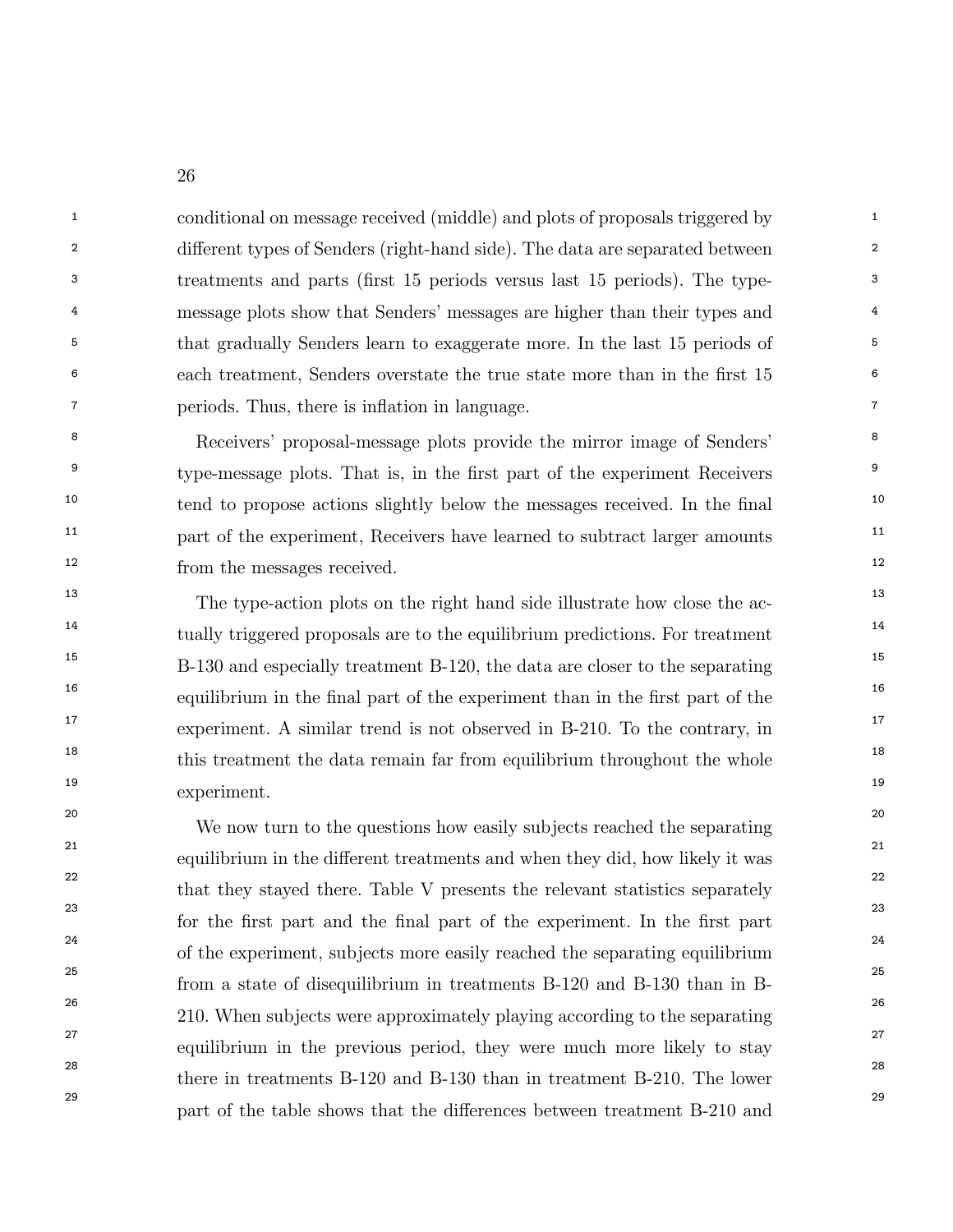

<span id="page-27-0"></span> $\frac{3}{28}$  action) and the resulting profile for the first 15 and last 15 rounds. The bubbleplots are 29 clustered on a grid of 10. In the last column, the solid line represents the separating FIGURE 6.— This figure compares the chosen strategies (type-message, messageequilibrium and the dotted line the pooling equilibrium.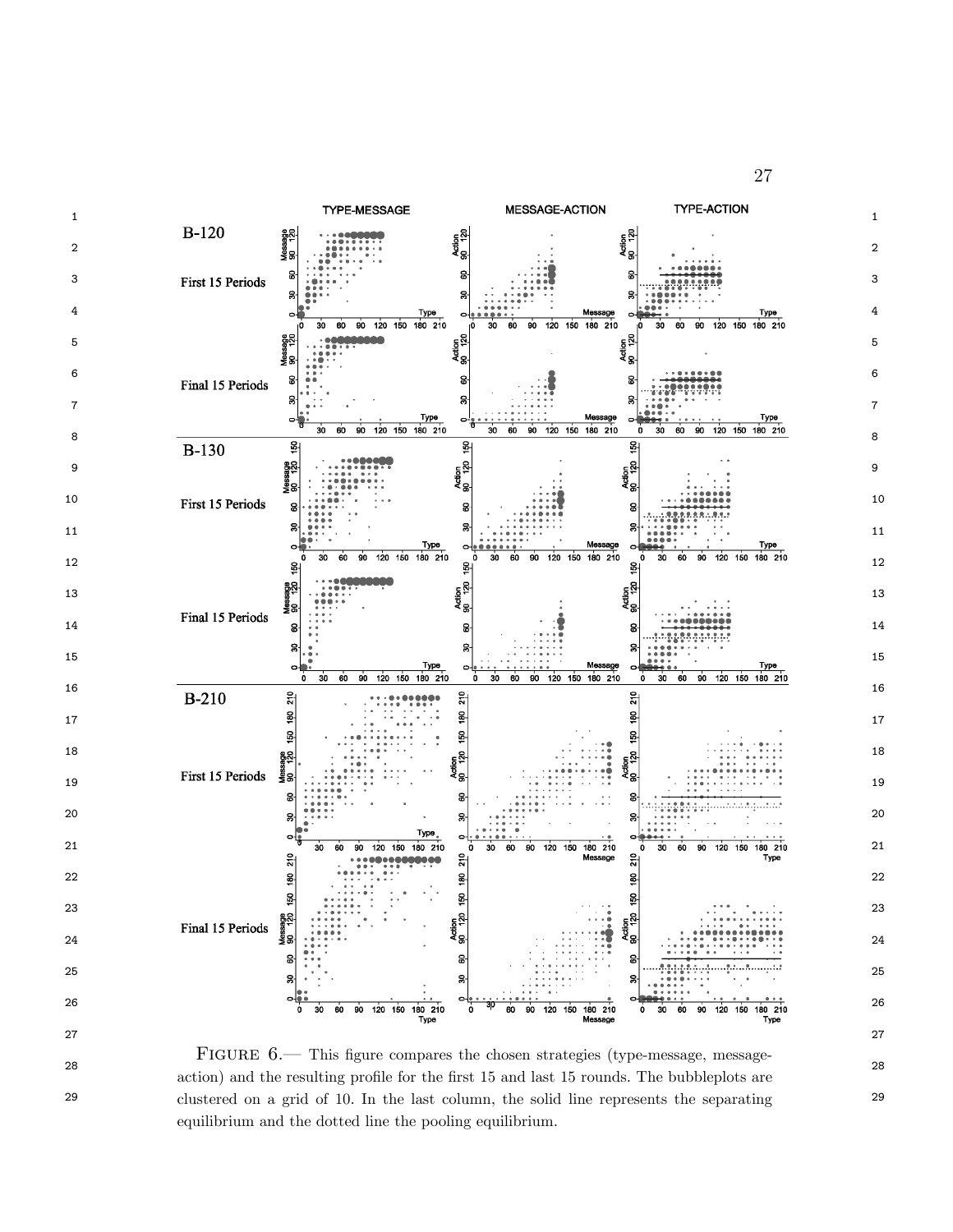<sup>1</sup> the other treatments became even more pronounced in the final part of the <sup>1</sup> 2 2 experiment. It is striking that the separating equilibrium was rarely reached 3 3 in treatment B-210 and in the cases where it was reached it turned out to <sup>4</sup> be unstable.

5 5 Summarizing, the two main features of the dynamics in the data are <sup>6</sup> (i) there is language-inflation and (ii) the separating equilibrium attracts <sup>6</sup> <sup>7</sup> behavior in B-120 and to a slightly lesser extent in B-130, but not at all in <sup>7</sup> <sup>8</sup> B-210. These two features are in line with the simple neologism dynamic <sup>8</sup> <sup>9</sup> described in section 3. Notice that the prediction errors of the separating <sup>9</sup> 10 10 equilibrium decrease over time in B-120 and B-130, but not in B-210. Also <sup>11</sup> 11 note that this pattern is in line with the neologism dynamic. In other words, <sup>12</sup> the neologism dynamic traces the data well in the sense that it predicts that <sup>12</sup> <sup>13</sup> behavior will converge to the separating equilibrium in B-120, converge to <sup>13</sup> <sup>14</sup> 14 non-equilibrium behavior that remains close to the separating equilibrium 15 15 in B-130 and does not converge at all to the separating equilibrium in B-210.

### $16$ 17 17 6. ACDC FURTHER EXPLORED

<sup>18</sup><br>In this section, we define and explore the ACDC for more general set-<sup>19</sup>  $\frac{19}{2}$  tings than the one above. This setting includes [Crawford and Sobel](#page-43-16) [\(1982\)](#page-43-16), <sup>20</sup> [Matthews](#page-44-2) [\(1989\)](#page-44-2), our model as well as discrete Sender-Receiver games.<sup>20</sup>

<sup>21</sup> <sup>21</sup> We consider the following two-player cheap talk game. The game is played <sup>22</sup> by a Sender and a Receiver. At the beginning of the game, the Sender<sup>22</sup> <sup>23</sup> privately observes her (one-dimensional) type  $t \in T \subset \mathbb{R}$ , where T is the set <sup>24</sup> <sup>24</sup> of all feasible types. The Receiver's prior belief about the Sender's type is <sup>25</sup> 25 given by distribution function F, with  $F(t') = \Pr\{t \le t'\}$ . (Note that this <sup>26</sup> 26 description includes any discrete type-set, as it allows intervals of payoff <sup>27</sup> identical types.) In the next stage, the Sender chooses a message  $m \in M$ , 28 28 29 message, the Receiver chooses an action  $a \in A$  where  $A \subset \mathbb{R}$  denotes the where  $M$  is the set of feasible messages. After having observed the Sender's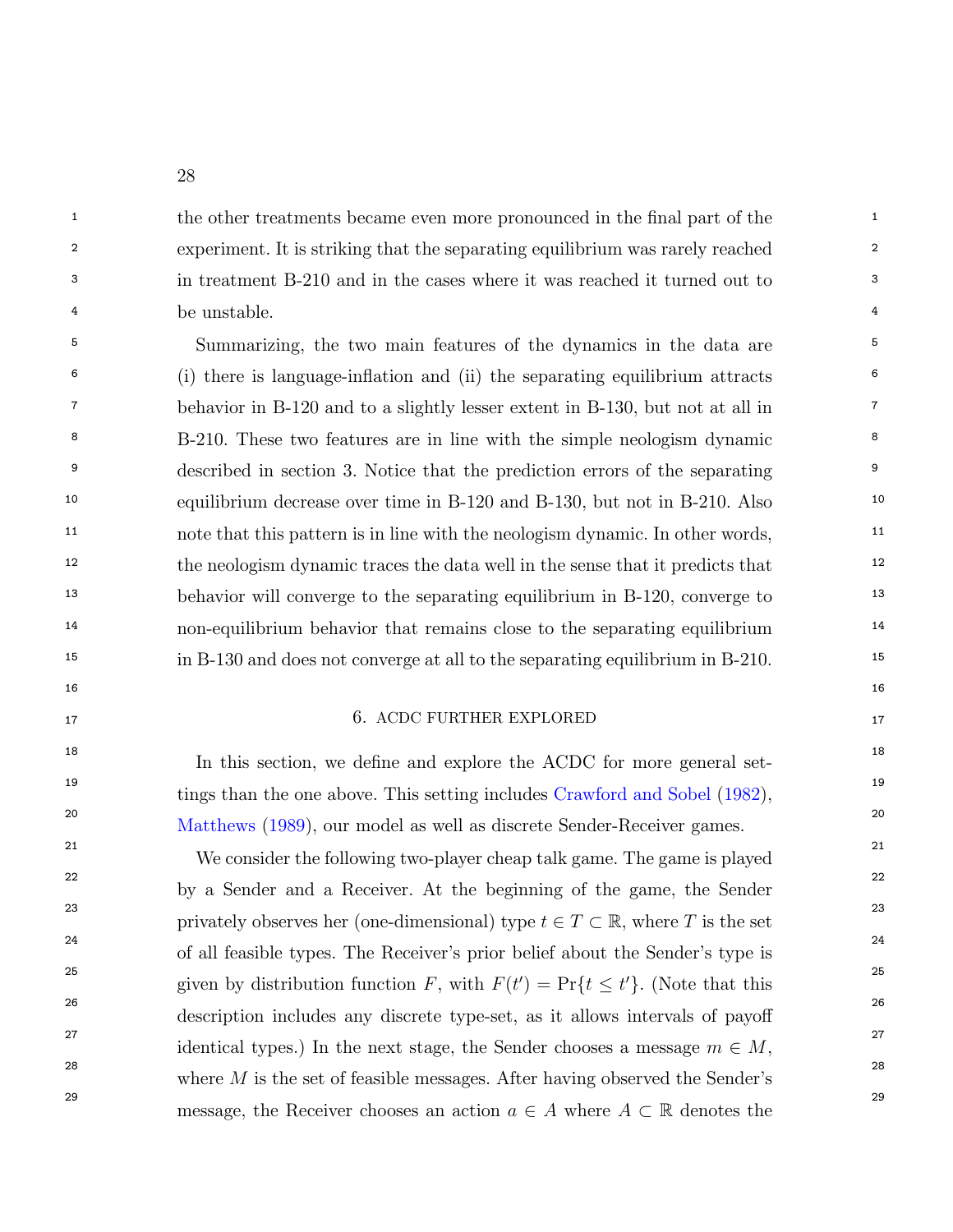| CHANCE MATCHING GROUP IS IN SEPARATING EQUILIBRIUM CONDITIONAL ON<br>PREVIOUS STATE.<br>Previous<br>Previous state no<br>state<br>equilibrium<br>equilibrium<br>$B = 120$<br>.46<br>.60<br>$B = 130$<br>.41<br>.51<br>$B = 210$<br>Periods 1-15<br>.10<br>.09<br>Diff 120-130<br>.05<br>.09<br>Diff 120-210<br>$.36***$<br>$.51***$<br>$.31***$<br>$.42***$<br>Diff 130-210<br>$B = 120$<br>.64<br>.74<br>$B = 130$<br>.72<br>.50<br>Periods 36-50<br>$B = 210$<br>.03<br>.00<br>Diff 120-130<br>.02<br>.14<br>$.60***$<br>Diff 120-210<br>$.74***$<br>$.72**$<br>Diff 130-210<br>$.46***$<br>Difference<br>$.18**$<br>$.14*$<br>$B = 120$<br>$B = 130$<br>.09<br>.21<br>between<br>$B = 210$<br>.07<br>$-.09$<br>periods 36-50 and<br>periods 1-15<br>Notes: A matching group observation is classified as consistent with the separating equi-<br>librium prediction if and only if the acceptance decision was predicted correctly and<br>equilibrium proposal – observed proposal $\vert \leq 10$ for at least 3 of the 5 pairs in the<br>matching group; the middle column displays the fraction of equilibrium outcomes given<br>that the previous outcome was not an equilibrium outcome; the right column displays |  | TABLE IV |  |
|----------------------------------------------------------------------------------------------------------------------------------------------------------------------------------------------------------------------------------------------------------------------------------------------------------------------------------------------------------------------------------------------------------------------------------------------------------------------------------------------------------------------------------------------------------------------------------------------------------------------------------------------------------------------------------------------------------------------------------------------------------------------------------------------------------------------------------------------------------------------------------------------------------------------------------------------------------------------------------------------------------------------------------------------------------------------------------------------------------------------------------------------------------------------------------------------------------------------------|--|----------|--|
|                                                                                                                                                                                                                                                                                                                                                                                                                                                                                                                                                                                                                                                                                                                                                                                                                                                                                                                                                                                                                                                                                                                                                                                                                            |  |          |  |
|                                                                                                                                                                                                                                                                                                                                                                                                                                                                                                                                                                                                                                                                                                                                                                                                                                                                                                                                                                                                                                                                                                                                                                                                                            |  |          |  |
|                                                                                                                                                                                                                                                                                                                                                                                                                                                                                                                                                                                                                                                                                                                                                                                                                                                                                                                                                                                                                                                                                                                                                                                                                            |  |          |  |
|                                                                                                                                                                                                                                                                                                                                                                                                                                                                                                                                                                                                                                                                                                                                                                                                                                                                                                                                                                                                                                                                                                                                                                                                                            |  |          |  |
|                                                                                                                                                                                                                                                                                                                                                                                                                                                                                                                                                                                                                                                                                                                                                                                                                                                                                                                                                                                                                                                                                                                                                                                                                            |  |          |  |
|                                                                                                                                                                                                                                                                                                                                                                                                                                                                                                                                                                                                                                                                                                                                                                                                                                                                                                                                                                                                                                                                                                                                                                                                                            |  |          |  |
|                                                                                                                                                                                                                                                                                                                                                                                                                                                                                                                                                                                                                                                                                                                                                                                                                                                                                                                                                                                                                                                                                                                                                                                                                            |  |          |  |
|                                                                                                                                                                                                                                                                                                                                                                                                                                                                                                                                                                                                                                                                                                                                                                                                                                                                                                                                                                                                                                                                                                                                                                                                                            |  |          |  |
|                                                                                                                                                                                                                                                                                                                                                                                                                                                                                                                                                                                                                                                                                                                                                                                                                                                                                                                                                                                                                                                                                                                                                                                                                            |  |          |  |
|                                                                                                                                                                                                                                                                                                                                                                                                                                                                                                                                                                                                                                                                                                                                                                                                                                                                                                                                                                                                                                                                                                                                                                                                                            |  |          |  |
|                                                                                                                                                                                                                                                                                                                                                                                                                                                                                                                                                                                                                                                                                                                                                                                                                                                                                                                                                                                                                                                                                                                                                                                                                            |  |          |  |
|                                                                                                                                                                                                                                                                                                                                                                                                                                                                                                                                                                                                                                                                                                                                                                                                                                                                                                                                                                                                                                                                                                                                                                                                                            |  |          |  |
|                                                                                                                                                                                                                                                                                                                                                                                                                                                                                                                                                                                                                                                                                                                                                                                                                                                                                                                                                                                                                                                                                                                                                                                                                            |  |          |  |
|                                                                                                                                                                                                                                                                                                                                                                                                                                                                                                                                                                                                                                                                                                                                                                                                                                                                                                                                                                                                                                                                                                                                                                                                                            |  |          |  |
|                                                                                                                                                                                                                                                                                                                                                                                                                                                                                                                                                                                                                                                                                                                                                                                                                                                                                                                                                                                                                                                                                                                                                                                                                            |  |          |  |
|                                                                                                                                                                                                                                                                                                                                                                                                                                                                                                                                                                                                                                                                                                                                                                                                                                                                                                                                                                                                                                                                                                                                                                                                                            |  |          |  |
|                                                                                                                                                                                                                                                                                                                                                                                                                                                                                                                                                                                                                                                                                                                                                                                                                                                                                                                                                                                                                                                                                                                                                                                                                            |  |          |  |
|                                                                                                                                                                                                                                                                                                                                                                                                                                                                                                                                                                                                                                                                                                                                                                                                                                                                                                                                                                                                                                                                                                                                                                                                                            |  |          |  |
|                                                                                                                                                                                                                                                                                                                                                                                                                                                                                                                                                                                                                                                                                                                                                                                                                                                                                                                                                                                                                                                                                                                                                                                                                            |  |          |  |
|                                                                                                                                                                                                                                                                                                                                                                                                                                                                                                                                                                                                                                                                                                                                                                                                                                                                                                                                                                                                                                                                                                                                                                                                                            |  |          |  |
|                                                                                                                                                                                                                                                                                                                                                                                                                                                                                                                                                                                                                                                                                                                                                                                                                                                                                                                                                                                                                                                                                                                                                                                                                            |  |          |  |
|                                                                                                                                                                                                                                                                                                                                                                                                                                                                                                                                                                                                                                                                                                                                                                                                                                                                                                                                                                                                                                                                                                                                                                                                                            |  |          |  |
|                                                                                                                                                                                                                                                                                                                                                                                                                                                                                                                                                                                                                                                                                                                                                                                                                                                                                                                                                                                                                                                                                                                                                                                                                            |  |          |  |
| the fraction of equilibrium outcomes given that the previous outcome was an equilibrium                                                                                                                                                                                                                                                                                                                                                                                                                                                                                                                                                                                                                                                                                                                                                                                                                                                                                                                                                                                                                                                                                                                                    |  |          |  |
|                                                                                                                                                                                                                                                                                                                                                                                                                                                                                                                                                                                                                                                                                                                                                                                                                                                                                                                                                                                                                                                                                                                                                                                                                            |  |          |  |

- 
- 28 28
- 
- 29 29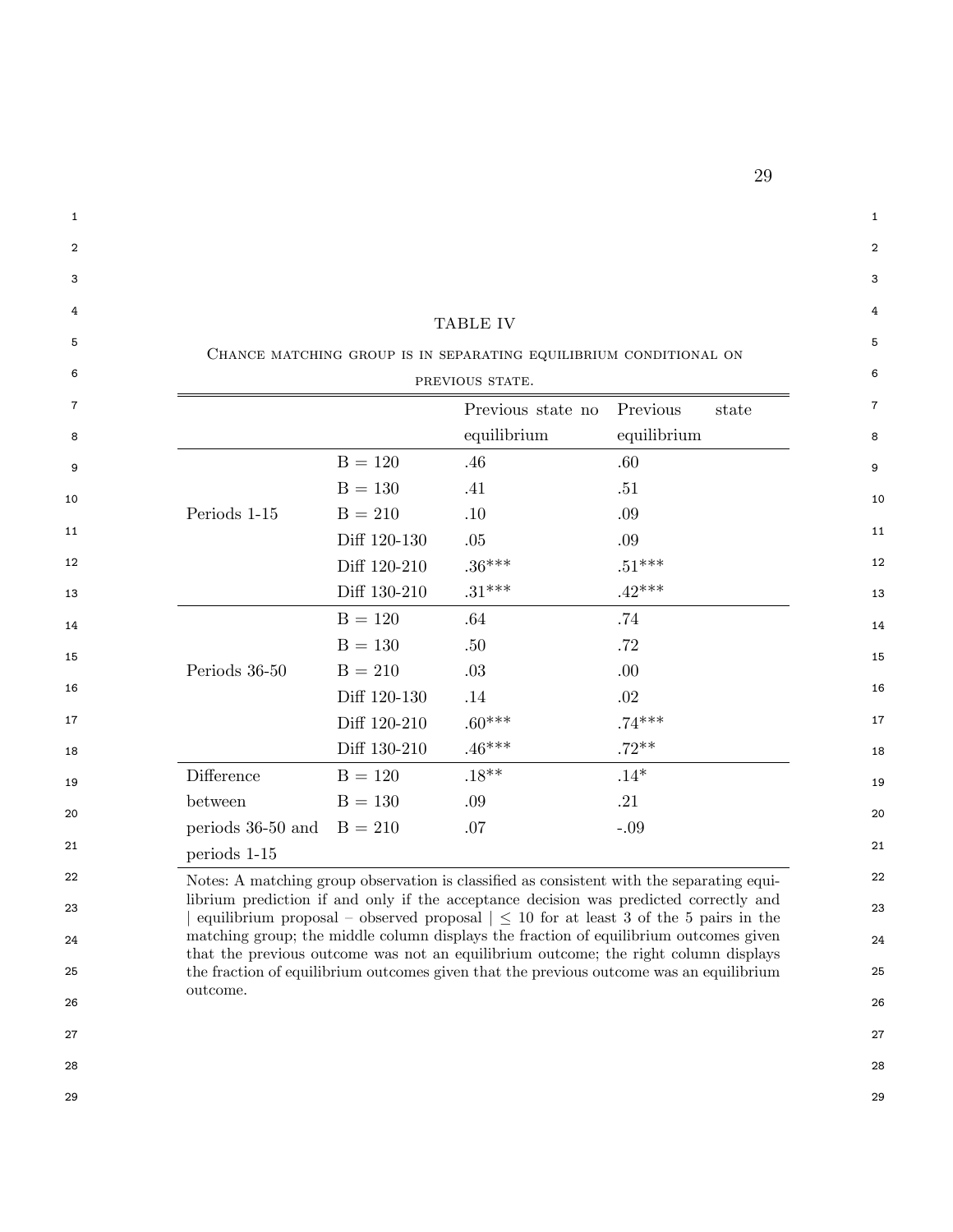<sup>1</sup> 1 bounded set of actions. After seeing the action, the Sender chooses to accept 2  $(v = 1)$  or reject  $(v = 0)$  the action. If the Sender rejects, the outcome is 2 some disagreement point  $\delta$ . If  $\delta \in A$  the game has an interior veto threat  $\delta$ <sup>4</sup> and otherwise it has an exterior veto threat. In cheap talk games without <sup>4</sup>  $5\,$  veto threats, the Sender is forced to accept the action so that v is always 1.  $5\,$ 

<sup>6</sup> 6 6 6 The Sender's and the Receiver's utilities are given by  $U^S(t, x)$  and  $U^R(t, x)$ respectively for  $x \in A \cup \{\delta\}$ . Let  $\Delta S$  denote the set of probability distribu-<sup>8</sup> tions over some set S. Then, a strategy for the Sender consists of a function <sup>8</sup> <sup>9</sup>  $\mu: T \longrightarrow \Delta M$  and a function  $\nu: T \times A \longrightarrow \Delta \{0, 1\}$  and a strategy of the 10 Receiver is a function  $\alpha : M \longrightarrow \Delta A$ .  $a(m)$  will denote the random variable 10 <sup>11</sup> of the Receiver's action after receiving m and  $m(t)$  the random variable <sup>11</sup> 12 of the Sender's message after receiving t. Let  $\sigma \equiv {\mu, \alpha, v}$  be a strategy 12 <sup>13</sup> 13 profile and  $\Sigma$  the set of all strategy profiles. Finally, let the Receiver have <sup>14</sup> prior and posterior beliefs over the Sender type,  $\beta^0 = F$  and  $\beta$  respectively.

15 A perfect Bayesian equilibrium  $\sigma^* = {\mu^*, \alpha^*, \nu^*, \beta^*}$  is characterized by 16 16 the following four conditions:

 $17$  and  $17$  and  $17$  and  $17$  and  $17$  and  $17$  and  $17$  and  $17$  and  $17$  and  $17$  and  $17$  and  $17$  and  $17$  and  $17$  and  $17$  and  $17$  and  $17$  and  $17$  and  $17$  and  $17$  and  $17$  and  $17$  and  $17$  and  $17$  and  $17$ 

18  
19  

$$
a \in \arg\max_{a \in A} U^{R}(t, a) E_{t}[\nu(t, a)|\beta^{*}] \ \forall \ a \in \text{support } (\alpha^{*}(.|m))
$$

20 
$$
(6.1) \quad m \in \arg\max_{m \in M} E_{a,v}[U^S(t,a) \cdot v|\alpha] \,\forall t \text{ and } \forall m \in \text{support } (\mu^*(t))
$$

<sup>21</sup>  

$$
v \in \arg \max_{v \in \{0,1\}} U^S(t, a) \cdot v \quad \forall t \text{ and } \forall v \in \text{support } (\nu^*(t))
$$

23  $\beta^*$  is derived from  $\mu$  and  $\beta^0$  using Bayes' Rule whenever possible 23

24 24 For cheap talk games with veto threats, one will often want to further <sup>25</sup> 25 25 refine the set of Bayesian Nash Equilibria [\(Matthews,](#page-44-2) [1989\)](#page-44-2). Hence, let  $\Sigma^*$ 26 26 be the possibly further rened set of Bayesian Nash Equilibria.

<sup>27</sup> 27 The starting point of ACDC is a theory of credible deviations  $\gamma$ . Such a <sup>28</sup><br>theory associates a deviating profile  $\gamma(\sigma^*) \in \Sigma$  with an equilibrium  $\sigma^*$ . A <sup>29</sup> deviating profile specifies firstly which Sender types would deviate and in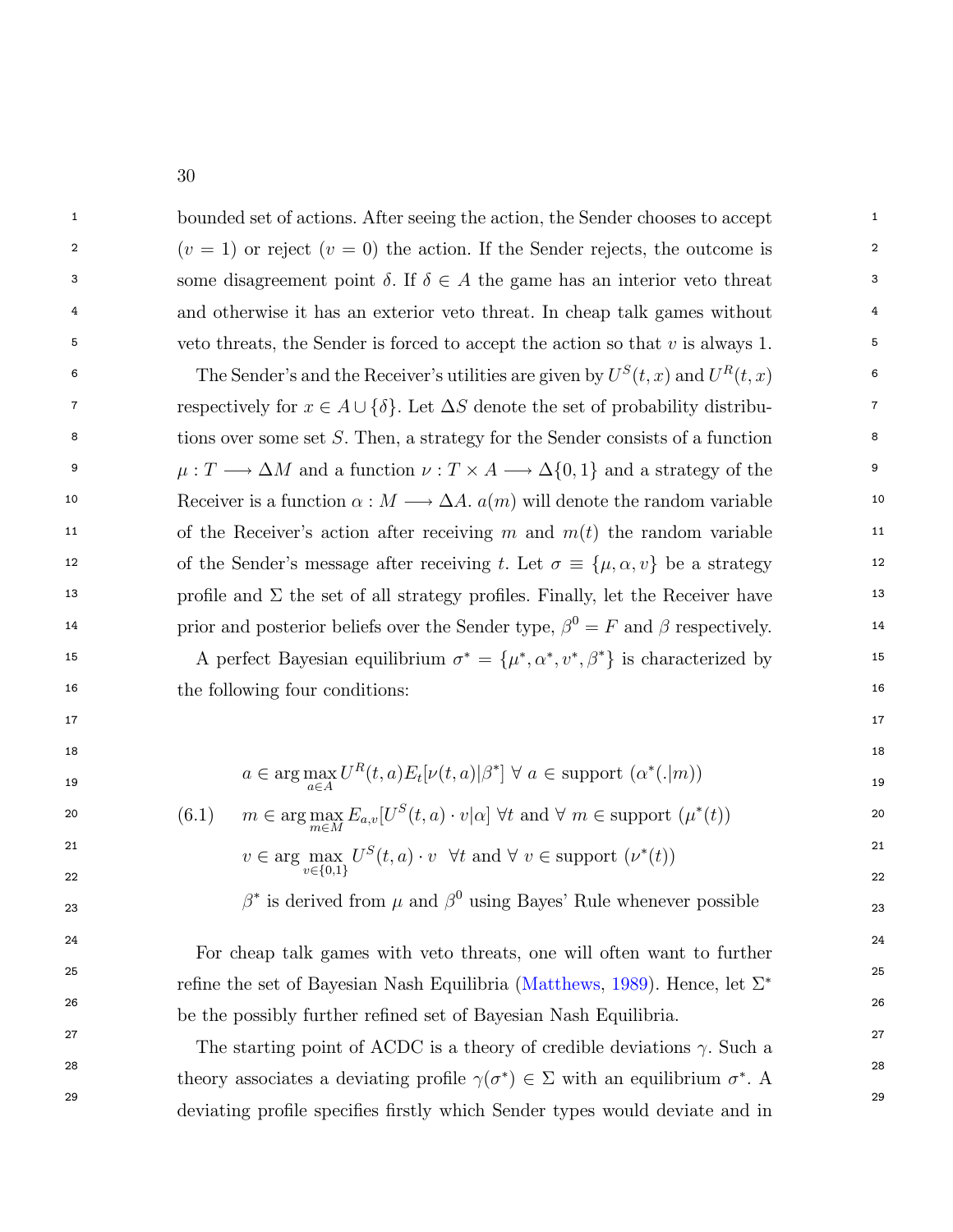<sup>1</sup> 1 which way, and secondly, how the Receiver would react. We assume that <sup>1</sup> <sup>2</sup> an equilibrium outcome uniquely specifies a deviating profile outcome, as is 3 3 the case with credible neologisms and announcements. If no type can send 4 a credible deviation according to  $\gamma$ , then obviously  $\gamma(\sigma^*) = \sigma^*$ .

<sup>5</sup> Let  $a(m(t))$  be the random variable of the action a Sender induces under  $5$ <sup>6</sup>  $\sigma^*$  and  $a^{\gamma}(m^{\gamma}(t))$  the random variable of the action a Sender induces under <sup>7</sup>  $\gamma(\sigma^*)$ . We define the Average Credible Deviation (ACD) of an equilibrium <sup>7</sup> <sup>8</sup>  $\sigma^*$  relative to  $\gamma$  as:

9 9

 $10$ 

 $12$  and  $12$ 

$$
ACD_{\gamma}(\sigma^*) = E_t E_{\gamma(\sigma^*)}, \quad \left[U^S(t, a^{\gamma}(m^{\gamma}(t))) - U^S(t, a(m(t)))\right]
$$

 $13$ 14 14  $15$  15  $16$  $17$  and  $17$  and  $17$  and  $17$  and  $17$  and  $17$  and  $17$  and  $17$  and  $17$  and  $17$  and  $17$  and  $17$  and  $17$  and  $17$  and  $17$  and  $17$  and  $17$  and  $17$  and  $17$  and  $17$  and  $17$  and  $17$  and  $17$  and  $17$  and  $17$   $18$  $19$  $20$  $21$  21  $22$ 23 23 Credible neologisms and credible announcements are the most natural existing concepts to base a deviating theory on. In case types can send multiple credible deviations, a deviating theory should also specify which one(s) Senders would use. (Note that in  $\Gamma(B)$ , all Senders can send at most one credible deviation.) Which theory of credible deviations predicts behavior best, is an empirical question about which actually very little is known. A theory based on credible neologisms tends to be more tractable as long as each type can send at most one credible neologism. A deviation theory  $\gamma$ based on announcement proofness has the elegant property that it need not specify which credible announcement will be used if more than one can be send. The reason is that if a type can send multiple credible announcements, she must have identical payoff in each of them.

24 24  $25$  25  $26$ 27 декември 1922 **година и 1922 година и 1923 година и 1923** година и 1922 година и 1922 година и 1922 година и<br>Според 1922 година и 1922 година и 1922 година и 1922 година и 1922 година и 1922 година и 1922 година и 1922 28 28 29 29 Based on the ACD, we formulate the ACD-Criterion (ACDC), which says that an equilibrium  $\sigma^*$  will perform better (in the sense that it will have a lower average prediction error) than a comparable equilibrium  $\sigma$  if  $ACD_{\gamma}(\sigma^*)$  <  $ACD_{\gamma}(\sigma)$ . In particular, based on ACDC we can formulate the following selection criterion: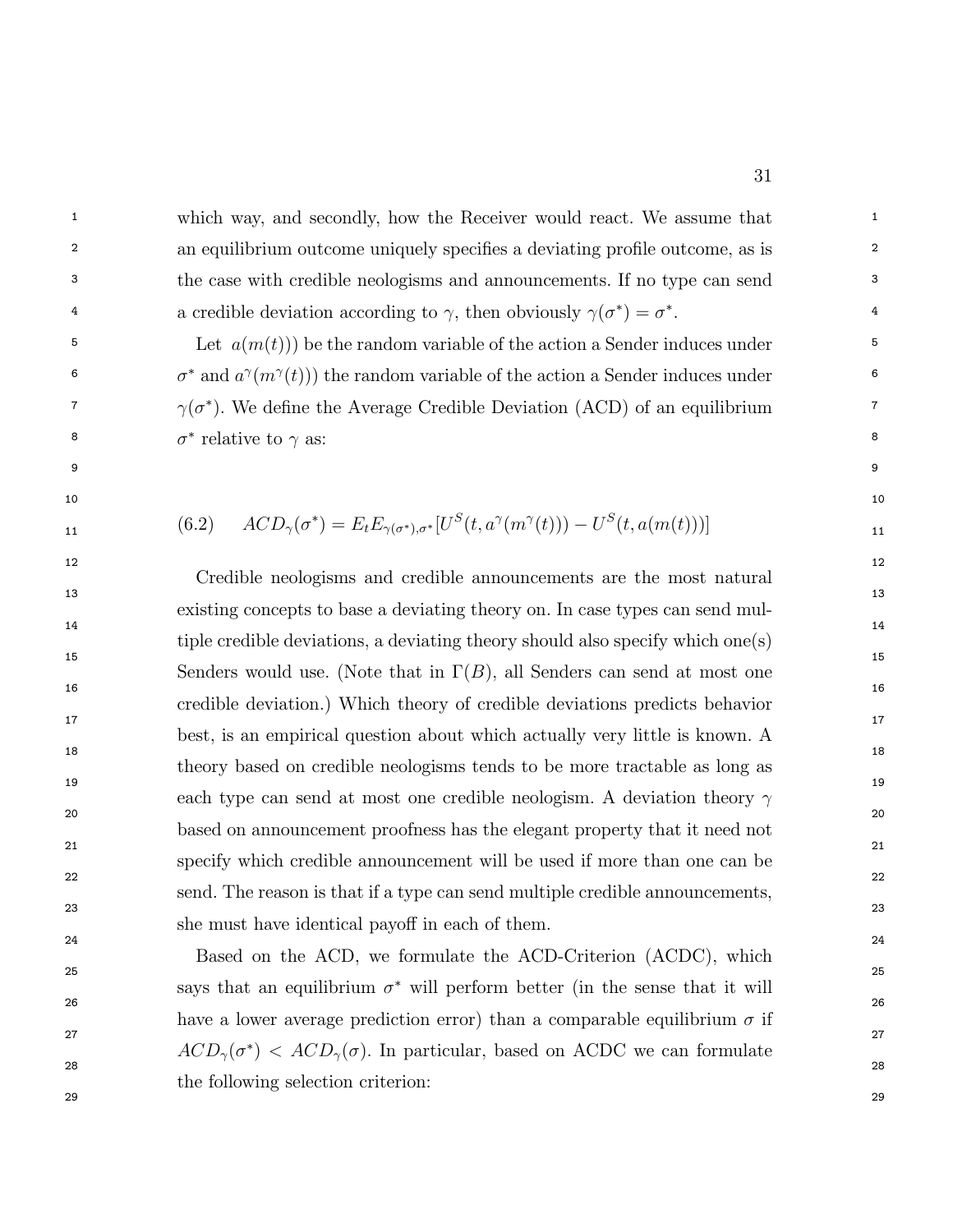<span id="page-32-0"></span>

| 1  | <b>DEFINITION</b> 6.1 An equilibrium $\sigma^*$ survives ACDC relative to deviation                            | $\mathbf{1}$   |
|----|----------------------------------------------------------------------------------------------------------------|----------------|
| 2  | theory $\gamma$ if $ACD_{\gamma}(\sigma^*) \leq ACD_{\gamma}(\sigma)$ for all $\sigma \in \Sigma^*$            | $\overline{2}$ |
| 3  |                                                                                                                | 3              |
| 4  | The following results are immediate.                                                                           | 4              |
| 5  | PROPOSITION 6.2 An equilibrium $\sigma^*$ survives ACDC if $\gamma(\sigma^*) = \sigma^*$ .                     | 5              |
| 6  |                                                                                                                | 6              |
| 7  | If $\gamma$ refers to credible neologisms, proposition 6.2 says that a neologism                               | $\overline{7}$ |
| 8  | proof equilibrium survives ACDC.                                                                               | 8              |
| 9  |                                                                                                                | 9              |
| 10 | <b>PROPOSITION</b> 6.3 If the number of equilibrium outcomes is finite, the                                    | 10             |
| 11 | cheap talk game has at least one equilibrium surviving ACDC relative to                                        | 11             |
| 12 | $\gamma$ .                                                                                                     | 12             |
| 13 | Most cheap talk games have a finite set of equilibrium outcomes. All                                           | 13             |
| 14 | discrete games we have seen in the literature have a finite outcome set.                                       | 14             |
| 15 | All games in the general Crawford-Sobel setting have a finite number of                                        | 15             |
| 16 | equilibria under general conditions (Crawford and Sobel, 1982). Also the                                       | 16             |
| 17 | veto-threats game of Matthews (1989) has a finite number of equilibrium-                                       | 17             |
| 18 | outcomes. If there are an infinite number of equilibrium-outcomes, $\min_{\Sigma^*} ACD_{\gamma}(\sigma)$      | 18             |
| 19 | need not exist However, even in this case there are rather mild conditions                                     | 19             |
| 20 | that guarantee existence, as the following proposition shows.                                                  | 20             |
| 21 |                                                                                                                | 21             |
| 22 | DEFINITION 6.4 Let $T$ be an interval. An equilibrium is a partition equi-                                     | 22             |
| 23 | librium if the equilibrium outcome is such that                                                                | 23             |
| 24 | 1. The set of equilibrium actions is finite and, hence, can be written as                                      | 24             |
| 25 | ${a_1, a_2, , a_n}, with \t a_i < a_{i+1};$                                                                    | 25             |
| 26 | 2. A unique partition of the type space $T = [t_0, t_1] \cup (t_1, t_2] \cup \cdots \cup (t_{n-1}, t_n]$       | 26             |
| 27 | exists, such that all types in $(t_{i-1}, t_i)$ induce $a_i$ for $1 \le i \le n$ .                             | 27             |
| 28 | Hence, each equilibrium outcome is uniquely described by a vector $\vec{a}$ =                                  | 28             |
| 29 | $(a_1, a_2, , a_n) \in \mathbb{R}^n$ . Let $\overrightarrow{A}$ be the set of all equilibrium-outcome vectors. | 29             |
|    |                                                                                                                |                |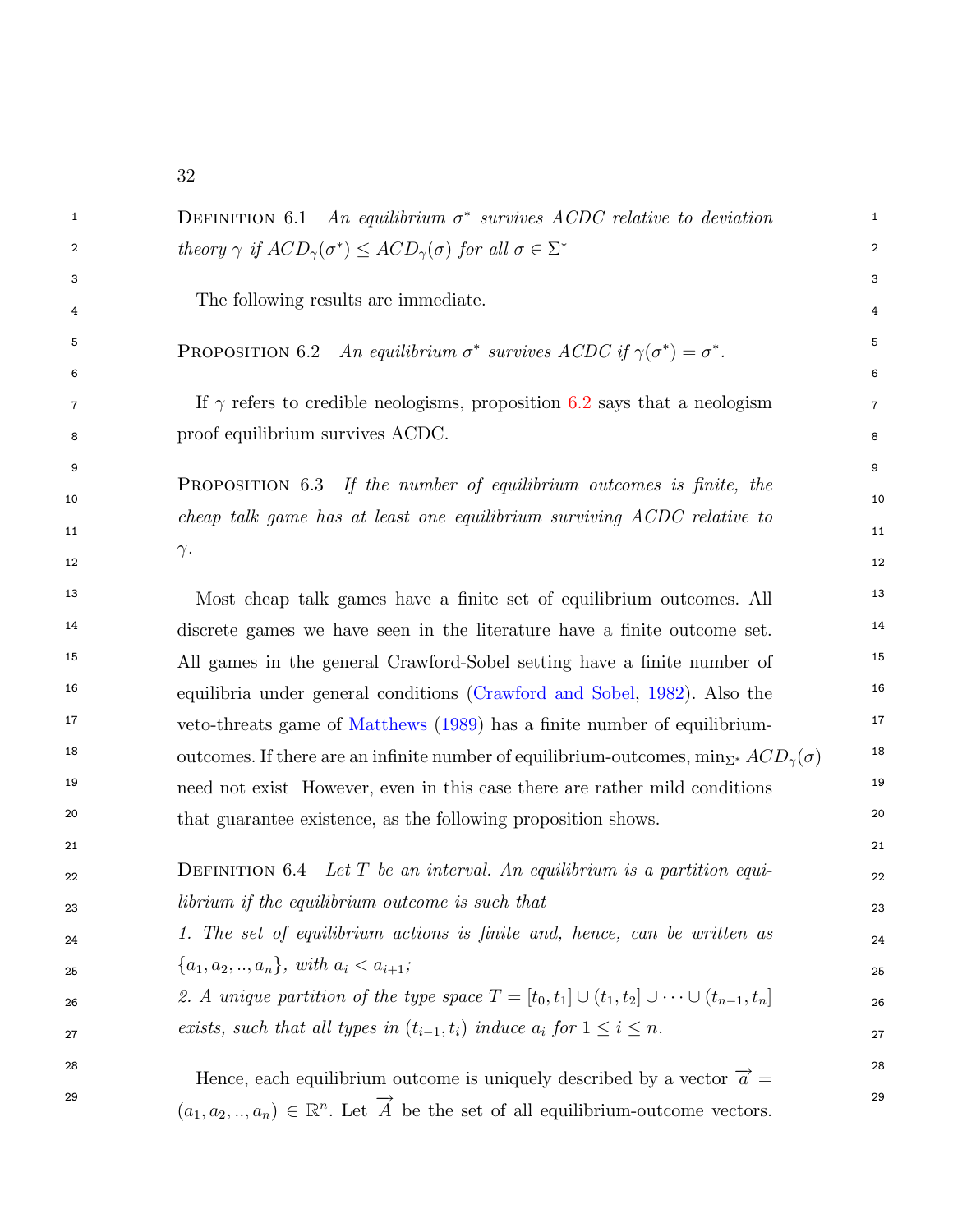| 1  | Define the set of size-n equilibrium outcomes $\overrightarrow{A}_n \equiv \overrightarrow{A} \cap \mathbb{R}^n$ . For conventional | $\mathbf{1}$   |
|----|-------------------------------------------------------------------------------------------------------------------------------------|----------------|
| 2  | cheap-talk games, $\overrightarrow{A}_n$ usually consists of a finite number of points. However,                                    | $\overline{2}$ |
| 3  | it could also be the case that $\overrightarrow{A}_n$ contains continua of equilibrium outcomes.                                    | 3              |
| 4  | Let $ACD_{\gamma}(\vec{a})$ be the ACD corresponding to equilibrium outcome $\vec{a} \in \vec{A}$ .                                 | 4              |
| 5  |                                                                                                                                     | 5              |
| 6  | <b>PROPOSITION 6.5</b> Let $\Sigma^*$ consist only of partition equilibria. Furthermore,                                            | 6              |
| 7  | let there be a maximum $\overline{n}$ on the size equilibria can take on and let $\overrightarrow{A}_n$ be a                        | $\overline{7}$ |
| 8  | finite union of compact sets for each $n = 1, , \overline{n}$ . Finally, let $ACD_{\gamma}(\overrightarrow{a})$ be                  | 8              |
| 9  | continuous in all $\overrightarrow{a}$ on all compact subsets of each $\overrightarrow{A}_n$ . Then, at least one                   | 9              |
| 10 | equilibrium survives ACDC with respect to $\gamma$ .                                                                                | 10             |
| 11 | In all applications we have come across, a unique equilibrium outcome                                                               | 11             |
| 12 | exists that survives ACDC. Of course, one can construct (highly symmetric)                                                          | 12             |
| 13 | games with multiple equilibrium outcomes that survive ACDC. In such                                                                 | 13             |
| 14 | cases, we are content with the conclusion that both equilibrium outcomes                                                            | 14             |
| 15 | are equally plausible.                                                                                                              | 15             |
| 16 |                                                                                                                                     | 16             |
| 17 | 7. OTHER APPLICATIONS                                                                                                               | 17             |
| 18 | 7.1. Crawford and Sobel (1982)                                                                                                      | 18             |
| 19 | In De Groot Ruiz, Offerman, and Onderstal (2010b), we study the ACDC-                                                               | 19             |
| 20 | properties of the popular uniform-quadratic case of the Crawford and So-                                                            | 20             |
| 21 | bel (1982) game. In this (non-veto) Cheap Talk game, types are uniformly                                                            | 21             |
| 22 | distributed on [0,1], the action space is [0,1], $U^R(a,t) = -(a-t)^2$ and                                                          | 22             |
| 23 | $U^{S}(a,t) = -(a-(t+b))^{2}$ , with $b > 0$ capturing the Sender bias. It is                                                       | 23             |
| 24 | well known that the game only has partition equilibria, there exists max-                                                           | 24             |
| 25 | imum size $n(b)$ and it has a unique size-n equilibrium outcome for each                                                            | 25             |
| 26 | $n \in \{1, , n(b)\}.$ We derive the ACD with respect to credible neologisms.                                                       | 26             |
| 27 | We have three main findings. First, we prove that the ACD of the size- $n$                                                          | 27             |
| 28 | equilibrium is decreasing in $n$ for any value of the bias parameter $b$ . This                                                     | 28             |
| 29 | provides support to the wide-spread idea that higher-size equilibria are more                                                       | 29             |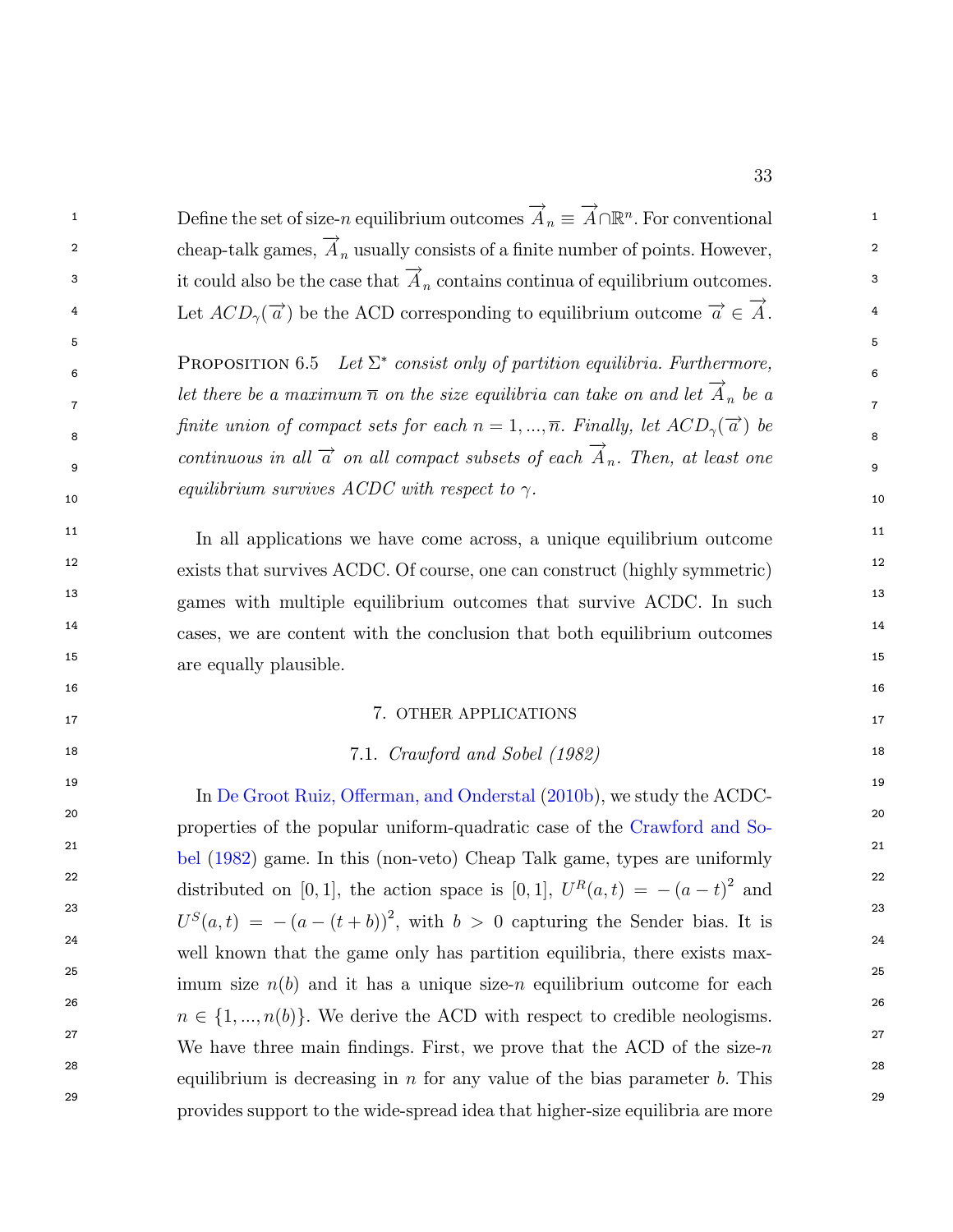<sup>1</sup> 1 likely. Second, a direct corollary of the previous finding is that only the max- $\sum_{i=1}^{\infty}$  imum size-n(b) equilibrium survives ACDC. This is in line with NITS [\(Chen,](#page-43-14) 3 3 [Kartik, and Sobel,](#page-43-14) [2008\)](#page-43-14), which also selects the size-n(b) equilibrium. If the 4 4 bias parameter is large, however, the maximum size equilibrium can still <sup>5</sup> have a large ACD, so it may not be all that stable. Finally, we show that as <sup>5</sup> <sup>6</sup> the bias parameter b goes to zero, the ACD of the maximum size- $n(b)$  equi-7 7 librium goes to zero as well, and hence its hypothesized stability increases. 8 8 The reason is the following: the mass of types that can send a neologism 9 9 remains substantial, but the deviations from equilibrium each induces be-<sup>10</sup> 10 come very small. This intuitive result about the relationship between b and <sup>10</sup> <sup>11</sup> the stability of the maximum size equilibrium is not picked up by previous<sup>11</sup> 12 12 concepts or renements. In particular, NITS does not pick this up as it 13 13 assumes that only the lowest type can credibly seperate herself, and hence 14 14 does not take into account possible credible deviations of other types.

<sup>15</sup> 15 We now turn to the (scarce) experimental work on the Crawford-Sobel<sup>15</sup> <sup>16</sup> 16 game. [Cai and Wang](#page-43-3) [\(2006\)](#page-43-3) test a discrete version of the uniform-quadratic <sup>16</sup> 17 17 setting where the Sender's type is uniformly drawn from the State space f1, <sup>18</sup> 18, 5, 7, 9. They report the results of 4 treatments that differ in the disalign-<sup>19</sup> 19 ment between the Sender's and Receiver's preferences. The treatment with <sup>19</sup> <sup>20</sup> the smallest disalignment has the full range of equilibria from pooling to <sup>20</sup> <sup>21</sup> fully separating, while the treatment with the largest disalignment parame-<sup>22</sup> ter only allows for the pooling equilibrium. In the two treatments in between,<sup>22</sup> <sup>23</sup> the most informative equilibrium is a size-2 equilibrium. Both NITS and <sup>23</sup>  $ACDC$  select a most informative equilibrium in each treatment.<sup>[14](#page-34-0)</sup> The ex-<sup>25</sup> perimental results are relatively closest to the most informative equilibrium.<sup>25</sup>

<span id="page-34-0"></span> $^{27}$   $^{14}$ In their treatment with the disalignment parameter equal to 1.2 there is an addi- $28$  equilibrium  $\{13\}$ ,  $\{579\}$ . Both equilibria are NITS, while ACDC selects the latter equilib-29 rium. The data are not sufficiently informative to discriminate between these equilibria. 29 tional most informative equilibrium  $\{1\}$ ,  $\{3579\}$ , besides the reported most informative (The ACDC equilibrium, however, is closer to the attractor of the neologism dynamic.)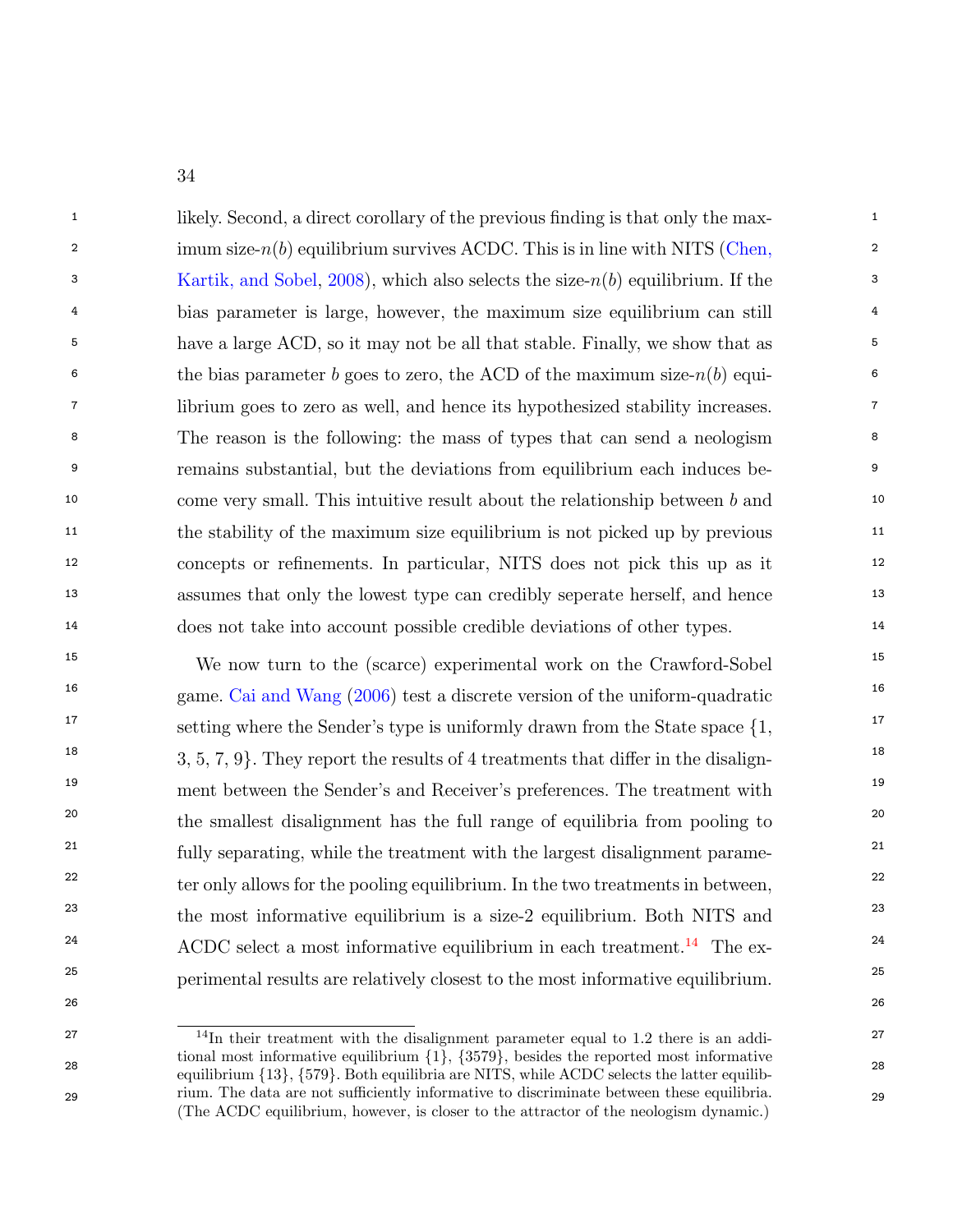<sup>1</sup> Except in the case where complete separation is supported in equilibrium, 2 2 subjects overcommunicate compared to the most informative equilibrium, 3 3 and overcommunication increases as the bias parameter increases. Hence, <sup>4</sup> in agreement with ACDC, behavior departs more from the the most infor-<sup>5</sup> 5 mative equilibrium, as its ACD increases. Overcommunication with respect <sup>5</sup> 6 6 to the separating equilibrium is predicted by the neologism dynamic of this  $\text{game.}^{15,10}$  7 game. [15](#page-35-0);[16](#page-35-1)

## <sup>9</sup> 9 7.2. Discrete Games

8 8

[Blume, DeJong, Kim, and Sprinkle](#page-43-4) [\(2001\)](#page-43-4) provide an experimental analy- 12 sis of 4 discrete Cheap Talk games, in which they compare the predictive 13 power of equilibrium selection devices as neologism-proofness, in
uentiality 14 and ex-ante eciency with Partial Common Interest (PCI). Blume et al. 15 nd that PCI is a reliable predictor of when communication takes place and that the equilibrium refinements sometimes but not always improve on PCI. 17 In their first three games, the predictions of PCI and neologism proofness 17 18 (and hence ACDC) are very much aligned. The exception is their game 2  $($ see table  $\bar{V}$ ), where neologism proofness predicts complete separation while <sub>20</sub> the finest partition consistent with PCI is partial separating. The data are <sub>20</sub> 21 in line with separation, as a clear majority of 88% of the outcomes are con- 22 sistent with the separating equilibrium. One could argue that this result 23 does not contradict PCI, because PCI allows multiple patterns including <sup>24</sup> <sup>24</sup> <sup>24</sup> <sup>24</sup> <sup>24</sup> <sup>24</sup> <sup>24</sup> 25 needs to add neologism proofness to PCI to actually predict that separation 26  $10^{\circ}$ P happens.

<span id="page-35-0"></span><sup>&</sup>lt;sup>15</sup>Their Table 5 shows that subjects overcommunicate the most for the treatment with <sup>27</sup> disalignment parameter 4. This is the treatment with the largest ACD.

<span id="page-35-1"></span><sup>&</sup>lt;sup>28</sup> <sup>16</sup>Dickhaut et al.'s (1995) results on the Crawford Sobel game are qualitatively similar<sup>28</sup> 29 29 to the ones reported by Cai and Wang, although they do not interpret their results in terms of overcommunication.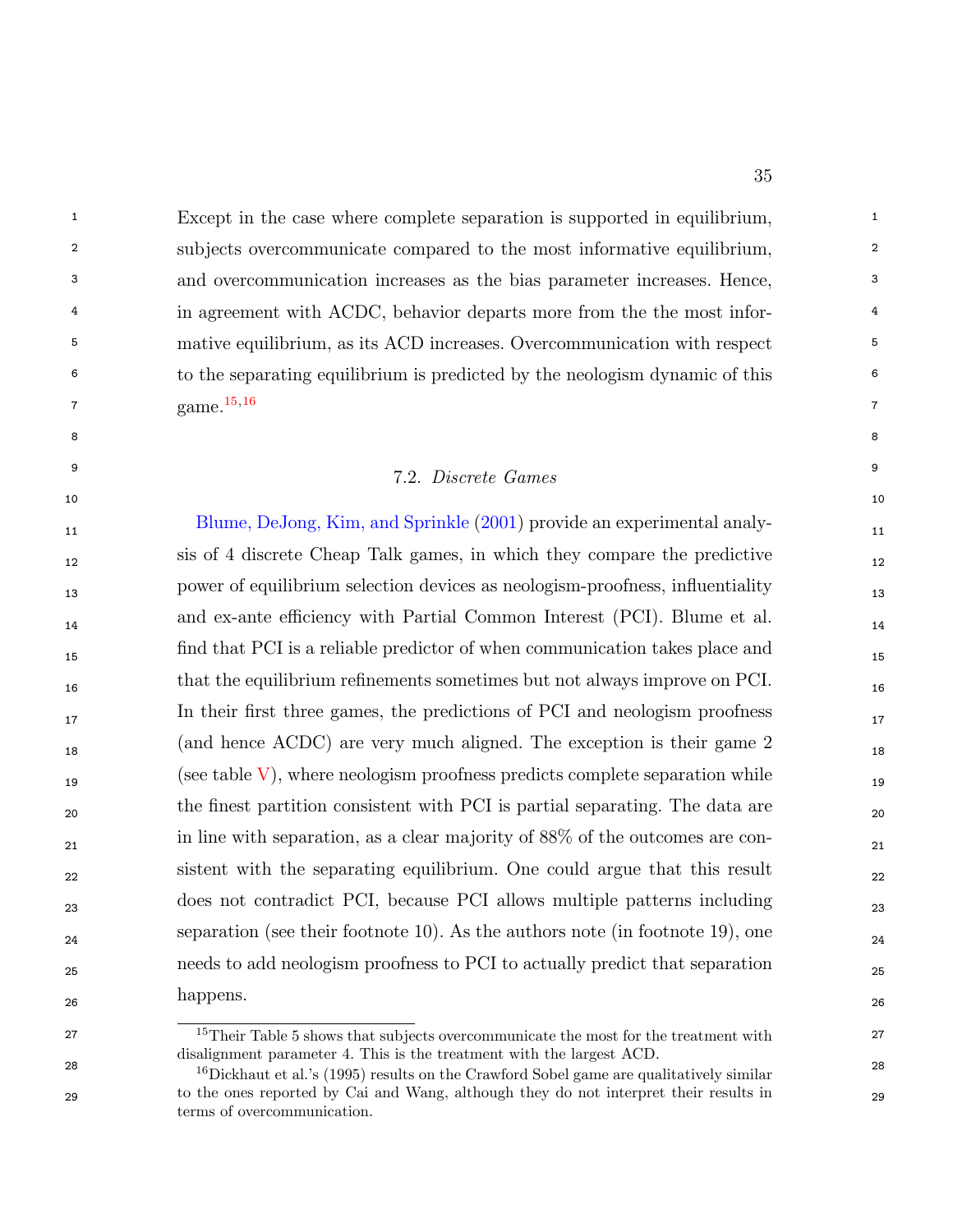<span id="page-36-0"></span>

|    | 36                                                                                                                                     |                |  |  |
|----|----------------------------------------------------------------------------------------------------------------------------------------|----------------|--|--|
| 1  | TABLE V                                                                                                                                | 1              |  |  |
| 2  | REPRODUCTION OF GAMES 2 AND 4 OF BLUME ET AL. (2001).                                                                                  | 2              |  |  |
| 3  | $\boldsymbol{a}_1$<br>$a_2$<br>$\boldsymbol{a_5}$<br>$a_3$<br>$a_4$                                                                    | 3              |  |  |
| 4  | 800,800<br>100, 100<br>0, 0<br>500, 500<br>0,400<br>$t_1$                                                                              | 4              |  |  |
| 5  | 0, 0<br>x,100<br>y, 800<br>500, 500<br>0,400<br>$t_2$                                                                                  | 5              |  |  |
| 6  | 0,0<br>0,0<br>500,800<br>0,400<br>0,0<br>$t_3$                                                                                         | 6              |  |  |
| 7  | Notes: All the three types $\{t_1, t_2, t_3\}$ of the Sender<br>are equally likely and the Receiver can implement                      | $\overline{7}$ |  |  |
| 8  | one of the actions $\{a_1, , a_5\}$ . Entry <i>i, j</i> represents                                                                     |                |  |  |
|    | $U^{S}(t_i, a_j)$ , $U^{R}(t_i, a_j)$ . Games 2 and 4 are identical, ex-<br>8<br>cept that $x = 100, y = 300$ in game 2, whereas $x =$ |                |  |  |
| 9  | $300, y = 100$ in game 4.                                                                                                              | 9              |  |  |
| 10 |                                                                                                                                        | 10             |  |  |
| 11 | Their game 4 (see table $V$ ) is interesting because no equilibrium is neol-                                                           | 11             |  |  |
| 12 | ogism proof while PCI makes a prediction. This game has two equilibrium                                                                | 12             |  |  |
| 13 | outcomes. Besides the pooling equilibrium where action $a_5$ is induced there                                                          | 13             |  |  |
| 14 | is a partial separating equilibrium where types $t_1$ and $t_2$ send a common                                                          | 14             |  |  |
| 15 | message that differs from the message of $t_3$ . Types $t_1$ and $t_2$ induce $a_4$                                                    | 15             |  |  |
| 16 | while type $t_3$ induces $a_3$ . Full separation is not an equilibrium because $t_2$                                                   | 16             |  |  |
| 17 | prefers to mimic $t_1$ . The equilibrium outcomes do not satisfy neologism-<br>17                                                      |                |  |  |
| 18 | proofness. <sup>17</sup> PCI predicts meaningful communication because the finest<br>18                                                |                |  |  |
| 19 | partition consistent with PCI is given by $\{t_1, t_2\}$ , $\{t_3\}$ . In the partial sepa-                                            | 19             |  |  |
| 20 | rating equilibrium, the only credible neologism is $\langle a_1, \{t_1\} \rangle$ . Thus its ACD                                       | 20             |  |  |
| 21 | equals $\frac{1}{3}(800 - 500) = 100$ . The pooling equilibrium admits the credible                                                    | 21             |  |  |
| 22 | neologisms $\langle a_4, \{t_1, t_2\} \rangle$ and $\langle a_3, \{t_3\} \rangle$ and its ACD is $\frac{1}{3}(3(500-0)) = 500$ .       | 22             |  |  |
| 23 | So ACDC predicts that the partial separating equilibrium will be the most                                                              | 23             |  |  |
| 24 | observed equilibrium outcome but that it will not be completely stable.                                                                | 24             |  |  |
| 25 | In line with this prediction, Blume et al. find that 37% of the outcomes are                                                           | 25             |  |  |
| 26 | consistent with the partial separating equilibrium but no outcome is consis-                                                           | 26             |  |  |
| 27 | tent with the pooling equilibrium. So of the two equilibria the one with the                                                           | 27             |  |  |
| 28 | $17$ Credible announcements and credible neologisms give the same result. Here, and in                                                 | 28             |  |  |

<span id="page-36-1"></span><sup>29</sup> the remainder of the section, we will suppress with respect to in the ACD whenever  $_{29}$ the remainder of the section, we will suppress `with respect to' in the ACD whenever credible neologisms and credible announcements give equivalent results.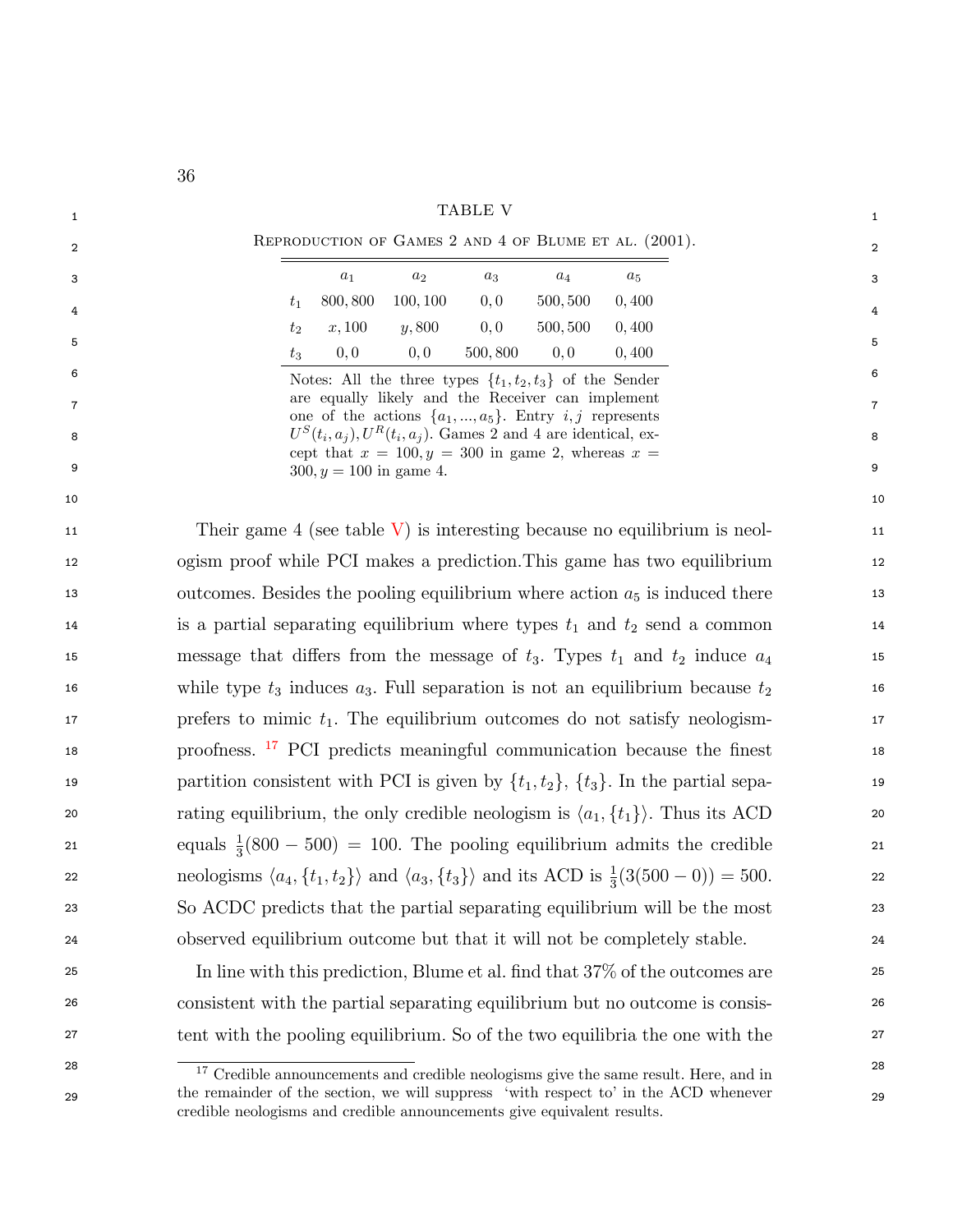<sup>1</sup> lowest ACD performs best. Consistent with the ACD measures, much fewer 2 outcomes are in line with the equilibrium selected by ACDC in game 4 than <sup>3</sup> in game 2. In line with the fact that types  $t_1$  have a credible neologism, they <sup>3</sup> <sup>4</sup> <sup>4</sup> turn out to be the ones that are able to credibly identify themselves. Our <sup>4</sup> 5 conclusion is that our ACDC concept improves the predictions of neologism- 6 proofness and that it does at least as well as PCI in explaining the data of 7 Blume et al. The extra mileage for ACDC comes from continuous games like 8 the Crawford-Sobel game and the cheap-talk bargaining game, where PCI 9 fails to predict any communication at all while, in accordance with ACDC, 10 subjects are able to communicate meaningfully to a large extent.

<sup>11</sup> One may be worried that ACDC predicts well because it always selects the <sup>11</sup> <sup>12</sup> 12 most informative equilibrium. This is not the case, as two simple examples <sup>12</sup> <sup>13</sup> show. First consider Game A, which is a reproduction of game 2 in [Far](#page-44-0)<sup>14</sup> [rell](#page-44-0) [\(1993\)](#page-44-0) and example 2 in [Matthews, Okuno-Fujiwara, and Postlewaite](#page-44-1)<sup>14</sup> <sup>15</sup>  $(1991)$  in table [VI.](#page-38-0) In this game, the two types occur with equal probability. <sup>16</sup> 16 The game has a separating equilibrium outcome where type  $t_1$  induces  $a_1$ <sup>16</sup> <sup>17</sup> and type  $t_2$  induces  $a_2$ . In addition, the game has a pooling equilibrium <sup>18</sup> outcome where both types elicit  $a_3$ . Here, the separating equilibrium is not <sup>19</sup> 19 19 neologism proof because it allows the neologism  $\lq$  am not going to tell <sup>20</sup> you my type" In contrast, no type would want to send a neologism in a <sup>20</sup> <sup>21</sup> pooling equilibrium. The pooling equilibrium is neologism proof. We share <sup>21</sup> <sup>22</sup> Farrell's and Matthews et al.'s intuition that neologism proofness criterion<sup>22</sup> <sup>23</sup> (and hence ACDC) appropriately rejects the communication outcome.<sup>[18](#page-37-0)</sup> <sup>23</sup>

<sup>24</sup> <sup>24</sup> Game B (table [VII\)](#page-38-1) extends the previous game to three Sender types<sup>24</sup> <sup>25</sup> 25 with a twist. For  $\epsilon = 0$ , the game gives an identical result as the previous <sup>26</sup> 26 game. It has a separating equilibrium, where  $t_i$  induces  $a_i$  and which admits <sup>27</sup> the credible neologism  $\langle a_4, \{t_1, t_2, t_3\} \rangle$ . It also has a neologism proof pooling <sup>27</sup>

<span id="page-37-0"></span>28 28

<sup>&</sup>lt;sup>18</sup>Note that the game has no lowest type and hence NITS does not make a prediction <sup>29</sup> in this case.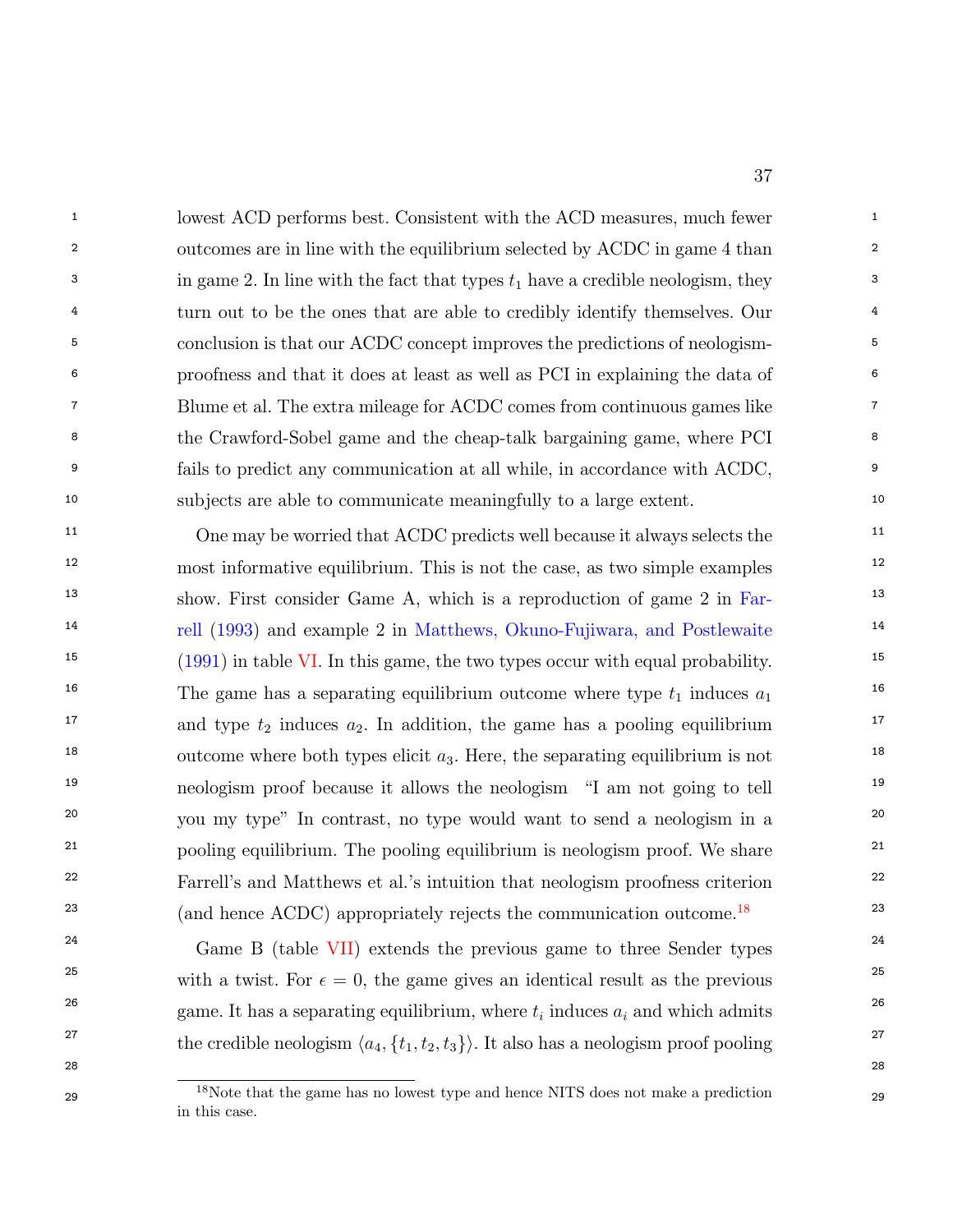<span id="page-38-1"></span><span id="page-38-0"></span>

|    | οo                                                                                                 |                |
|----|----------------------------------------------------------------------------------------------------|----------------|
| 1  | TABLE VI                                                                                           | $\mathbf{1}$   |
| 2  | GAME A.                                                                                            | 2              |
| 3  | $a_2$<br>$a_1$<br>$a_3$                                                                            | 3              |
| 4  | 1, 3<br>0,0<br>2, 2<br>$t_1$                                                                       | 4              |
| 5  | 0, 0<br>2, 2<br>1, 3<br>$t_2$                                                                      | 5              |
| 6  | Notes: Both types are<br>equally likely.                                                           | 6              |
| 7  | TABLE VII                                                                                          | $\overline{7}$ |
| 8  | GAME B.                                                                                            | 8              |
| 9  | $a_3$<br>$a_1$<br>$a_2$<br>$a_4$<br>$a_5$                                                          | 9              |
| 10 | 2,2<br>$2+\epsilon$ , $2+\epsilon$<br>1, 3<br>0,0<br>0,0<br>$t_1$                                  | 10             |
|    | $2 + \epsilon$ , $2 + \epsilon$<br>1, 3<br>0,0<br>2, 2<br>0,0<br>$t_2$                             |                |
| 11 | 0,0<br>1, 3 2, 2 $2 - \epsilon$ , 0<br>0,0<br>$t_3$                                                | 11             |
| 12 | Notes: All three Sender types are<br>equally likely.                                               | 12             |
| 13 |                                                                                                    | 13             |
| 14 | equilibrium, where all types induce $a_4$ . For small $\epsilon$ , the two equilibria remain       | 14             |
| 15 | intact, but now the pooling equilibrium also admits a credible neologism,                          | 15             |
| 16 | namely $\langle a_5, \{t_1, t_2\} \rangle$ . Hence, neologism proofness is silent here. Still, the | 16             |
| 17 | ACD of the separating equilibrium is 1 and that of the pooling equilibrium                         | 17             |
| 18 | $\frac{2}{3}\epsilon$ , so that ACDC selects the pooling equilibrium.                              | 18             |
| 19 |                                                                                                    | 19             |
| 20 |                                                                                                    | 20             |
| 21 |                                                                                                    | 21             |
| 22 | 7.3. A more general external veto threats game                                                     | 22             |
| 23 | Finally, we turn to a more general class of external veto threats games,                           | 23             |
| 24 | to which the game we analyze in this paper belongs to. De Groot Ruiz,                              | 24             |
| 25 | Offerman, and Onderstal (2010a) analyze a class of external veto threats                           | 25             |
| 26 | games allowing for more general forms of preferences and type-distributions                        | 26             |
| 27 | (on a line). In this case, there can be a large set of partition equilibria.                       | 27             |

<sup>28</sup> In particular, there can be a continuum of most influential equilibria. Fur-

<sup>29</sup> thermore, if  $t = 0$  is selected as the lowest type, then often there will be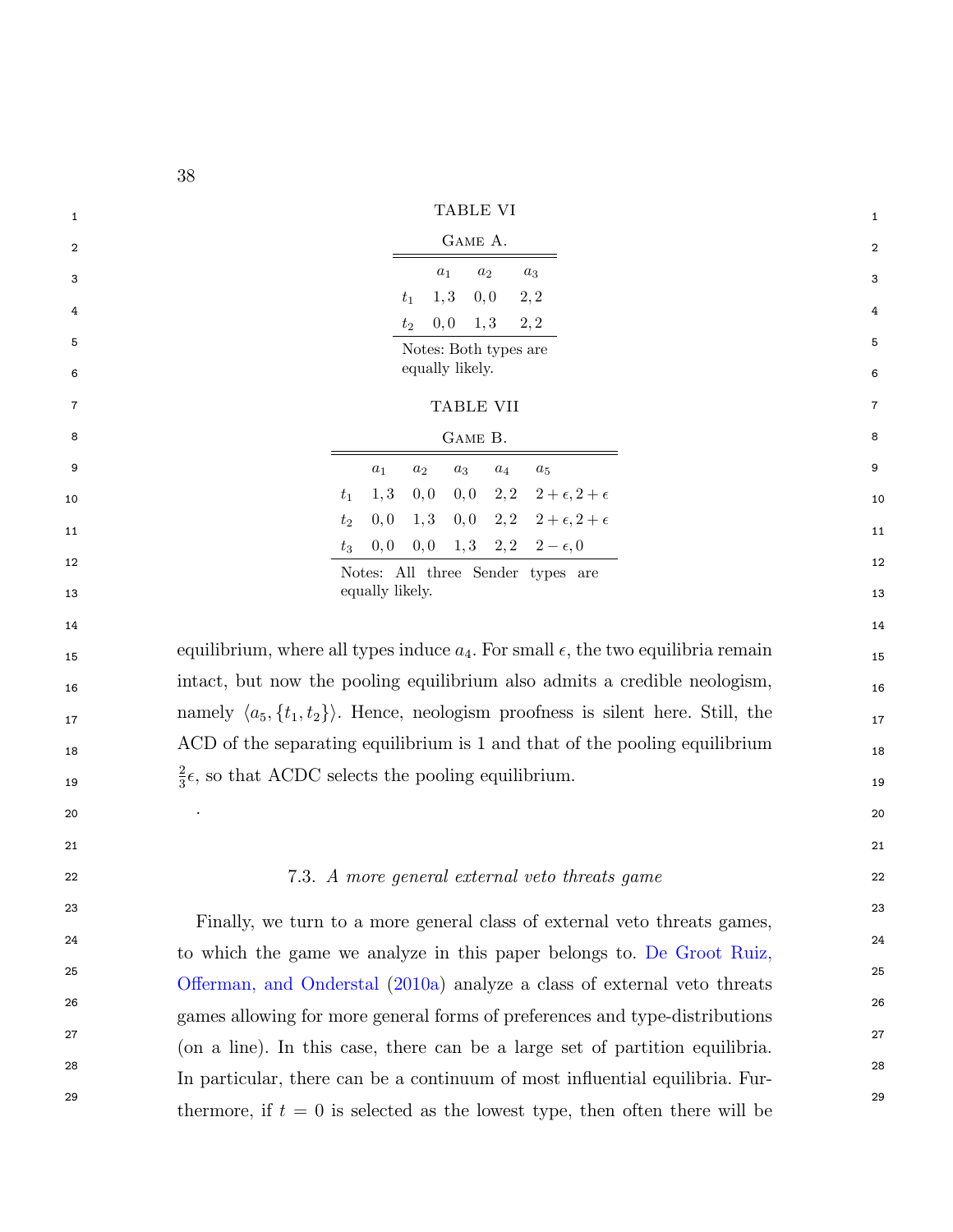<sup>1</sup> 1 NITS equilibria of each size  $2, 3, ..., N$ , where N is the maximum size. Un-2 2 der some conditions, ACDC (with respect to credible neologisms) always 3 3 selects a unique equilibrium, which is most informative. In an experiment, <sup>4</sup> the ACDC concept organizes the data best.

#### $5$  $\sim$  CONCLUSION 6 8. CONCLUSION

<sup>7</sup> This paper generalizes refinements based on credible deviations, such as <sup>7</sup> <sup>8</sup> neologism proofness and announcement proofness. It presents an intuition <sup>8</sup> <sup>9</sup> on why the frequency and size of credible deviations could affect equilib-<sup>10</sup> 10 10 10 10 rium stability in a continuous rather than binary manner. The neologism <sup>11</sup> dynamic illustrates this notion theoretically. The experimental results pro-<sup>12</sup> vide systematic support for ACDC: credible deviations matter and that <sup>12</sup> <sup>13</sup> they matter gradually. Finally, ACDC makes meaningful predictions across <sup>13</sup> <sup>14</sup> 14 a wide range of previously studied settings and can organize the results of 15 15 previous experiments well.

## $16$ 17 17 APPENDIX A: PROOFS OF PROPOSITIONS

<sup>18</sup><br>PROOF OF PROPOSITION [2.1](#page-7-0) First we show conditions on equilibrium <sup>19</sup> 19 19 19 19 actions. Let  $0 < a < a'$  be two equilibrium actions the Receiver plays with <sup>20</sup> 20 positive probability. Let  $\bar{t}(a)$  be the supremum of types that induce action a<sup>20</sup> and accept a and  $\underline{t}(a)$  the infimum of this set. Then  $a \leq \max\{0, \overline{t}(a) - 60\},\$ <sup>22</sup> because otherwise the Receiver would do better by playing max $\{0, \bar{t}(a) - 60\}$ <sup>22</sup> <sup>23</sup> instead of a. Furthermore,  $a' \geq 2\bar{t}(a) - a$ . If  $a < a' < 2\bar{t} - a$ , then type  $\bar{t}(a)$ <sup>23</sup> <sup>24</sup> would prefer to induce a' than to induce a. Hence,  $a' - a \geq 2\bar{t} - 2a \geq 120$ . <sup>25</sup> In particular, this means that in equilibrium a finite number of actions  $n^{25}$ 26 26 will be played and we can dene a<sup>n</sup> as the maximum of such actions.

<sup>27</sup> 27 Note that if t and t' induce and accept a, then all  $t \in (t, t')$  induce a. In <sup>28</sup> particular,  $t \in (\underline{t}(a), \overline{t}(a))$  induce a. Now, define  $a^*[t, \overline{t}]$ , as the best response <sup>29</sup> of the Receiver if Sender types are uniformly distributed in the interval  $[\underline{t}, \overline{t}]$ .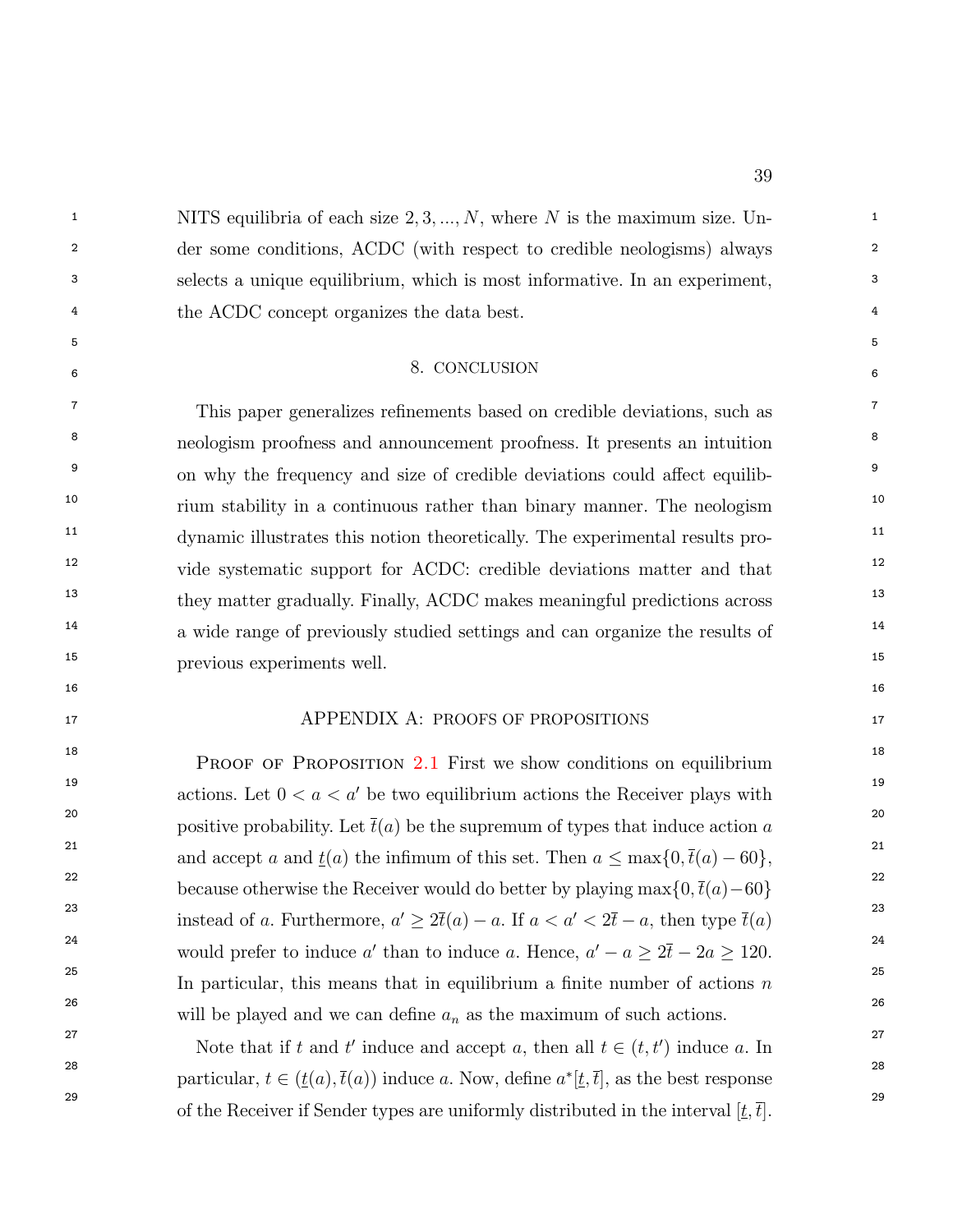| $\mathbf{1}$   | $a^*[t, \bar{t}] = \arg \max_{a \in A} \{ U^R(a) \cdot \Pr\{ a - t  \leq 60 \mid t \in [\underline{t}, \bar{t}]\}.$ If $\underline{t} < 150, a^*[\underline{t}, \bar{t}]$ is | $\mathbf{1}$   |
|----------------|------------------------------------------------------------------------------------------------------------------------------------------------------------------------------|----------------|
| $\overline{2}$ | single-valued and equal to $\min{\{\overline{t}+60,\overline{t}-60,45+\frac{1}{2}\underline{t}\}} = \min{\{\overline{t}-60,45+\frac{1}{2}\underline{t}\}}$ .                 | $\overline{2}$ |
| 3              | Consequently, we can characterize the equilibrium by a partition $t_0 =$                                                                                                     | 3              |
| $\overline{4}$ | $0 < t_1 <  < t_n = B$ and a set of equilibrium actions $a_1 < a_2 <  < a_n$                                                                                                 | 4              |
| 5              | such that all types in $(t_{i-1}, t_i)$ induce $a_i$ for $1 \leq i \leq n$ . In equilibrium,                                                                                 | 5              |
| 6              | Senders accept an induced action iff it gives them nonnegative payoff. <sup>19</sup> For                                                                                     | 6              |
| $\overline{7}$ | it to be optimal for Senders to partition themselves in this way, $t_i$ must be                                                                                              | $7^{\circ}$    |
| 8              | indifferent between $a_i$ and $a_{i+1}$ : $t_i = \frac{1}{2}(a_i + a_{i+1})$ for $i = 1, , n-1$ . For                                                                        | 8              |
| 9              | it to be optimal for the Receiver to take action $a_i$ , $a_i = a^*[t_{i-1}, t_i]$ . This                                                                                    | 9              |
| 10             | implies that $a^*[t_{i-1},t_i] \in \arg\max_{a \in A} \int\! U^R(a) \nu(t,a) \beta^e(t m) dt$ for all $m$ that                                                               | 10             |
| 11             |                                                                                                                                                                              | 11             |
| 12             | types in $(t_{i-1}, t_i)$ send. Without loss of generality, we can thus assume that                                                                                          | 12             |
| 13             | all types in $(t_{i-1}, t_i)$ send the same message.                                                                                                                         | 13             |

14 14 14 14 14 Note that, in equilibrium, all types below  $a_n + 60$  (with the exception of a <sub>15</sub> 15 15 15 15 15 15 2010 accept the a they induce. For a positive mass 15 16 16 16 16 of types smaller than  $a_n+60$  to reject a proposal, there must be some a with 16 17  $a \ge \underline{t}(a) + 60$ , because otherwise types just under  $\underline{t}(a)$  would like to induce 18 and accept a. However, to be optimal a must equal  $a^*[t,\bar{t}] \leq 45 + \frac{1}{2}t(a)$ . 19 This would imply that  $\underline{t}(a_i) + 60 \le a_i \le 45 + \frac{1}{2}\underline{t}(a_i)$ , which is not possible.

 20 As in all cheap talk games, there are pooling equilibria, in which the Re- 21 ceiver always takes the same action and this action is induced by all players. 22 In our game, this means that after any message the Receiver proposes ac-23 tion  $a^*[0, B] = 45$  for all  $B \ge 120$ . Hence,  $t_0 = 0, t_1 = B$  and  $a_1 = 45$  is the 23 24 unique pooling equilibrium outcome.

25 25 Let us now look at equilibria with n 2. Note that if a<sup>i</sup> > 0, then 26  $a_{i+1} \geq 2\bar{t}(a_i) - a_i \geq a_i + 120$ . Furthermore, if  $a_{i+1} > a_i + 120$ , types in <sup>27</sup>  $(a_i + 60, a_{i+1} - 60)$  would reject any proposal. This is not possible, as no set <sup>27</sup>

<span id="page-40-0"></span>28 28

40

<sup>29</sup> 29 <sup>19</sup>Strictly speaking, indifferent types can accept or reject. Since the set of indifferent types has measure zero in equilibrium, it essentially does not matter what they do.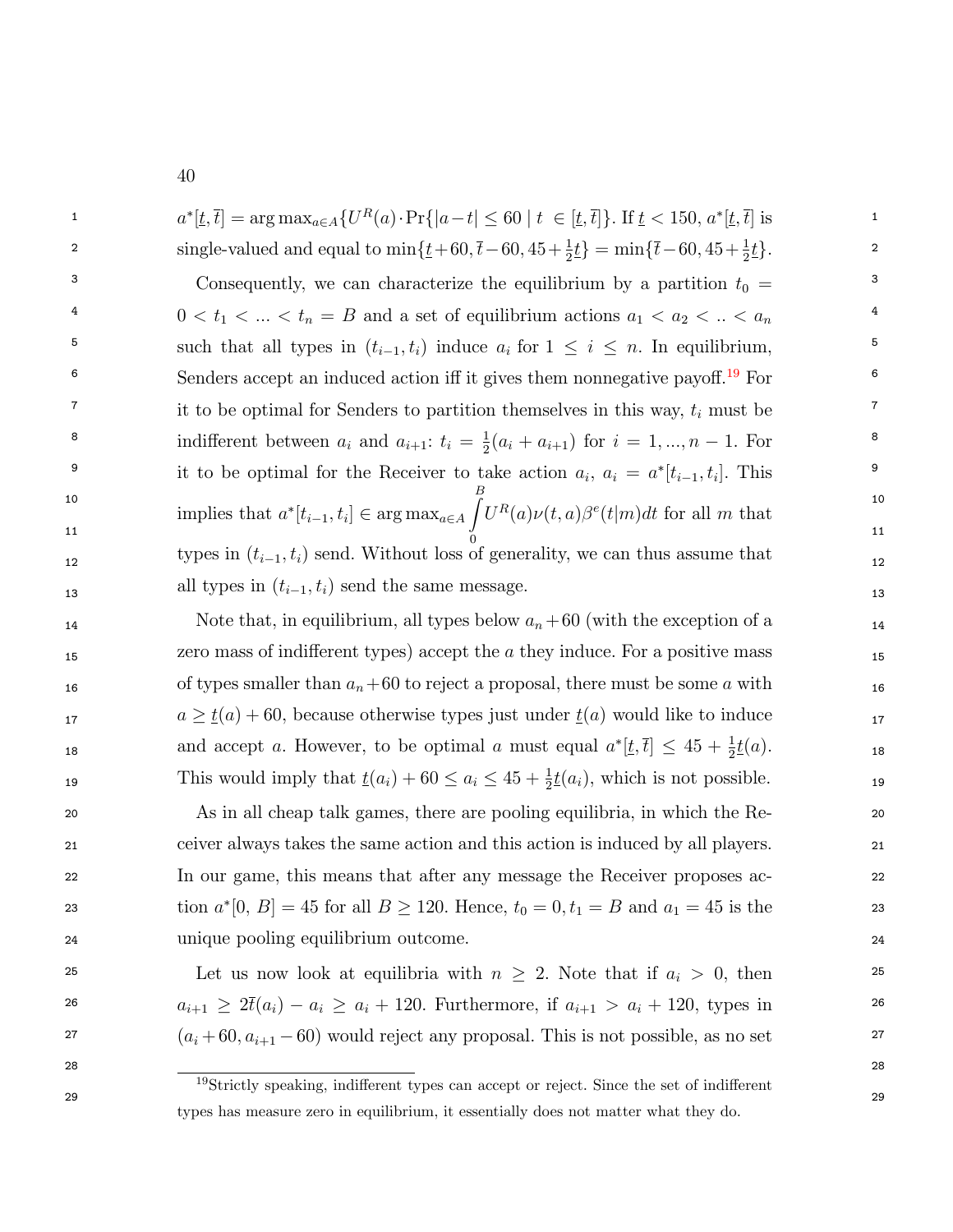| $\mathbf{1}$   | of types smaller than $a_n + 60$ with positive measure reject an action. Thus,                                      | $\mathbf{1}$    |
|----------------|---------------------------------------------------------------------------------------------------------------------|-----------------|
| $\overline{2}$ | if $a_i > 0$ , $a_{i+1} = a_i + 120$ . Now, $a_n \leq 45 + \frac{1}{2}t(a_n) = 45 + \frac{1}{2}(a_{n-1} + a_n)$ and | $\overline{2}$  |
| $\mathbf{3}$   | $a_n \le a_{n-1}$ + 90. Hence, if $a_{n-1} > 0$ , then $a_{n-1}$ + 120 $\le 90 + a_{n-1}$ . This is                 | 3               |
| $\overline{4}$ | not possible. As a consequence, $a_{n-1} = 0$ . This rules out any equilibria with                                  | $4\overline{ }$ |
| 5              | $n > 2$ or equilibria with $n = 2$ and $a_1 > 0$ .                                                                  | 5               |
| 6              | So a necessary condition for an equilibrium with $n = 2$ , is $a_1 = 0$ . Fur-                                      | 6               |
| $\overline{7}$ | thermore, another necessary condition is $a_2 = a^*[\frac{1}{2}a_2, B]$ . Solving for $a_2$ ,                       | $7\overline{ }$ |
| 8              | yields $a_2 = 60$ for all $B \ge 120$ . $t_1$ must then be $\frac{1}{2}a_2 = 30$ . $a^*[0, 30]$ is in-              | 8               |
| 9              | deed 0. Hence, $t_0 = 0, t_1 = 30, t_2 = B$ , and $a_1 = 0, a_2 = 60$ is the unique                                 | 9               |
| 10             | Q.E.D.<br>separating equilibrium outcome.                                                                           | 10              |
| 11             |                                                                                                                     | 11              |
|                |                                                                                                                     |                 |

<sup>12</sup> PROOF OF PROPOSITION [2.2](#page-9-0) Let  $a(t)$  characterize the equilibrium out-13 come. In our game,  $\langle \overline{a}, [\underline{\tau}, \overline{\tau}] \rangle$  is a credible neologism iff  $U^S(t, \overline{a}) < U^S(t, a(t))$  13 <sup>14</sup>  $\forall t \notin [\underline{\tau}, \overline{\tau}], U^S(t, \overline{a}) > U^S(t, a(t)) \forall t \in (\underline{\tau}, \overline{\tau}) \text{ and } \overline{a} = a^*[\underline{\tau}, \overline{\tau}].$  Hence  $\overline{a} < a_1$ <sup>14</sup> <sup>15</sup> implies  $\underline{\tau} = 0$  and  $\overline{a} > a_n$  implies  $\underline{\tau} = B$ .

<sup>16</sup> 16 First, let us look at pooling equilibrium outcome  $a<sup>P</sup>(t)$ . Consider a low <sup>17</sup> credible neologism  $\overline{a}^L < a = 45$ . Now,  $\underline{\tau}^L = 0$ . Furthermore,  $\overline{\tau}^L = \frac{1}{2}(\overline{a}^L +$ <sup>18</sup>  $(45) < 60$ . Hence,  $\overline{a}^L = a^* [0, \overline{\tau}] = 0$  and  $\overline{\tau}^L$  must be 22.5. Next, consider a <sup>19</sup> high credible neologism  $\overline{a}^H > 45$ .  $\overline{\tau}^H = B$  and  $\underline{\tau}^H = \frac{1}{2}(\overline{a}^H + 45)$ . Solving <sup>20</sup>  $a^*[\frac{1}{2}(\overline{a}^H + 45), B] = \overline{a}^H$  yields  $\overline{a}^H = \min\{B - 60, 75\} > 45$ . Consequently,  $\underline{\tau}^H = \min\{\frac{B-15}{2}, 60\}.$  $\frac{1}{2}(\overline{a}^L +$  $\frac{1}{2}(\overline{a}^H + 45)$ . Solving  $\frac{1}{2}(\overline{a}^H + 45), B] = \overline{a}^H$  yields  $\overline{a}^H = \min\{B - 60, 75\} > 45$ . Consequently,

<sup>22</sup> Second, let us look at the separating equilibrium outcome  $a^{S}(t)$ . There <sup>23</sup> can be no credible equilibrium  $\overline{a} < a_1$  as  $a_1 = 0$ . Consider next a credible <sup>23</sup> <sup>24</sup> neologism  $\bar{a} > 60$ .  $\bar{\tau} = B$  and  $\underline{\tau} = \frac{1}{2}(d+60)$ . Solving  $a^*[\frac{1}{2}(d+60), B] = \bar{a}$ <sup>24</sup> <sup>25</sup> yields  $\bar{a} = \min\{B - 60, 80\}$ . Consequently,  $\underline{\tau} = \min\{\frac{B}{2}, 70\}$ . If  $B = 120$ , <sup>26</sup> then  $\bar{a} = 60$  and it is no neologism. If  $B > 120$ , it is a neologism. Finally, <sup>27</sup> consider some neologism with  $a_1 = 0 < \overline{a} < a_2 = 60$ . Since  $\overline{a} < 60$ , it must <sup>27</sup> <sup>28</sup> be that  $\overline{\tau}$  < 60. However, if  $\overline{\tau}$  < 60, then  $a^*[\underline{\tau}, \overline{\tau}] = 0$ . Hence  $\overline{a}$  can be no  $29$  and  $29$  and  $29$  and  $29$  and  $29$  and  $29$  and  $29$  $\frac{1}{2}(d+60)$ . Solving  $a^*[\frac{1}{2}]$  $\frac{1}{2}(d+60), B] = \overline{a}$  $\frac{B}{2}$ , 70}. If  $B = 120$ , neologism.  $Q.E.D.$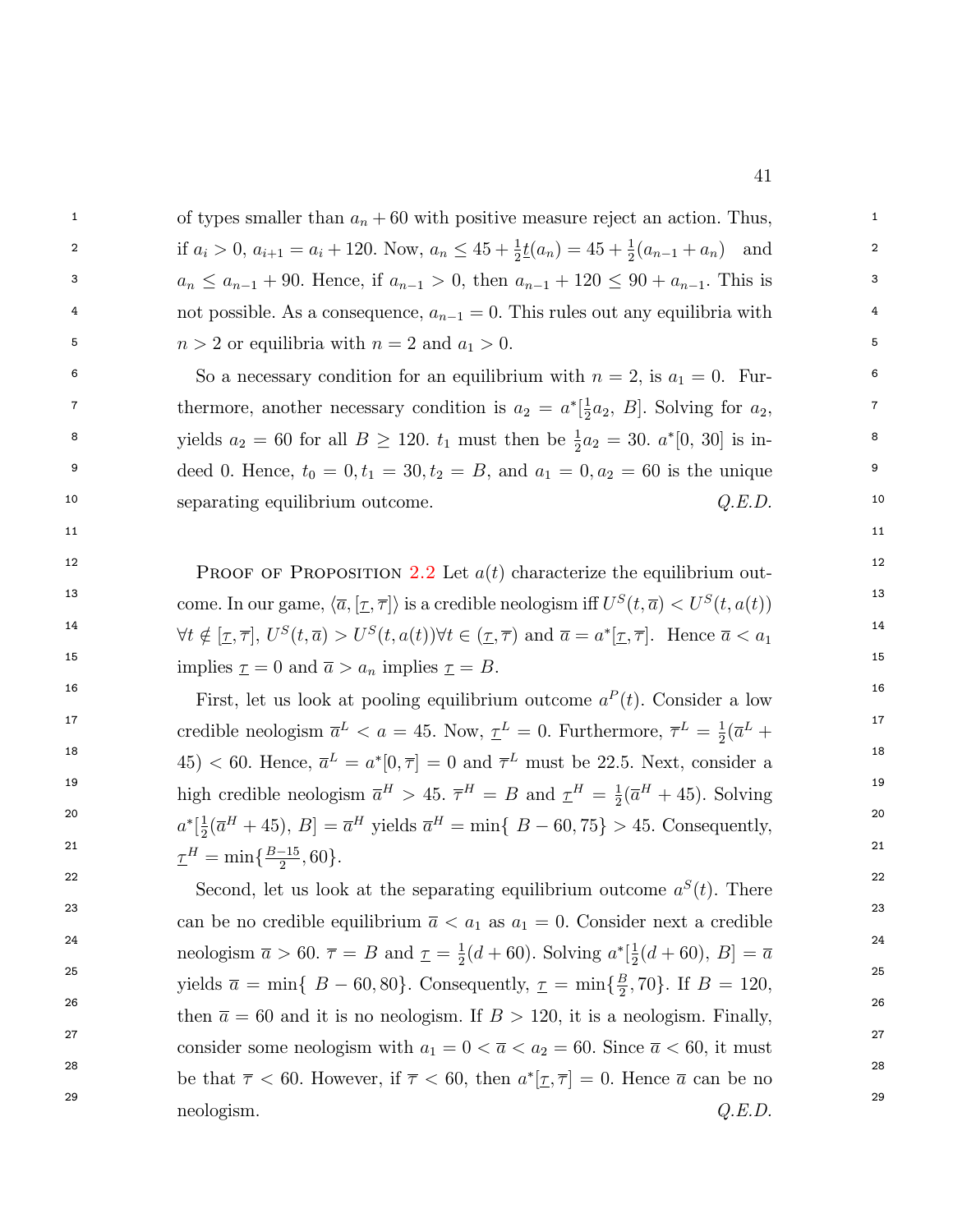| 1  | <b>PROOF OF PROPOSITION 3.1.</b> Using the results from Propositions 2.1                                                                                                                            | 1              |
|----|-----------------------------------------------------------------------------------------------------------------------------------------------------------------------------------------------------|----------------|
| 2  | and 2.2, we get for the pooling equilibrium that $ACD(\sigma^P) = \frac{1}{B} \int_C U^S(t, \overline{a}^P(t))$                                                                                     | 2              |
| 3  |                                                                                                                                                                                                     | 3              |
| 4  | $U^{S}(t, a^{P}(t))dt = \frac{1}{B}\int_{0}^{2\pi} \{(60 -  t - 0 ) - (60 -  t - 45 )\}dt + \frac{1}{B}\int_{45/2}^{2} \{(60 -  t - 0 ) - (60 -  t - 45 )\}dt$                                      | 4              |
| 5  |                                                                                                                                                                                                     | 5              |
| 6  | $ t-(B-60) -(60- t-45 )$ $dt = \frac{1}{4B}(B^2+30B-12150)$ for $B < 135$ .                                                                                                                         | 6              |
| 7  | For $B > 135$ , we get $ACD(\sigma^P) = \frac{1}{B} \int_{0}^{2\pi} \{(60 -  t - 0 ) - (60 -  t - 45 )\} dt + \frac{1}{B}$                                                                          | $\overline{7}$ |
| 8  |                                                                                                                                                                                                     | 8              |
| 9  | $\int_{0}^{B} \{(60 -  t - 75 ) - (60 -  t - 45 )\} dt = \frac{15}{4B} (8B - 405)$ . For the separat-                                                                                               | 9              |
| 10 |                                                                                                                                                                                                     | 10             |
| 11 | ing equilibrium, we get $ACD(\sigma^S) = \frac{1}{B} \int_{0}^{B} \{(60 -  t - (B - 60) ) - (60 -$                                                                                                  | 11             |
| 12 |                                                                                                                                                                                                     | 12             |
| 13 |                                                                                                                                                                                                     | 13             |
| 14 | $ t-60 $ } $dt = \frac{1}{4B}(B^2 - 14400)$ for $120 \le B < 140$ and $ACD(\sigma^S) = \frac{1}{B} \int_{B} \{(60 -  t - 80 ) - (60 -  t - 60 )\} dt = \frac{20}{B}(B - 75)$ for $B > 140$ . Q.E.D. | 14             |
| 15 |                                                                                                                                                                                                     | 15             |
| 16 | <b>PROOF OF COROLLARY 3.2.</b> The proof follows immediately from com-                                                                                                                              | 16             |
| 17 | paring the numbers in Proposition 3.1.<br>Q.E.D.                                                                                                                                                    | 17             |
| 18 |                                                                                                                                                                                                     | 18             |
| 19 |                                                                                                                                                                                                     | 19             |
| 20 | <b>PROOF OF PROPOSITION 6.5 If these conditions are met,</b> $\overrightarrow{A}$ can be                                                                                                            | 20             |
| 21 | described as a finite union of compact subsets, such that $ACD_{\gamma}(\vec{a})$ is con-                                                                                                           | 21             |
| 22 | tinuous in $\vec{a}$ on each subset. This means $ACD_{\gamma}(\vec{a})$ achieves a minimum                                                                                                          | 22             |
| 23 | on each subset and hence achieves a minimum on $\overrightarrow{A}$ . As a consequence, also                                                                                                        | 23             |
| 24 | $\min_{\Sigma^*} ACD\gamma(\sigma)$ must exist so that at least one equilibrium survives ACD                                                                                                        | 24             |
| 25 | Q.E.D.<br>with respect to $\gamma$ .                                                                                                                                                                | 25             |
| 26 |                                                                                                                                                                                                     | 26             |
| 27 | <b>REFERENCES</b>                                                                                                                                                                                   | 27             |
| 28 | AGRANOV, M., AND A. SCHOTTER (2009): "An Experimental Study of Ambiguity and                                                                                                                        | 28             |
| 29 | Vagueness in the Announcement Game," Working paper.                                                                                                                                                 | 29             |
|    | BLUME, A., D. V. DEJONG, Y.-G. KIM, AND G. B. SPRINKLE (1998): "Experimental                                                                                                                        |                |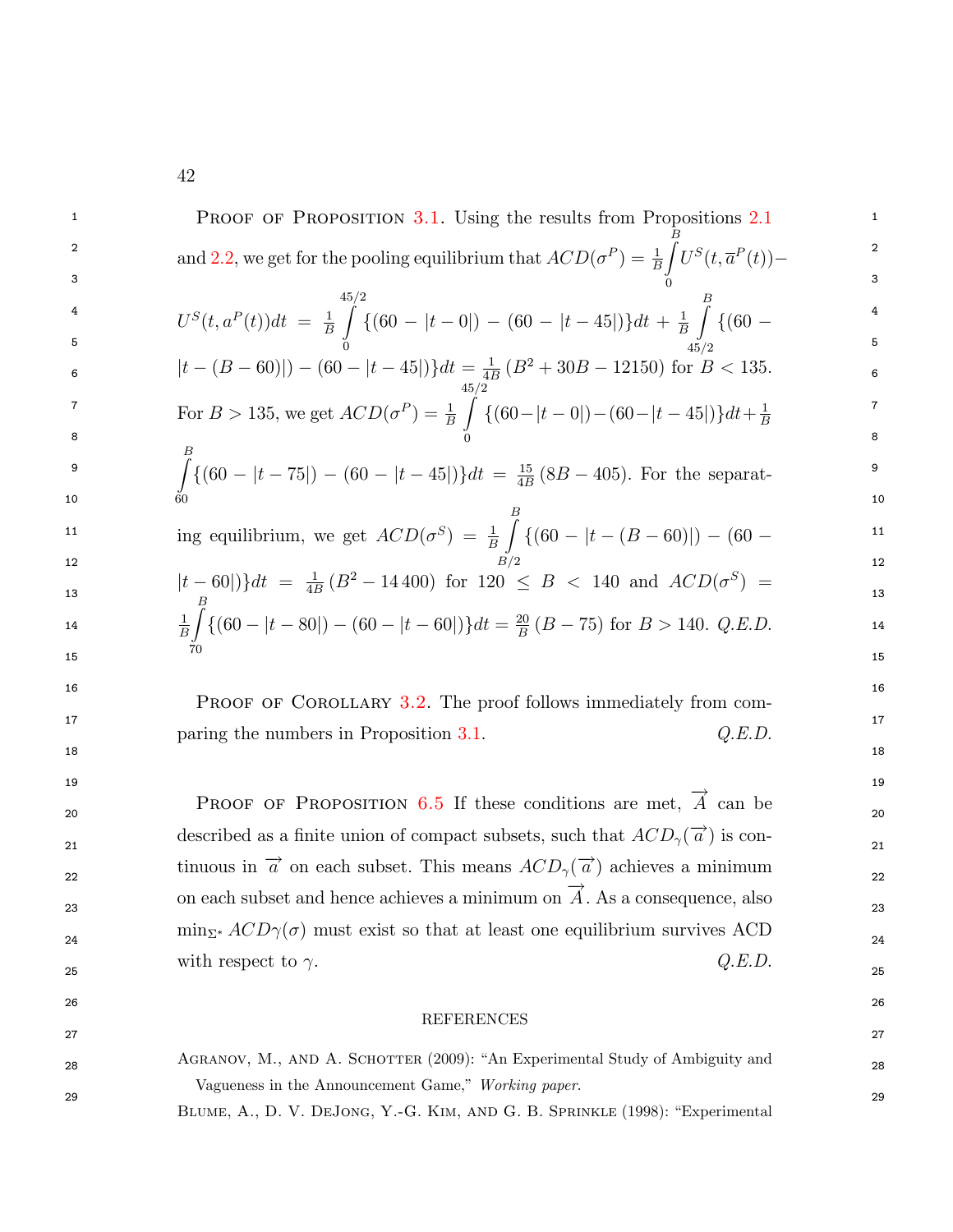<span id="page-43-0"></span>

| 1  | Evidence on the Evolution of Meaning of Messages in Sender-Receiver Games," The                                                                       | 1              |
|----|-------------------------------------------------------------------------------------------------------------------------------------------------------|----------------|
| 2  | American Economic Review, 88, 1323-1340.                                                                                                              | 2              |
| 3  | (2001): "Evolution of Communication with Partial Common Interest," Games                                                                              | 3              |
| 4  | and Economic Behavior, 37, 79-120.                                                                                                                    | 4              |
| 5  | BLUME, A., Y.-G. KIM, AND J. SOBEL (1993): "Evolutionary Stability in Games of                                                                        | 5              |
|    | Communication," Games and Economic Behavior, 5, 547-575.                                                                                              |                |
| 6  | BLUME, A., AND J. SOBEL (1995): "Communication-Proof Equilibria in Cheap-Talk                                                                         | 6              |
| 7  | Games," Journal of Economic Theory, pp. 359–382.                                                                                                      | $\overline{7}$ |
| 8  | CAI, H., AND J. T.-Y. WANG (2006): "Overcommunication in Strategic Information<br>Transmission Games," Games and Economic Behavior, 56, 7-36.         | 8              |
| 9  | CASON, T. N. (1995): "Cheap talk Price Signaling in Laboratory markets," Information                                                                  | 9              |
| 10 | Economics and Policy, 7, 183-204.                                                                                                                     | 10             |
| 11 | CHARNESS, G. (2000): "Self-Serving Cheap Talk: A Test Of Aumanns Conjecture,"                                                                         | 11             |
| 12 | Games and Economic Behavior, 33, 177-194.                                                                                                             | 12             |
|    | CHARNESS, G., AND M. DUFWENBERG (2006): "Promises and Partnership," Economet-                                                                         |                |
| 13 | $rica, 74, 1579-1601.$                                                                                                                                | 13             |
| 14 | CHEN, Y., N. KARTIK, AND J. SOBEL (2008): "Selecting Cheap Talk Equilibria," Econo-                                                                   | 14             |
| 15 | $metrica, 76, 117-136.$                                                                                                                               | 15             |
| 16 | COLES, P., A. KUSHNIR, AND M. NIEDERLE (2009): "Signaling in Matching Markets,"                                                                       | 16             |
| 17 | Working paper.                                                                                                                                        | 17             |
| 18 | CRAWFORD, V. (1998): "A Survey of Experiments on Communication via Cheap Talk,"                                                                       | 18             |
|    | Journal of Economic Theory, 78, 286-298.                                                                                                              | 19             |
| 19 | CRAWFORD, V., AND J. SOBEL (1982): "Strategic Information Transmission," Econo-                                                                       |                |
| 20 | $metrica, 50, 1431-51.$                                                                                                                               | 20             |
| 21 | DAVIS, D. D., AND C. A. HOLT (1988): "Conspiracies and Secret Discounts in Labo-                                                                      | 21             |
| 22 | ratory Markets," The Economic Journal, 108, 736-756.                                                                                                  | 22             |
| 23 | DE GROOT RUIZ, A., T. OFFERMAN, AND S. ONDERSTAL (2010a): "Cheap Talk and                                                                             | 23             |
| 24 | Bargaining Power," Working Paper, University of Amsterdam.                                                                                            | 24             |
| 25 | - (2010b): "Refining Equilibria in the Crawford-Sobel Cheap Talk Game," Work-                                                                         | 25             |
|    | ing Paper, University of Amsterdam.                                                                                                                   |                |
| 26 | DELLAVIGNA, S., AND M. GENTZKOW (forthcoming): "Persuasion: Empirical Evi-<br>dence," Annual Review of Economics.                                     | 26             |
| 27 |                                                                                                                                                       | 27             |
| 28 | DICKHAUT, J. W., K. A. McCABE, AND A. MUKHERJI (1995): "An Experimental<br>Study of Strategic Information Transmission," Economic Theory, 6, 389-403. | 28             |
| 29 | ELLINGSEN, T., AND M. JOHANNESSON (2004): "Promises, Threats and fairness," The                                                                       | 29             |
|    |                                                                                                                                                       |                |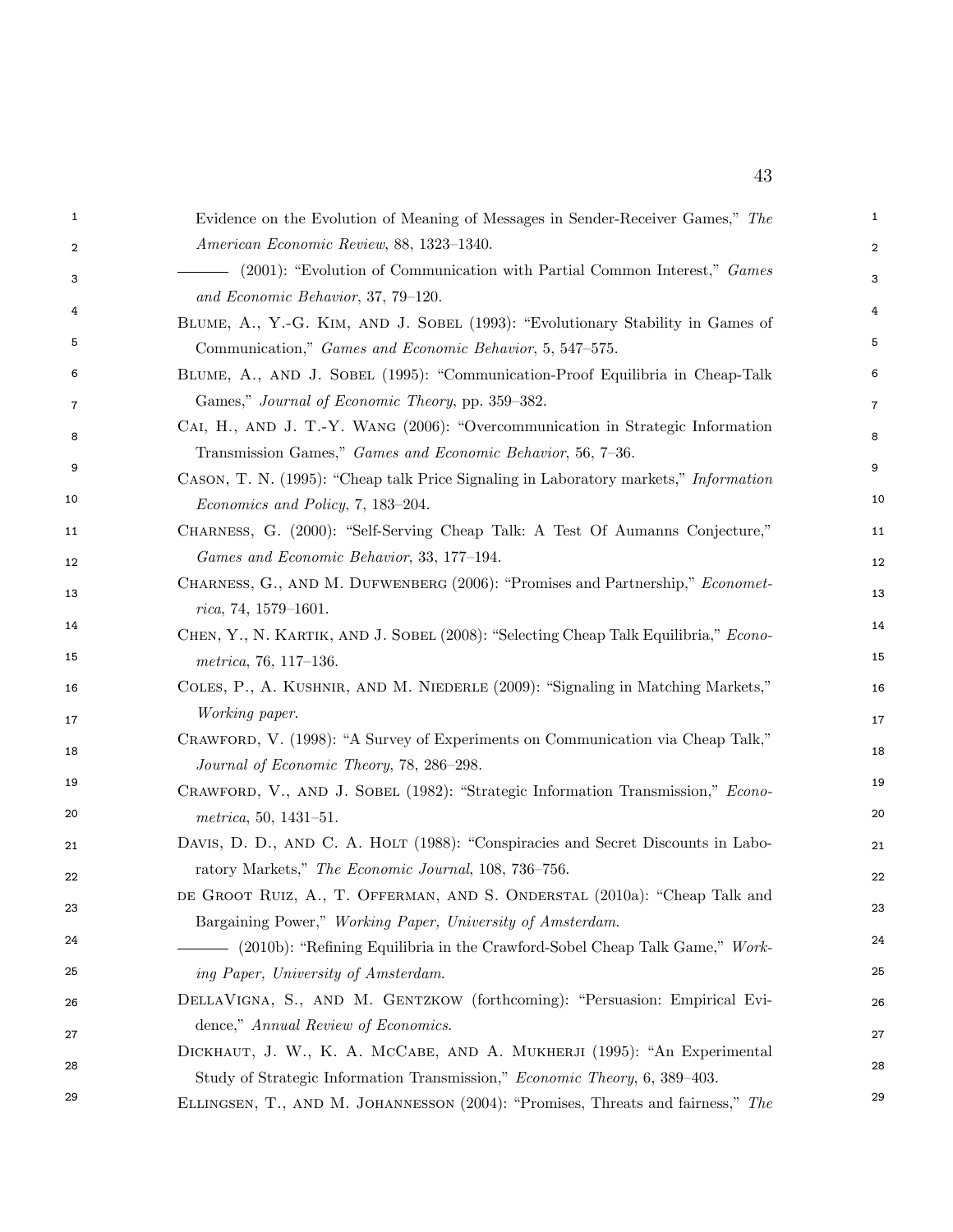44

<span id="page-44-1"></span><span id="page-44-0"></span>

| 1  | Economic Journal, 114, 397-420.                                                                                              | $\mathbf{1}$   |
|----|------------------------------------------------------------------------------------------------------------------------------|----------------|
| 2  | FARRELL, J. (1993): "Meaning and Credibility in Cheap-Talk Games," Games and Eco-                                            | 2              |
| 3  | nomic Behavior, $5, 514-531$ .                                                                                               | 3              |
| 4  | FARRELL, J., AND R. GIBBONS (1989): "Cheap Talk Can Matter in Bargaining," Journal                                           | 4              |
|    | of Economic Theory, $48, 221-237$ .                                                                                          |                |
| 5  | FISCHBACHER, U. (2007): "z-Tree: Zurich Toolbox for Ready-made Economic Experi-                                              | 5              |
| 6  | ments," Experimental Economics, 10, 171-178.                                                                                 | 6              |
| 7  | GILLIGAN, T. W., AND K. KREHBIEL (1990): "Organization of Informative Committees                                             | $\overline{7}$ |
| 8  | by a Rational Legislature," American Journal of Political Science, 34, 531–564.                                              | 8              |
| 9  | GNEEZY, U. (2005): "Deception: The Role of Consequences," American Economic Re-<br>view, 95, 384-394.                        | 9              |
| 10 | LUNDQUIST, T., T. ELLINGSEN, E. GRIBBE, AND M. JOHANNESSON (2009): "The                                                      | 10             |
| 11 | Aversion to Lying," Journal of Economic Behavior and Organization, 70, 81–92.                                                | 11             |
| 12 | MATTHEWS, S. A. (1989): "Veto threats: rhetoric in a bargaining game," Quarterly                                             | 12             |
| 13 | Journal of Economics, 104, 347-369.                                                                                          | 13             |
|    | MATTHEWS, S. A., M. OKUNO-FUJIWARA, AND A. POSTLEWAITE (1991): "Refining                                                     |                |
| 14 | Cheap-Talk Equilibria," Journal of Economic Theory, 55, 247-273.                                                             | 14             |
| 15 | MATTHEWS, S. A., AND A. POSTLEWAITE (1989): "Pre-Play Communication in Two-                                                  | 15             |
| 16 | Person Sealed-Bid Double Auctions," Journal of Economic Theory, 48, 238–263.                                                 | 16             |
| 17 | MILLER, R. M., AND C. A. PLOTT (1985): "Product Quality Signaling in Experimental                                            | 17             |
| 18 | Markets," Econometrica, 53, 837-872.                                                                                         | 18             |
| 19 | MORGAN, J., AND P. C. STOCKEN (2003): "An Analysis of Stock Recommendations,"<br>The RAND Journal of Economics, 34, 183-203. | 19             |
| 20 | MORRIS, S. (2001): "Political Correctness," Journal of Political Economy, 109, 231–265.                                      | 20             |
| 21 | RABIN, M. (1990): "Communication between Rational Agents," Journal of Economic                                               | 21             |
| 22 | Theory, 51, 144-170.                                                                                                         | 22             |
|    | RABIN, M., AND J. SOBEL (1996): "Deviations, Dynamics, and Equilibrium Refine-                                               |                |
| 23 | ments," Journal of Economic Theory, 68, 1-25.                                                                                | 23             |
| 24 | SELTEN, R. (1975): "Reexamination of the Perfectness Concept for Equilibrium Points                                          | 24             |
| 25 | in Extensive Games," International Journal of Game Theory, 4, 25–55.                                                         | 25             |
| 26 | SERRA-GARCIA, M., E. VAN DAMME, AND J. POTTERS (2010): "Which Words Bond?                                                    | 26             |
| 27 | An Experiment on Signaling in a Public Good Game," Working paper.                                                            | 27             |
| 28 |                                                                                                                              | 28             |
| 29 |                                                                                                                              | 29             |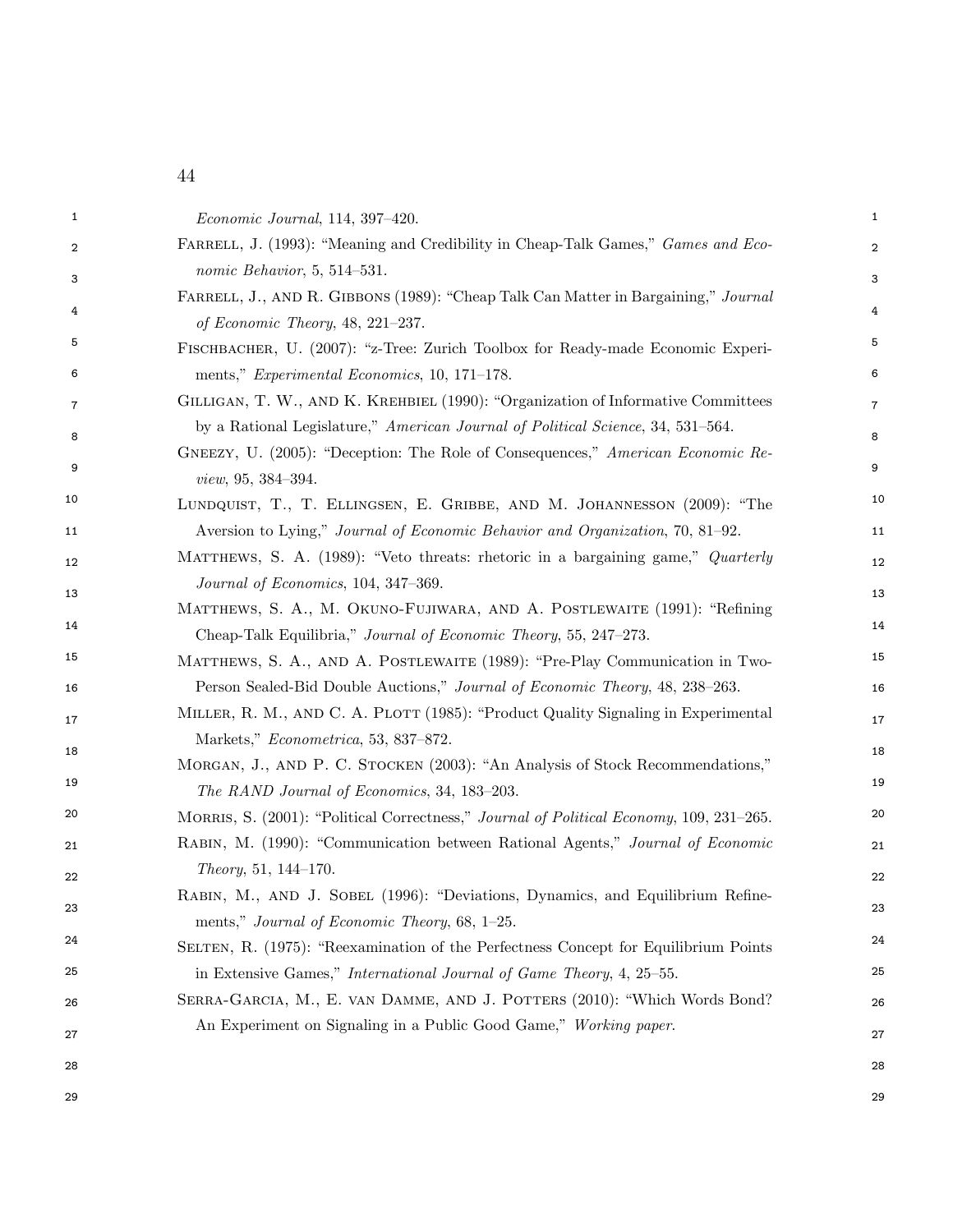## Appendix B (online): Experimental Instructions.

We include the experimental instructions (including check questions) of the B-120 treatment for both the "Chooser" (Sender) and "Proposer" (Receiver) roles. The instructions of the B-130 and B-210 treatments are very similar and are made available upon request.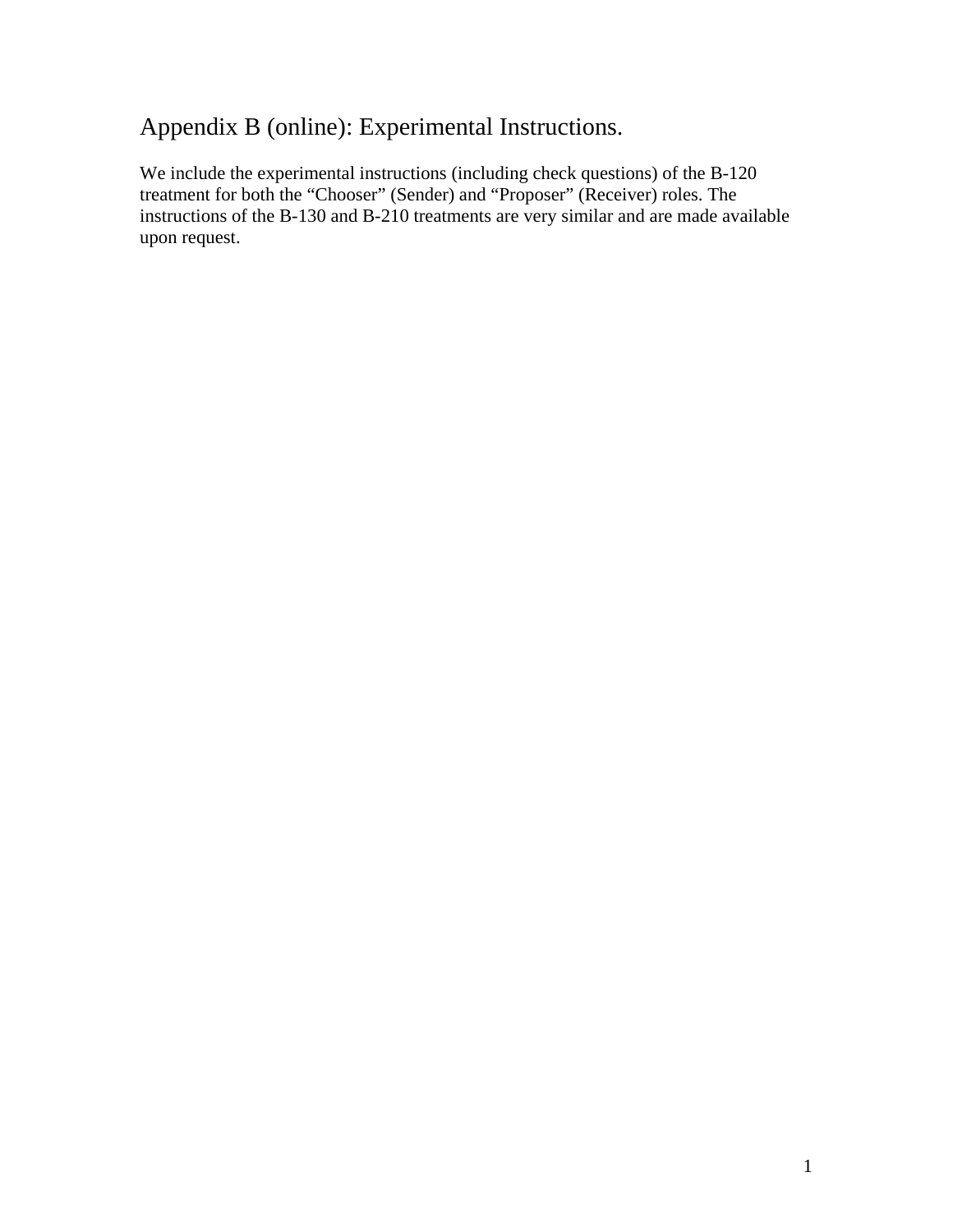## *A. Instructions Chooser*

#### **INSTRUCTIONS**

Welcome to this decision-making experiment. Please read these instructions carefully. We will first provide you with an outline of the instructions and then we will proceed with a detailed description of the instructions.

#### **OUTLINE**

#### **Experiment**

- At the start of the experiment you will receive a starting capital of 100 points. In addition, you can earn points with your decisions.
- At the end of the experiment, you receive 1,5 (one-and-a-half) euro for each 100 points earned.
- The experiment consists of around 50 periods.
- Your role in the whole experiment is: **CHOOSER**.
- In each period, you will be randomly paired with a different participant who performs the role of Proposer.

#### **Sequence of events**

- In each period, you and the Proposer will bargain over an outcome, which can be any number between 0 and 120.
- Your preferred outcome is a number between 0 and 120. Any number between 0 and 120 is equally likely. The Proposer's preferred outcome is always 0.
- Each period you will receive a new (random) preferred outcome. You are the only one who is informed about your preferred outcome.
- After learning your preferred outcome, you will send a SUGGESTION for a proposal (between 0 and 120) to the Proposer.
- The Proposer is informed of your suggestion and makes a PROPOSAL (between 0 and 120) for the outcome.
- After you have been informed of the proposal, you accept or reject it.
- At the end of a period, you are informed of the points you earned (your payoff).

#### **Payoffs**

- When you accept a proposal, your payoff is 60 minus the distance between your preferred outcome and the proposal.
- The Proposer's payoff is 60 minus 0.4 times the proposal in this case.
- When you reject a proposal, you receive 0 points and the Proposer receives 0 points.

#### **History Overview**

When making a decision, you may use the History Overview, which provides an overview of the results of five Chooser/Proposer pairs (including your own pair) in the 15 most recent periods. The left part of the overview is a Table with four columns SUGGESTION, PROPOSAL, ACCEPTANCE and PREFERRED OUTCOME. In a row,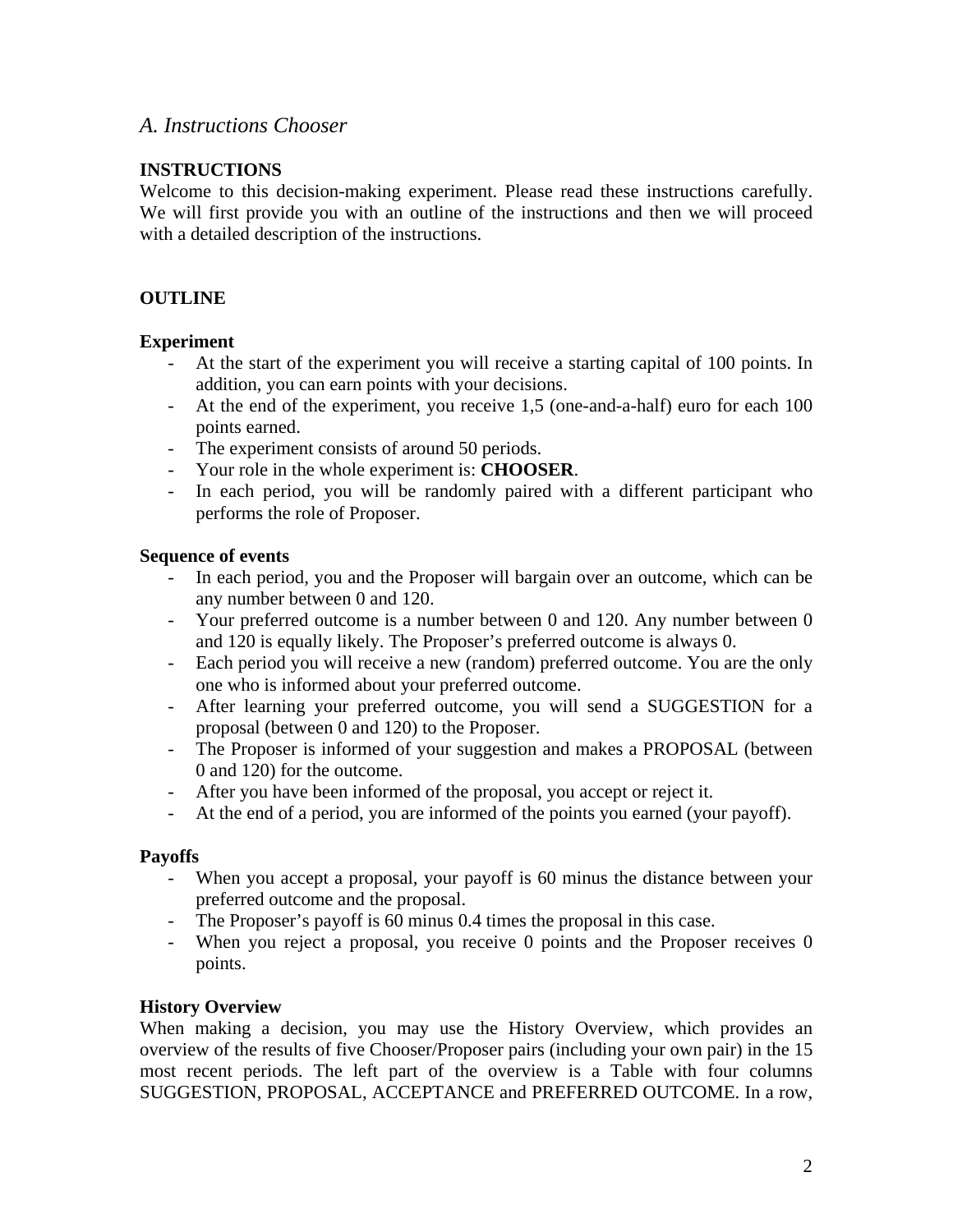you will find a particular pair's suggestion, the corresponding proposal, whether the Chooser accepted or rejected the proposal and the preferred outcome of that Chooser. On the right, you find a Graph where the most recent results are represented by blue squares. On the horizontal axis you can read the value of the suggestion and on the vertical axis the value of the corresponding proposal.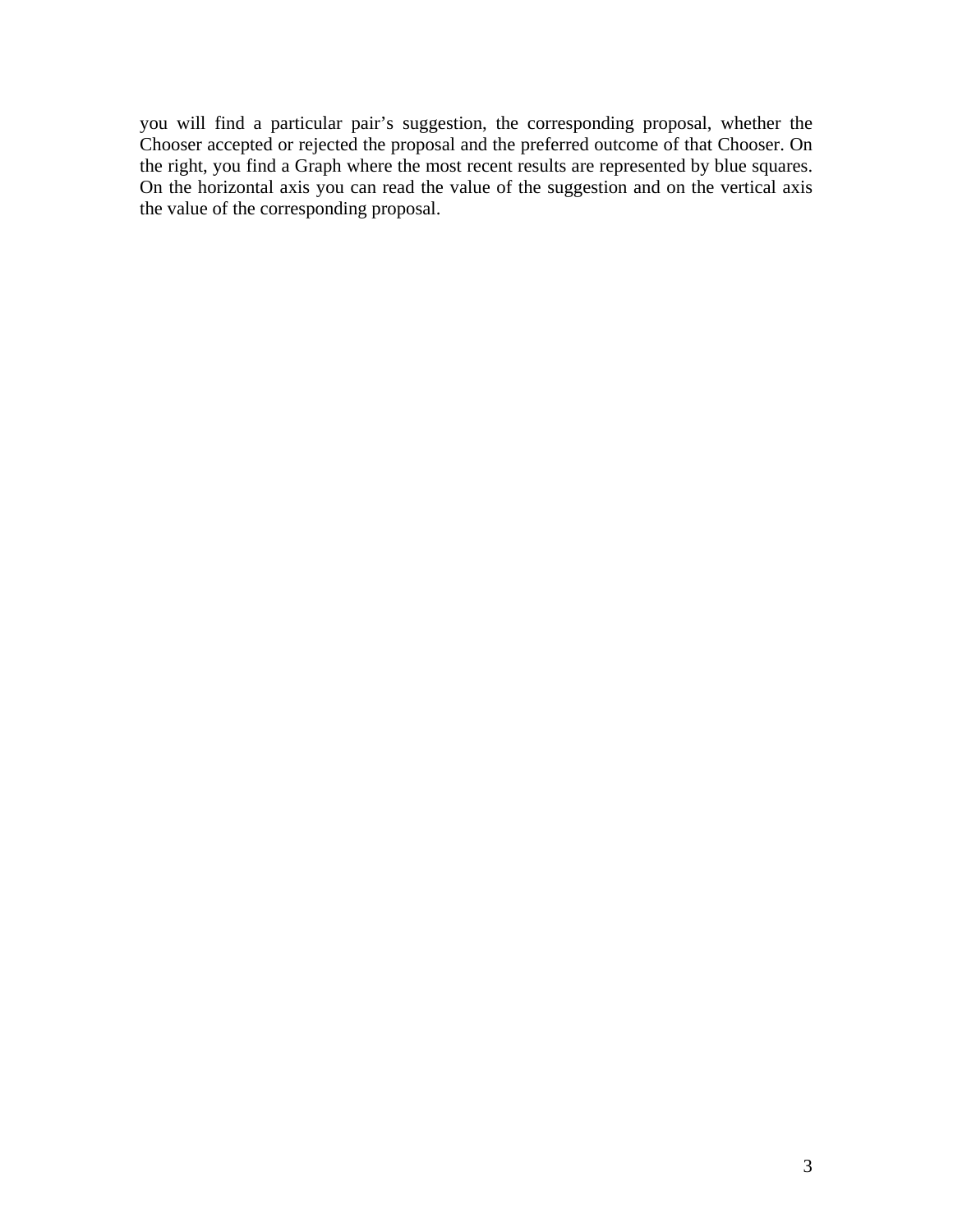#### **DETAILED INSTRUCTIONS**

Now we will describe the experiment in detail. At the start of the experiment you will receive a starting capital of 100 points. During the experiment you will be asked to make a number of decisions. Your decisions and the decisions of the participants you will be paired with will determine how much money you earn. The experiment consists of around 50 periods. In each period, your earnings will be denoted in points. Your final earnings in the experiment will be equal to the starting capital plus the sum of your earnings in all periods. At the end of the experiment, your earnings in points will be transferred to money. For each 100 points you earn, you will receive 1,5 (one-and-a-half) euro. Your earnings will be privately paid to you in cash.

In each period, all participants are paired in couples. One participant within a pair has the role of CHOOSER, the other participant performs the role of PROPOSER. In all periods you keep the same role.

Your role is: CHOOSER.

#### **MATCHING PROCEDURE**

For the duration of the experiment, you will be in a fixed matching group of five Proposers and five Choosers (hence 10 participants in total, including yourself). In each period you are randomly matched to another participant in this matching group with the role of Proposer. You will never learn with whom you are matched.

#### **BARGAINING AND PREFERRED OUTCOMES**

In each period, you and the Proposer with whom you are coupled will bargain over an outcome. The Proposer's preferred outcome is always 0. Your preferred outcome is a number between (and including) 0 and 120. Any number between 0 and 120 is equally likely. Each period you will receive a new preferred outcome that does not depend on your preferred outcome of any previous period. You are the only one who is informed about your preferred outcome. The Proposer only knows that your preferred outcome is a number between 0 and 120 (and that each such number is equally likely).

#### **SEQUENCE OF EVENTS IN A PERIOD**

After you have learned your preferred outcome in a period, you will send a SUGGESTION for a proposal to the Proposer. You may send any suggestion between (and including) 0 and 120. It is up to you to decide whether and how you let your suggestion depend on your preferred outcome. Then, the Proposer with whom you are coupled is informed of your suggestion (but not of your preferred outcome). Subsequently, the Proposer makes a PROPOSAL for the outcome. A proposal is any number between (and including) 0 and 120. Finally, you will choose to accept or reject the proposal.

At the end of a period, you are informed of the payoff (points you earned) that you made. This payoff is automatically added to your total earnings (or in case that you make a loss, it is subtracted from your total earnings). The Proposer is informed of the outcome, your preferred outcome and her or his own payoff.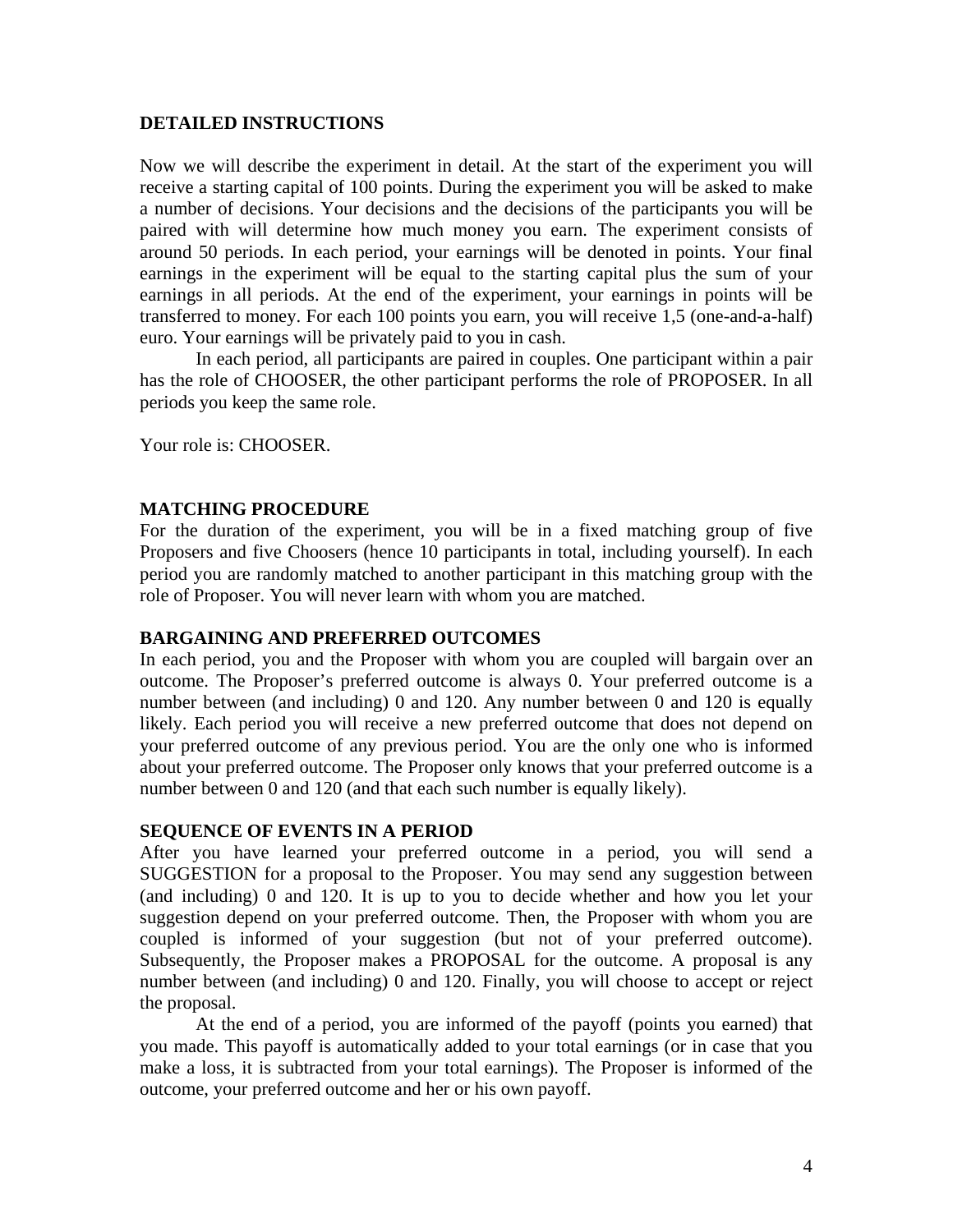Please note that the experiment will only continue from one phase to another after *everybody* has pressed OK/PROCEED. For this reason, please press OK/PROCEED as soon as you have made your decision.

#### **PAYOFFS WHEN YOU ACCEPT THE PROPOSAL**

When you accept the proposal, you will receive a payoff of 60 minus the distance between your preferred outcome and the proposal:

Your payoff  $= 60$  – distance(your preferred outcome and proposal).

When you accept the proposal, the Proposer's payoff is 60 minus 0.4 times the proposal:

Payoff Proposer =  $60 - 0.4$  \* proposal.

It is possible to reject a proposal.

#### **PAYOFFS WHEN YOU REJECT THE PROPOSAL**

When you reject a proposal, then the outcome is the status quo. In this case, you will receive 0 points and the Proposer will receive 0 points.

Notice that accepting an offer gives you a higher payoff than rejecting it if and only if the distance between the proposal and your preferred outcome is smaller than 60. The Proposer's payoff is higher when you accept than when you reject in all cases.

EXAMPLE 1. Suppose your preferred outcome is 80 and you receive a proposal of 100. Then, the distance between your preferred outcome and proposal is  $100 - 80 = 20$ .

- If you accept, your payoff is  $60 20 = 40$ . The Proposer's payoff in this case is  $60 - 0.4 \times 100 = 20$ .
- If you reject, your payoff is 0 and the Proposer's payoff is 0.

EXAMPLE 2. Suppose your preferred outcome is 80 and you receive a proposal of 10. Then, the distance between your preferred outcome and the proposal is  $80 - 10 = 70$ .

- If you accept, your payoff is  $60 70 = -10$ . The Proposer's payoff in this case is  $60 - 0.4 \times 10 = 56$ .
- If you reject, your payoff is 0 and the Proposer's payoff is 0.

#### **HISTORY OVERVIEW**

When making a decision, you may use the History Overview, which fills the lower part of the screen. The History Overview summarizes the results of the most recent 15 periods. (If less than 15 periods have been completed, this history overview contains results of all completed periods.)

Apart from your own results in the previous periods, the History Overview also contains the results of the other Chooser/Proposer pairs in your matching group. In total you are thus informed about the past results of the same matching group of five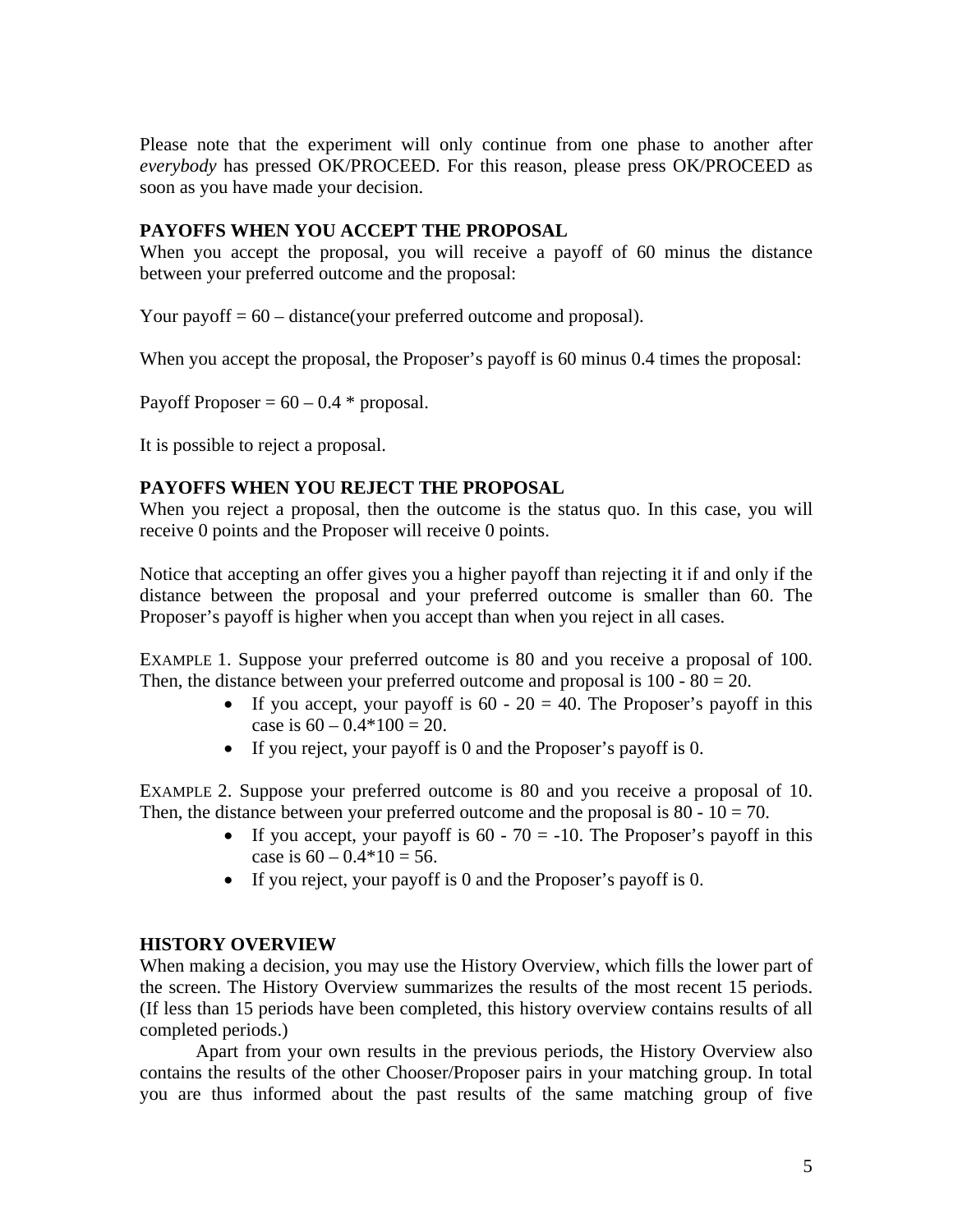Chooser/Proposer pairs. All other Choosers and Proposers in your matching group will have the same information. The presentation of information for Proposers is different than for Choosers.

## **TABLE**

Below you see an example of the history overview. THE NUMBERS IN THE HISTORY OVERVIEW DO NOT INDICATE WHAT YOU SHOULD DO IN THE EXPERIMENT. The left part of the history overview is a Table with four columns. The first column labelled SUGGESTION contains the suggestions made by the Choosers in the recent previous periods. The second column labelled PROPOSAL gives the proposal that was made by the Proposer as a response to the suggestion in the same row. The third column labelled ACCEPTANCE shows whether the Chooser accepted or rejected the proposal. The fourth column labelled PREFERRED OUTCOME shows the preferred outcome of the Chooser.



The results shown in the history overview will be sorted on the basis of suggestion in ascending order. (The lower the suggestion, the higher the place in the table.) When the suggestion is the same for two or more different results, these observations will be sorted on the basis of proposal, again in ascending order. In the example above, this applies to the third and the fourth row, where two Choosers chose the same suggestion but the corresponding Proposers chose different proposals. More generally, observations have been sorted first on suggestion, then on proposal, then on acceptance or rejection and finally on preferred outcome.

### **GRAPH**

On the right of the history overview, the most recent results are represented in a graph. The horizontal axis presents the suggestion and the vertical axis presents the proposal. Each previous observation is represented by a blue square. On the horizontal axis you can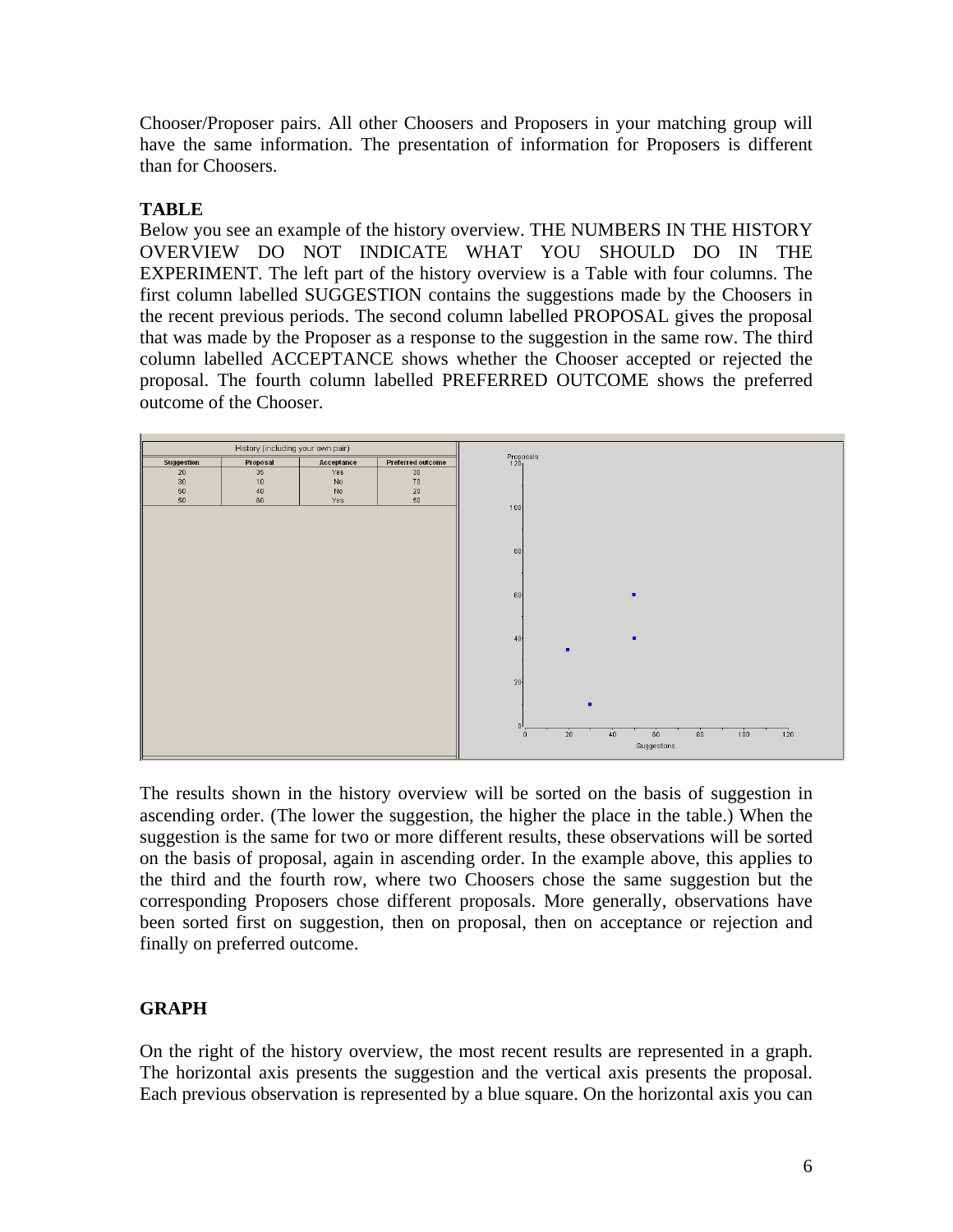read the value of the suggestion for a particular result and on the vertical axis you can read the value of the corresponding proposal. (Proposers will see preferred outcomes on the vertical axis, rather than proposals.)

EXAMPLE. Consider the square that is displayed in the lower left corner of the Graph shown above. Here, the Chooser made a suggestion of 30. The Proposer responded with a proposal of 10.

You have now reached the end of the instructions. The next page contains some questions concerning the experiment. When all participants have answered all questions correctly, we will proceed with the experiment.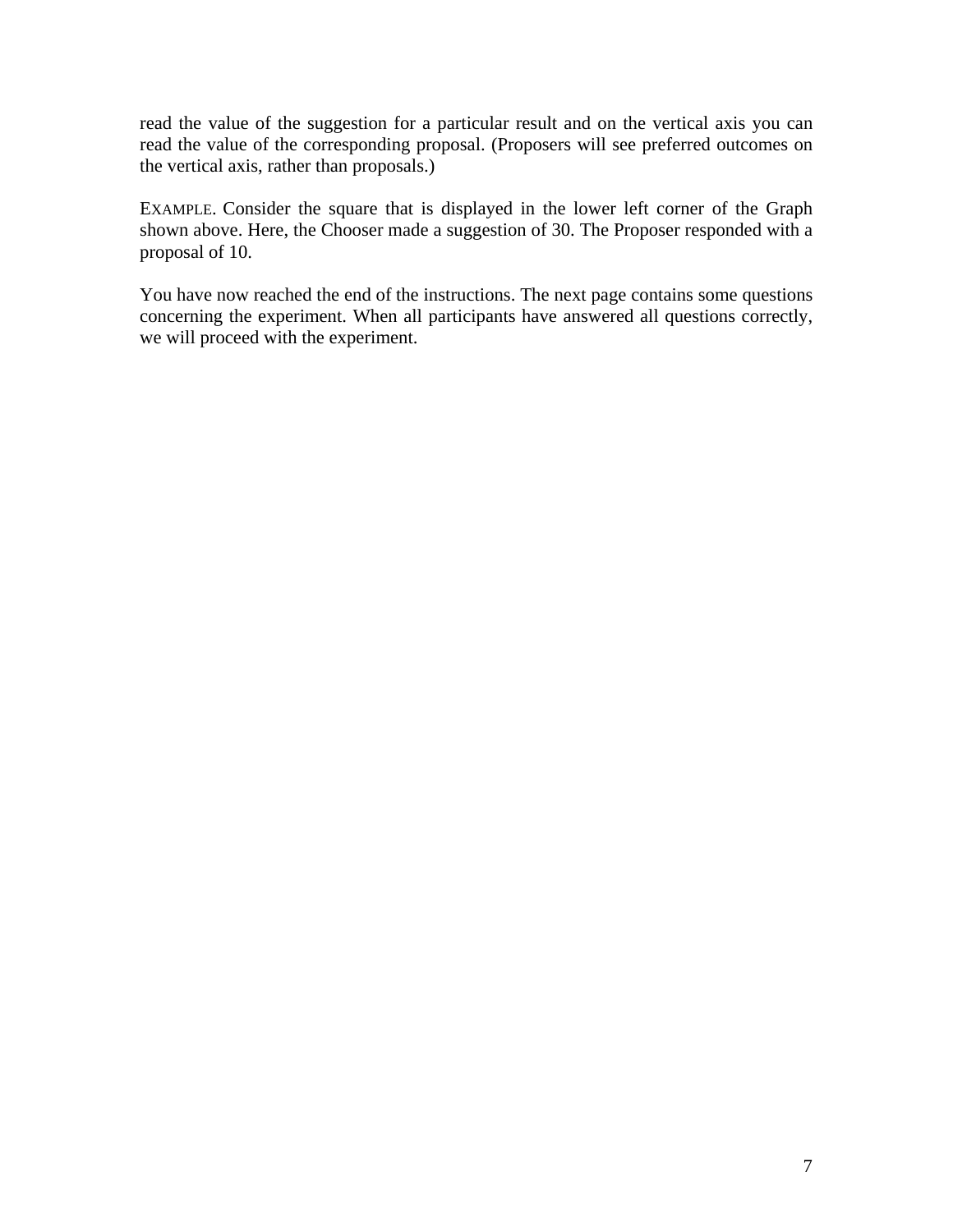## **QUESTIONS**

Please answer the following questions. THE VALUES USED IN SOME QUESTIONS DO NOT INDICATE WHAT YOU SHOULD DO IN THE EXPERIMENT. RATHER, THEY HAVE BEEN CHOSEN TO FACILITATE CALCULATIONS.

1. Is the following statement correct? 'In each period I am coupled with the same Proposer.'

2. Is the following statement correct? 'My preferred position will be observed by the Proposer before (s)he makes her or his proposal.'

3.

(A) What is the highest value your preferred outcome can take on?

(B) What is the highest value a suggestion of yours can take on?

(C) What is the highest value a proposal can take on?

4. Consider a period in which your preferred outcome is 50. You chose to send a suggestion of 40. The Proposer made a proposal of 20, which was accepted by you.

(A) What are your own earnings in this period?

(B) How much does the Proposer to whom you are paired earn?

5. Consider a period in which your preferred outcome is 90. You chose to send a suggestion of 100. The Proposer made a proposal of 0, which was accepted by you. (A) What are your own earnings in this period?

(B) How much does the Proposer to whom you are paired earn?

6. Consider a period in which your preferred outcome is 30. You chose to send a suggestion of 40. The Proposer made a proposal of 10, which was rejected by you.

(A) What are your own earnings in this period?

(B) How much does the Proposer to whom you are paired earn?

When you are ready answering the questions, please raise your hand.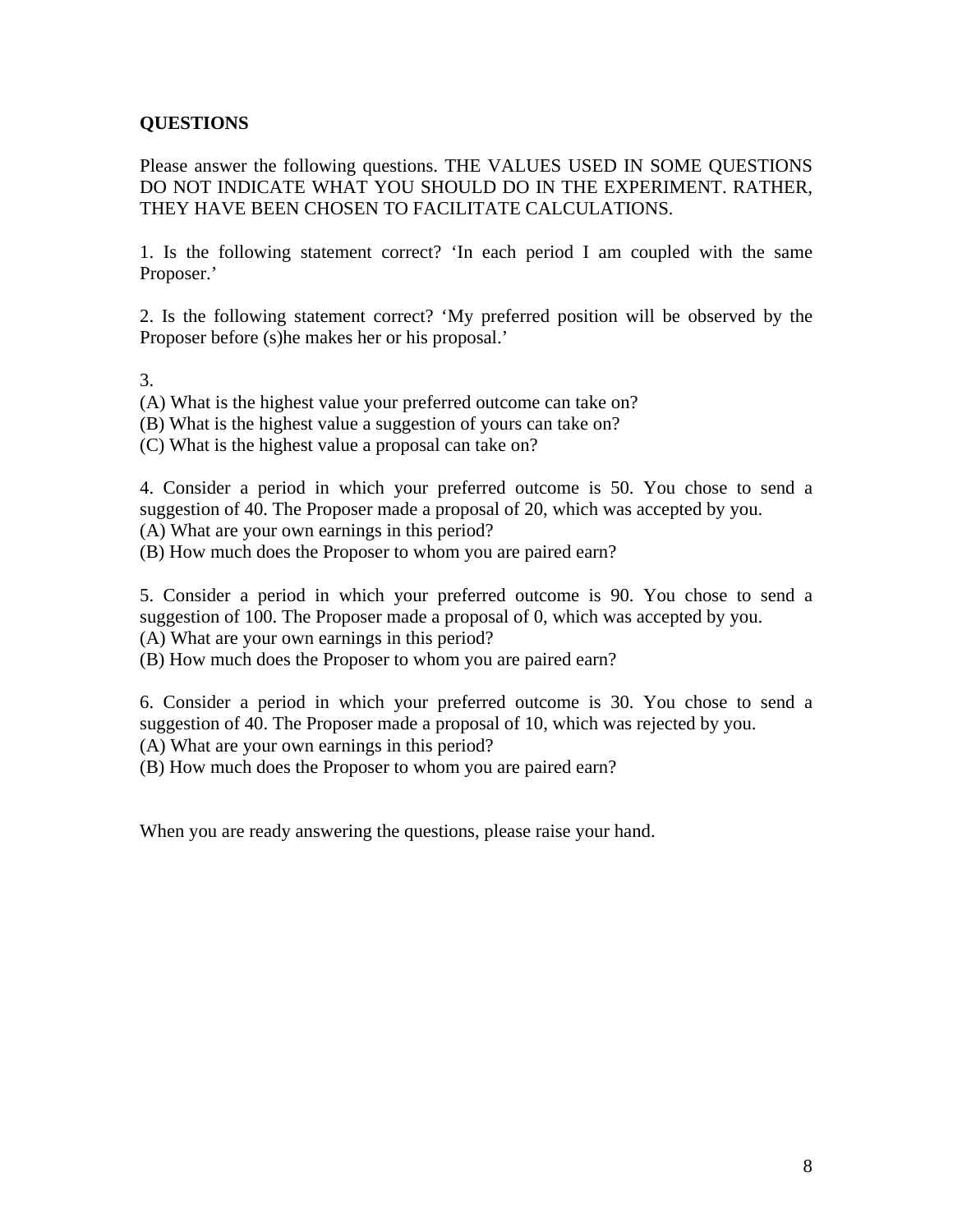## *B. Instructions Proposer*

#### **INSTRUCTIONS**

Welcome to this decision-making experiment. Please read these instructions carefully. We will first provide you with an outline of the instructions and then we will proceed with a detailed description of the instructions.

### **OUTLINE**

#### **Experiment**

- At the start of the experiment you will receive a starting capital of 100 points. In addition, you can earn points with your decisions.
- At the end of the experiment, you receive 1,5 (one-and-a-half) euro for each 100 points earned.
- The experiment consists of around 50 periods.
- Your role in the whole experiment is: **PROPOSER**.
- In each period, you will be randomly paired with a different participant who performs the role of Chooser.

#### **Sequence of events**

- In each period, you and the Chooser will bargain over an outcome, which can be any number between 0 and 120.
- Your preferred outcome is always 0.
- The Chooser's preferred outcome is a number between 0 and 120. Any number between 0 and 120 is equally likely.
- Each period, each Chooser will receive a new (random) preferred outcome. The Chooser is the only one who is informed about her or his preferred outcome.
- After learning her or his preferred outcome, the Chooser with whom you are matched will send a SUGGESTION for a proposal (between 0 and 120) to you.
- You are informed of the Chooser's suggestion and make a PROPOSAL (between 0 and 120) for the outcome.
- After the Chooser has been informed of the proposal, she or he accepts or rejects it.
- At the end of a period, you are informed of the points you earned (your payoff).

#### **Payoffs**

- When the Chooser accepts your proposal, your payoff is 60 minus 0.4 times the proposal.
- The Chooser's payoff is in this case 60 minus the distance between her or his preferred outcome and the proposal.
- When the Chooser rejects your proposal, you receive 0 points and the Chooser 0 points.

#### **History Overview**

When making a decision, you may use the History Overview, which provides an overview of the results of five Chooser/Proposer pairs (including your own pair) in the 15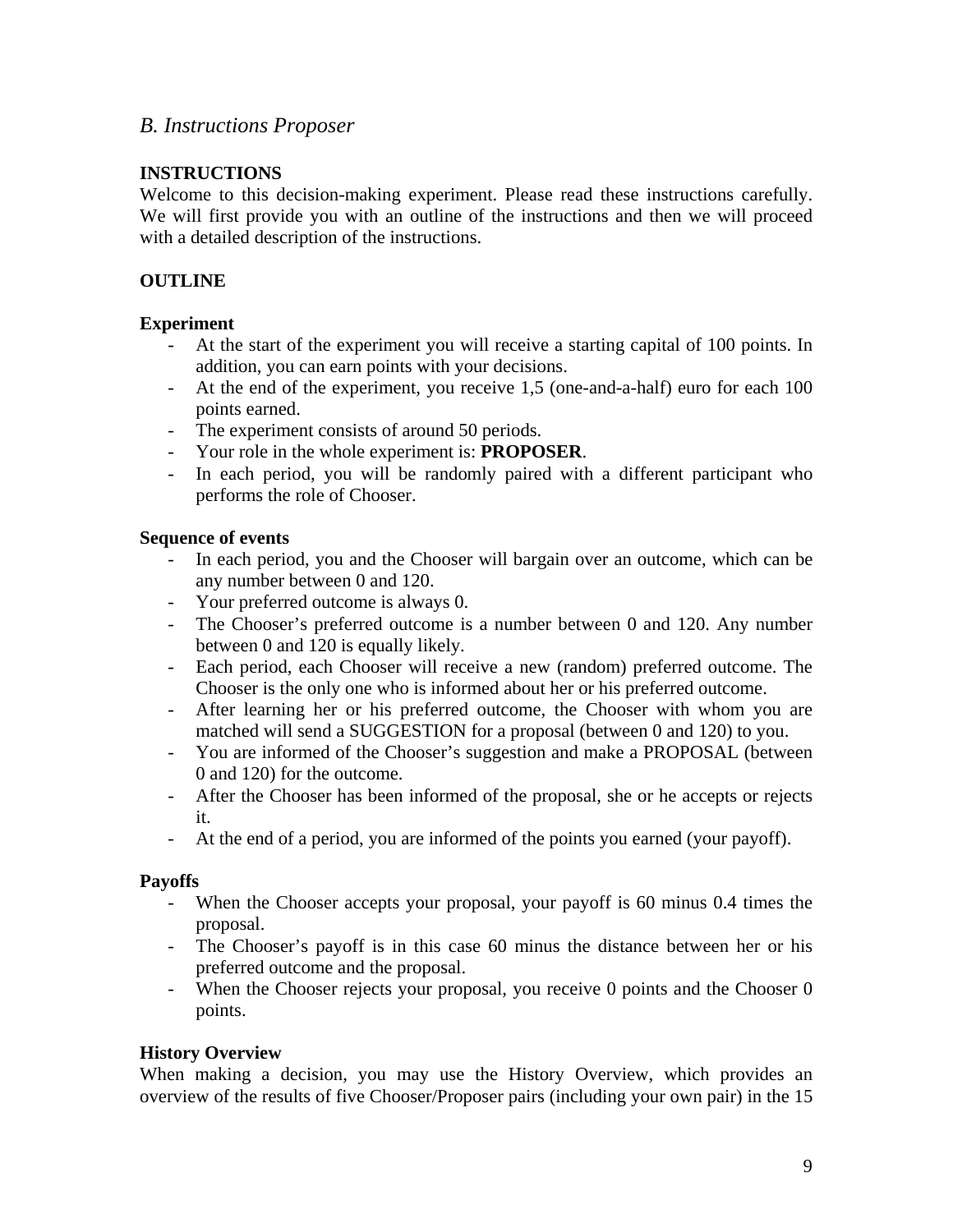most recent periods. The left part of the overview is a Table with four columns SUGGESTION, PREFERRED OUTCOME, PROPOSAL and ACCEPTANCE. In a row, you will find a particular pair's suggestion, the preferred outcome of the Chooser, the proposal made by the Proposer and whether the Chooser accepted or rejected the proposal. On the right, you find a Graph where the most recent results are represented by blue squares. On the horizontal axis you can read the value of the suggestion and on the vertical axis the value of the corresponding preferred outcome of the Chooser.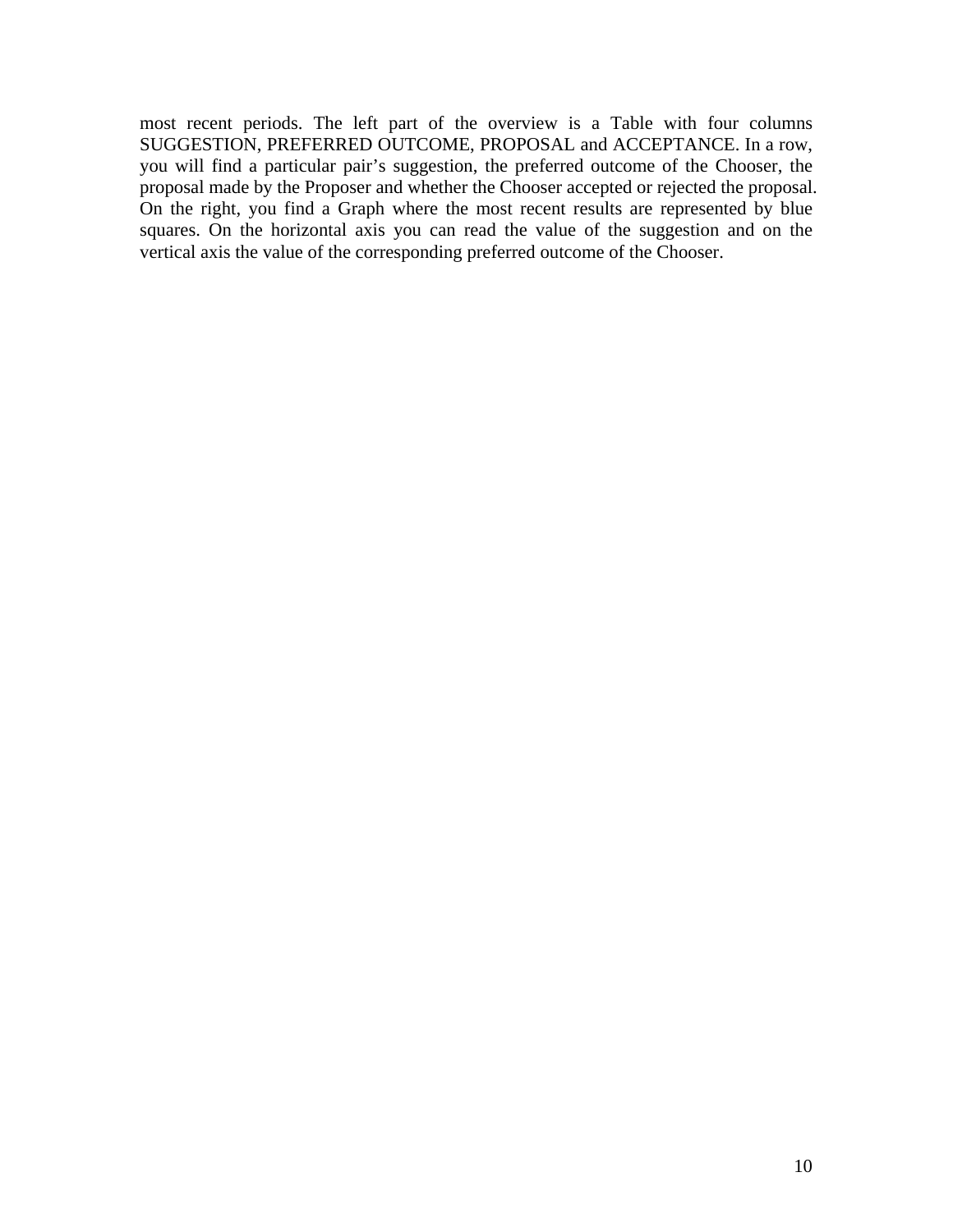#### **DETAILED INSTRUCTIONS**

Now we will describe the experiment in detail. At the start of the experiment you will receive a starting capital of 100 points. During the experiment you will be asked to make a number of decisions. Your decisions and the decisions of the participants you will be paired with will determine how much money you earn. The experiment consists of around 50 periods. In each period, your earnings will be denoted in points. Your final earnings in the experiment will be equal to the starting capital plus the sum of your earnings in all periods. At the end of the experiment, your earnings in points will be transferred to money. For each 100 points you earn, you will receive 1,5 (one-and-a-half) euro. Your earnings will be privately paid to you in cash.

In each period, all participants are paired in couples. One participant within a pair has the role of CHOOSER, the other participant performs the role of PROPOSER. In all periods you keep the same role.

Your role is: PROPOSER.

#### **MATCHING PROCEDURE**

For the duration of the experiment, you will be in a fixed matching group of five Proposers and five Choosers (hence 10 participants in total, including yourself). In each period you are randomly matched to another participant with the role of Chooser. You will never learn with whom you are matched.

#### **BARGAINING AND PREFERRED OUTCOMES**

In each period, you and the Chooser with whom you are coupled will bargain over an outcome. Your preferred outcome is always 0. The Chooser's preferred outcome is a number between (and including) 0 and 120. Any number between 0 and 120 is equally likely. Each period, each Chooser will receive a new preferred outcome that does not depend on a preferred outcome of any previous period. The Chooser is the only one who is informed about her or his preferred outcome. You only know that the Chooser's preferred outcome is a number between 0 and 120 (and that each such number is equally likely).

#### **SEQUENCE OF EVENTS IN A PERIOD**

After the Chooser with whom you are matched has learned her or his preferred outcome in a period, she or he will send a SUGGESTION for a proposal to you. The Chooser may send any suggestion between (and including) 0 and 120. It is up to the Chooser to decide whether and how she or he lets her or his suggestion depend on her or his preferred outcome. Then, you are informed of the Chooser's suggestion (but not of her or his preferred outcome). Subsequently, you make a PROPOSAL for the outcome. A proposal is any number between (and including) 0 and 120. Finally, the Chooser will choose to accept or reject the proposal.

At the end of a period, you are informed of the outcome of the period and the preferred outcome of the Chooser you were paired with. Finally, you are informed of the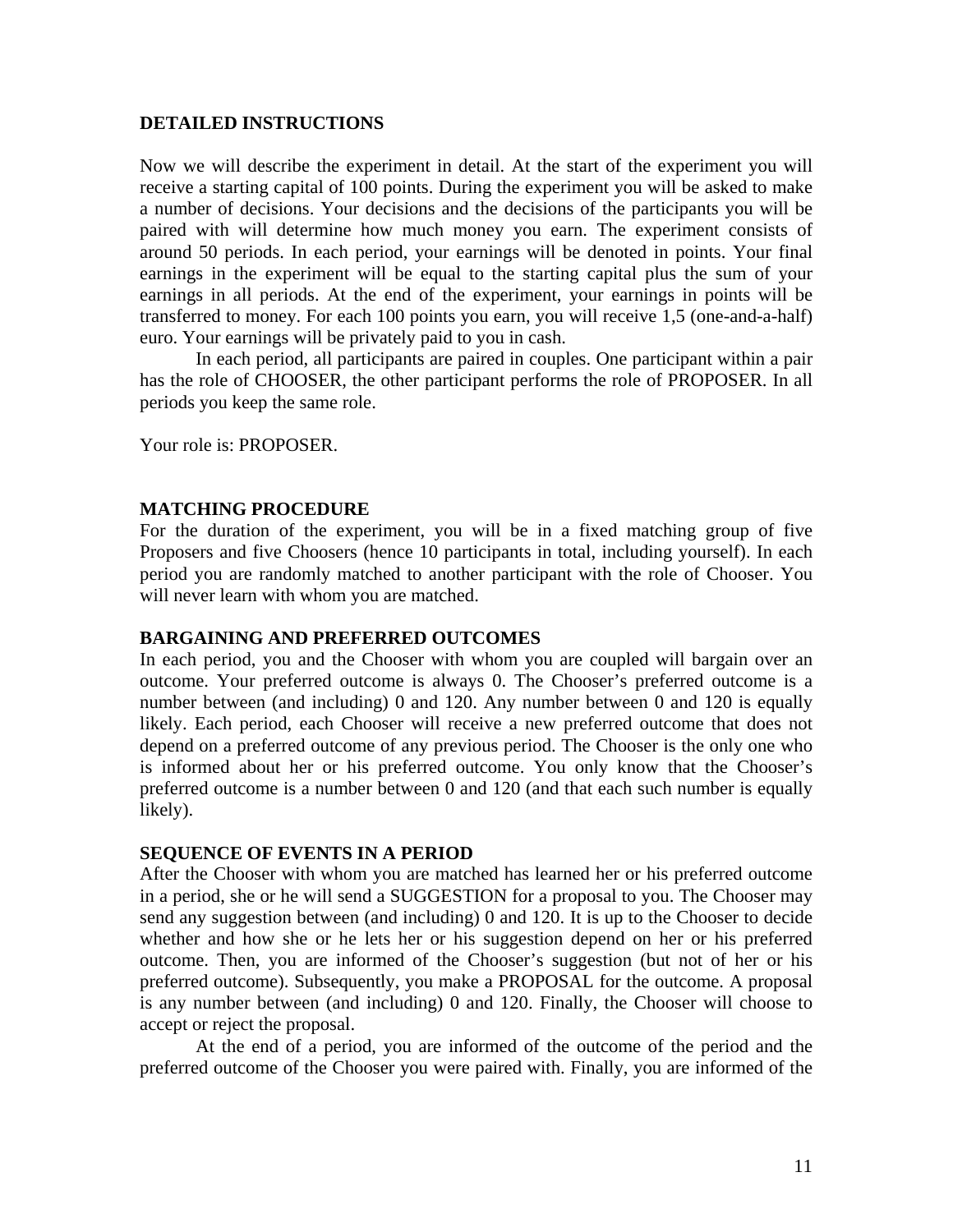payoff (points you earned) that you made. This payoff is automatically added to your total earnings (or in case that you make a loss, it is subtracted from your total earnings).

Please note that the experiment will only continue from one phase to another after *everybody* has pressed OK/PROCEED. For this reason, please press OK/PROCEED as soon as you have made your decision.

#### **PAYOFFS WHEN THE CHOOSER ACCEPTS THE PROPOSAL**

When the Chooser accepts your proposal, your payoff is 60 minus 0.4 times the proposal:

Your payoff =  $60 - 0.4$  \* proposal.

When the Chooser accepts your proposal, the Chooser will receive a payoff of 60 minus the distance between her or his preferred outcome and the proposal:

Payoff Chooser  $= 60$  – distance (her or his preferred outcome and proposal).

It is possible for a Chooser to reject a proposal.

#### **PAYOFFS WHEN THE CHOOSER REJECTS THE PROPOSAL**

When the Chooser rejects a proposal, then the outcome is the status quo. In this case, you will receive 0 points and the Chooser will receive 0 points.

Notice that accepting an offer gives the Chooser a higher payoff than rejecting it if and only if the distance between the proposal and her preferred outcome is smaller than 60. Your payoff is higher when the Chooser accepts than when she or he rejects in all cases.

EXAMPLE 1. Suppose the Chooser's preferred outcome turns out to be 80 (which you cannot know) and you make a proposal of 100. Then, the distance between her preferred outcome and your proposal is  $100 - 80 = 20$ .

- If the Chooser accepts, your payoff is  $60 0.4*100 = 20$ . The Chooser's payoff in this case is  $60 - 20 = 40$ .
- If the Chooser rejects, your payoff is 0 and the Chooser's payoff is 0.

EXAMPLE 2. Suppose the Chooser's preferred outcome turns out to be 80 and you make a proposal of 10. Then, the distance between her preferred outcome and your proposal is 80  $-10 = 70.$ 

- If the Chooser accepts, your payoff is  $60 0.4*10 = 56$ . The Chooser's payoff in this case is  $60 - 70 = -10$ .
- If the Chooser rejects, your payoff is 0 and the Chooser's payoff is 0.

#### **HISTORY OVERVIEW**

When making a decision, you may use the History Overview, which fills the lower part of the screen. The History Overview summarizes the results of the most recent 15 periods.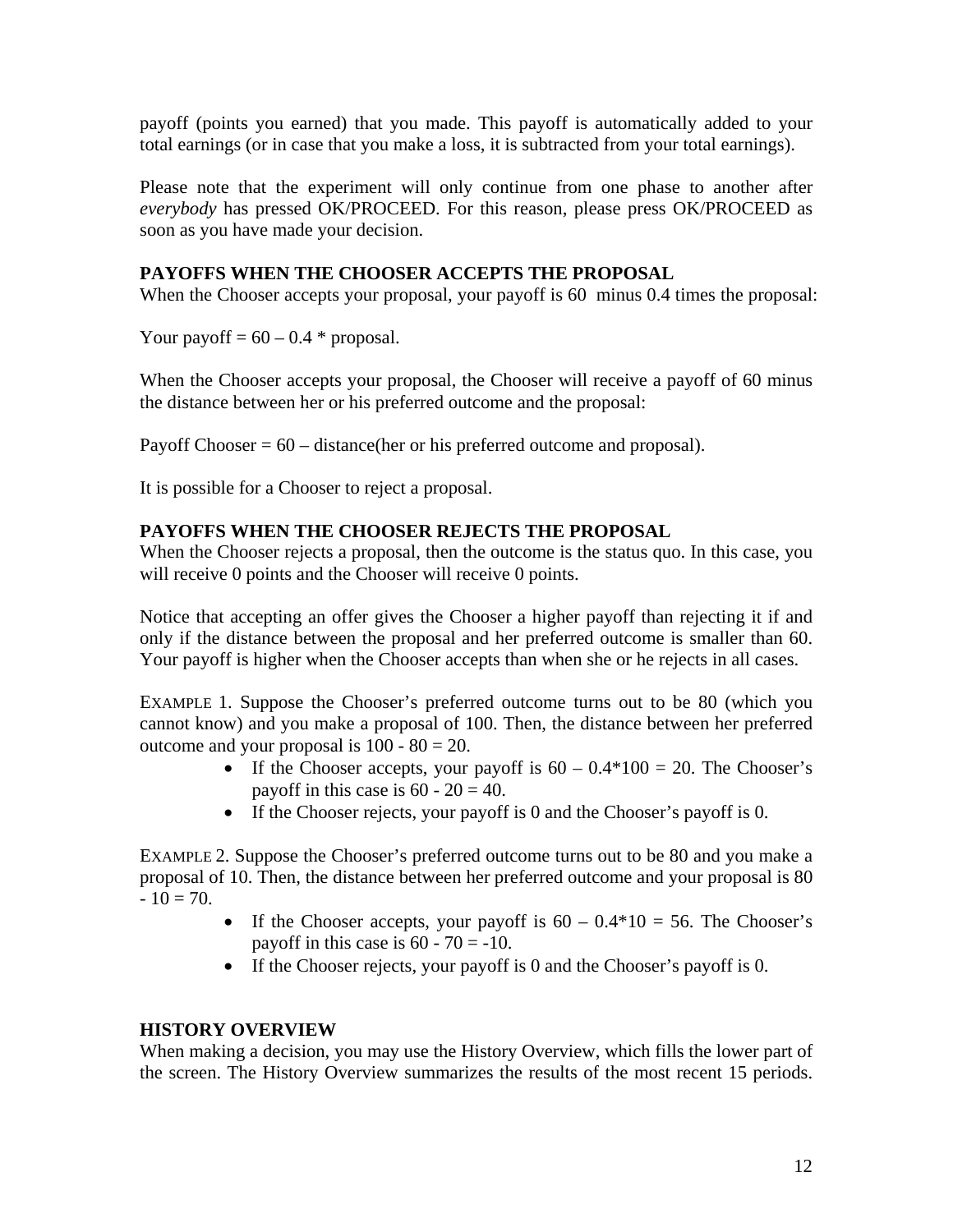(If less than 15 periods have been completed, this history overview contains results of all completed periods.)

Apart from your own results in the previous periods, the history overview also contains the results of the other Chooser/Proposer pairs in your matching group. In total you are thus informed about the past results of the same group of five Chooser/Proposer pairs. All Choosers and Proposers in your matching group will have the same information. The presentation of information is different for Choosers than for Proposers.

#### **TABLE**

Below you see an example of the history overview. THE NUMBERS IN THE HISTORY OVERVIEW DO NOT INDICATE WHAT YOU SHOULD DO IN THE EXPERIMENT. The left part of the history overview is a Table with four columns. The first column labelled SUGGESTION contains the suggestions made by the Choosers in the recent previous periods. The second column labelled PREFERRED OUTCOME shows the preferred outcome of the Chooser. The third column labelled PROPOSAL gives the proposal that was made by the Proposer as a response to the suggestion in the same row. The fourth column labelled ACCEPTANCE shows whether the Chooser accepted or rejected the proposal.



The results shown in the history overview will be sorted on the basis of suggestion in ascending order. (The lower the suggestion, the higher the place in the table.) When the suggestion is the same for two or more different results, these observations will be sorted on the basis of preferred outcome, again in ascending order. In the example above, this applies to the third and the fourth row, where two Choosers chose the same suggestion but had different preferred outcomes. More generally, observations have been sorted first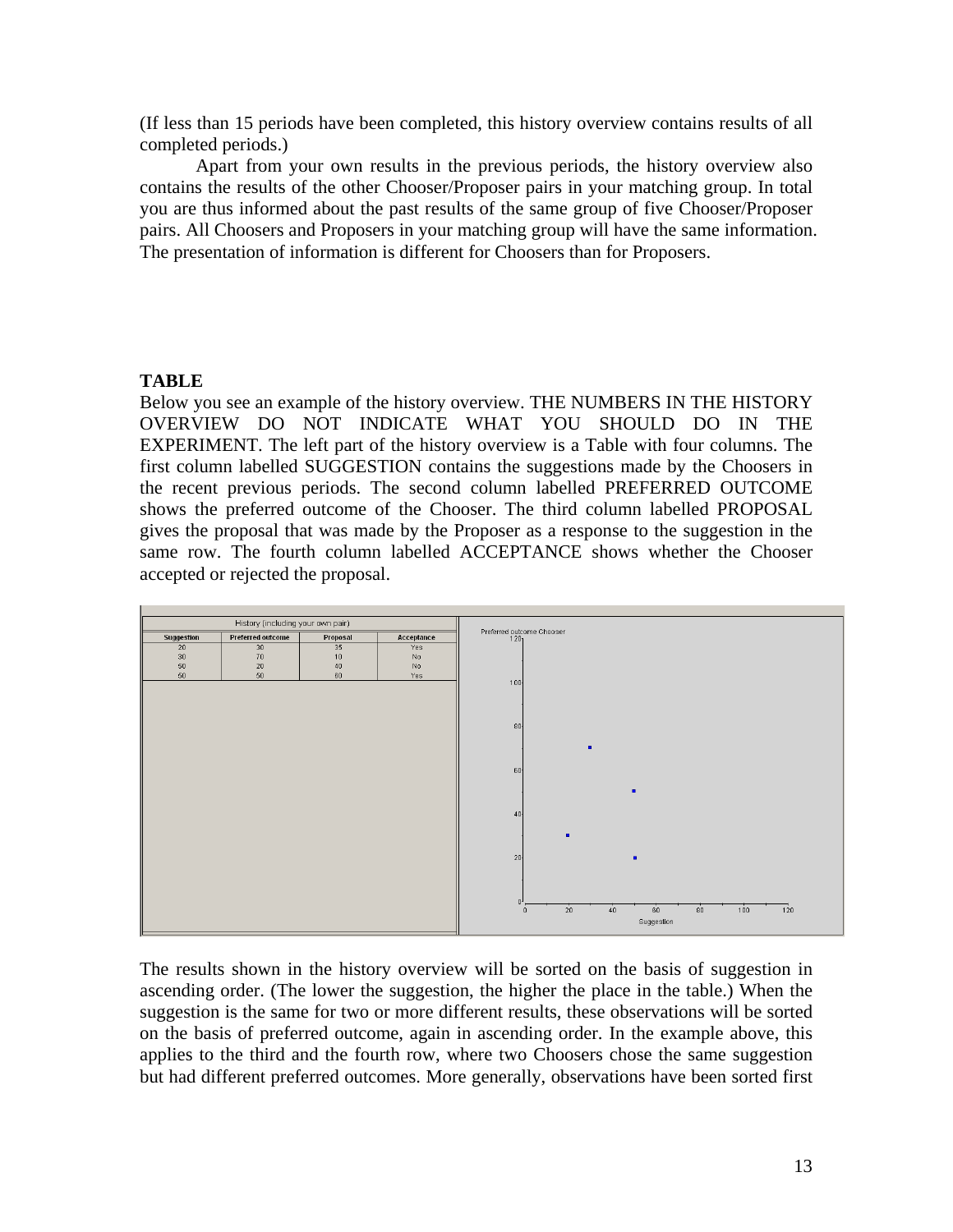on suggestion, then on preferred outcome, then on proposal and finally on acceptance or rejection.

### **GRAPH**

On the right of the history overview, the most recent results are represented in a graph. The horizontal axis presents the suggestion and the vertical axis presents the proposal. Each previous observation is represented by a square. On the horizontal axis you can read the value of the suggestion for a particular result and on the vertical axis you can read the value of the corresponding proposal. If the square is green, the particular proposal was accepted and if the square is red with white inside, the particular proposal was rejected. (Choosers will see proposals on the vertical axis.)

EXAMPLE 1. Consider the square that is displayed in the lower left corner of the Graph shown above. Here, the Chooser made a suggestion of 20. This Chooser's preferred outcome was 30.

You have now reached the end of the instructions. The next page contains some questions concerning the experiment. When all participants have answered all questions correctly, we will proceed with the experiment.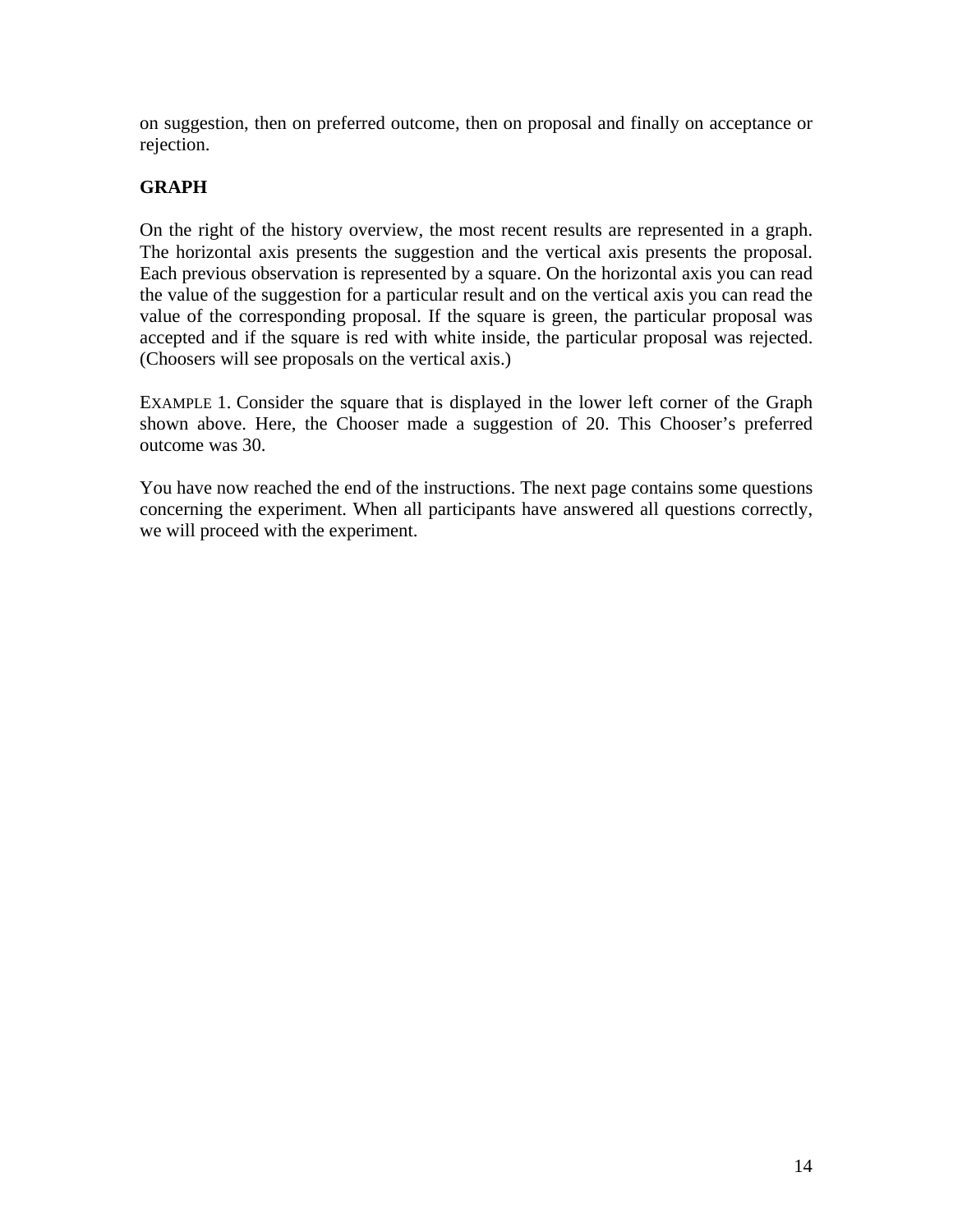## **QUESTIONS**

Please answer the following questions. THE VALUES USED IN SOME QUESTIONS DO NOT INDICATE WHAT YOU SHOULD DO IN THE EXPERIMENT. RATHER, THEY HAVE BEEN CHOSEN TO FACILITATE CALCULATIONS.

1. Is the following statement correct? 'In each period I am coupled with the same Chooser.'

2. Is the following statement correct? 'I will observe the Chooser's preferred position before I make my proposal.'

3.

- (A) What is the highest value the preferred outcome of a Chooser can take on?
- (B) What is the highest value a suggestion of a Chooser can take on?

(C) What is the highest value a proposal of yours can take on?

4. Consider a period in which the Chooser's preferred outcome is 50. The Chooser chose to send a suggestion of 40. You made a proposal of 20, which was accepted by the Chooser.

- (A) What are your own earnings in this period?
- (B) How much does the Chooser to whom you are paired earn?

5. Consider a period in which the Chooser's preferred outcome is 90. The Chooser chose to send a suggestion of 100. You made a proposal of 0, which was accepted by the Chooser.

- (A) What are your own earnings in this period?
- (B) How much does the Chooser to whom you are paired earn?

6. Consider a period in which the Chooser's preferred outcome is 30. The Chooser chose to send a suggestion of 40. You made a proposal of 10, which was rejected by the Chooser.

(A) What are your own earnings in this period?

(B) How much does the Chooser to whom you are paired earn?

When you are ready answering the questions, please raise your hand.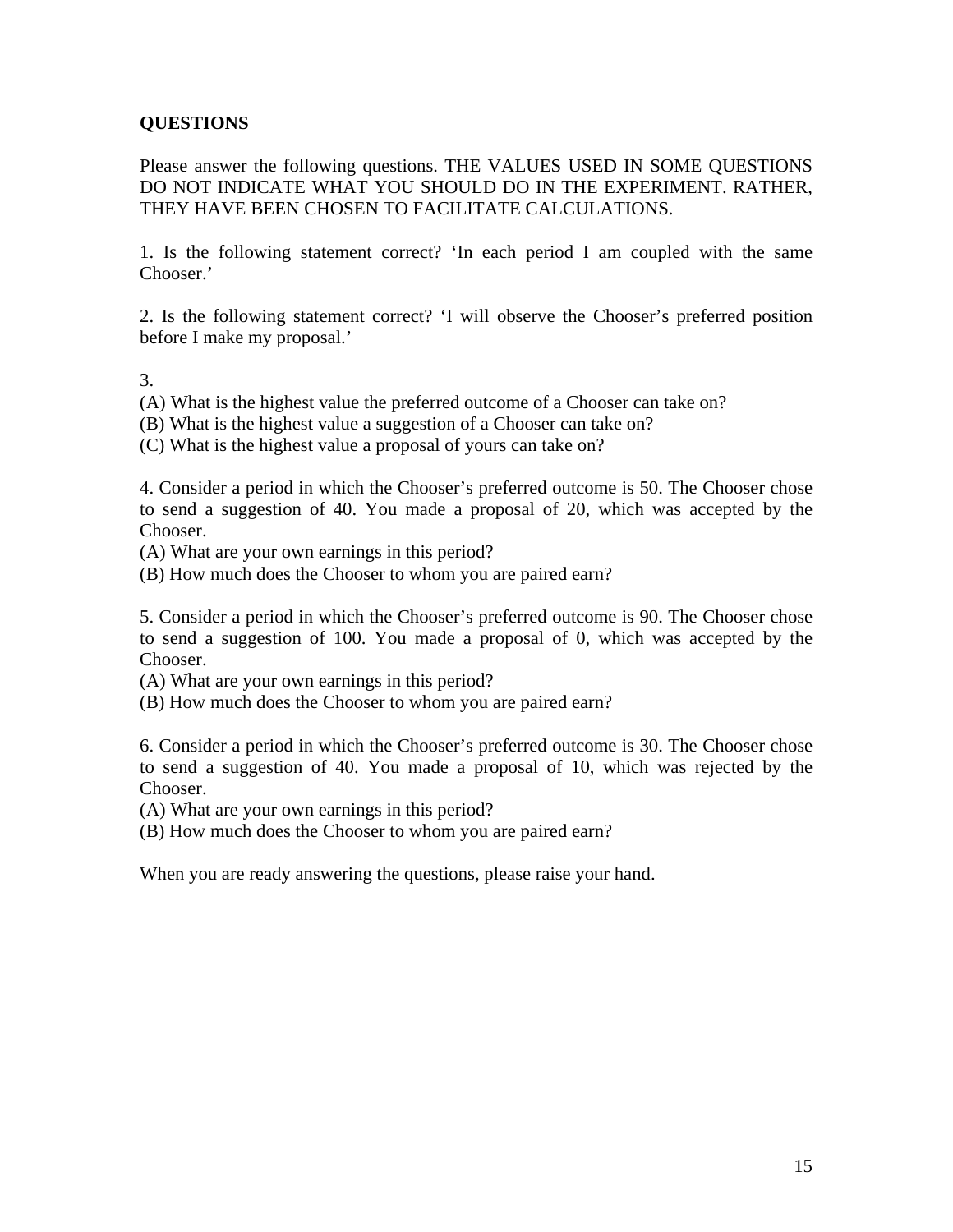# Appendix C (online): Neologism Dynamic.

## 1 Neologism Dynamic

We first describe the standard, simple, best response dynamic. In each period all Sender types and the Receiver choose a strategy. We assume that the Sender in the acceptance stage accepts all actions that yield her nonnegative payoff:  $\nu(t, a) = 1$  if  $U^{S}(t, a) \geq 0$  and  $\nu(t, a) = 0$ otherwise. The strategy of the Sender in period r is then given by  $\mu_r : T \to \Delta M$  and that of the Receiver by  $\alpha_r : M \to A$ . Let  $m_r(t)$  denote the message Sender type t sends (which may be a random variable) and  $a_r(m)$  denote the Receiver's action after receiving message m. Both players best respond to the strategy of the other player in the previous round. First, the support of  $\mu_r(t)$  is equal to  $\arg \max_{m \in M} U^S(t, a_{r-1}(m))$ . In particular, we assume the Sender randomizes uniformly over the set of best responses. Second,  $a_r(m) = \arg \max_{a \in A} U^R(t, a) E_t[\nu(t, a)|\beta^r(m)],$ where  $\beta^{r}(m)$  is derived from  $\mu_{r-1}$  by Bayes rule whenever possible.<sup>1</sup> If  $\beta^{r}$  cannot be derived from  $\mu_{r-1}$ , then  $\beta^r = \beta^r(m)$  for some randomly chosen  $m \in \bigcup_{t \in T} \text{supp}\mu_{r-1}(t)$ .

The neologism dynamic differs from the best response dynamic on one crucial aspect: Senders can send credible neologisms, which will be believed. We define  $\langle \overline{a}, N \rangle$  as a credible neologism with respect to Receiver strategy  $\alpha_r$  if (i)  $U^S(t, \overline{a}) > \arg \max_{m \in M} U^S(t, a_r(m)) \cdot \nu(t, a_r(m))$ for all  $t \in N$ , (ii)  $U^S(t, \overline{a}) \leq \arg \max_{m \in M} U^S(t, a_r(m)) \cdot \nu(t, a_r(m))$  for all  $t \notin N$  and (iii)  $\overline{a} = \arg \max_{a \in A} U^R(t, a) E_t[\nu(t, a)] t \in N]$ .<sup>2</sup>.

<sup>&</sup>lt;sup>1</sup>We assume that there is one unique best response for the Receiver, which is generically the case. Theoretically, if there are more optimal actions, one could take, for instance, the minimum.

<sup>&</sup>lt;sup>2</sup>We need to point out the following subtlety. If a credible neologism was used in the previous period, it becomes just a message (which may have acquired a new 'meaning'). If the same credible neologism has to be made in the following period, it cannot be the same literal message, as then it would not be a neologism. Hence, the Sender can add for instance Really! or Really, Really! etc. to make it a neologism and distinguish it from the old message.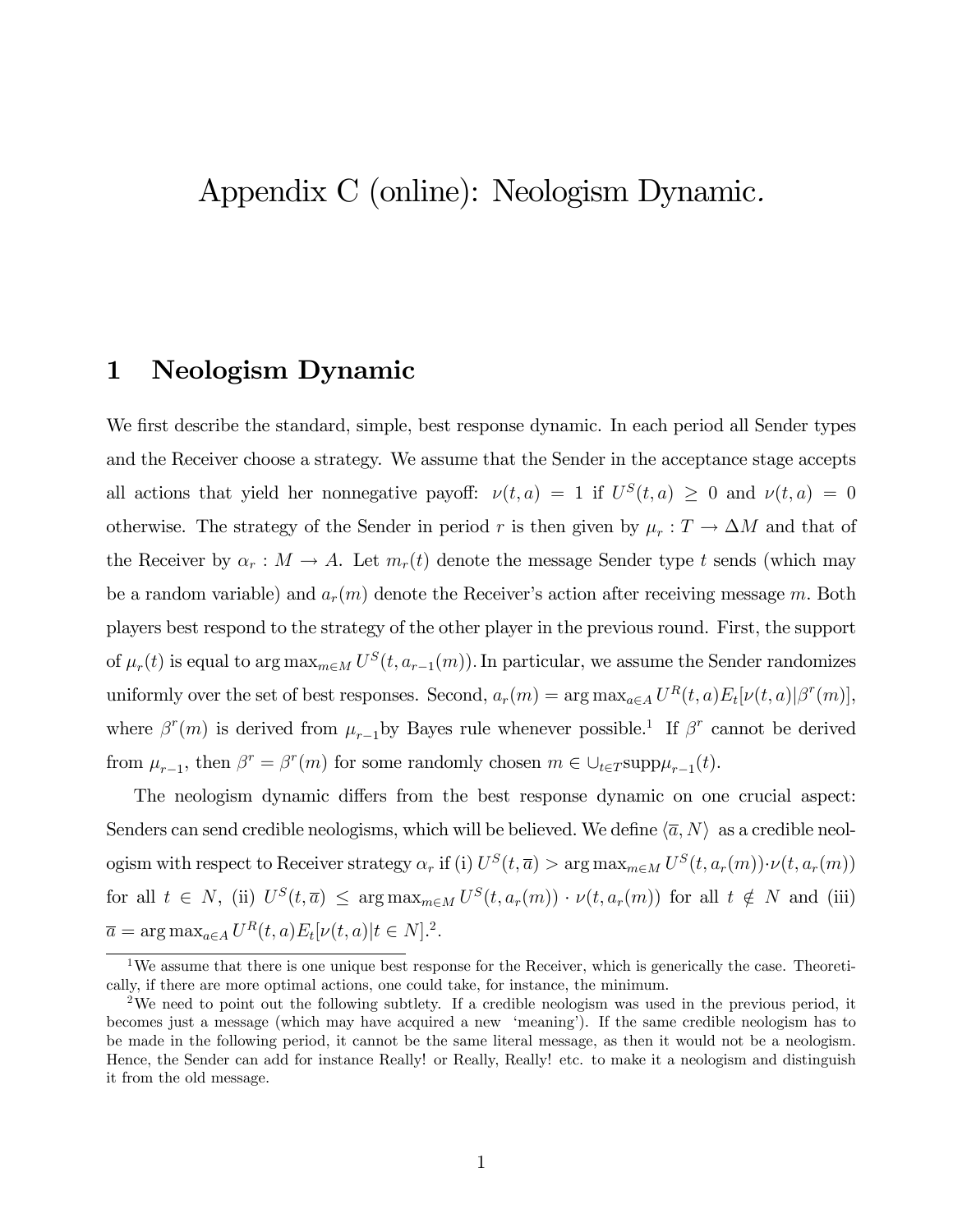Now, in the neologism dynamic all Senders that can send a credible neologism in round  $r$ with respect to  $\alpha_{r-1}$ , will do so and such credible neologisms will be believed by the Receivers in round r. In all other cases, the dynamic is identical to a best response dynamic.We call the neologism dynamic  $f(\mu_r, a_r)$ .

This best reponse dynamic bears similarities to a level-k analysis. The difference is that in level-k, in each iteration just one player (Sender or Receiver) changes her strategy. In the best response dynamic, both players change their strategy each period. Still, the best response dynamic converges in all cases below to very similar outcomes as the outcomes a level-k analysis would converge to.

Before analyzing the dynamic, we characterize the best responses and neologisms. The Sender's best response is simply to induce the action closest to her type. We call the Receiver's best response  $a^*[t, \bar{t}]$  if Sender types are uniformly distributed in the interval  $[t, \bar{t}]$ .  $a^*[t, \bar{t}]$  is single-valued and equal to  $\min\{\bar{t}-60, 45 + \frac{1}{2}\underline{t}\}\.$  Let  $\tilde{a} = \max_{m \in M}\{a_r(m)\}\.$  be the highest action of a Receiver's strategy. Then, for  $B = 120, 130$ , there exists a high credible neologism with respect to  $a_r$  if and only if  $\tilde{a} < B - 60$ . In particular, it is equal to  $\langle B - 60, \left(\frac{B - 60 + \tilde{a}}{2}, 130\right] \rangle$  if  $3(B - 120) \le \tilde{a} < B - 60$  and  $(60 + \tilde{a}/3, (\frac{2}{3})$  $\left\{ \frac{2}{3}(45+\widetilde{a}), 130 \right\}$  if  $\widetilde{a} < 3(B-120)$ . For  $B = 210$ , there exists a high credible neologism if and only if  $\tilde{a} < 90$ , and in this case it is equal to  $\left\langle 60 + \frac{1}{3}\widetilde{a}, \left(\frac{2}{3}\right)\right\rangle$  $\frac{2}{3}(45+\widetilde{a}), 130]\big\rangle.$ 

We restrict our analysis to two natural initial strategy profiles: babbling (where no information is transmitted) and naive (where all possible information is transmitted).

For each  $B \in \{120, 130, 210\}$ , we (i) give the attractor<sup>3</sup>, (ii) show that both the babbling and naive initial profiles lie in its basis of attraction and (iii) calculate the average prediction error of the pooling and separating equilibria for the attractor.

## 2 B=120

For  $B = 120$ . It is easy to check that the equilibrium profile is a steady state of the neologism dynamic:  $m_r(t) = m^1$  for  $t \in [0, 30]$  and  $m_r(t) = m^2 \neq m^1$  for  $t \in [30, 120]$ , and  $a_r(m^1) = 0$ and  $a_r(m^2) = 60$ . It is a steady state of the best response dynamic and no neologism relative

<sup>&</sup>lt;sup>3</sup>An attractor is roughly speaking a set in the phase-space the neighboorhood of which the dynamic evolves to after sufficient time. This can be, for instance, a steady state or a a higer n-cycle.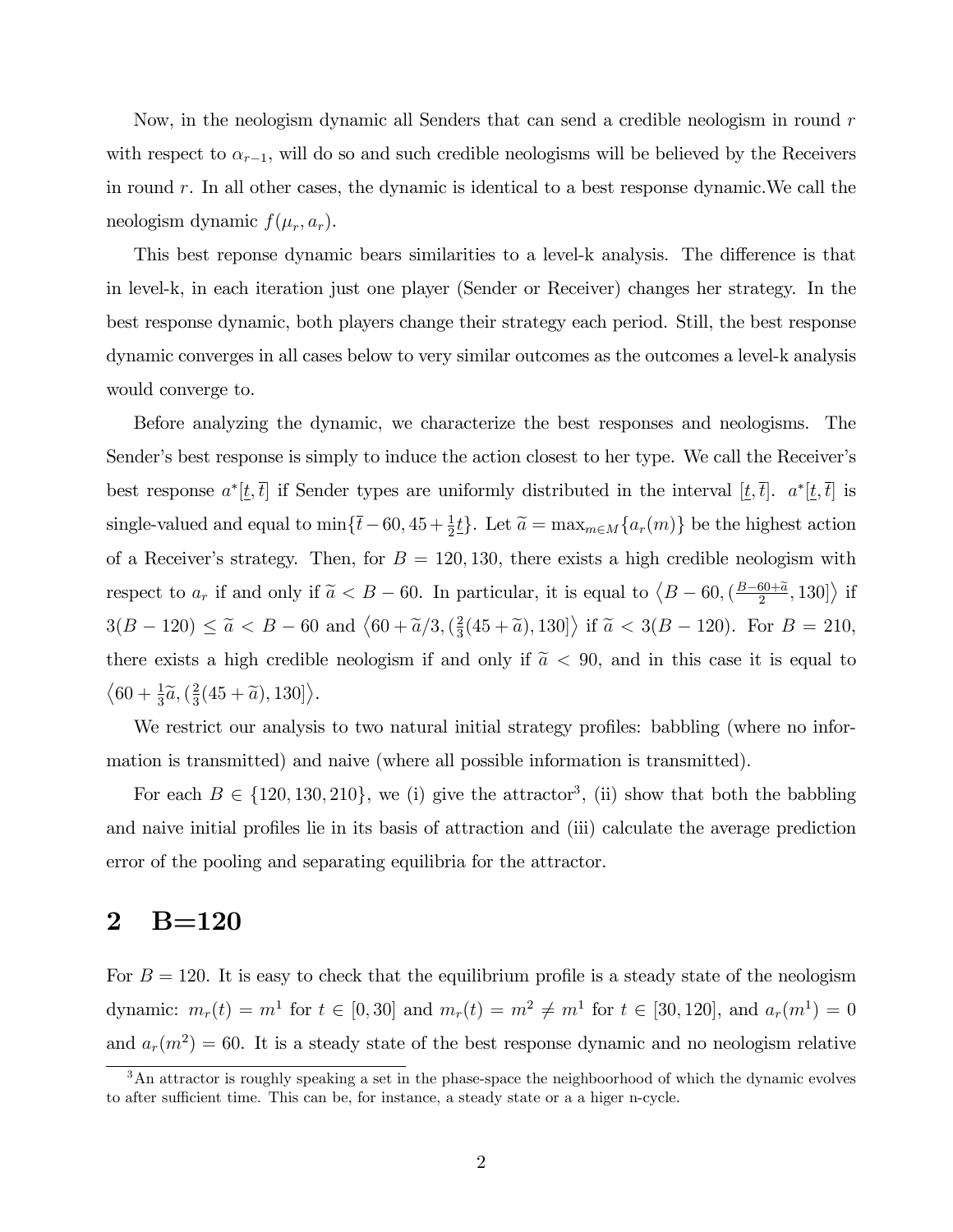to  $a_r$  exists.

If we start with a babbling profile in period 1, the neologism dynamic proceeds as follows:

|                                                                    | Strategy Sender period 1 (Babbling) Strategy Receiver period 1 (Babbling) |
|--------------------------------------------------------------------|---------------------------------------------------------------------------|
| $m_1(t) \sim U[0, 120]$ if $t \in [0, 120]$                        | $  a_1(m) = 45$ for all $m \in [0, 120]$                                  |
| where all Senders randomize uniformly over the interval $[1, 120]$ |                                                                           |

| Strategy Sender period 2 (Babbling)                                                     | Strategy Receiver period 2 (Babbling) |
|-----------------------------------------------------------------------------------------|---------------------------------------|
| $m_2(t) = n^1$ if $t \in [0, 45/2)$                                                     | $a_2(m) = 0$ if $m = n^1$             |
| $m_2(t) \sim U[0, 120]$ if $t \in [45/2, 105/2]$                                        | $a_2(m) = 45$ if $m \in [0, 120]$     |
| $m_2(t) = n^2$ if $t \in (105/2, 120]$                                                  | $a_2(m) = 60$ if $m = n^2$            |
| where $n^1 = \langle 0, [0, 45/2) \rangle$ and $n^2 = \langle 60, [105/2, 120) \rangle$ |                                       |

| Strategy Sender period 3 (Babbling)                                         | Strategy Receiver period 3 (Babbling)         |
|-----------------------------------------------------------------------------|-----------------------------------------------|
| $\overline{m_3(t)} = n^1$ if $t \in [0, 45/2)$                              | $a_3(m) = 0$ if $m \in [0, 120] \cup \{n^1\}$ |
| $m_3(t) \sim U[0, 120]$ if $t \in [45/2, 105/2]$ $a_3(m) = 60$ if $m = n^2$ |                                               |
| $\overline{m_3(t)} = n^2$ if $t \in [105/2, 120]$                           |                                               |

| Strategy Sender period 4 (Babbling)                                                                     | Strategy Receiver period 4 (Babbling) |
|---------------------------------------------------------------------------------------------------------|---------------------------------------|
| $m_4(t) \sim U[0, 120] \cup \{n^1\}$ if $t \in [0, 30)$ $  a_4(m) = 0$ if $m \in [0, 120] \cup \{n^1\}$ |                                       |
| $m_4(t) = n^2$ if $t \in [30, 120]$                                                                     | $a_4(m) = 60$ if $m = n^2$            |

Hence, from period 4, the dynamic is and stays in the separating equilibrium.

If we start with a naive profile in period 1, the neologism dynamic proceeds as follows:

|                                  | Strategy Sender period 1 (Naive)   Strategy Receiver period 1 (Naive) |
|----------------------------------|-----------------------------------------------------------------------|
| $m_1(t) = t$ if $t \in [0, 120]$ | $a_1(m) = 0$ if $m \in [0, 60]$                                       |
|                                  | $a_1(m) = m - 60$ if $m \in [60, 120]$                                |

where all Senders randomize uniformly over the interval  $[1, 120]$ 

|                                      | Strategy Sender period 2 (Naive)   Strategy Receiver period 2 (Naive) |
|--------------------------------------|-----------------------------------------------------------------------|
| $m_2(t) \sim U[0, 60]$ if $t = 0$    | $a_2(m) = 0$ for all $m \in [0, 60]$                                  |
| $m_2(t) = t + 60$ if $t \in (0, 60)$ | $a_2(m) = m - 60$ for all $m \in [60, 120]$                           |
| $m_2(t) = 120$ if $t \in [60, 120]$  |                                                                       |

|                                      | Strategy Sender period 3 (Naive)   Strategy Receiver period 3 (Naive) |
|--------------------------------------|-----------------------------------------------------------------------|
| $m_3(t) \sim U[0, 60]$ if $t = 0$    | $a_3(m) = 0$ if $m \in [0, 120)$                                      |
| $m_3(t) = t + 60$ if $t \in [0, 60)$ | $a_3(m) = 60$ if $m = 120$                                            |
| $m_3(t) = 120$ if $t \in [60, 120]$  |                                                                       |

|                                            | Strategy Sender period 4 (Naive)   Strategy Receiver period 4 (Naive) |
|--------------------------------------------|-----------------------------------------------------------------------|
| $m_4(t) \sim U[0, 120)$ if $t \in [0, 30)$ | $a_4(m) = 0$ if $m \in [0, 120)$                                      |
| $m_4(t) = 120$ if $t \in [30, 120]$        | $a_4(m) = 60$ if $m = 120$                                            |

Hence, from period 4, the dynamic is and stays in the separating equilibrium.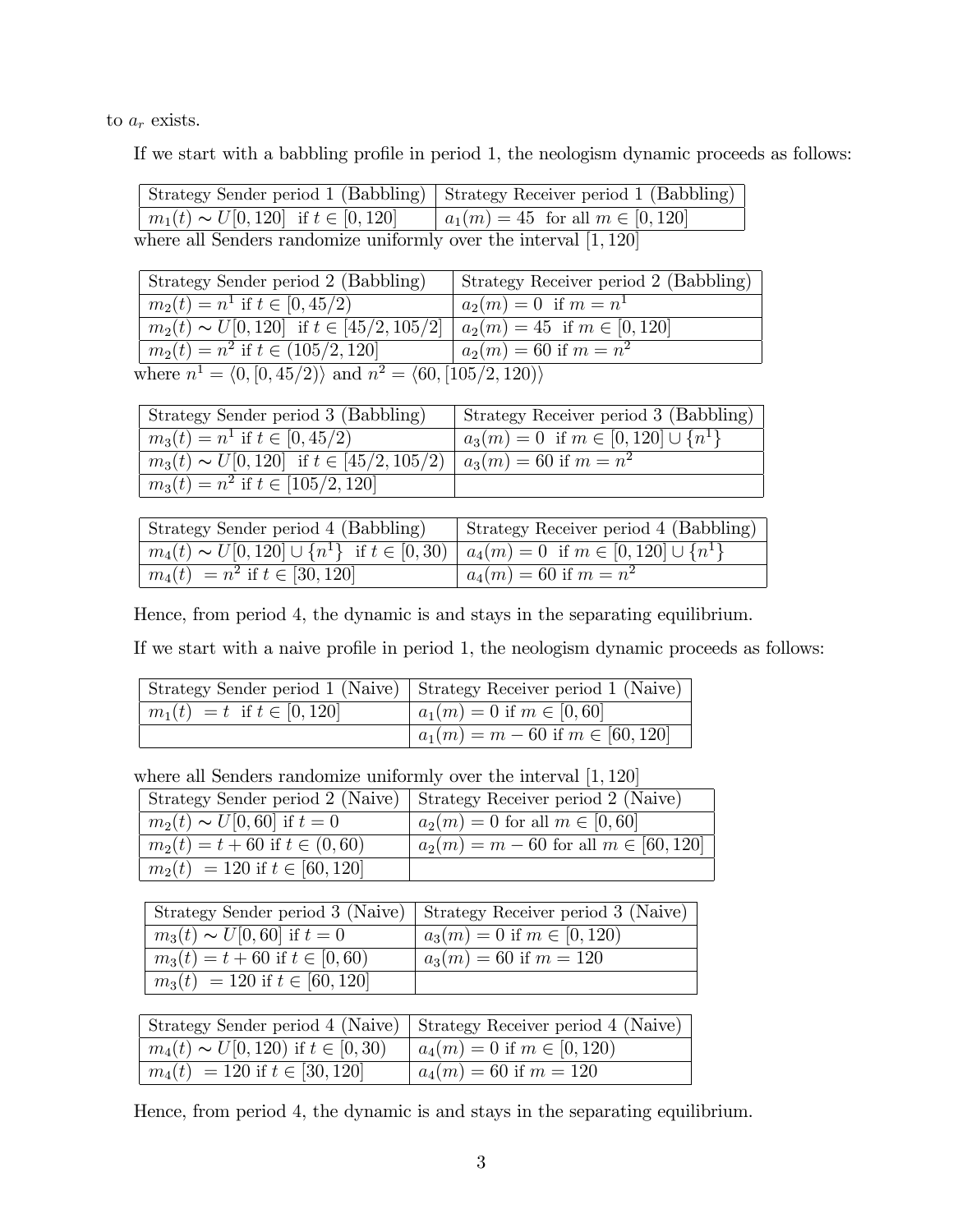Now we turn to the prediction error. Let the equilibrium profile be  $\sigma^e$  and the attracting profile  $\sigma^a$ . Then, the average (or expected) prediction error of an equilibrium for the attracting profile is  $E[|a^e(m^e(t)) - a^a(m^a(t))|]$ . The average prediction error of the separating equilibrium is obviously 0. The prediction error of the pooling equilibrium is  $\frac{1}{120} \left( \int_0^{30} |45-0| dt + \int_{30}^{120} |45-60| dt \right) =$  $45/2.$ 

## 3 B=130

|  |  |  |  |  | For $B = 130$ , consider the following state r': |  |
|--|--|--|--|--|--------------------------------------------------|--|
|--|--|--|--|--|--------------------------------------------------|--|

| Strategy Sender period $r'$             | Strategy Receiver period $r'$           |
|-----------------------------------------|-----------------------------------------|
| $m_{r'}(t) = m^1$ if $t \in [0, t^1)$   | $a_{r'}(m) = 0$ if $m \in \{m^1, m^2\}$ |
| $m_{r'}(t) = m^2$ if $t \in [t^1, t^2)$ | $a_{r'}(m) = a^1$ if $m = m^3$          |
| $m_{r'}(t) = m^3$ if $t \in [t^2, 130]$ |                                         |

with the restriction that  $0 \le t^1 < t^2 < 50$  and  $50 < a<sub>1</sub> < 70$ .  $m<sup>1</sup>, m<sup>2</sup>, m<sup>3</sup>$  can be any three messages.

Then, by straightforwardly applying the neologism dynamic, we get the following for rounds

 $r' + 1, r' + 2, r' + 3$  and  $r' + 4$ 

| Strategy Sender period $r' + 1$                                                                | Strategy Receiver period $r' + 1$ |
|------------------------------------------------------------------------------------------------|-----------------------------------|
| $m_{r'+1}(t) \sim U{m^1, m^2}$ if $t \in [0, a^1/2)   a_{r'+1}(m) = 0$ if $m \in \{m^1, m^2\}$ |                                   |
| $m_{r'+1}(t) = m^3$ if $t \in [a^1/2, 35 + a^1/2] \mid a_{r'+1}(m) = 45 + t^2/4$ if $m = m^3$  |                                   |
| $m_{r'+1}(t) = n^1$ if $t \in (35 + a^1/2, 130]$                                               | $a_{r'+1}(m) = 70$ if $m = n^1$   |

where  $n^1$  is the credible neologism  $\langle 70, (35 + a^1/2, 130] \rangle$ . Furthermore, a Sender in  $[0, a^1/2)$ , will randomize uniformly over  $m<sup>1</sup>$  and  $m<sup>2</sup>$ .

| Strategy Sender period $r' + 2$                                                                                                                                                                                                                                                                                                     | Strategy Receiver period $r' + 2$         |
|-------------------------------------------------------------------------------------------------------------------------------------------------------------------------------------------------------------------------------------------------------------------------------------------------------------------------------------|-------------------------------------------|
| $m_{r'+2}(t) \sim U{m^1, m^2}$ if $t \in [0, 45/2 + t^2/4)$                                                                                                                                                                                                                                                                         | $a_{r'+1}(m) = 0$ if $m \in \{m^1, m^2\}$ |
| $m_{r'+2}(t) = m^3$ if $t \in [45/2 + t^2/4, 115/2 + t^2/4]$                                                                                                                                                                                                                                                                        | $a_{r'+1}(m) = a^1/2 - 25$ if $m = m^3$   |
| $m_{r'+2}(t) = n^1$ if $t \in [115/2 + t^2/4, 130]$                                                                                                                                                                                                                                                                                 | $a_{r'+1}(m) = 70$ if $m = n^1$           |
| $\mathbf{T}$ $\mathbf{C}$ $\mathbf{C}$ $\mathbf{C}$ $\mathbf{C}$ $\mathbf{C}$ $\mathbf{C}$ $\mathbf{C}$ $\mathbf{C}$ $\mathbf{C}$ $\mathbf{C}$ $\mathbf{C}$ $\mathbf{C}$ $\mathbf{C}$ $\mathbf{C}$ $\mathbf{C}$ $\mathbf{C}$ $\mathbf{C}$ $\mathbf{C}$ $\mathbf{C}$ $\mathbf{C}$ $\mathbf{C}$ $\mathbf{C}$ $\mathbf{C}$ $\mathbf{C$ |                                           |

Hence, if player type is in  $[0, a^1/2)$ , then she will randomize uniformly over  $m^1$  and  $m^2$ .

| Strategy Sender period $r' + 3$                             | Strategy Receiver period $r' + 3$         |
|-------------------------------------------------------------|-------------------------------------------|
| $m_{r'+3}(t) \sim U{m^1, m^2}$ if $t \in [0, a^1/4 - 25/2)$ | $a_{r'+3}(m) = 0$ if $m \in \{m^1, m^2\}$ |
| $m_{r'+3}(t) = m^3$ if $t \in [a^1/4 - 25/2, a^1/4 + 45/2)$ | $a_{r'+3}(m) = t^2/4 - 5/2$ if $m = m^3$  |
| $m_{r'+3}(t) = n^1$ if $t \in [a^1/4 + 45/2, 130]$          | $a_{r'+3}(m) = 70$ if $m = n^1$           |

| Strategy Sender period $r' + 4$                              | Strategy Receiver period $r' + 4$              |
|--------------------------------------------------------------|------------------------------------------------|
| $m_{r'+4}(t) \sim U\{m^1, m^2\}$ if $t \in [0, t^2/8 - 5/4)$ | $a_{r'+4}(m) = 0$ if $m \in \{m^1, m^2, m^3\}$ |
| $m_{r'+4}(t) = m^3$ if $t \in [t^2/8 - 5/4, t^2/8 + 135/4)$  | $a_{r'+4}(m) = a^1/8 + 225/4$ if $m = n^1$     |
| $m_{r'+4}(t) = n^1$ if $t \in [t^2/8 + 135/4, 130]$          |                                                |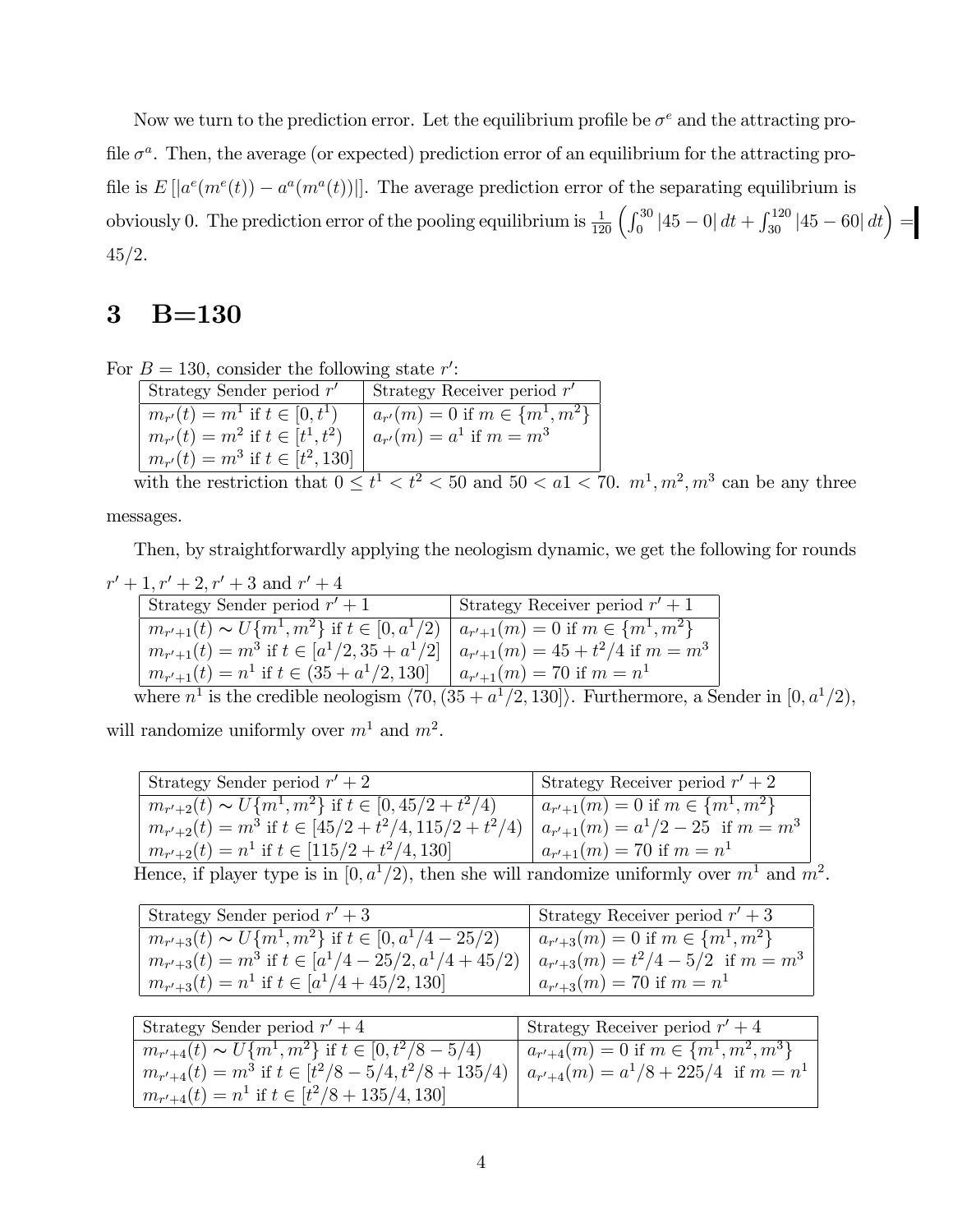Hence, starting at period r', we can characterize  $f^4$  by  $a_{p+1}^1 = a_p^1/8 + 225/4$ ,  $t_p^1$ ,  $t_{p+1}^1 =$  $t_p^2/8 - 5/4$  and  $t_{p+1}^2 = 135/4 + t_{p+1}^2/8$  (as long as  $0 \le t_p^1 < t_p^2 < 50$  and  $50 < a_p^1 < 70$ ).

 $a_p^1 = 450/7, t_p^2 = 270/7$  and  $t_p^1 = 25/7$  is a steady state and attractor to which the dynamic converges monotonically. Hence, if in some period the strategy profile meets the conditions in  $r'$ , then f converges to the 4-cycle characterized by above values.

We proceed to give the first periods of the neologism dynamic for the babbling and naive initial conditions. We end as soon as the dynamic meets the sufficient conditions for their respective attractors specified above.

If we start with a babbling profile in period 1, the neologism dynamic proceeds as follows:

|                                             | Strategy Sender period 1 (Babbling)   Strategy Receiver period 1 (Babbling) |
|---------------------------------------------|-----------------------------------------------------------------------------|
| $m_1(t) \sim U[0, 130]$ if $t \in [0, 130]$ | $  a_1(m) = 45$ for all $m \in [0, 130]$                                    |

| Strategy Sender period 2 (Babbling)                                                     | Strategy Receiver period 2 (Babbling) |  |
|-----------------------------------------------------------------------------------------|---------------------------------------|--|
| $m_2(t) = n^1$ if $t \in [0, 45/2)$                                                     | $a_2(m) = 0$ if $m = n^1$             |  |
| $m_2(t) \sim U[0, 130]$ if $t \in [45/2, 115/2]$                                        | $a_2(m) = 45$ if $m \in [0, 130]$     |  |
| $m_2(t) = n^2$ if $t \in (115/2, 130]$                                                  | $a_2(m) = 70$ if $m = n^2$            |  |
| where $n^1 = \langle 0, [0, 45/2) \rangle$ and $n^2 = \langle 70, (115/2, 130) \rangle$ |                                       |  |

| Strategy Sender period 3 (Babbling)              | Strategy Receiver period 3 (Babbling)         |
|--------------------------------------------------|-----------------------------------------------|
| $m_3(t) = n^1$ if $t \in [0, 45/2)$              | $a_3(m) = 0$ if $m \in [0, 130] \cup \{n^1\}$ |
| $m_3(t) \sim U[0, 130]$ if $t \in [45/2, 115/2]$ | $a_3(m) = 70$ if $m = n^2$                    |
| $m_3(t) = n^2$ if $t \in [115/2, 130]$           |                                               |

| Strategy Sender period 4 (Babbling)                                                                   | Strategy Receiver period 4 (Babbling) |
|-------------------------------------------------------------------------------------------------------|---------------------------------------|
| $m_4(t) \sim U[0, 130] \cup \{n^1\}$ if $t \in [0, 35)   a_4(m) = 0$ if $m \in [0, 130] \cup \{n^1\}$ |                                       |
| $m_4(t) = n^2$ if $t \in [35, 130]$                                                                   | $a_4(m) = 70$ if $m = n^2$            |

| Strategy Sender period 5 (Babbling)                                                                                | Strategy Receiver period 5 (Babbling) |
|--------------------------------------------------------------------------------------------------------------------|---------------------------------------|
| $\boxed{m_5(t) \sim U[0, 130]} \cup \{n^1\}$ if $t \in [0, 35)$ $\mid a_5(m) = 0$ if $m \in [0, 130] \cup \{n^1\}$ |                                       |
| $m_5(t) = n^2$ if $t \in [35, 130]$                                                                                | $a_5(m) = 125/2$ if $m = n^2$         |

| Strategy Sender period 6 (Babbling)                        | Strategy Receiver period 6 (Babbling)         |
|------------------------------------------------------------|-----------------------------------------------|
| $m_6(t) \sim U[0, 130] \cup \{n^1\}$ if $t \in [0, 125/4)$ | $a_6(m) = 0$ if $m \in [0, 130] \cup \{n^1\}$ |
| $m_6(t) = n^2$ if $t \in (125/4, 265/4]$                   | $a_6(m) = 125/2$ if $m = n^2$                 |
| $m_6(t) = n^3$ if $t \in (265/4, 130]$                     | $a_6(m) = 70$ if $m = n^3$                    |
| $1 \t3 \t/70 \t(905/11190)$                                |                                               |

where  $n^3 = \langle 70, (265/4, 130] \rangle$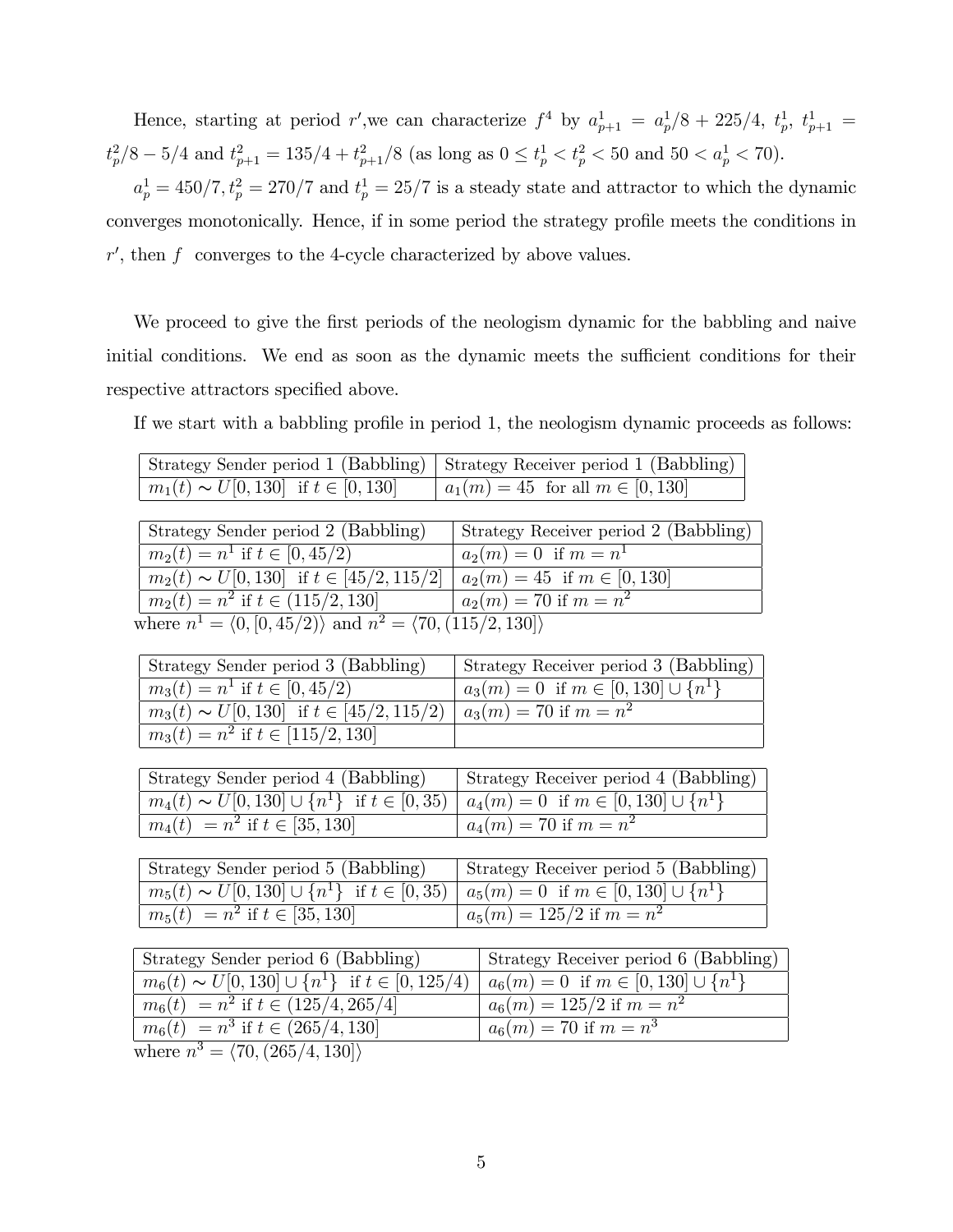| <sup>†</sup> Strategy Sender period 7 (Babbling)                                                            | Strategy Receiver period 7 (Babbling) |
|-------------------------------------------------------------------------------------------------------------|---------------------------------------|
| $m_7(t) \sim U[0, 130] \cup \{n^1\}$ if $t \in [0, 125/4] \mid a_7(m) = 0$ if $m \in [0, 130] \cup \{n^1\}$ |                                       |
| $m_7(t) = n^2$ if $t \in [125/4, 265/4)$                                                                    | $a_7(m) = 25/4$ if $m = n^2$          |
| $m_7(t) = n^3$ if $t \in [265/4, 130]$                                                                      | $a_7(m) = 70$ if $m = n^3$            |

| Strategy Sender period 8 (Babbling)                       | Strategy Receiver period 8 (Babbling)              |
|-----------------------------------------------------------|----------------------------------------------------|
| $m_8(t) \sim U[0, 130] \cup \{n^1\}$ if $t \in [0, 25/8]$ | $a_8(m) = 0$ if $m \in [0, 130] \cup \{n^1, n^2\}$ |
| $m_8(t) = n^2$ if $t \in [25/8, 305/8)$                   | $a_8(m) = 25/4$ if $m = n^2$                       |
| $m_8(t) = n^3$ if $t \in [305/8, 130]$                    | $a_8(m) = 70$ if $m = n^3$                         |

| Strategy Sender period 9 (Babbling)                            | Strategy Receiver period 9 (Babbling)              |
|----------------------------------------------------------------|----------------------------------------------------|
| $m_9(t) \sim U[0, 130] \cup \{n^1, n^2\}$ if $t \in [0, 25/8]$ | $a_9(m) = 0$ if $m \in [0, 130] \cup \{n^1, n^2\}$ |
| $m_9(t) = n^2$ if $t \in [25/8, 585/16]$                       | $a_9(m) = 1025/16$ if $m = n^3$                    |
| $m_9(t) = n^3$ if $t \in [585/16, 130]$                        |                                                    |

| Strategy Sender period 10 (Babbling)                                 | Strategy Receiver period 10 (Babbling)                |
|----------------------------------------------------------------------|-------------------------------------------------------|
| $m_{10}(t) \sim U[0, 130] \cup \{n^1, n^2\}$ if $t \in [0, 1025/32)$ | $a_{10}(m) = 0$ if $m \in [0, 130] \cup \{n^1, n^2\}$ |
| $m_{10}(t) = n^3$ if $t \in [1025/32, 2145/32]$                      | $a_{10}(m) = 125/2$ if $m = n^3$                      |
| $m_{10}(t) = n^4$ if $t \in (2145/32, 130]$                          | $a_{10}(m) = 70$ if $m = n^4$                         |
| where $n^4 = \langle 70, (2145/32, 130) \rangle$                     |                                                       |

| Strategy Sender period 11 (Babbling)                               | Strategy Receiver period 11 (Babbling)                |
|--------------------------------------------------------------------|-------------------------------------------------------|
| $m_{11}(t) \sim U[0, 130] \cup \{n^1, n^2\}$ if $t \in [0, 125/4)$ | $a_{11}(m) = 0$ if $m \in [0, 130] \cup \{n^1, n^2\}$ |
| $m_{11}(t) = n^3$ if $t \in [125/4, 265/4)$                        | $a_{11}(m) = 225/32$ if $m = n^3$                     |
| $m_{11}(t) = n^4$ if $t \in [265/4, 130]$                          | $a_{11}(m) = 70$ if $m = n^4$                         |

| Strategy Sender period 12 (Babbling)                                | Strategy Receiver period 12 (Babbling)                |
|---------------------------------------------------------------------|-------------------------------------------------------|
| $m_{12}(t) \sim U[0, 130] \cup \{n^1, n^2\}$ if $t \in [0, 225/64)$ | $a_{12}(m) = 0$ if $m \in [0, 130] \cup \{n^1, n^2\}$ |
| $m_{12}(t) = n^3$ if $t \in [225/64, 2465/64)$                      | $a_{12}(m) = 25/4$ if $m = n^3$                       |
| $m_{12}(t) = n^4$ if $t \in [2465/64, 130]$                         | $a_{12}(m) = 70$ if $m = n^4$                         |

| Strategy Sender period 13 (Babbling)                                                      | <sup>†</sup> Strategy Receiver period 13 (Babbling)        |
|-------------------------------------------------------------------------------------------|------------------------------------------------------------|
| $m_{13}(t) \sim U[0, 130] \cup \{\overline{n^1}, \overline{n^2}\}\;$ if $t \in [0, 25/8)$ | $a_{13}(m) = 0$ if $m \in [0, 130] \cup \{n^1, n^2, n^3\}$ |
| $m_{13}(t) = n^3$ if $t \in [25/8, 305/8)$                                                | $a_{13}(m) = 8225/128$ if $m = n^4$                        |
| $m_{13}(t) = n^4$ if $t \in [305/8, 130]$                                                 |                                                            |

Now,  $t_{13}^1 = 25/8 < t_{13}^2 = 305/8 < 50$  and  $50 < a_{13}^1 = 8225/128 < 70$  Hence, period 13 meets

the requirements of round  $r'$  and the dynamic converges to the attracting four-cycle.

If we start with a naive profile in period 1, the neologism dynamic proceeds as follows:

|                                  | Strategy Sender period 1 (Naive)   Strategy Receiver period 1 (Naive) |
|----------------------------------|-----------------------------------------------------------------------|
| $m_1(t) = t$ if $t \in [0, 130]$ | $a_1(m) = 0$ if $m \in [0, 60]$                                       |
|                                  | $a_1(m) = m - 60$ if $m \in [60, 130]$                                |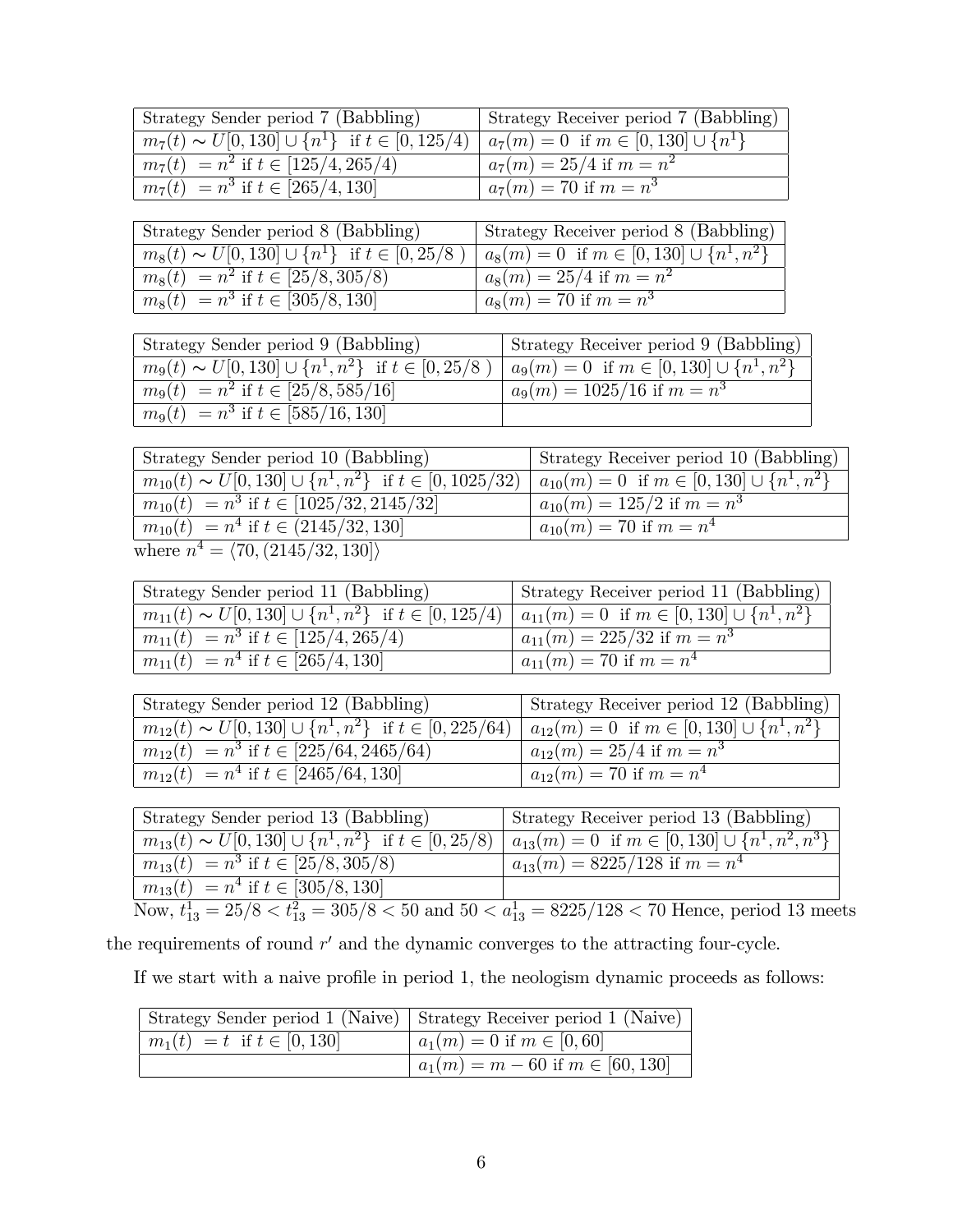| Strategy Sender period 2 (Naive)                                                  | Strategy Receiver period 2 (Naive)       |
|-----------------------------------------------------------------------------------|------------------------------------------|
| $m_2(t) \sim U[0, 60]$ if $t = 0$                                                 | $a_1(m) = 0$ if $m \in [0, 60]$          |
| $\overline{m_2(t)} = t + 60$ if $t \in (0, 70)$                                   | $a_1(m) = m - 60$ if $m \in [60, 130]$   |
| $m_2(t) = 130$ if $t \in [70, 130]$                                               |                                          |
|                                                                                   |                                          |
| Strategy Sender period 3 (Naive)                                                  | Strategy Receiver period 3 (Naive)       |
| $m_3(t) \sim U[0, 60]$ if $t = 0$                                                 | $a_3(m) = 0$ if $m \in [0, 120)$         |
| $m_3(t) = t + 60$ if $t \in [0, 70)$                                              | $a_3(m) = m - 120$ if $m \in [120, 130)$ |
| $m_3(t) = 120$ if $t \in [70, 130]$                                               | $a_3(m) = 70$ if $m = 130$               |
|                                                                                   |                                          |
| Strategy Sender period 4 (Naive)                                                  | Strategy Receiver period 4 (Naive)       |
| $m_4(t) \sim U[0, 120]$ if $t = 0$                                                | $a_4(m) = 0$ if $m \in [0, 120)$         |
| $m_4(t) = t + 120$ if $t \in [0, 10)$                                             | $a_4(m) = m - 120$ if $m \in [120, 130)$ |
| $m_4(t) = 130 - \epsilon$ if $t \in [10, 40)$                                     | $a_4(m) = 70$ if $m = 130$               |
| $m_4(t) = 130$ if $t \in [40, 130]$                                               |                                          |
| Strategy Sender period 5 (Naive)                                                  | Strategy Receiver period 5 (Naive)       |
| $m_5(t) \sim U[0, 120]$ if $t = 0$                                                | $a_5(m) = 0$ if $m \in [0, 130)$         |
| $m_5(t) = t + 120$ if $t \in [0, 10)$                                             | $a_5(m) = 65$ if $m = 130$               |
| $m_5(t) = 130 - \epsilon$ if $t \in [10, 40)$                                     |                                          |
| $m_5(t) = 130$ if $t \in [40, 130]$                                               |                                          |
|                                                                                   |                                          |
| Strategy Sender period 6 (Naive)                                                  | Strategy Receiver period 6 (Naive)       |
| $m_6(t) \sim U[0, 130)$ if $t \in [0, 65/2)$                                      | $a_6(m) = 0$ if $m \in [0, 130)$         |
| $m_6(t) = 130$ if $t \in [65/2, 135/2]$                                           | $a_6(m) = 65$ if $m = 130$               |
| $m_6(t) = n_1$ if $t \in (135/2, 130]$                                            | $a_6(m) = 70$ if $m = n_1$               |
| where $n_1 = \langle 70, (135/2, 130) \rangle$ .                                  |                                          |
|                                                                                   |                                          |
| Strategy Sender period 7 (Naive)                                                  | Strategy Receiver period 7 (Naive)       |
| $m_7(t) \sim U[0, 130)$ if $t \in [0, 65/2)$                                      | $a_7(m) = 0$ if $m \in [0, 130)$         |
| $m_7(t) = 130$ if $t \in [65/2, 135/2]$<br>$m_7(t) = n_1$ if $t \in (135/2, 130]$ | $a_7(m) = 15/2$ if $m = 130$             |
|                                                                                   | $a_7(m) = 70$ if $m = n_1$               |
| Strategy Sender period 8 (Naive)                                                  | Strategy Receiver period 8 (Naive)       |
| $m_8(t) \sim U[0, 130)$ if $t \in [0, 15/4)$                                      | $a_8(m) = 0$ if $m \in [0, 130)$         |
| $m_8(t) = 130$ if $t \in [15/4, 155/4]$                                           | $a_8(m) = 15/2$ if $m = 130$             |
| $m_8(t) = n_1$ if $t \in (155/4, 130]$                                            | $a_8(m) = 70$ if $m = n_1$               |
|                                                                                   |                                          |
| Strategy Sender period 9 (Naive)                                                  | Strategy Receiver period 9 (Naive)       |
| $m_9(t) \sim U[0, 130)$ if $t \in [0, 15/4)$                                      | $a_9(m) = 0$ if $m \in [0, 130]$         |
| $m_9(t) = 130$ if $t \in [15/4, 155/4]$                                           | $a_9(m) = 515/8$ if $m = n_1$            |
| $m_9(t) = n_1$ if $t \in (155/4, 130]$                                            |                                          |
|                                                                                   |                                          |

Now,  $t_9^1 = 15/4 < t_9^2 = 155/4 < 50$  and  $50 < a_9^1 = 515/8 < 70$  Hence, period 9 meets the requirements of round  $r'$  and the dynamic converges to the attracting four-cycle.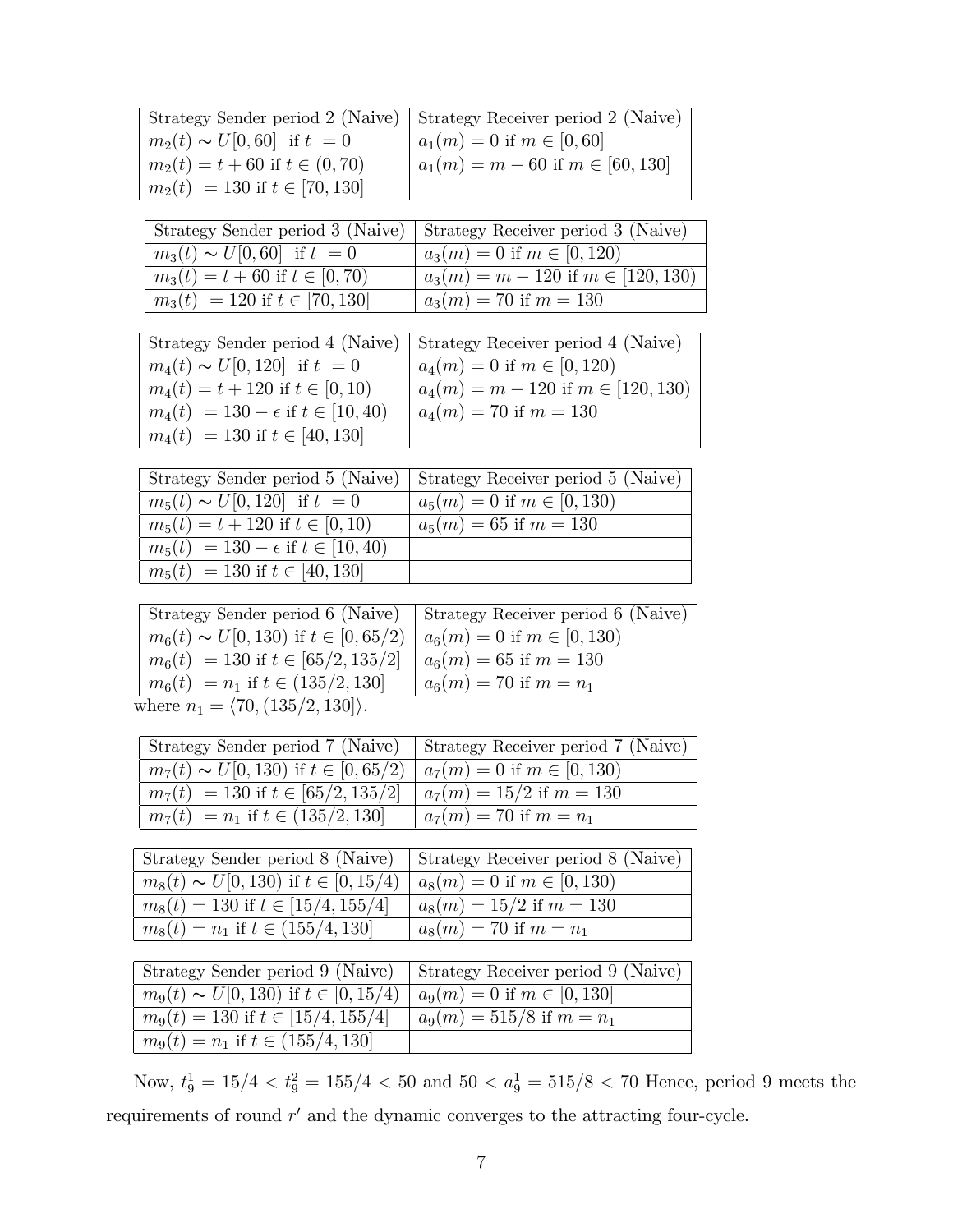Finally, we turn to the prediction errors for the attracting four-cycle. First the pooling equilibrium. In the same way as above, it can be straightforwardly calculated that prediction error of the pooling equilibirum in periods  $r'$ ,  $r' + 1$ ,  $r' + 2$ ,  $r' + 3$  is respectively equal to  $\frac{17145}{637}, \frac{2585}{91}, \frac{304}{91}, \frac{2640}{91}$ . Hence, the average prediction error of the pooling equilibrium over the four cycle is  $\frac{18750}{637} \approx 29.4$ . The prediction error of the separating equilibrium in periods  $r', r' + 1$ ,  $r'+2$ ,  $r'+3$  is respectively equal to  $\frac{4440}{637}, \frac{635}{91}, \frac{1825}{91}, \frac{7625}{91}$ . Hence, the average prediction error over the four cycle is  $\frac{18750}{637} \approx 29.4$ . Hence, the average prediction error of the separating equilibrium over the four cycle is  $\frac{29285}{2548} \simeq 11.5$ .

## 4 B=210

We continue with  $B = 210$ . Consider the following state r':

| Strategy Sender period $r'$             | Strategy Receiver period $r'$           |
|-----------------------------------------|-----------------------------------------|
| $m_{r'}(t) = m^1$ if $t \in [0, t^1)$   | $a_{r'}(m) = 0$ if $m \in \{m^1, m^2\}$ |
| $m_{r'}(t) = m^2$ if $t \in [t^1, t^2)$ | $a_{r'}(m) = a^1$ if $m = m^3$          |
| $m_{r'}(t) = m^3$ if $t \in [t^2, t^3)$ | $a_{r'}(m) = a^2$ if $m = m^4$          |
| $m_{r'}(t) = m^4$ if $t \in [t^3, t^4)$ | $a_{r'}(m) = a^3$ if $m = m^5$          |
| $m_{r'}(t) = m^5$ if $t \in [t^4, t^5]$ | $a_{r'}(m) = a^4$ if $m = n^1$          |
| $m_{r'}(t) = n^1$ if $t \in (t^5, 210]$ |                                         |
|                                         |                                         |

where  $t^1 < t^2 < t^3 < t^4 < t^5$  with  $0 < t^1 < 15$ ,  $t^3 < 60$  and  $t^5 < 90$ ;  $0 < a^1 < a^2 < a^3 < a^4$ with  $a^2 < 30$  and  $a^4 < 90$  and  $n^1 = \langle a^4, [t^5, 210] \rangle$ .

Then, by straightforwardly applying the neologism dynamic, we get for round  $r' + 1$ :

| Strategy Sender period $r' + 1$                                          | Strategy Receiver period $r' + 1$              |
|--------------------------------------------------------------------------|------------------------------------------------|
| $m_{r'+1}(t) = m^1$ if $t \in [0, a^1/2)$                                | $a_{r'+1}(m) = 0$ if $m \in \{m^1, m^2, m^3\}$ |
| $m_{r'+1}(t) = m^3$ if $t \in [a^1/2, (a^1 + a^2)/2)$                    | $a_{r'+1}(m) = t^4 - 60$ if $m = m^4$          |
| $m_{r'+1}(t) = m^4$ if $t \in [(a^1 + a^2)/2, (a^2 + a^3)/2)$            | $a_{r'+1}(m) = t^5 - 60$ if $m = m^5$          |
| $m_{r'+1}(t) = m^5$ if $t \in [(a^2 + a^3)/2, (a^3 + a^4)/2)$            | $a_{r'+1}(m) = 45 + t^5/2$ if $m = n^1$        |
| $m_{r'+1}(t) = n^1$ if $t \in [(a^3 + a^4)/2, \frac{2}{3}(45 + a^4)]$    | $a_{r'+1}(m) = 60 + a^4/3$ if $m = n^2$        |
| $m_{r'+1}(t) = n^2$ if $t \in (\frac{2}{3}(45 + a^4), 210]$              |                                                |
| where $n^2 = \langle 60 + a^4/3, (\frac{2}{3}(45 + a^4), 210] \rangle$ . |                                                |

Hence, for period  $r \ge r'$  we can describe f by  $a_{r+1}^4 = 60 + a_r^4/3$ ,  $t_{r+1}^5 = \frac{2}{3}$  $\frac{2}{3}(45 + a_r^4/3),$  $a_{r+1}^3 = 45 + t_r^5/2, t_{r+1}^4 = \frac{1}{2}$  $\frac{1}{2}(a_r^3 + a_r^4), a_{r+1}^2 = t_r^5 - 60, t_{r+1}^3 = \frac{1}{2}$  $\frac{1}{2}(a_r^2 + a_r^3), a_{r+1}^1 = t_r^4 - 60,$  $t_{r+1}^2 = \frac{1}{2}$  $\frac{1}{2}(a_r^1 + a_r^2), t_{r+1}^1 = \frac{1}{2}$  $\frac{1}{2}a_r^1$  (as long as  $a_r^1, ..., a_r^5$  and  $t_r^1, ..., t_r^5$  meet the above conditions). Since  $a_{r+1}^4 = 60 + a_r^4/3$ ,  $a_r^4$  converges monotonically to 90. Consequently, it follows that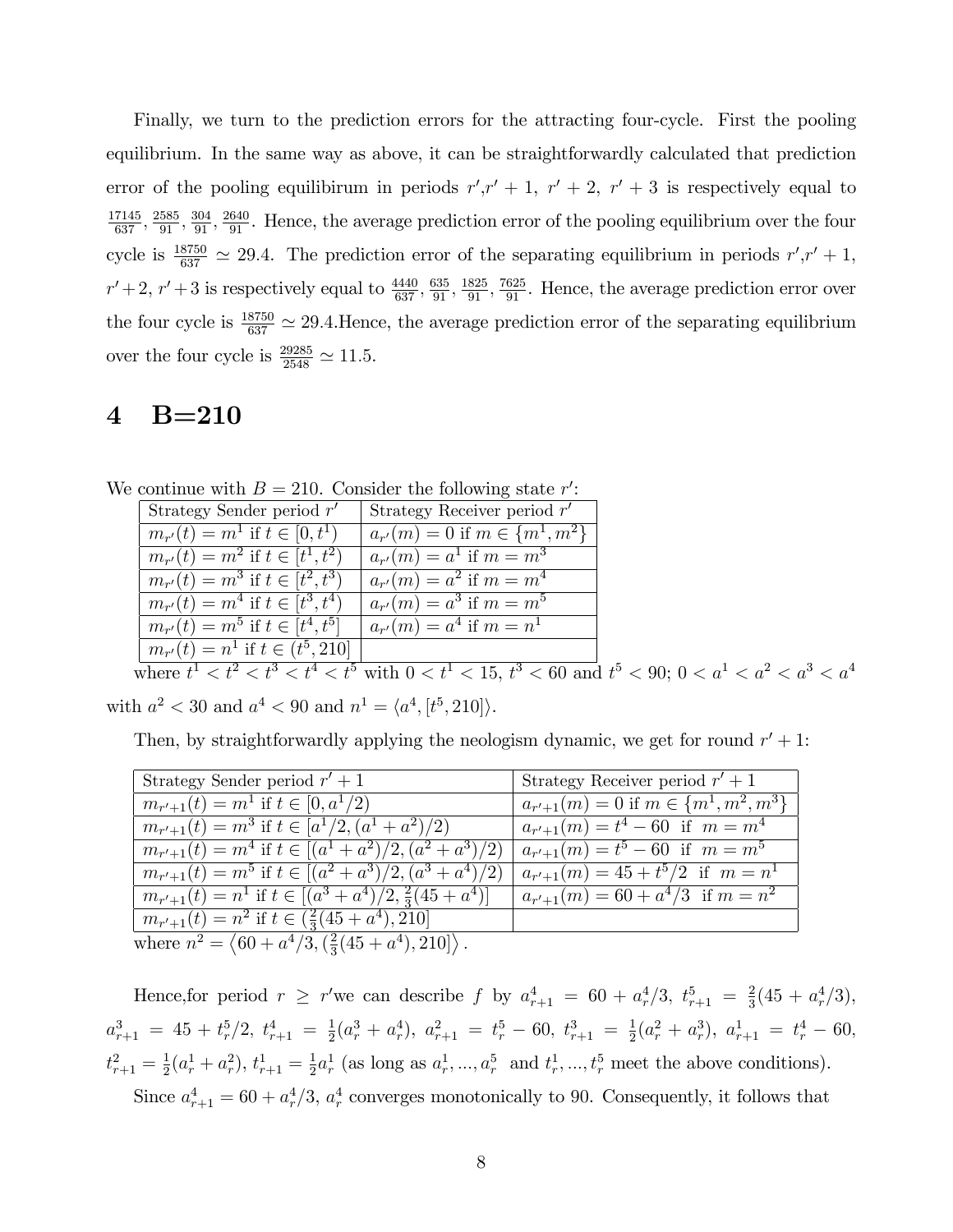$a_r^4 = 90, t_r^5 = 90, a_r^3 = 90, t_r^4 = 90, a_r^2 = 30, t_r^3 = 60, a_r^1 = 30, t_r^2 = 30 \text{ and } t_r^1 = 15 \text{ is}$ an attractor for this dynamic to which converges. (It is not a steady state, as if  $a_r^4 = 90$ , then no neologism could be made. Nonetheless, the profile is never reached and all points in its neighboorhood converge to it.)

We now proceed to give the first periods of the neologism dynamic for the babbling and naive initial conditions.

If we start with a babbling profile in period 1, the neologism dynamic proceeds as follows:

|                                             | Strategy Sender period 1 (Babbling)   Strategy Receiver period 1 (Babbling) |
|---------------------------------------------|-----------------------------------------------------------------------------|
| $m_1(t) \sim U[0, 210]$ if $t \in [0, 210]$ | $  a_1(m) = 45$ for all $m \in [0, 210]$                                    |

| Strategy Sender period 2 (Babbling)                                                  | Strategy Receiver period 2 (Babbling) |
|--------------------------------------------------------------------------------------|---------------------------------------|
| $m_2(t) = n^1$ if $t \in [0, 45/2)$                                                  | $a_2(m) = 0$ if $m = n^1$             |
| $m_2(t) \sim U[0, 210]$ if $t \in [45/2, 60]$                                        | $a_2(m) = 45$ if $m \in [0, 210]$     |
| $m_2(t) = n^2$ if $t \in (60, 210]$                                                  | $a_2(m) = 75$ if $m = n^2$            |
| where $n^1 = \langle 0, [0, 45/2) \rangle$ and $n^2 = \langle 75, (60, 210) \rangle$ |                                       |

| Strategy Sender period 3 (Babbling)           | Strategy Receiver period 3 (Babbling)         |
|-----------------------------------------------|-----------------------------------------------|
| $m_3(t) = n^1$ if $t \in [0, 45/2)$           | $a_3(m) = 0$ if $m \in [0, 210] \cup \{n^1\}$ |
| $m_3(t) \sim U[0, 210]$ if $t \in [45/2, 60)$ | $a_3(m) = 75$ if $m = n^2$                    |
| $m_3(t) = n^2$ if $t \in [60, 80]$            | $a_3(m) = 85$ if $m = n^3$                    |
| $m_3(t) = n^3$ if $t \in (80, 210]$           |                                               |
| where $n^3 = \langle 85, (80, 210) \rangle$   |                                               |

| Strategy Sender period 4 (Babbling)                       | Strategy Receiver period 4 (Babbling)           |
|-----------------------------------------------------------|-------------------------------------------------|
| $m_4(t) \sim U[0, 210] \cup \{n^1\}$ if $t \in [0, 75/2)$ | $  a_4(m) = 0$ if $m \in [0, 210] \cup \{n^1\}$ |
| $m_4(t) = n^2$ if $t \in [75/2, 80)$                      | $a_4(m) = 20$ if $m = n^2$                      |
| $m_4(t) = n^3$ if $t \in [80, 260/3]$                     | $a_4(m) = 85$ if $m = n^3$                      |
| $m_4(t) = n^4$ if $t \in (260/3, 210]$                    | $a_4(m) = 265/3$ if $m = n^4$                   |
| where $n^4 = \langle 265/3, (260/3, 210) \rangle$         |                                                 |

| Strategy Sender period 5 (Babbling)                     | Strategy Receiver period 5 (Babbling)         |
|---------------------------------------------------------|-----------------------------------------------|
| $m_5(t) \sim U[0, 210] \cup \{n^1\}$ if $t \in [0, 10)$ | $a_5(m) = 0$ if $m \in [0, 210] \cup \{n^1\}$ |
| $m_5(t) = n^2$ if $t \in [10, 105/2)$                   | $a_5(m) = 20$ if $m = n^2$                    |
| $m_5(t) = n^3$ if $t \in [105/2, 260/3]$                | $a_5(m) = 80/3$ if $m = n^3$                  |
| $m_5(t) = n^4$ if $t \in [260/3, 800/9]$                | $a_5(m) = 265/3$ if $m = n^4$                 |
| $m_5(t) = n^5$ if $t \in (800/9, 210]$                  | $a_5(m) = 805/9$ if $m = n^5$                 |
| where $n^5 = \langle 805/9, (800/9, 210) \rangle$       |                                               |

where  $n$  $\langle 009/3, \langle 000/3, 210] \rangle$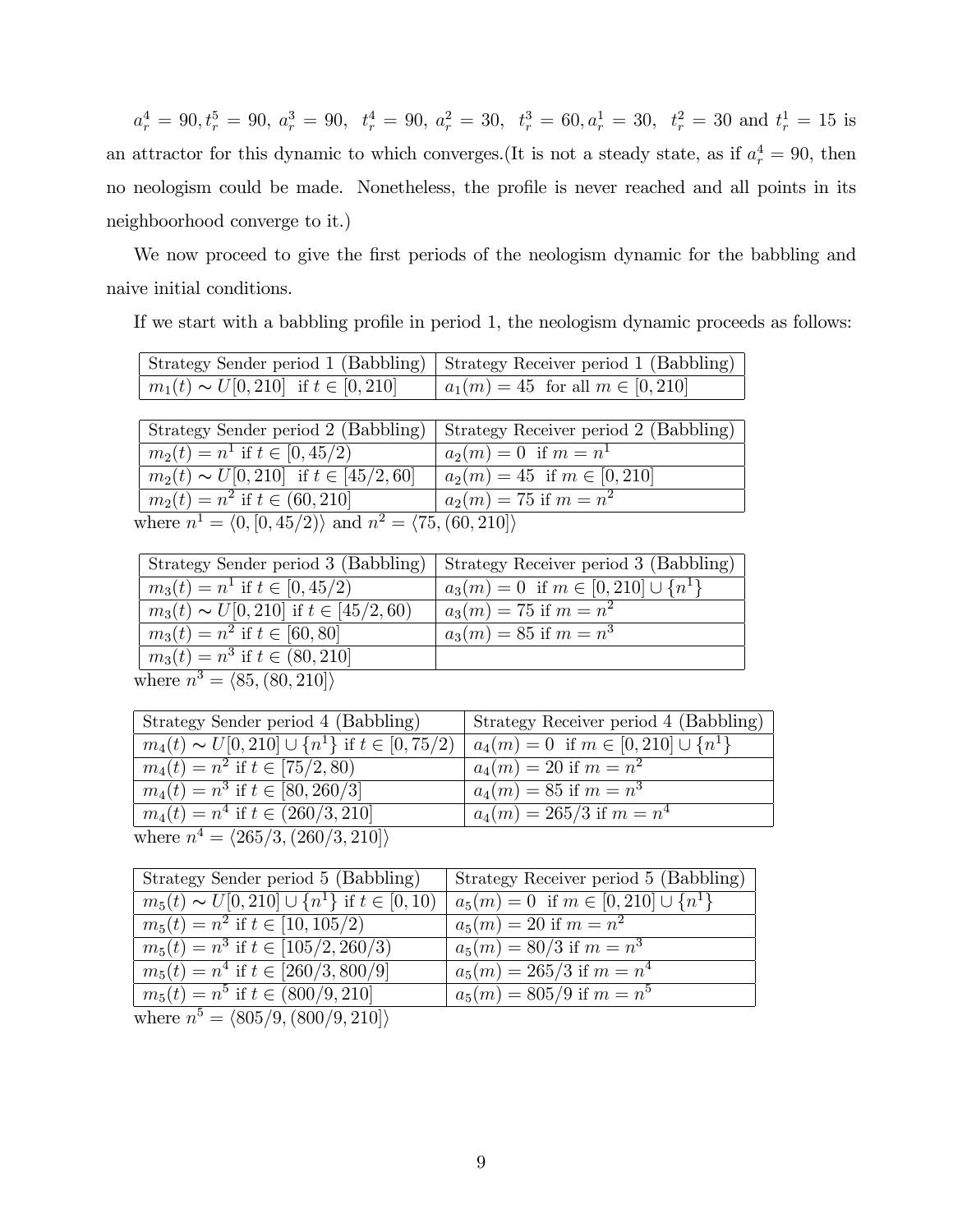| Strategy Sender period 6 (Babbling)                     | Strategy Receiver period 6 (Babbling)              |
|---------------------------------------------------------|----------------------------------------------------|
| $m_6(t) \sim U[0, 210] \cup \{n^1\}$ if $t \in [0, 10)$ | $a_6(m) = 0$ if $m \in [0, 210] \cup \{n^1, n^2\}$ |
| $m_6(t) = n^2$ if $\overline{t \in [10, 70/3]}$         | $a_6(m) = 80/3$ if $m = n^3$                       |
| $m_6(t) = n^3$ if $t \in [70/3, 115/2]$                 | $a_6(m) = 260/9$ if $m = n^4$                      |
| $m_6(t) = n^4$ if $t \in [115/2, 800/9]$                | $a_6(m) = 805/9$ if $m = n^5$                      |
| $m_6(t) = n^5$ if $t \in [800/9, 2420/5]$               | $a_6(m) = 2425/27$ if $m = n^6$                    |
| $m_6(t) = n^6$ if $t \in (2420/27, 210]$                |                                                    |
| where $n^6 = \langle 2425/27, (2420/27, 210) \rangle$   |                                                    |
|                                                         |                                                    |

Now,  $0 < t_6^1 = 10 < 15$ ,  $t_6^3 = 115/2 < 60$ ,  $t_6^5 = 2420/27 < 90$ ,  $a_6^2 = 260/9 < 30$  and  $a_6^4 = 2425/27 < 90$  Hence, period 6 meets the requirements of round r' and the dynamic converges to the attractor.

If we start with a naive profile in period 1, the neologism dynamic proceeds as follows:

| Strategy Receiver period 1 (Naive)                  |
|-----------------------------------------------------|
| $a_1(m) = 0$ if $m \in [0, 60]$                     |
| $a_1(m) = m - 60$ if $m \in [60, 210]$              |
|                                                     |
| Strategy Receiver period 2 (Naive)                  |
| $a_2(m) = 0$ for all $m \in [0, 60]$                |
| $a_2(m) = m - 60$ for all $m \in [60, 210]$         |
|                                                     |
|                                                     |
| Strategy Receiver period 3 (Naive)                  |
| $a_3(m) = 0$ if $m \in [0, 120)$                    |
| $a_3(m) = m - 120$ if $m \in [120, 210)$            |
| $a_3(m) = 120$ if $m = 210$                         |
|                                                     |
| Strategy Receiver period 4 (Naive)                  |
| $a_4(m) = 0$ if $m \in [0, 120)$                    |
| $a_4(m) = m - 120$ if $m \in [120, 210)$            |
| $a_4(m) = 120$ if $m = 210$                         |
|                                                     |
|                                                     |
| Strategy Receiver period 5 (Naive)                  |
| $a_5(m) = 0$ if $m \in [0, 180)$                    |
| $a_5(m) = m - 180$ if $m \in [180, 210 - \epsilon)$ |
| $a_5(m) = 45$ if $m = 210 - \epsilon$               |
| $a_5(m) = 195/2$ if $m = 210$                       |
|                                                     |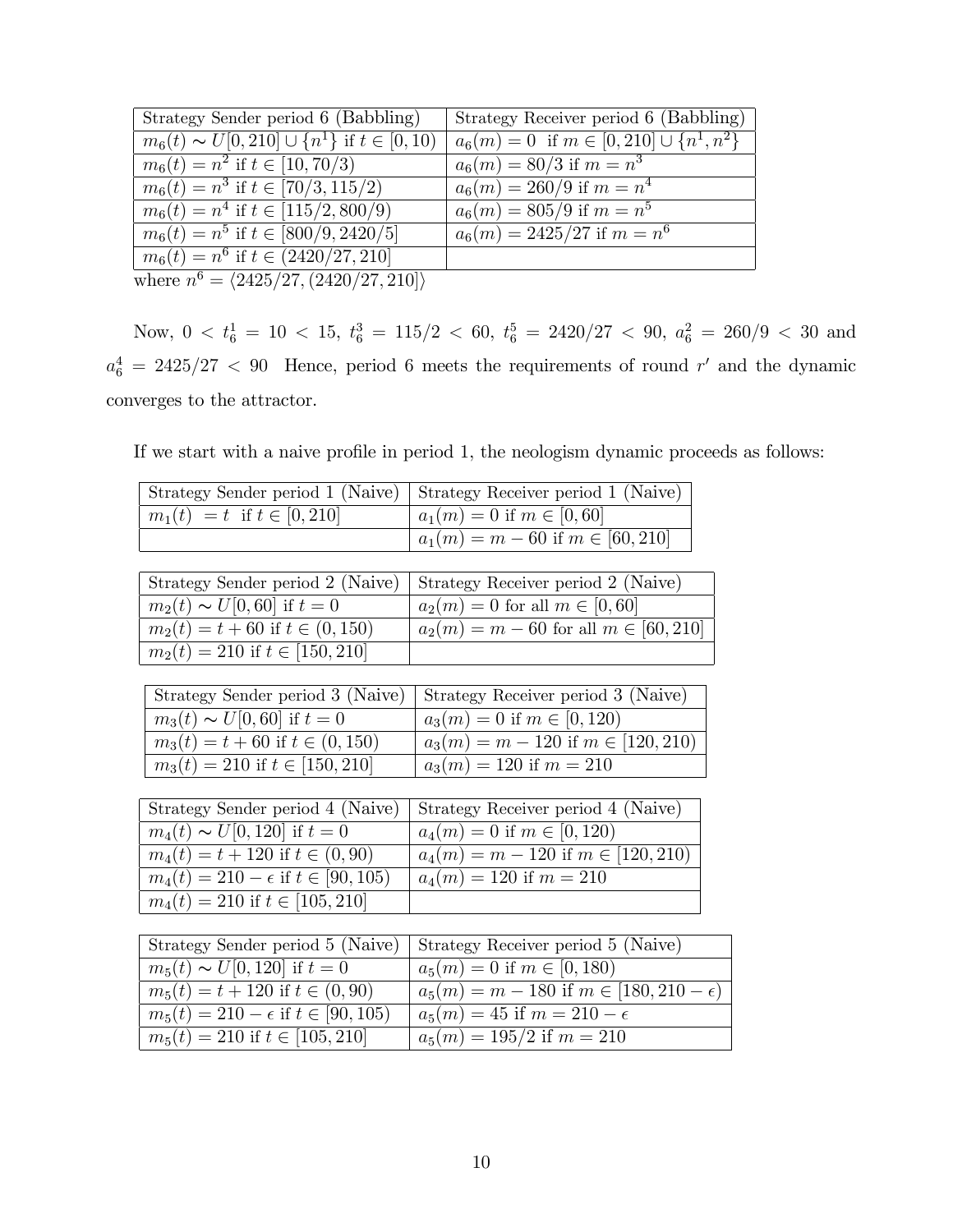| Strategy Sender period 6 (Naive)                   | Strategy Receiver period 6 (Naive)                  |
|----------------------------------------------------|-----------------------------------------------------|
| $m_6(t) \sim U[0, 180]$ if $t = 0$                 | $a_6(m) = 0$ if $m \in [0, 180)$                    |
| $m_6(t) = t + 180$ if $t \in (0, 30)$              | $a_6(m) = m - 180$ if $m \in [180, 210 - \epsilon)$ |
| $m_6(t) = 210 - 2\epsilon$ if $t \in [30, 75/2)$   | $a_6(m) = 45$ if $m = 210 - \epsilon$               |
| $m_6(t) = 210 - \epsilon$ if $t \in [75/2, 285/4)$ | $a_6(m) = 195/2$ if $m = 210$                       |
| $m_6(t) = 210$ if $t \in [285/4, 210]$             |                                                     |

| Strategy Sender period 7 (Naive)                   | Strategy Receiver period 7 (Naive)           |
|----------------------------------------------------|----------------------------------------------|
| $m_6(t) \sim U[0, 180]$ if $t = 0$                 | $a_7(m) = 0$ if $m \in [0, 210 - 2\epsilon)$ |
| $m_7(t) = t + 180$ if $t \in (0, 30)$              | $a_7(m) = 45/4$ if $m = 210 - \epsilon$      |
| $m_7(t) = 210 - 2\epsilon$ if $t \in [30, 75/2)$   | $a_7(m) = 645/8$ if $m = 210$                |
| $m_7(t) = 210 - \epsilon$ if $t \in [75/2, 285/4)$ |                                              |
| $m_7(t) = 210$ if $t \in [285/4, 210]$             |                                              |

| Strategy Sender period 8 (Naive)                         | Strategy Receiver period 8 (Naive)             |
|----------------------------------------------------------|------------------------------------------------|
| $m_8(t) \sim U[0, 210 - 2\epsilon)$ if $t \in [0, 45/8)$ | $a_8(m) = 0$ if $m \in [180, 210 - 2\epsilon)$ |
| $m_8(t) = 210 - \epsilon$ if $t \in [45/8, 735/16)$      | $a_8(m) = 45/4$ if $m = 210 - \epsilon$        |
| $m_8(t) = 210$ if $t \in [735/16, 335/4)$                | $a_8(m) = 645/8$ if $m = 210$                  |
| $m_8(t) = n^1$ if $t \in [335/4, 210]$                   | $a_8(m) = 695/8$ if $m = n^1$                  |
| where $n^1 = \langle 695/8, (335/4, 210) \rangle$        |                                                |

| Strategy Sender period 9 (Naive)                         | Strategy Receiver period 9 (Naive)          |
|----------------------------------------------------------|---------------------------------------------|
| $m_9(t) \sim U[0, 210 - 2\epsilon)$ if $t \in [0, 45/8)$ | $a_9(m) = 0$ if $m \in [0, 210 - \epsilon)$ |
| $m_9(t) = 210 - \epsilon$ if $t \in [45/8, 735/16)$      | $a_9(m) = 95/4$ if $m = 210$                |
| $m_9(t) = 210$ if $t \in [735/16, 335/4]$                | $a_9(m) = 695/8$ if f $m = n^1$             |
| $m_9(t) = n^1$ if $t \in [335/4, \overline{1055/12]}$    | $a_9(m) = 2135/24$ if $m = n^2$             |
| $m_9(t) = n^2$ if $t \in (1055/12, 210]$                 |                                             |
| where $n^2 = \langle 2135/24, (1055/12, 210) \rangle$    |                                             |

| Strategy Sender period 10 (Naive)                          | Strategy Receiver period 10 (Naive)            |
|------------------------------------------------------------|------------------------------------------------|
| $m_{10}(t) \sim U[0, 210 - \epsilon)$ if $t \in [0, 95/8)$ | $a_{10}(m) = 0$ if $m \in [0, 210 - \epsilon)$ |
| $m_{10}(t) = 210$ if $t \in [95/8, 885/16)$                | $a_{10}(m) = 95/4$ if $m = 210$                |
| $m_{10}(t) = n^1$ if $t \in [885/16, 1055/12)$             | $a_{10}(m) = 335/12$ if $m = n^1$              |
| $m_{10}(t) = n^2$ if $t \in [1055/12, 3215/36]$            | $a_{10}(m) = 2135/24$ if $m = n^2$             |
| $m_{10}(t) = n^3$ if $t \in (3215/36, 210]$                | $a_{10}(m) = 6455/72$ if $m = n^3$             |
| where $n^3 = \langle 6455/72, (3215/36, 210) \rangle$      |                                                |

| Strategy Sender period 11 (Naive)                          | Strategy Receiver period 11 (Naive)  |
|------------------------------------------------------------|--------------------------------------|
| $m_{11}(t) \sim U[0, 210 - \epsilon)$ if $t \in [0, 95/8)$ | $a_{11}(m) = 0$ if $m \in [0, 210]$  |
| $m_{11}(t) = 210$ if $t \in [95/8, 155/6)$                 | $a_{11}(m) = 335/12$ if $m = n^1$    |
| $m_{11}(t) = n^1$ if $t \in [155/6, 935/16)$               | $a_{11}(m) = 1055/36$ if f $m = n^2$ |
| $m_{11}(t) = n^2$ if $t \in [935/16, 3215/36)$             | $a_{11}(m) = 6455/72$ if $m = n^3$   |
| $m_{11}(t) = n^3$ if $t \in [3215/36, 9695/108]$           | $a_{11}(m) = 19415/216$ if $m = n^4$ |
| $m_{11}(t) = n^4$ if $t \in (9695/108, 210]$               |                                      |
| where $n^4 = \langle 19415/216, (9695/108, 210] \rangle$   |                                      |
|                                                            |                                      |